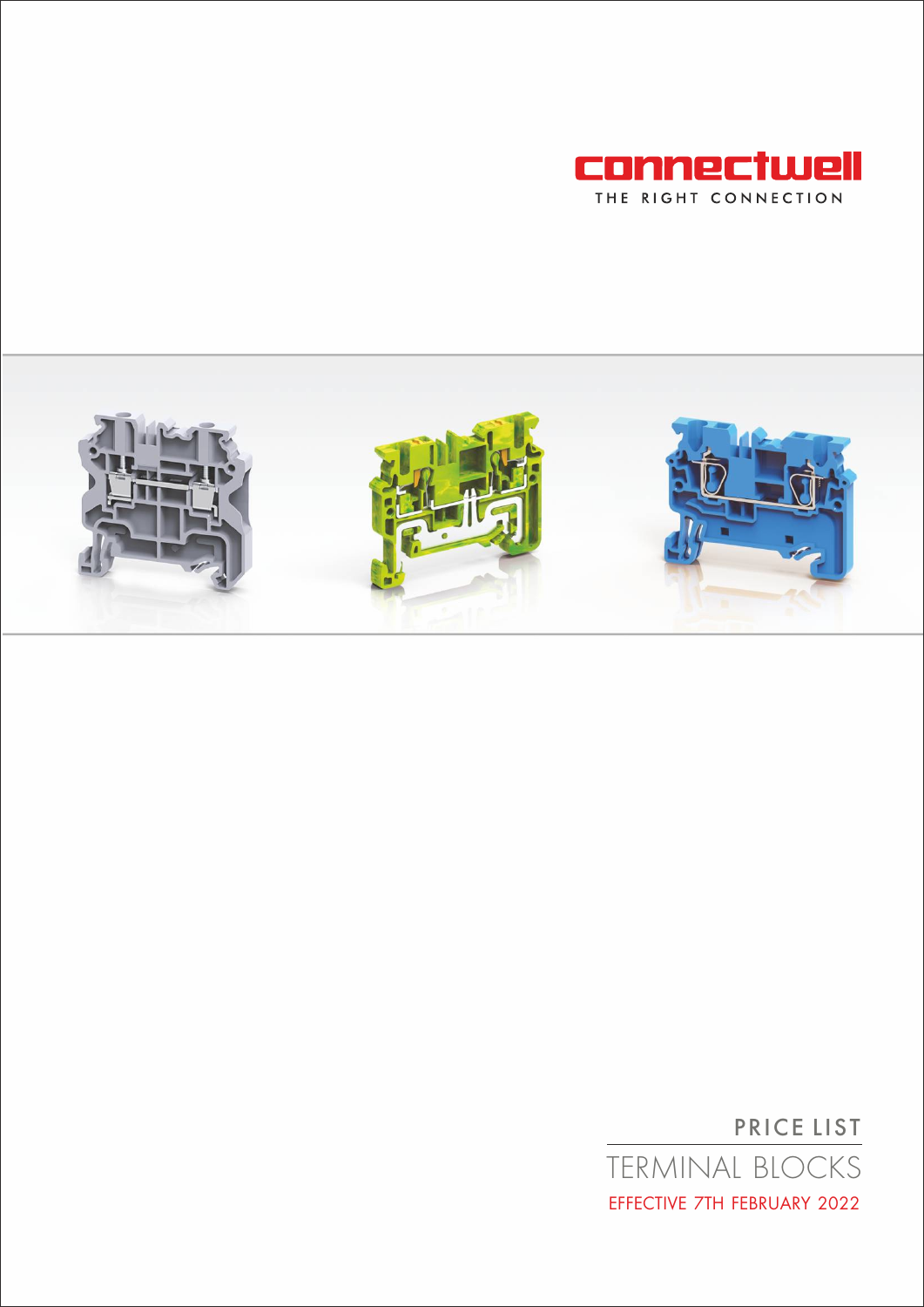# **INFRASTRUCTURE**

From product conceptualization to realization, we are well equipped with the latest software and high precision machinery to meet the requirements of our customers. Some of these strengths are listed below:

- Injection and Compression Moulding
- Sheet Metal Processing
- Automated Assembly
- Electronics Assembly
- Product & Tool Design
- Tool Manufacturing



TÜV CERT

**GTOR ETL SEMKO** 

**Certificate** 

Compliance

 $140$ For



# QUALITY & SYSTEMS

At Connectwell quality is of utmost importance. It has been our constant endeavor to improve the quality of our processes and products. Our quality system has evolved from its original ISO 9001:1994 Standard to the most recent ISO 9001:2008 Certification

Connectwell products are designed, developed & manufactured as per international standards such as UL , CSA , IEC , ATEX , VDE and undergo various Electrical, Mechanical, Chemical and Environmental tests as required by respective product standards. All terminal blocks undergo total 29 different tests during their validation.

CERTIFICA

Our quality control laboratory has been approved for 'Witness Test Data Program' by Underwriters Laboratories (UL) and 'Witnessed Manufacturer's Testing Program' under IECEE CB SCHEME which substantiates the quality of testing carried out on our products.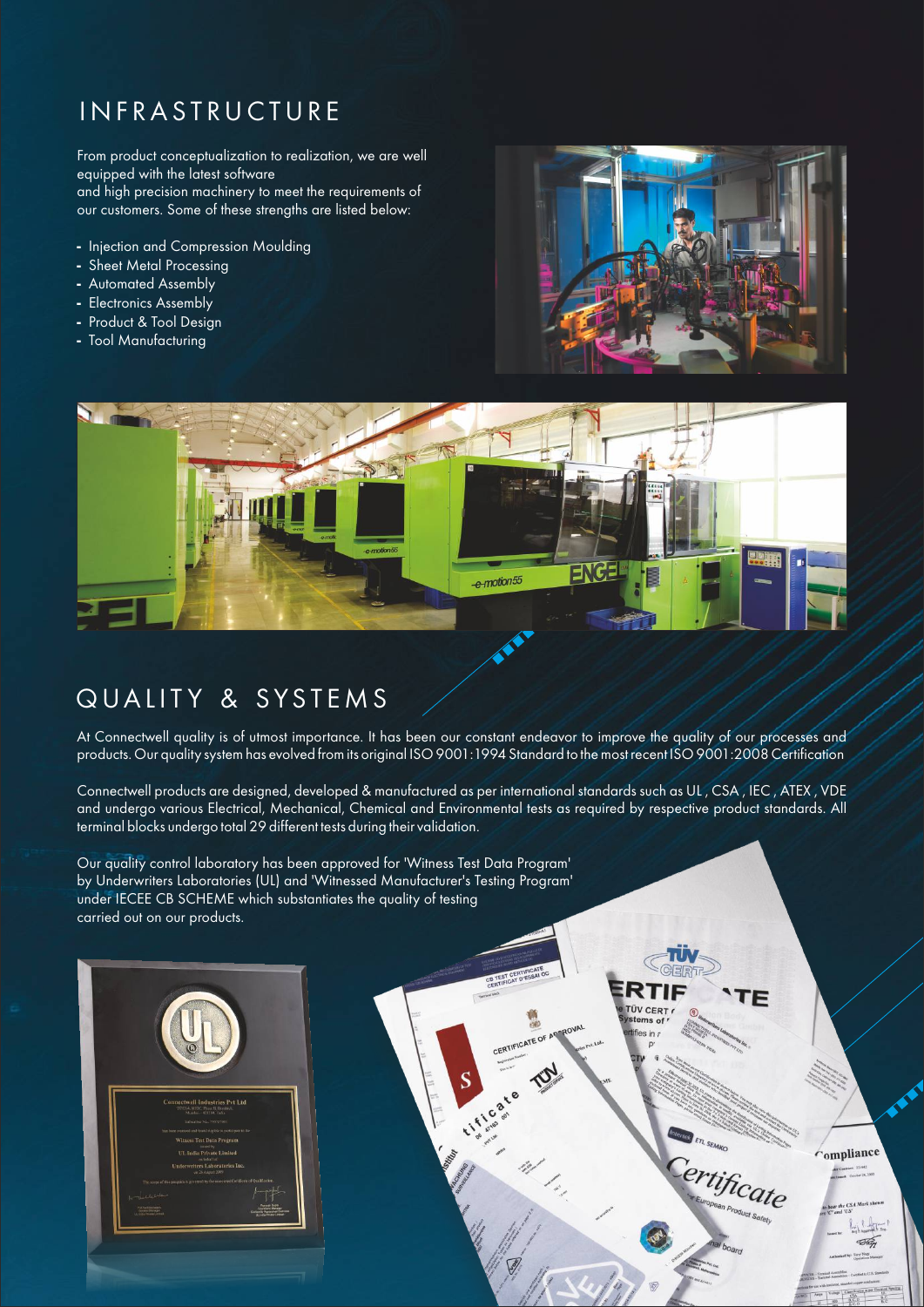

|  | THE RIGHT CONNECTIO |  |
|--|---------------------|--|
|  |                     |  |

| Sr.No          | <b>Part No</b> | <b>Description</b>                                   | Price / INR | Per          | <b>Unit</b> | <b>Std. Pack</b> |
|----------------|----------------|------------------------------------------------------|-------------|--------------|-------------|------------------|
| $\mathbf{1}$   | AGT2.5         | 2.5 mm <sup>2</sup> ANG FEED THRU SP CL GROUNDING TB | 66.00       | 1            | EA          | 100              |
| $\overline{2}$ | AGT2.5/3       | 2.5mm <sup>2</sup> ANG FD THRU SP CL 3WIRE GROUND TB | 97.50       | $\mathbf{1}$ | EA          | 100              |
| 3              | AGT2.5/4       | 2.5mm <sup>2</sup> ANG FD THRU SP CL 4WIRE GROUND TB | 104.50      | $\mathbf{1}$ | EA          | 100              |
| 4              | AGT4           | 4 mm <sup>2</sup> ANG FEED THRU SP CL GROUNDING TB   | 69.00       | 1            | EA          | 100              |
| 5              | AGT4/3         | 4 mm <sup>2</sup> ANG FD THRU SP CL 3 WIRE GROUND TB | 107.80      | 1            | EA          | 100              |
| 6              | AGT4/4         | 4 mm <sup>2</sup> ANG FD THRU SP CL 4 WIRE GROUND TB | 115.50      | 1            | EA          | 100              |
| $\overline{7}$ | AGT6           | 6 mm <sup>2</sup> ANG FEED THRU SP CL GROUNDING TB   | 124.30      | $\mathbf{1}$ | EA          | 50               |
| 8              | AGT6/3         | 6mm <sup>2</sup> ANG FEED THRU SP CL 3WIRE GROUND TB | 154.00      | $\mathbf{1}$ | EA          | 50               |
| 9              | AS2.5          | 2.5mm <sup>2</sup> ANGULAR FEED THRU SPRING CLAMP TB | 12.00       | $\mathbf{1}$ | EA          | 100              |
| 10             | AS2.5/3        | 2.5mm <sup>2</sup> ANGULAR FEED THRU SP CL 3 WIRE TB | 24.20       | $\mathbf{1}$ | EA          | 100              |
| 11             | AS2.5/3BK      | 2.5 mm <sup>2</sup> ANG FEED THRU SP CL 3WIRE TB BLK | 26.60       | $\mathbf{1}$ | EA          | 100              |
| 12             | AS2.5/3BU      | 2.5 mm <sup>2</sup> ANG FEED THRU SP CL 3WIRE TB BLU | 26.60       | $\mathbf{1}$ | EA          | 100              |
|                |                |                                                      |             |              |             |                  |
| 13             | AS2.5/3R       | 2.5 mm <sup>2</sup> ANG FEED THRU SP CL 3WIRE TB RED | 26.60       | 1            | EA          | 100              |
| 14             | AS2.5/3Y       | 2.5 mm <sup>2</sup> ANG FEED THRU SP CL 3WIRE TB YLW | 26.60       | $\mathbf{1}$ | EA          | 100              |
| 15             | AS2.5/4        | 2.5 mm <sup>2</sup> ANG FEED THRU SP CL 4 WIRE TB    | 29.90       | 1            | EA          | 100              |
| 16             | AS2.5/4BK      | 2.5 mm <sup>2</sup> ANG FEED THRU SP CL 4WIRE TB BLK | 32.90       | $\mathbf{1}$ | EA          | 100              |
| 17             | AS2.5/4BU      | 2.5 mm <sup>2</sup> ANG FEED THRU SP CL 4WIRE TB BLU | 32.90       | $\mathbf{1}$ | EA          | 100              |
| 18             | AS2.5/4GN      | 2.5 mm <sup>2</sup> ANG FEED THRU SP CL 4WIRE TB GRN | 32.90       | $\mathbf{1}$ | EA          | 100              |
| 19             | AS2.5/4R       | 2.5 mm <sup>2</sup> ANG FEED THRU SP CL 4WIRE TB RED | 32.90       | $\mathbf{1}$ | EA          | 100              |
| 20             | AS2.5/4Y       | 2.5 mm <sup>2</sup> ANG FEED THRU SP CL 4WIRE TB YLW | 32.90       | $\mathbf{1}$ | EA          | 100              |
| 21             | AS2.5BK        | 2.5mm <sup>2</sup> ANG FEED THRU SPRING CLAMP TB BLK | 13.20       | 1            | EA          | 100              |
| 22             | AS2.5BU        | 2.5mm <sup>2</sup> ANG FEED THRU SPRING CLAMP TB BLU | 13.20       | 1            | EA          | 100              |
| 23             | <b>AS2.5GN</b> | 2.5mm <sup>2</sup> ANG FEED THRU SPRING CLAMP TB GRN | 13.20       | $\mathbf{1}$ | EA          | 100              |
|                |                |                                                      |             |              |             |                  |
| 24             | AS2.5R         | 2.5mm <sup>2</sup> ANG FEED THRU SPRING CLAMP TB RED | 13.20       | $\mathbf{1}$ | EA          | 100              |
| 25             | AS2.5Y         | 2.5mm <sup>2</sup> ANG FEED THRU SPRING CLAMP TB YLW | 13.20       | $\mathbf{1}$ | EA          | 100              |
| 26             | AS4            | 4 mm <sup>2</sup> ANGULAR FEED THRU SPRING CLAMP TB  | 20.70       | $\mathbf{1}$ | EA          | 100              |
| 27             | AS4/3          | 4 mm <sup>2</sup> ANGULAR FEED THRU SP CL 3 WIRE TB  | 35.70       | $\mathbf{1}$ | EA          | 100              |
| 28             | AS4/3BK        | 4 mm <sup>2</sup> ANG FEED THRU SP CL 3WIRE TB BLACK | 39.30       | $\mathbf{1}$ | EA          | 100              |
| 29             | AS4/3BU        | 4 mm <sup>2</sup> ANG FEED THRU SP CL 3 WIRE TB BLU  | 39.30       | $\mathbf{1}$ | EA          | 100              |
| 30             | AS4/3GN        | 4 mm <sup>2</sup> ANG FEED THRU SP CL 3WIRE TB GREEN | 39.30       | 1            | EA          | 100              |
| 31             | AS4/3R         | 4 mm <sup>2</sup> ANG FEED THRU SP CL 3 WIRE TB RED  | 39.30       | 1            | EA          | 100              |
| 32             | AS4/3Y         | 4mm <sup>2</sup> ANG FD THRU SP CL 3 WIRE TB YLW     | 39.30       | $\mathbf{1}$ | EA          | 100              |
| 33             | AS4/4          | 4 mm <sup>2</sup> ANGULAR FEED THRU SP CL 4 WIRE TB  |             | $\mathbf{1}$ | EA          | 100              |
|                |                |                                                      | 42.60       |              |             |                  |
| 34             | AS4/4BK        | (4 mm <sup>2</sup> ANG FD TH SP CL 4WIRE TB BLK)     | 46.90       | $\mathbf{1}$ | EA          | 100              |
| 35             | AS4/4BU        | 4 mm <sup>2</sup> ANG FEED THRU SP CL 4 WIRE TB      | 46.90       | $\mathbf{1}$ | EA          | 100              |
| 36             | AS4/4GN        | (4mm <sup>2</sup> ANG FD TH SP CL 4 WIRE TB GRN)     | 46.90       | $\mathbf{1}$ | EA          | 100              |
| 37             | AS4/4R         | 4mm <sup>2</sup> ANG FEED THRU SP CL 4 WIRE TB RED   | 46.90       | $\mathbf{1}$ | EA          | 100              |
| 38             | AS4/4Y         | (4mm <sup>2</sup> ANG FD THRU SP CL 4WIRE TB YLW)    | 46.90       | 1            | EA          | 100              |
| 39             | AS4BK          | 4mm <sup>2</sup> ANG FEED THRU SPRING CLAMP TB BLACK | 22.80       | $\mathbf{1}$ | EA          | 100              |
| 40             | AS4BU          | 4 mm <sup>2</sup> ANG FEED THRU SPRING CLAMP TB BLUE | 22.80       | 1            | EA          | 100              |
| 41             | AS4GN          | 4mm <sup>2</sup> ANG FD TH SPRING CLAMP TB GRN)      | 22.80       | $\mathbf{1}$ | EA          | 100              |
| 42             | AS4R           | 4 mm <sup>2</sup> ANG FEED THRU SPRING CLAMP TB RED  | 22.80       | 1            | EA          | 100              |
| 43             | AS4Y           | 4mm <sup>2</sup> ANG FEED THR SPRING CLAMP TB YELLOW | 22.80       | $\mathbf{1}$ | EA          | 100              |
| 44             | AS6            | 6 mm <sup>2</sup> ANGULAR FEED THRU SPRING CLAMP TB  | 37.80       | $\mathbf{1}$ | EA          | 50               |
|                | AS6/3          | 6 mm <sup>2</sup> ANGULAR FEED THRU SP CL 3 WIRE TB  |             |              |             |                  |
| 45             |                |                                                      | 80.50       | $\mathbf{1}$ | EA          | 50               |
| 46             | AS6/3BU        | 6 mm <sup>2</sup> ANG FEED THRU SP CL 3 WIRE TB BLUE | 88.60       | 1            | EA          | 50               |
| 47             | AS6/3R         | 6 mm <sup>2</sup> ANG FEED THRU SP CL 3 WIRE TB      | 88.60       | $\mathbf{1}$ | EA          | 50               |
| 48             | AS6/3Y         | 6mm <sup>2</sup> ANG FEED THRU SP CL 3WIRE TB        | 88.60       | 1            | EA          | 50               |
| 49             | AS6BK          | 6 mm <sup>2</sup> ANG FEED THR SPRING CLAMP TB B     | 41.60       | 1            | EA          | 50               |
| 50             | AS6BU          | 6 mm <sup>2</sup> ANG FEED THRU SPRING CLAMP TB BLUE | 41.60       | $\mathbf{1}$ | EA          | 50               |
| 51             | AS6R           | 6 mm <sup>2</sup> ANG FEED THRU SPRING CLAMP TB RED  | 41.60       | Τ.           | EA          | 50               |
| 52             | AS6Y           | 6mm <sup>2</sup> ANG FEED THR SPRING CLAMP TB YELLOW | 41.60       | 1            | EA          | 50               |
| 53             | AUX6           | 6 mm <sup>2</sup> AUX TB FOR CTS50/70N & CTS95/120N  | 40.00       | $\mathbf{1}$ | EA          | 10               |
| 54             | CA102          | POLYAMIDE SCREW END CLAMP FOR DIN35/32 (CA102)       | 20.60       | 1            | EA          | 50               |
| 55             | CA103          | POLYAMIDE SCREWLESS END CLAMP FOR DIN35 (CA103)      | 9.40        | 1            | EA          | 50               |
| 56             | CA104          | POLYAMIDE SCREWLESS END CLAMP FOR DIN35              | 11.40       | 1            | EA          | 50               |
|                |                |                                                      |             |              |             |                  |
| 57             | CA202          | POLYAMIDE SCREW END CLAMP FOR DIN35                  | 22.00       | $\mathbf{1}$ | EA          | 25               |
| 58             | CA302          | STEEL SCREW END CLAMP FOR DIN35                      | 12.10       | 1            | EA          | 50               |
| 59             | CA402          | STEEL SCREW END CLAMP FOR DIN35-15                   | 12.10       | $\mathbf{1}$ | EA          | 50               |
| 60             | CA501-1M       | DIN32 RAIL 1 METER LONG                              | 158.40      | 1            | EA          | 25               |
| 61             | CA501-1M-S     | DIN32 RAIL SLOTTED 1 METER LONG                      | 171.60      | $\mathbf{1}$ | EA          | 25               |
| 62             | CA501-2M       | DIN32 RAIL 2 METER LONG                              | 316.80      | 1            | EA          | 25               |
| 63             | CA501-2M-S     | DIN32 RAIL SLOTTED 2 METER LONG                      | 343.20      | $\mathbf{1}$ | EA          | 25               |
| 64             | CA502          | STEEL SCREW END CLAMP FOR DIN32 RAIL                 | 6.60        | 1            | EA          | 50               |
| 65             | CA502/F        | MARKER FIXING SCREW FIBER WASHER FR CMST             | 3.10        | 1            | EA          | 100              |
| 66             | CA503/01       | 2P PERM SHORTING LINK FOR 6mm WIDE TB (CA503/01)     | 3.70        | 1            | EA          | 100              |
|                |                |                                                      |             |              |             |                  |
| 67             | CA503/1        | 2P PERM SHORTING LINK FOR 6.7mm WIDE TB              | 3.70        | $\mathbf{1}$ | EA          | 100              |
| 68             | CA503/5        | 2P PERM SHORTING LINK FOR 18mm WIDE TB               | 5.90        | $\mathbf{1}$ | EA          | 100              |
| 69             | CA504/01       | 3P PERM SHORTING LINK FOR 6mm WIDE TB                | 5.40        | 1            | EA          | 100              |
| 70             | CA504/1        | 3P PERM SHORTING LINK FOR 6.7mm WIDE TB              | 5.40        | $\mathbf{1}$ | EA          | 100              |
| 71             | CA504/5        | 3P PERM SHORTING LINK FOR 18mm WIDE TB               | 8.80        | 1            | EA          | 100              |
| 72             | CA505/01       | 4P PERM SHORTING LINK FOR 6mm WIDE TB                | 7.20        | $\mathbf{1}$ | EA          | 100              |
| 73             | CA505/1        | 4P PERM SHORTING LINK FOR 6.7mm WIDE TB              | 7.20        | 1            | EA          | 100              |
| 74             | CA505/5        | 4P PERM SHRT LINK FOR 18mm WIDE TB                   | 11.70       | 1            | EA          | 100              |
| 75             | CA506/01       | 2P REM SHORTING LINK FOR 6mm WIDE                    | 3.70        | $\mathbf{1}$ | EA          | 100              |
|                |                |                                                      |             |              |             |                  |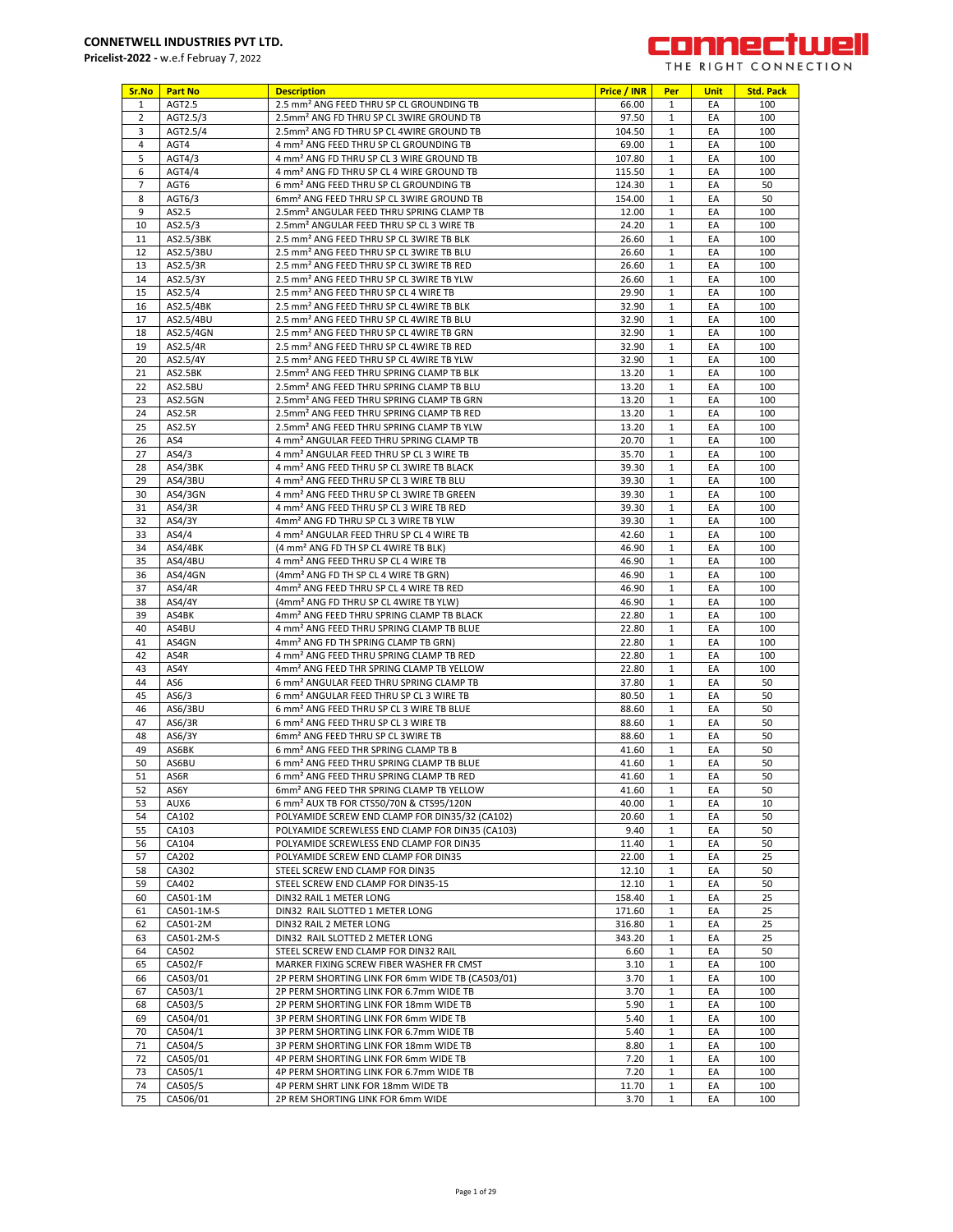

| 76         | CA506/1                | 2P REM SHORTING LINK FOR 6.7mm WIDE TB                                                                 | 3.90           | 1                            | EA         | 100          |
|------------|------------------------|--------------------------------------------------------------------------------------------------------|----------------|------------------------------|------------|--------------|
| 77         | CA506/5                | 2P REM SHORTING LINK FOR 18mm WIDE TB                                                                  | 7.10           | $\mathbf{1}$                 | EA         | 100          |
| 78         | CA507/L/1              | LONG SHORTNG STUD FOR 6.7 & 8mm WIDE TB                                                                | 7.60           | $\mathbf{1}$                 | EA         | 100          |
| 79         | CA507/L/2              | LONG SHORTNG STUD FOR 10 & 12mm WIDE TB                                                                | 9.00           | $\mathbf{1}$                 | EA         | 100          |
| 80         | CA507/L/Q/01           | LONG SLEVE SCRW FR TEMP SHRT 6mm WIDE TB                                                               | 5.80           | $\mathbf{1}$                 | EA         | 100          |
|            |                        |                                                                                                        |                |                              |            |              |
| 81         | CA507/S/1              | SHORT SHRTNG STUD FOR 6.7 & 8mm WIDE TB                                                                | 7.10           | 1                            | EA         | 50           |
| 82         | CA507/S/2              | SHORT SHRTNG STUD FOR 10 & 12mm WIDE TB                                                                | 7.90           | $\mathbf{1}$                 | EA         | 50           |
| 83         | CA507/S/Q/01           | SHORT SLVE SCRW FR PERM SHRT 6mm WIDE TB                                                               | 5.70           | 1                            | EA         | 50           |
| 84         | CA508/L/Q              | (LONG SLVE SC FR TEP SHRT 18mm WD TB)                                                                  | 11.30          | $\mathbf{1}$                 | EA         | 100          |
| 85         | CA508/S/Q              | SHORT SLV SCRW FR PERM SHRT 18mm WIDE TB                                                               | 6.60           | $\mathbf{1}$                 | EA         | 100          |
| 86         | CA509/G1WHT            | <b>GROUP MARKER FOR CA702</b>                                                                          | 575.00         | $\mathbf{1}$                 | PKT        | $\mathbf{1}$ |
|            |                        |                                                                                                        |                |                              |            |              |
| 87         | CA509/G2WHT            | GROUP MARKER FOR CA602                                                                                 | 575.00         | $\mathbf{1}$                 | PKT        | 1            |
| 88         | CA509/K10WHT           | 10 mm WIDE MARKER BLANK                                                                                | 92.30          | $\mathbf{1}$                 | PKT        | $\mathbf{1}$ |
| 89         | CA509/K10WP            | 10 mm WIDE MARKER PRINTED                                                                              | 104.40         | $\mathbf{1}$                 | <b>PKT</b> | 1            |
| 90         | CA509/K12WHT           | 12 mm WIDE MARKER BLANK                                                                                | 108.70         | 1                            | <b>PKT</b> | 1            |
| 91         | CA509/K12WP            | 12 mm WIDE MARKER PRINTED                                                                              | 120.80         | $\mathbf{1}$                 | <b>PKT</b> | $\mathbf{1}$ |
| 92         |                        |                                                                                                        |                | $\mathbf{1}$                 |            |              |
|            | CA509/K15WHT           | 15 mm WIDE MARKER BLANK                                                                                | 108.70         |                              | PKT        | $\mathbf{1}$ |
| 93         | CA509/K15WP            | 15 mm WIDE MARKER PRINTED                                                                              | 122.40         | $\mathbf{1}$                 | <b>PKT</b> | $\mathbf{1}$ |
| 94         | CA509/K16WHT           | 16 mm WIDE MARKER BLANK                                                                                | 108.70         | $\mathbf{1}$                 | PKT        | $\mathbf{1}$ |
| 95         | CA509/K16WP            | 16 mm WIDE MARKER PRINTED                                                                              | 122.40         | $\mathbf{1}$                 | PKT        | $1\,$        |
| 96         | CA509/K20WHT           | BLANK K-TYPE MARKR FR CTS50-WHT                                                                        | 136.00         | $\mathbf{1}$                 | PKT        | 1            |
| 97         |                        |                                                                                                        |                |                              |            |              |
|            | CA509/K20WP            | CA509/K20-P PRINTED MARKERS WHT                                                                        | 151.00         | 1                            | <b>PKT</b> | 1            |
| 98         | CA509/K2B4WHT          | 5.75 mm WIDE MARKER BLANK (CA509/K2B4WHT)                                                              | 79.60          | $\mathbf{1}$                 | PKT        | 1            |
| 99         | CA509/K2B4WP           | 5.75 mm WIDE MARKER PRINTED                                                                            | 93.70          | $\mathbf{1}$                 | PKT        | 1            |
| 100        | CA509/K2GWHT           | BLANK K-TYPE MARKR FR CDLG/CTLG2.5 WHT                                                                 | 74.10          | $\mathbf{1}$                 | PKT        | $\mathbf{1}$ |
| 101        | CA509/K2GWP            | K-TYPE PRNTD MARKR FR CDLG/CTLG2.5 WHT                                                                 | 84.60          | $\mathbf{1}$                 | PKT        | 1            |
| 102        | CA509/K2WHT            | 5.75 mm WIDE MARKER BLANK (CA509/K2WHT)                                                                | 70.90          | $\mathbf{1}$                 | PKT        | $\mathbf{1}$ |
|            |                        |                                                                                                        |                | $\mathbf{1}$                 |            |              |
| 103        | CA509/K2WP             | CA509/K2-P PRINTED MARKERS WHT                                                                         | 84.60          |                              | PKT        | $1\,$        |
| 104        | CA509/K3WHT            | BLANK K-TYPE MARKR FR CTS6U/CSFL4U                                                                     | 74.10          | $\mathbf{1}$                 | PKT        | 1            |
| 105        | CA509/K3WP             | CA509/K3-P PRINTED MARKERS WHT                                                                         | 84.60          | $\mathbf{1}$                 | PKT        | $\mathbf{1}$ |
| 106        | CA509/K4WHT            | 5 mm WIDE MARKER BLANK                                                                                 | 74.10          | 1                            | PKT        | 1            |
| 107        | CA509/K4WP             | CA509/K4-P PRINTED MARKERS WHT                                                                         | 84.60          | $\mathbf{1}$                 | PKT        | $\mathbf{1}$ |
|            |                        |                                                                                                        |                |                              |            |              |
| 108        | CA509/K5WHT            | BLANK K-TYPE MARKR FR CTS2.5UN-WHT- (CA509/K5WHT)                                                      | 74.10          | 1                            | PKT        | 1            |
| 109        | CA509/K5WP             | CA509/K5-P PRINTED MARKERS WHT                                                                         | 84.60          | $\mathbf{1}$                 | PKT        | $\mathbf{1}$ |
| 110        | CA509/K6WHT            | 6 mm WIDE MARKER BLANK                                                                                 | 74.10          | $\mathbf{1}$                 | PKT        | $\mathbf{1}$ |
| 111        | CA509/K6WP             | CA509/K6-P PRINTED MARKERS WHT                                                                         | 84.60          | $\mathbf{1}$                 | PKT        | $\mathbf{1}$ |
| 112        | CA509/K7.5WHT          | 7.5 mm WIDE MARKER BLANK                                                                               | 74.10          | $\mathbf{1}$                 | PKT        | 1            |
| 113        | CA509/K7.5WP           | 7.5 mm WIDE MARKER PRINTED                                                                             | 84.60          | $\mathbf{1}$                 | PKT        | $\mathbf{1}$ |
|            |                        |                                                                                                        |                |                              |            |              |
| 114        | CA509/K8WHT            | 8 mm WIDE MARKER BLANK                                                                                 | 80.90          | $\mathbf{1}$                 | <b>PKT</b> | 1            |
| 115        | CA509/K8WP             | CA509/K8-P PRINTED MARKERS WHT                                                                         | 96.60          | 1                            | <b>PKT</b> | 1            |
| 116        | CA509/K9WHT            | 9 mm WIDE MARKER BLANK                                                                                 | 84.60          | $\mathbf{1}$                 | <b>PKT</b> | $\mathbf{1}$ |
| 117        | CA509/K9WP             | CA509/K9-P PRINTED MARKERS WHT                                                                         | 96.60          | $\mathbf{1}$                 | PKT        | 1            |
| 118        | CA510/01               | 10P PERM SHORTING LINK FOR 6mm WIDE TB                                                                 | 17.80          | $\mathbf{1}$                 | EA         | 100          |
| 119        | CA510/1                | 10P PERM SHORTING LINK FOR 6.7mm WIDE TB                                                               | 17.80          | $\mathbf{1}$                 | EA         | 100          |
|            |                        | 10P PERM SHORTING LINK FOR 18mm WIDE TB                                                                |                |                              |            |              |
| 120        | CA510/5                |                                                                                                        |                |                              |            |              |
| 121        |                        |                                                                                                        | 29.20          | $\mathbf{1}$                 | EA         | 100          |
|            | CA512/10-2             | 2P PERM SHORTING LINK FOR 15mm WIDE                                                                    | 19.10          | $\mathbf{1}$                 | EA         | 100          |
| 122        | CA512/10-3             | 3P PERM SHORTING LINK FOR 15mm WIDE                                                                    | 28.50          | 1                            | EA         | 50           |
| 123        | CA512/10-4             | 4P PERM SHRT LINK FOR 15mm WIDE TB                                                                     | 38.00          | 1                            | EA         | 50           |
|            |                        |                                                                                                        |                |                              |            |              |
| 124        | CA512/11-2             | 2P REM SHORTING LINK FOR 26mm WIDE T                                                                   | 19.10          | $\mathbf{1}$                 | EA         | 50           |
| 125        | CA512/1-2              | 2P REM SHORTING LINK FOR 17mm WIDE TB                                                                  | 19.10          | $\mathbf{1}$                 | EA         | 100          |
| 126        | CA512/12-2             | 2P PERM SHRT LINK FOR 26mm WIDE TB                                                                     | 38.00          | $\mathbf{1}$                 | EA         | 50           |
| 127        | CA512/1-3              | 3P REM SHORTING LINK FOR 17mm WIDE TB                                                                  | 28.50          | 1                            | EA         | 50           |
| 128        | CA512/13-2             | 2P REM SHORTING LINK FOR 11mm WIDE TB                                                                  | 19.10          | $\mathbf{1}$                 | EA         | 100          |
| 129        | CA512/13-3             | 3P REM SHORTING LINK FOR 11mm WIDE TB                                                                  | 28.50          | $\mathbf{1}$                 | EA         | 50           |
| 130        | CA512/13-4             | 4P REM SHORTING LINK FOR 11mm WIDE TB                                                                  | 38.00          | $\mathbf{1}$                 | EA         | 50           |
|            |                        |                                                                                                        |                |                              |            |              |
| 131        | CA512/1-4              | 4P REM SHORTING LINK FOR 17mm WIDE T (CA512/1-4)                                                       | 38.00          | 1                            | EA         | 50           |
| 132        | CA512/14-2             | 2P PERM SHORTING LINK FOR 11mm WIDE TB                                                                 | 19.10          | $\mathbf{1}$                 | EA         | 100          |
| 133        | CA512/14-3             | 3P PERM SHORTING LINK FOR 11mm WIDE TB                                                                 | 28.50          | 1                            | EA         | 50           |
| 134        | CA512/14-4             | 4P PERM SHORTING LINK FOR 11mm WIDE TB                                                                 | 38.00          | $\mathbf{1}$                 | EA         | 50           |
| 135        | CA512/15-2             | 2POLE REM SHORTING LINK FOR 9MM WIDE TB                                                                | 19.10          | $\mathbf{1}$                 | EA         | 100          |
|            |                        |                                                                                                        |                | $\mathbf{1}$                 | EA         | 50           |
| 136        | CA512/15-3             | 3POLE REM SHORTING LINK FOR 9MM WIDE TB                                                                | 28.50          |                              |            |              |
| 137        | CA512/15-4             | 4POLE REM SHORTING LINK FOR 9MM WIDE TB                                                                | 38.00          | $\mathbf{1}$                 | EA         | 50           |
| 138        | CA512/17-2             | 2POLE PERM SHORTING LINK FOR 9mm WIDE TB                                                               | 19.10          | $\mathbf{1}$                 | EA         | 100          |
| 139        | CA512/17-3             | 3POLE PERM SHORTING LINK FOR 9MM WIDE TB                                                               | 28.50          | $\mathbf{1}$                 | EA         | 50           |
| 140        | CA512/17-4             | 4POLE PERM SHORTING LINK FOR 9MM WIDE TB                                                               | 38.00          | $\mathbf{1}$                 | EA         | 50           |
| 141        | CA512/3-2              | 2P PERM SHORTING LINK FOR 17mm WIDE TB                                                                 | 19.10          | $\mathbf{1}$                 | EA         | 100          |
|            |                        |                                                                                                        |                |                              |            |              |
| 142        | CA512/3-3              | 3P PERM SHORTING LINK FOR 17mm WIDE TB                                                                 | 28.50          | $\mathbf{1}$                 | EA         | 50           |
| 143        | CA512/3-4              | 4P PERM SHORTING LINK FOR 17mm WIDE TB                                                                 | 38.00          | $\mathbf{1}$                 | EA         | 50           |
| 144        | CA512/5-2              | 2P REM SHORTING LINK FOR 10mm WIDE TB                                                                  | 19.10          | $\mathbf{1}$                 | EA         | 100          |
| 145        | CA512/5-3              | 3P REM SHORTING LINK FOR 10mm WIDE TB                                                                  | 28.50          | $\mathbf{1}$                 | EA         | 50           |
| 146        | CA512/5-4              | 4P REM SHORTING LINK FOR 10mm WIDE TB                                                                  | 38.00          | $\mathbf{1}$                 | EA         | 50           |
| 147        |                        |                                                                                                        |                | $\mathbf{1}$                 | EA         | 100          |
|            | CA512/6-2              | 2P PERM SHORTING LINK FOR 10mm WIDE TB                                                                 | 19.10          |                              |            |              |
| 148        | CA512/6-3              | 3P PERM SHORTING LINK FOR 10mm WIDE TB                                                                 | 28.50          | 1                            | EA         | 50           |
| 149        | CA512/6-4              | 4P PERM SHORTING LINK FOR 10mm WIDE TB                                                                 | 38.00          | $\mathbf{1}$                 | EA         | 50           |
| 150<br>151 | CA512/7-2<br>CA512/7-3 | 2P REM SHORTING LINK FOR 17mm WIDE TB (CA512/7-2)<br>3P REM SHORTING LINK FOR 17mm WIDE TB (CA512/7-3) | 19.10<br>28.50 | $\mathbf{1}$<br>$\mathbf{1}$ | EA<br>EA   | 100<br>50    |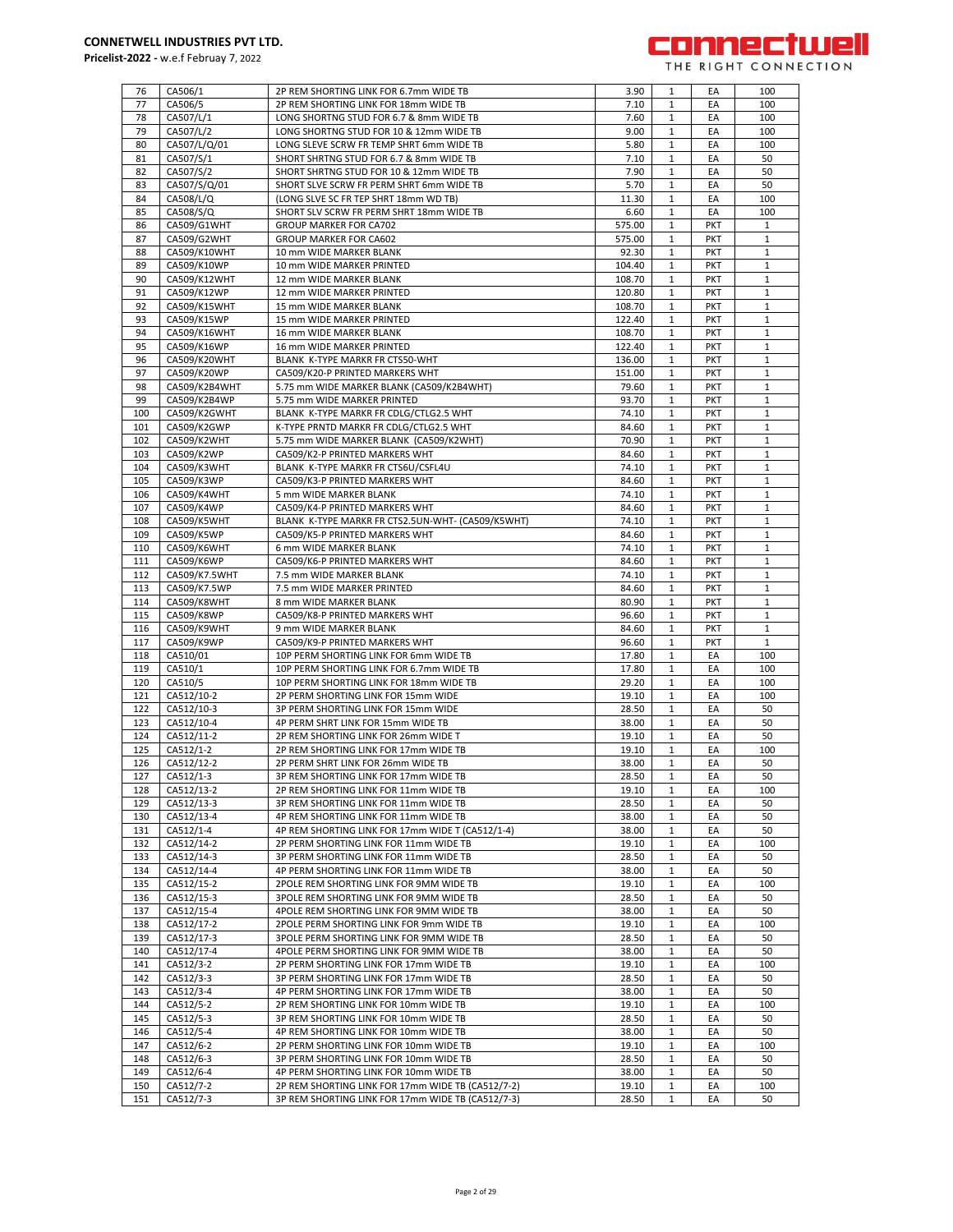

| 152 | CA512/7-4   | 4P REM SHORTING LINK FOR 17mm WIDE TB (CA512/7-4) | 38.00  | 1            | EA | 50  |
|-----|-------------|---------------------------------------------------|--------|--------------|----|-----|
| 153 | CA512/8-2   | 2P PERM SHORTING LINK FOR 17mm WIDE               | 19.10  | 1            | EA | 100 |
| 154 | CA512/8-3   | 3P PERM SHORTING LINK FOR 17mm WIDE               | 28.50  | 1            | EA | 50  |
|     |             | 4P PERM SHORTING LINK FOR 17mm WIDE               |        |              |    |     |
| 155 | CA512/8-4   |                                                   | 38.00  | 1            | EA | 50  |
| 156 | CA512/9-2   | 2P REM SHORTING LINK FOR 15mm WIDE TB             | 19.10  | 1            | EA | 100 |
| 157 | CA512/9-3   | 3P REM SHORTING LNK FOR 15mm WIDE TB              | 28.50  | $\mathbf{1}$ | EA | 50  |
| 158 | CA512/9-4   | 4P REM SHORTING LNK FOR 15mm WIDE TB              | 38.00  | $\mathbf{1}$ | EA | 50  |
| 159 | CA513       | 2POLE INSU SHORTING LINK FOR CMST1/CMST2          | 9.20   | $\mathbf{1}$ | EA | 50  |
| 160 | CA514/10-2  | 2P INS PER SHG LINK FOR 15mm WIDE TB              | 22.40  | $\mathbf{1}$ | EA | 100 |
|     |             |                                                   |        |              |    |     |
| 161 | CA514/10-3  | 3P INS PER SHG LINK FOR 15mm WIDE TB              | 33.50  | 1            | EA | 50  |
| 162 | CA514/10-4  | 4P INS PER SHG LINK FOR 15mm WIDE TB              | 44.60  | 1            | EA | 50  |
| 163 | CA514/11-2  | 2P INS REM SHRT LNK FR 26mm WIDE TB               | 58.60  | $\mathbf{1}$ | EA | 100 |
| 164 | CA514/1-2   | 2P INS REM SHRTG LINK FOR 17mm WIDE TB            | 22.40  | 1            | EA | 100 |
| 165 |             |                                                   |        | $\mathbf{1}$ | EA | 50  |
|     | CA514/1-3   | 3P INS REM SHRTG LINK FOR 17mm WIDE TB            | 33.50  |              |    |     |
| 166 | CA514/13-2  | 2P INS REM SHORTING LNK FR 11mm WIDE TB           | 22.40  | 1            | EA | 100 |
| 167 | CA514/13-3  | 3P INS REM SHORTING LNK FR 11mm WIDE TB           | 33.50  | $\mathbf{1}$ | EA | 50  |
| 168 | CA514/13-4  | 4P INS REM SHORTING LNK FR 11mm WIDE TB           | 44.60  | 1            | EA | 50  |
| 169 | CA514/1-4   | 4P INS REM SHRTG LINK FOR 17mm WIDE TB            | 44.60  | 1            | EA | 50  |
|     |             |                                                   |        |              |    |     |
| 170 | CA514/14-2  | 2P INS PERM SHORTING LNK FR 11mm WIDE TB          | 22.40  | 1            | EA | 100 |
| 171 | CA514/14-3  | 3P INS PERM SHORTING LNK FR 11mm WIDE TB          | 33.50  | 1            | EA | 50  |
| 172 | CA514/14-3A | 3P INS ALT PERM SHRT LNK FR 11mm WIDE TB          | 44.60  | 1            | EA | 10  |
| 173 | CA514/14-4  | 4P INS PERM SHORTING LNK FR 11mm WIDE TB          | 44.60  | 1            | EA | 50  |
| 174 | CA514/14-4A | 4P INS ALT PERM SHRT LNK FR 11mm WIDE TB          | 47.50  | $\mathbf{1}$ | EA | 10  |
|     |             |                                                   |        |              |    |     |
| 175 | CA514/15-2  | 2P INS REM SHRT LINK FR 9mm WIDE TB               | 22.40  | $\mathbf{1}$ | EA | 100 |
| 176 | CA514/15-3  | 3P INS REM SHRT LINK FR 9mm WIDE TB               | 33.50  | $\mathbf{1}$ | EA | 50  |
| 177 | CA514/15-4  | 4P INS REM SHRT LINK FR 9mm WIDE TB               | 44.60  | 1            | EA | 50  |
| 178 | CA514/17-2  | 2P INS PERM SHORTING LINK FR 9mm WIDE TB          | 22.40  | 1            | EA | 100 |
| 179 | CA514/17-3  | 3P INS PERM SHORTING LINK FR 9mm WIDE TB          | 33.50  | 1            | EA | 50  |
|     |             |                                                   |        |              |    |     |
| 180 | CA514/17-4  | 4P INS PERM SHRT LINK FR 9mm WIDE TB              | 44.60  | 1            | EA | 50  |
| 181 | CA514/3-2   | 2P INS PERM SHRTG LINK FOR 17mm WIDE TB           | 22.40  | 1            | EA | 100 |
| 182 | CA514/3-3   | 3P INS PERM SHRTG LINK FOR 17mm WIDE TB           | 33.50  | $\mathbf{1}$ | EA | 50  |
| 183 | CA514/3-4   | 4P INS PERM SHRTG LINK FOR 17mm WIDE TB           | 44.60  | $\mathbf{1}$ | EA | 50  |
|     |             | 2P INS REM SHORTING LNK FR 10mm WIDE TB           |        |              |    |     |
| 184 | CA514/5-2   |                                                   | 22.40  | $\mathbf{1}$ | EA | 100 |
| 185 | CA514/5-3   | 3P INS REM SHORTING LNK FR 10mm WIDE TB           | 33.50  | 1            | EA | 50  |
| 186 | CA514/5-4   | 4P INS REM SHORTING LNK FR 10mm WIDE TB           | 44.60  | 1            | EA | 50  |
| 187 | CA514/6-2   | 2P INS PERM SHORTING LNK FR 10mm WIDE TB          | 22.40  | 1            | EA | 100 |
| 188 | CA514/6-3   | 3P INS PERM SHORTING LNK FR 10mm WIDE TB          | 33.50  | 1            | EA | 50  |
|     |             |                                                   |        |              |    |     |
| 189 | CA514/6-4   | 4P INS PERM SHORTING LNK FR 10mm WIDE TB          | 44.60  | 1            | EA | 50  |
| 190 | CA514/7-2   | 2P INS REM SHRT LNK FR 17mm WIDE TB               | 22.40  | $\mathbf{1}$ | EA | 100 |
| 191 | CA514/7-3   | 3P INS REM SHORTING LNK FR 17mm WIDE TB           | 33.50  | 1            | EA | 50  |
| 192 | CA514/7-4   | 4P INS REM SHRT LNK FR 17mm WIDE TB               | 44.60  | $\mathbf{1}$ | EA | 50  |
| 193 | CA514/8-2   | 2P INS PERM SHORTING LNK FR 17mm WIDE TB          | 22.40  | 1            | EA | 100 |
|     |             |                                                   |        |              |    |     |
| 194 | CA514/8-3   | 3P INS PERM SHORTING LNK FR 17mm WIDE TB          | 33.50  | 1            | EA | 50  |
| 195 | CA514/8-4   | 4P INS PERM SHORTING LNK FR 17mm WIDE TB          | 44.60  | 1            | EA | 50  |
| 196 | CA514/9-2   | 2P INS REM SHORTING LNK FR 15mm WIDE TB           | 22.40  | 1            | EA | 100 |
| 197 | CA514/9-3   | (3P INS REM SHRT LNK FR 15mm WIDE TB)             | 33.50  | 1            | EA | 50  |
| 198 | CA514/9-4   | 4P INS REM SHRT LNK FR 15mm WIDE TB               | 44.60  | 1            | EA | 50  |
|     |             |                                                   |        |              |    |     |
| 199 | CA515       | 2 POLE SWITCHABLE LINK KIT FOR CMDT4              | 21.70  | $\mathbf{1}$ | EA | 50  |
| 200 | CA516       | 2 POLE SWITCHABLE LNK KIT FOR CBDT4U              | 19.10  | $\mathbf{1}$ | EA | 50  |
| 201 | CA521/10    | 10P PRE ASSEM SHRT LINK FOR 6mm WIDE TB           | 64.60  | $\mathbf{1}$ | EA | 10  |
| 202 | CA521/2     | 2POLE PRE ASSEM SHRT LINK FR 6mm WIDE TB          | 13.00  | 1            | EA | 100 |
| 203 | CA521/3     | 3W PRE ASS LNK FR CTS2.5M                         | 19.40  | 1            | EA | 100 |
|     |             |                                                   |        |              |    |     |
| 204 | CA521/4     | 4POLE PRE ASSEM SHRT LINK FR 6mm WIDE TB          | 25.90  | 1            | EA | 100 |
| 205 | CA522/10    | 10P PRE ASSEM SHRT LINK FR 6.7mm WIDE TB          | 69.70  | 1            | EA | 10  |
| 206 | CA522/2     | 2P PRE ASSEM SHRT LINK FR 6.7mm WIDE TB           | 14.00  | 1            | EA | 100 |
| 207 | CA522/3     | 3P PRE ASSEM SHRT LINK FOR 6.7mm WIDE TB          | 20.90  | $\mathbf{1}$ | EA | 100 |
| 208 | CA522/4     | 4P PRE ASSEM SHRT LINK FOR 6.7mm WIDE TB          | 27.90  | $\mathbf{1}$ | EA | 100 |
|     |             |                                                   |        |              |    |     |
| 209 | CA601-1M    | DIN15 RAIL 1 METER                                | 75.30  | $\mathbf{1}$ | EA | 100 |
| 210 | CA602       | POLYAMIDE SCREW END CLAMP FOR DIN15               | 6.80   | 1            | EA | 50  |
| 211 | CA603       | STEEL MOUNTING BRACKET ANGULAR                    | 19.10  | 1            | EA | 25  |
| 212 | CA607/L/Q   | LONG SLV SCREW FOR TEMP SHRT 6mm WIDE TB          | 6.40   | 1            | EA | 100 |
|     | CA607/S/Q   | SHORT SLV SCRW FOR PERM SHRT 6mm WIDE TB          | 5.70   | 1            | EA | 100 |
| 213 |             |                                                   |        |              |    |     |
| 214 | CA621/10    | 10P INS PRE ASSM SHRT LNK FR 6mm WID              | 131.60 | 1            | EA | 10  |
| 215 | CA621/2     | 2P INS PRE ASS SHRT LNK FR 6mm WD TB              | 26.40  | $\mathbf{1}$ | EA | 100 |
| 216 | CA621/3     | 3P INS PRE ASS SHRT LNK FR 6mm WD TB              | 39.50  | $\mathbf{1}$ | EA | 100 |
| 217 | CA621/4     | 4P INS PRE ASS SHRT LNK FR 6mm WD TB              | 52.70  | $\mathbf{1}$ | EA | 100 |
| 218 |             |                                                   | 139.20 |              | EA | 10  |
|     | CA622/10    | 10P INS PRE ASS SHT LNK FR 6.7mm WIDE TB          |        | 1            |    |     |
| 219 | CA622/2     | 2P INS PRE ASS SHT LNK FOR 6.7mm WIDE TB          | 27.90  | 1            | EA | 100 |
| 220 | CA622/3     | 3P INS PRE ASS SHT LNK FOR 6.7mm WIDE TB          | 41.80  | 1            | EA | 100 |
| 221 | CA622/4     | 4P INS PRE ASS SHT LNK FOR 6.7mm WIDE TB          | 55.70  | 1            | EA | 100 |
| 222 | CA623/10    | 10P PRE ASSEM SHRT LINK FOR 6mm WIDE TB           | 62.10  | $\mathbf{1}$ | EA | 10  |
|     |             |                                                   |        |              |    |     |
| 223 | CA623/2     | 2P PRE ASSEM SHRT LINK FOR 6mm WIDE TB            | 12.50  | 1            | EA | 100 |
| 224 | CA623/3     | 3P PRE ASSEM SHRT LINK FOR 6mm WIDE               | 18.70  | $\mathbf{1}$ | EA | 100 |
| 225 | CA623/4     | 4P PRE ASSEM SHRT LINK FOR 6mm WIDE TB            | 24.90  | 1            | EA | 100 |
| 226 | CA624/10    | 10P PRE ASSEM SHRT LINK FOR 8mm WIDE TB           | 69.70  | $\mathbf{1}$ | EA | 10  |
| 227 | CA624/2     | 2P PRE ASSEM SHRT LINK FOR 8mm WIDE TB            | 14.00  | $\mathbf{1}$ | EA | 100 |
|     |             |                                                   |        |              |    |     |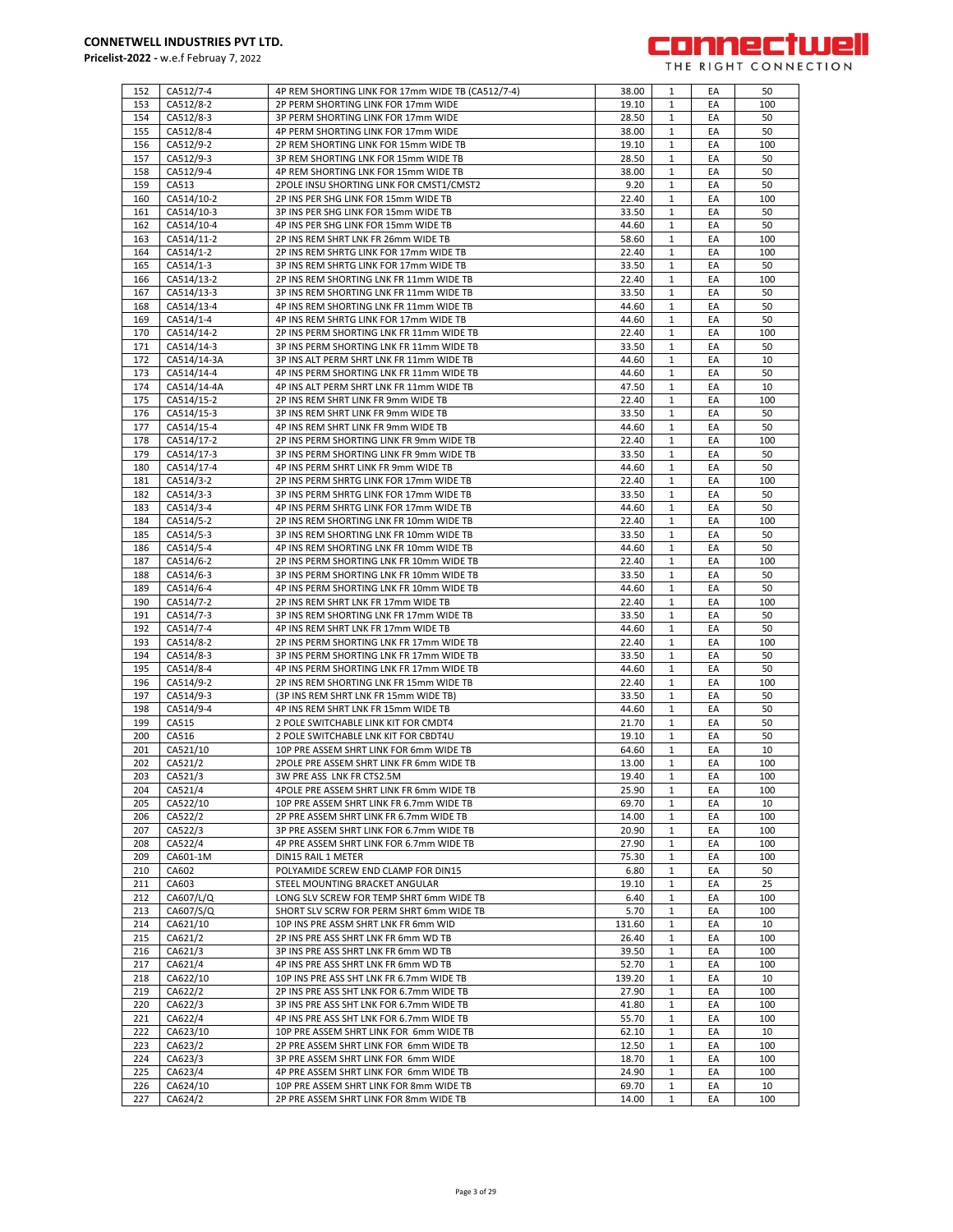

| 228        | CA624/3            | 3P PRE ASSEM SHRT LINK FOR 8mm WIDE TB                                               | 20.90          | 1            | EA       | 100      |
|------------|--------------------|--------------------------------------------------------------------------------------|----------------|--------------|----------|----------|
| 229        | CA624/4            | 4P PRE ASSEM SHRT LINK FOR 8mm WIDE                                                  | 27.90          | $\mathbf{1}$ | EA       | 100      |
| 230        | CA625/10           | 10P PRE ASSEM SHRT LINK FOR 10mm WIDE TB                                             | 77.30          | $\mathbf{1}$ | EA       | 10       |
|            |                    |                                                                                      |                |              |          |          |
| 231        | CA625/2            | 2P PRE ASSEM SHRT LINK FOR 10mm WIDE TB                                              | 15.60          | $\mathbf{1}$ | EA       | 100      |
| 232        | CA625/3            | 3P PRE ASSEM SHRT LINK FOR 10mm WIDE TB                                              | 23.30          | $\mathbf{1}$ | EA       | 100      |
| 233        | CA625/4            | 4P PRE ASSEM SHRT LINK FOR 10mm WIDE TB                                              | 31.00          | 1            | EA       | 100      |
| 234        | CA627/10           | 10P PRE ASSEM SHRT LINK FOR 6mm WIDE TB (CA627/10)                                   | 60.80          | $\mathbf{1}$ | EA       | 10       |
| 235        | CA627/2            | 2P PRE ASSEM SHRT LINK FOR 6mm WIDE TB                                               | 12.30          | $\mathbf{1}$ | EA       | 100      |
|            |                    |                                                                                      |                |              |          |          |
| 236        | CA627/3            | 3P PRE ASSEM SHRT LINK FR 6mm WD TB                                                  | 18.30          | $\mathbf{1}$ | EA       | 100      |
| 237        | CA627/4            | 4P PRE ASSEM SHRT LINK FOR 6mm WIDE TB (CA627/4)                                     | 24.40          | $\mathbf{1}$ | EA       | 100      |
| 238        | CA628/2            | 2 POLE SHORTING LNK SET FOR CTS50/70N                                                | 81.00          | 1            | EA       | 10       |
| 239        | CA628/3            | 3 POLE SHORTING LNK SET FOR CTS50/70N                                                | 121.50         | $\mathbf{1}$ | EA       | 10       |
| 240        | CA629/2            | 2 POLE SHORTING LNK SET FOR CTS95/120N                                               | 106.30         | 1            | EA       | 10       |
|            |                    |                                                                                      |                |              |          |          |
| 241        | CA629/3            | 3 POLE SHORTING LNK SET FOR CTS95/120N                                               | 159.40         | $\mathbf{1}$ | EA       | 10       |
| 242        | CA701-15-1M        | DIN35 X 15mm RAIL 1 METER LONG                                                       | 166.40         | $\mathbf{1}$ | EA       | 25       |
| 243        | CA701-15-1M-S      | DIN35 X 15mm RAIL SLOTTED 1 METER LONG                                               | 179.60         | $\mathbf{1}$ | EA       | 25       |
| 244        | CA701-15-2M        | DIN35 X 15mm RAIL 2 METER LONG                                                       | 332.70         | $\mathbf{1}$ | EA       | 25       |
| 245        | CA701-15-2M-S      | DIN35 X 15mm RAIL SLOTTED 2 METER LONG                                               | 359.10         | $\mathbf{1}$ | EA       | 25       |
|            |                    |                                                                                      |                |              |          |          |
| 246        | CA701-1M           | DIN35 X 7.5mm RAIL 1 METER LONG                                                      | 92.40          | 1            | EA       | 25       |
| 247        | CA701-1M-S         | DIN35 X 7.5mm RAIL SLOTTED 1 METER LONG                                              | 105.60         | $\mathbf{1}$ | EA       | 50       |
| 248        | CA701-2M           | DIN35 X 7.5mm RAIL 2 METER LONG                                                      | 184.80         | $\mathbf{1}$ | EA       | 25       |
| 249        | CA701-2M-S         | DIN35 X 7.5mm RAIL SLOTTED 2 METER LONG                                              | 211.20         | 1            | EA       | 25       |
| 250        | CA702              | POLYAMIDE SCREW END CLAMP FOR DIN35/32                                               | 10.90          | $\mathbf{1}$ | EA       | 50       |
|            |                    |                                                                                      |                |              |          |          |
| 251        | CA703              | STEEL MOUNTING BRACKET HOLE M6 HT 1 INCH                                             | 16.50          | $\mathbf{1}$ | EA       | 25       |
| 252        | CA703/01           | 2P PERM SHORTING LINK FOR 5mm WIDE TB                                                | 3.90           | $\mathbf{1}$ | EA       | 100      |
| 253        | CA703/1            | 2P PERM SHORTING LINK FOR 6mm WIDE TB                                                | 3.90           | $\mathbf{1}$ | EA       | 100      |
| 254        | CA703/10           | 2P PERM SHORTING LINK FOR 16mm WIDE TB                                               | 7.20           | $\mathbf{1}$ | EA       | 100      |
|            |                    |                                                                                      |                |              |          |          |
| 255        | CA703/11           | 2 POLE SHORTING LINK KIT FOR PTB70/95                                                | 83.50          | 1            | EA       | 10       |
| 256        | CA703/2            | 2POLE PERM SHORTING LINK FOR 8mm WIDE TB                                             | 4.10           | $\mathbf{1}$ | EA       | 100      |
| 257        | CA703/3            | 2P PERM SHORTING LINK FOR 10mm WIDE TB (CA703/3)                                     | 4.90           | $\mathbf{1}$ | EA       | 100      |
| 258        | CA703/4            | 2P PERM SHORTING LINK FOR 12mm WIDE TB                                               | 6.60           | 1            | EA       | 100      |
| 259        | CA703/5            | 2P PERM SHORTING LINK FOR 15mm WIDE TB                                               | 6.60           | $\mathbf{1}$ | EA       | 100      |
|            |                    |                                                                                      |                |              |          |          |
| 260        | CA703/6            | 2POLE PERM SHORTING LINK FOR 8mm WIDE TB (CA703/6)                                   | 3.90           | $\mathbf{1}$ | EA       | 100      |
| 261        | CA703/8            | 2P PERM SHORTING LINK FOR 12mm WIDE TB (CA703/8)                                     | 6.60           | $\mathbf{1}$ | EA       | 100      |
| 262        | CA703/9            | 2 POLE SHORTING LINK KIT FOR PTB35/50                                                | 63.30          | $\mathbf{1}$ | EA       | 10       |
| 263        | CA704/01           | 3POLE PERM SHORTING LINK FOR 5mm WIDE TB                                             | 5.80           | $\mathbf{1}$ | EA       | 100      |
| 264        | CA704/1            | 3POLE PERM SHORTING LINK FOR 6mm WIDE TB (CA704/1)                                   | 5.80           | $\mathbf{1}$ | EA       | 100      |
|            |                    |                                                                                      |                |              |          |          |
| 265        | CA704/10           | 3POLE PERM SHORTING LINK FR 16mm WIDE TB                                             | 10.70          | 1            | EA       | 100      |
|            |                    |                                                                                      |                |              |          |          |
| 266        | CA704/11           | 3 POLE SHORTING LINK KIT FOR PTB70/95                                                | 125.30         | $\mathbf{1}$ | EA       | 10       |
| 267        | CA704/2            | 3POLE PERM SHORTING LINK FOR 8mm WIDE TB (CA704/2)                                   | 6.20           | $\mathbf{1}$ | EA       | 100      |
|            |                    |                                                                                      |                |              |          |          |
| 268        | CA704/3            | 3POLE PERM SHORTING LINK FR 10mm WIDE TB                                             | 7.30           | $\mathbf{1}$ | EA       | 100      |
| 269        | CA704/4            | 3POLE PERM SHORTING LINK FR 12mm WIDE TB                                             | 9.90           | $\mathbf{1}$ | EA       | 100      |
| 270        | CA704/5            | 3POLE PERM SHORTING LINK FR 15mm WIDE TB                                             | 9.60           | $\mathbf{1}$ | EA       | 100      |
| 271        | CA704/6            | 3POLE PERM SHORTING LINK FOR 8mm WIDE TB                                             | 5.80           | 1            | EA       | 100      |
| 272        | CA704/8            | 3POLE PERM SHORTING LINK FR 12mm WIDE TB (CA704/8)                                   | 9.90           | $\mathbf{1}$ | EA       | 100      |
| 273        | CA704/9            | 3 POLE SHORTING LINK KIT FOR PTB35/50                                                | 95.00          | $\mathbf{1}$ | EA       | 10       |
|            |                    |                                                                                      |                |              |          |          |
| 274        | CA705/01           | 4POLE PERM SHORTING LINK FR 5mm WIDE TB                                              | 7.60           | 1            | EA       | 100      |
| 275        | CA705/1            | 4POLE PERM SHORTING LINK FR 6mm WIDE TB                                              | 7.60           | $\mathbf{1}$ | EA       | 100      |
| 276        | CA705/10           | 4POLE PERM SHORTING LINK FR 15mm WIDE TB                                             | 14.20          | $\mathbf{1}$ | EA       | 100      |
| 277        | CA705/2            | 4POLE PERM SHORTING LINK FR 8mm WIDE TB                                              | 8.20           | $\mathbf{1}$ | EA       | 100      |
| 278        | CA705/3            | 4POLE PERM SHORTING LINK FR 10mm WIDE TB                                             | 9.70           | $\mathbf{1}$ | EA       | 100      |
|            |                    |                                                                                      |                |              |          |          |
| 279        | CA705/4            | 4POLE PERM SHORTING LINK FR 12mm WIDE TB                                             | 13.20          | 1            | EA       | 100      |
| 280        | CA705/6            | 4POLE PERM SHORTING LINK FOR 8mm WIDE TB                                             | 7.60           | 1            | EA       | 100      |
| 281        | CA705/8            | 4POLE PERM SHORTING LINK FR 12mm WIDE TB (CA705/8)                                   | 13.20          | 1            | EA       | 100      |
| 282        | CA705/9            | NOT IN USE (4 POLE SHORTING LINK KIT FOR PTB35/50)                                   | 126.50         | $\mathbf{1}$ | EA       | 10       |
| 283        | CA706/01           | 2POLE REM SHORTING LINK FOR 5mm WIDE TB                                              | 4.10           | $\mathbf{1}$ | EA       | 100      |
| 284        | CA706/1            | 2POLE REM SHORTING LINK FOR 6mm WIDE TB                                              | 4.10           | $\mathbf{1}$ | EA       | 100      |
|            |                    |                                                                                      |                |              |          |          |
| 285        | CA706/2            | 2POLE REM SHORTING LINK FOR 8mm WIDE TB                                              | 4.10           | $\mathbf{1}$ | EA       | 100      |
| 286        | CA706/3            | 2POLE REM SHORTING LINK FOR 10mm WIDE TB                                             | 4.90           | 1            | EA       | 100      |
| 287        | CA706/8            | 2POLE REM SHORTING LINK FR 12mm WIDE TB                                              | 6.60           | 1            | EA       | 100      |
| 288        | CA707/L/Q/01       | LONG SLV SCRW FR TEMP SHRT 5&6mm WIDE TB                                             | 6.20           | 1            | EA       | 100      |
| 289        |                    | LONG SLV SCRW FR TEMP SHT 8&10mm WIDE TB                                             | 7.00           | $\mathbf{1}$ | EA       | 100      |
|            | CA707/L/Q/1        |                                                                                      |                |              |          |          |
| 290        | CA707/L/Q/2        | LONG SLV SCRW FOR TEMP SHRT 12mm WIDE TB                                             | 10.70          | 1            | EA       | 100      |
| 291        | CA707/S/Q/01       | SHORT SLV SCRW FR PERM SHT 5&6mm WIDE TB                                             | 5.70           | $\mathbf{1}$ | EA       | 100      |
| 292        | CA707/S/Q/1        | SHORT SLV SW FR PER SHT 8/10/12mm WID TB                                             | 6.20           | $\mathbf{1}$ | EA       | 100      |
| 293        | CA707/S/Q/2        | SHORT SLV SW FR PER SHRT 12&16mm WIDE TB                                             | 7.20           | $\mathbf{1}$ | EA       | 100      |
| 294        | CA707/S/Q/3        | SHORT SLV SCRW FOR PERM SHRT 8mm WID                                                 | 5.90           | $\mathbf{1}$ | EA       | 100      |
|            |                    |                                                                                      |                |              |          |          |
| 295        | CA707/TS/01        | TEST SOCKET FOR CTS2.5UN/4UN                                                         | 5.20           | 1            | EA       | 100      |
| 296        | CA707/TS/03        | TEST SOCKET FOR CMT4                                                                 | 5.20           | $\mathbf{1}$ | EA       | 100      |
| 297        | CA707/TS/04        | TEST SOCKET FOR CTS2.5                                                               | 5.20           | 1            | EA       | 100      |
| 298        | CA707/TS/05        | TEST SOCKET FOR CTS6U/10U                                                            | 7.20           | $\mathbf{1}$ | EA       | 100      |
|            |                    |                                                                                      |                | 1            |          |          |
| 299        | CA707/TS/06        | TEST SOCKET FOR CTS25UN/35UN                                                         | 11.40          |              | EA       | 100      |
| 300        | CA710/10           | 10P INS EXT SHORTING LINK FR 8mm WIDE TB                                             | 101.20         | $\mathbf{1}$ | EA       | 20       |
| 301        | CA710/2            | 2P INS EXT SHORTING LINK FOR 8mm WIDE TB                                             | 20.30          | $\mathbf{1}$ | EA       | 100      |
| 302<br>303 | CA710/3<br>CA710/4 | 3P INS EXT SHORTING LINK FOR 8mm WIDE TB<br>4P INS EXT SHORTING LINK FOR 8mm WIDE TB | 30.40<br>40.50 | $\mathbf 1$  | EA<br>EA | 50<br>50 |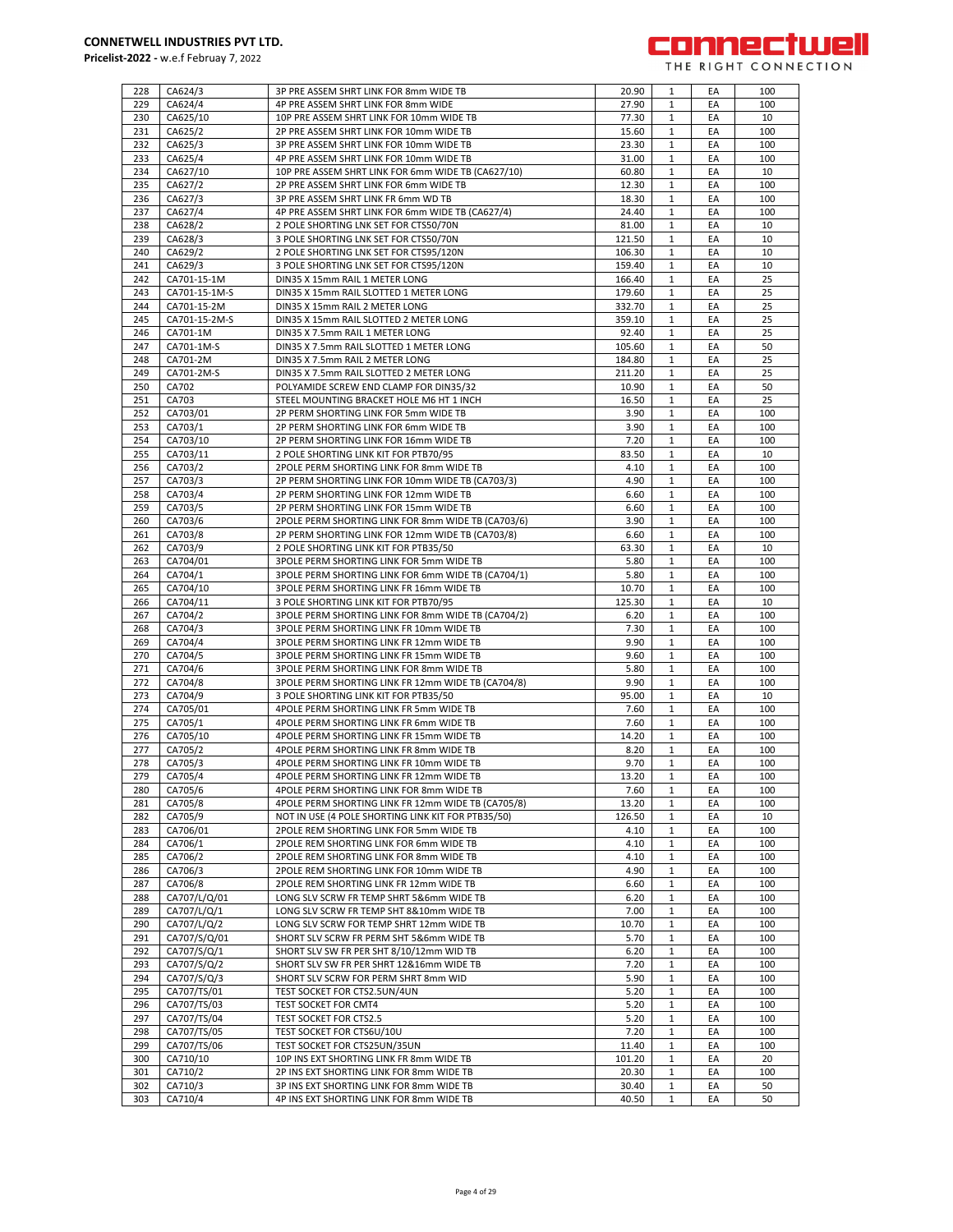

304 CA711/10 10P INS EXT SHORTING LINK FR 8mm WIDE TB (CA711/10) 101.20 1 EA 20 305 | CA711/2 2P INS EXT SHORTING LINK FOR 8mm WIDE TB (CA711/2) 20.30 | 1 | EA | 100 306 CA711/3 3P INS EXT SHORTING LINK FOR 8mm WIDE TB (CA711/3) 30.40 1 EA 50 307 CA711/4 4P INS EXT SHORTING LINK FOR 8mm WIDE TB (CA711/4) 40.50 1 EA 50 308 CA713/10 10W INSU COMB LNK FR CTS4UN/CKT4U COMB LNK FR CTS4UN/CKT4U 88.60 1 EA 20 309 | CA713/2 2P INS EXT SHORTING LINK FOR 6mm WIDE TB 17.80 | 1 | EA | 100 310 CA713/3 3P INS EXT SHORTING LINK FOR 6mm WIDE TB 26.70 1 EA 100 311 CA713/4 4P INS EXT SHORTING LINK FOR 6mm WIDE TB 35.50 1 EA 100 312 CA714/10 10P INS EXT SHORTING LINK FR 6mm WIDE TB 88.60 1 EA 20 313 CA714/2 2P INS EXT SHORTING LINK FOR 6mm WIDE TB (CA714/2) 17.80 1 EA 100 314 CA714/3 3P INS EXT SHORTING LINK FOR 6mm WIDE TB (CA714/3) 26.70 1 EA 100<br>315 CA714/4 4P INS EXT SHORTING LINK FOR 6mm WIDE TB (CA714/4) 35.50 1 EA 100 4P INS EXT SHORTING LINK FOR 6mm WIDE TB (CA714/4) 35.50 35.50 1 316 CA715/10 10P INS EXT SHORTING LNK FOR 6mm WIDE TB 88.60 1 EA 20 317 CA715/2 2P INS EXT SHORTING LINK FOR 6mm WIDE TB (CA715/2) 17.80 1 EA 100 318 CA715/3 3P INS EXT SHORTING LINK FOR 6mm WIDE TB (CA715/3) 26.70 1 EA 100 319 CA715/4 4P INS EXT SHORTING LINK FOR 6mm WIDE TB (CA715/4) 35.50 1 EA 100 320 CA716/10 10P INS EXT SHORTING LNK FOR 9mm WIDE TR 321 CA716/2 2P INS EXT SHORTING LINK FOR 9mm WIDE TB 20.30 1 EA 50 322 CA716/3 3P INS EXT SHORTING LINK FOR 9mm WIDE TB 30.40 1 FA 50 323 CA716/4 4P INS EXT SHORTING LINK FOR 9mm WIDE TB 40.50 1 EA 50 324 CA717/10 10P INS EXT SHORTING LINK FR 5mm WIDE TB (CA717/10) 88.60 1 EA 20 325 CA717/2 2P INS EXT SHORTING LINK FR 5mm WIDE TB (CA717/2) 17.80 1 EA 100 326 CA717/3 3P INS EXT SHORTING LINK FR 5mm WIDE TB (CA717/3) 26.70 1 EA 100 327 CA717/4 4P INS EXT SHORTING LINK FR 5mm WIDE TB (CA717/4) 35.50 1 1 EA 100 328 CA718/10 10P INS EXT SHORTING LNK FR 10mm WIDE TB 117.70 1 EA 20 329 CA718/2 2P INS EXT SHORTING LINK FR 10mm WIDE TB 23.60 1 EA 100 330 | CA718/3 | 3P INS EXT SHORTING LINK FR 10mm WIDE TB | 35.40 | 1 | EA | 50 331 CA718/4 4P INS EXT SHORTING LINK FR 10mm WIDE TB A 47.10 1 EA 50 332 CA721/10 10P PRE ASSEM SHRT LINK FOR 5mm WIDE TB 60.80 1 EA 10 333 CA721/100 100P PRE ASSEM SHRT LNK FOR 5mm WIDE TB 607.20 1 EA 10 334 CA721/2 2P PRE ASSEMBLED SHRT LNK FR 5mm WIDE TB 12.30 1 EA 100 335 CA721/3 3P PRE ASSEMBLED SHRT LNK FR 5mm WIDE TB 18.30 1 1 EA 100 336 CA721/4 4P PRE ASSEMBLED SHRT LNK FR 5mm WIDE TB 24.40 1 EA 100 337 CA722/10 10P PRE ASSEM SHORT LINK FOR 6mm WIDE TB 60.80 1 EA 10 338 CA722/100 100P PRE ASSEM SHRT LINK FOR 6mm WIDE TB 607.20 1 EA 1 10 339 CA722/2 2P PRE ASSEMBLED SHRT LNK FR 6mm WIDE TB 12.30 1 EA 100 340 CA722/3 3P PRE ASSEMBLED SHRT LNK FR 6mm WIDE TB 18.30 1 EA 100 341 CA722/4 4P PRE ASSEMBLED SHRT LNK FR 6mm WIDE TB 24.40 1 EA 1 CA722/4 1 PA 342 CA723/10 10P PRE ASSEM SHRT LINK FOR 8mm WIDE TB (CA723/10) 1 74.70 1 H EA 10 343 CA723/2 2P PRE ASSEM SHRT LINK FOR 8mm WIDE TB (CA723/2) 15.00 1 EA 100 344 CA723/3 3P PRE ASSEM SHRT LINK FOR 8mm WIDE TB (CA723/3) 22.50 1 EA 50 345 CA723/4 4P PRE ASSEM SHRT LINK FOR 8mm WIDE TB 30.00 1 EA 50 346 CA723/5 5P PRE ASSEM SHRT LINK FOR 8mm WIDE TB 38.00 1 EA 50 347 CA723/6 6P PRE ASSEM SHRT LINK FOR 8mm WIDE TB 49.40 1 EA 50<br>348 CA723/7 7P PRE ASSEM SHRT LINK FOR 8mm WIDE TB 59.60 1 EA 10 CA723/7 **318 THE ASSEM SHRT LINK FOR 8mm WIDE TB** 59.60 1 EA 10 349 CA724/10 10P PRE ASSEM SHRT LINK FOR 10mm WIDE TB (CA724/10) 81.00 1 EA 10 350 CA724/2 2P PRE ASSEM SHRT LINK FOR 10mm WIDE TB (CA724/2) 16.30 1 EA 100 351 CA724/3 3P PRE ASSEM SHRT LINK FOR 10mm WIDE TB (CA724/3) 24.40 1 EA 50<br>352 CA724/4 4P PRE ASSEM SHRT LINK FOR 10mm WIDE TB (CA724/4) 32.50 1 EA 50 352 CA724/4 4P PRE ASSEM SHRT LINK FOR 10mm WIDE TB (CA724/4) 32.50 1 EA 353 CA725/10 10P PRE ASSEM SHRT LINK FOR 12mm WIDE TB 98.70 1 EA 10 354 CA725/2 2P PRE ASSEM SHRT LINK FOR 12mm WIDE TB 19.80 1 EA 50 355 CA725/3 3P PRE ASSEM SHRT LINK FOR 12mm WIDE TB 29.70 1 EA 20 356 CA725/4 4P PRE ASSEM SHRT LINK FOR 12mm WIDE TB 39.50 1 EA 20 357 CA726/10 10P PRE ASSEM SHRT LINK FOR 15mm WIDE (CA726/10) 96.20 1 EA 10 358 CA727/10 10P PRE ASSEM SHRT LINK FOR 6mm WIDE TB (CA727/10) 60.80 1 EA 10 359 CA727/2 2P PRE ASSEM SHRT LINK FOR 6mm WIDE TB (CA727/2) 12.30 1 EA 100 360 CA727/3 3P PRE ASSEM SHRT LINK FOR 6mm WIDE TB 1 1 28.30 1 1 EA 100 361 CA727/4 4P PRE ASSEM SHRT LINK FOR 6mm WIDE TB (CA727/4) 24.40 1 EA 100 362 CA728/10 10P PRE ASSEM SHRT LINK FOR 9mm WIDE TB 68.40 1 EA 10 363 CA728/2 2P PRE ASSEM SHRT LINK FOR 9mm WIDE TB 13.80 1 EA 50 364 CA728/3 3P PRE ASSEM SHRT LINK FOR 9mm WIDE TB 20.60 1 EA 50 365 CA728/4 4P PRE ASSEM SHRT LINK FOR 9mm WIDE TB 27.40 1 EA 50 366 CA729/10 10P PRE ASSEM SHRT LINK FOR 8mm WIDE TB (CA729/10) 68.40 1 EA 10 367 CA729/2 2P PRE ASSEM SHRT LINK FOR 8mm WIDE TR (CA729/2) 13.80 1 EA 100 368 CA729/3 3P PRE ASSEM SHRT LINK FOR 8mm WIDE TB (CA729/3) 20.60 1 EA 50 369 CA729/4 4P PRE ASSEMBLED SHRT LNK FR 8mm WIDE TB 27.40 1 EA 50 370 CA731/10 10P PERM SHORTING LINK FOR 5mm WIDE TB 19.10 1 EA 100 371 CA731/100 100P PERM SHRTNG LINK BRK FR 5mm WIDE TB 1 189.80 1 EA 1 10 372 CA732/10 10P PERM SHORTING LINK FOR 6mm WIDE TB (CA732/10) 19.10 19.10 19.10 19.10 373 CA732/100 100P PERM SHRTNG LINK BRK FR 6mm WIDE TB 189.80 1 EA 10 374 | CA733/10 | 10P PERM SHORTING LINK FOR 6mm WIDE TB (CA733/10) | 20.30 | 1 | EA | 100

375 CA734/10 10P PERM SHORTING LNK FOR 10mm WIDE TB 1 24.10 1 1 EA 100 376 CA735/10 10P PERM SHORTING LNK FOR 12mm WIDE TB 32.90 1 EA 100 377 | CA736/10 | 10P PERM SHORTING LNK FOR 15mm WIDE TB | 38.00 | 1 | EA | 100 378 | CA737/10 | 10P PERM SHORTING LINK FOR 8mm WIDE TB 19.10 | 19.10 | 1 | EA | 100 379 CA739/10 10P PERM SHORTING LINK FOR 12mm WIDE TB 32.90 1 EA 1 00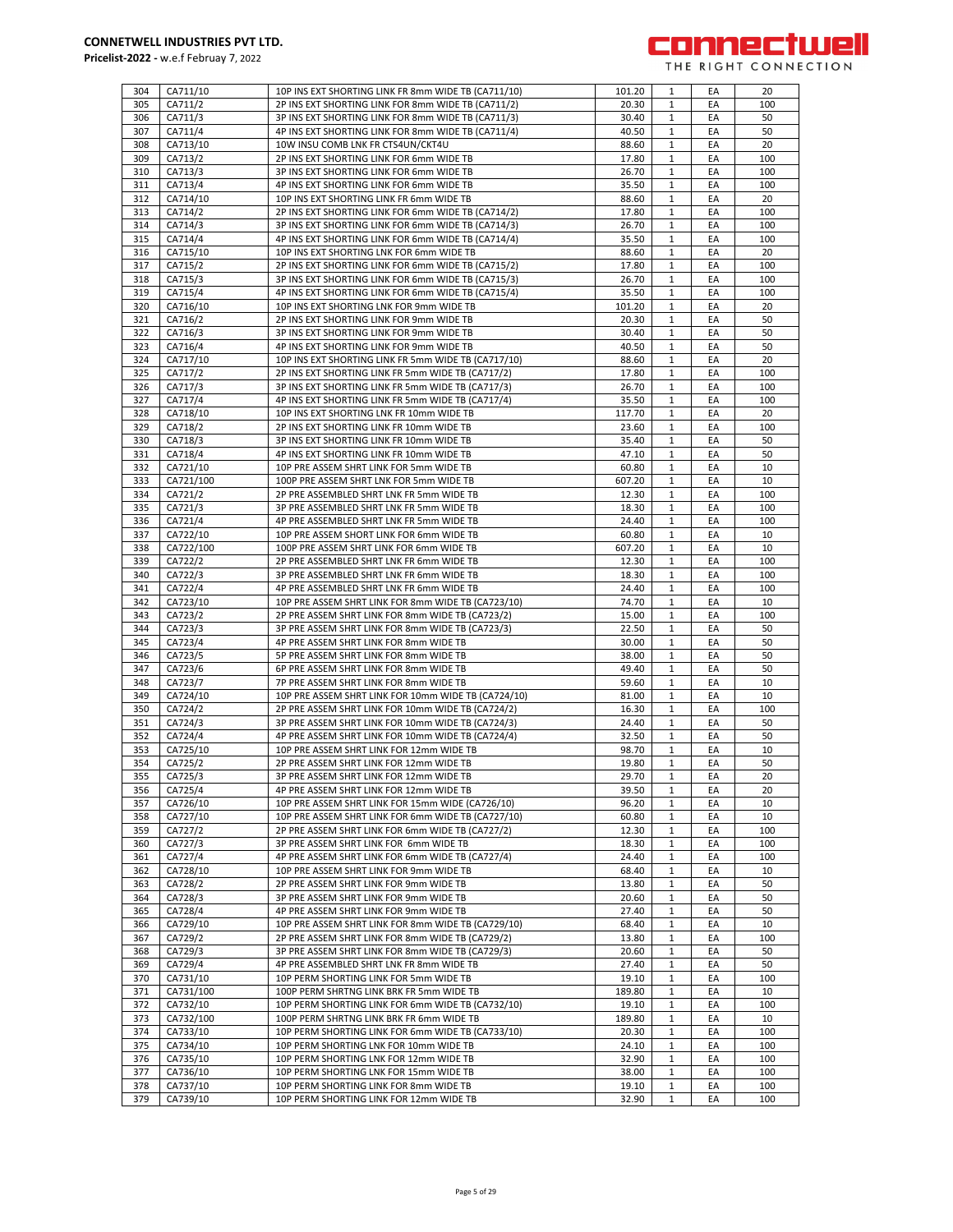

| 380        | CA741/10           | 10P INS PRE ASSM SHRT LINK FR5mm WIDE TB<br>100P INS PRE ASSM SHRT LNK FR5mm WIDE TB | 120.30         | $\mathbf{1}$                 | EA       | 10         |
|------------|--------------------|--------------------------------------------------------------------------------------|----------------|------------------------------|----------|------------|
| 381        | CA741/100          |                                                                                      | 1201.80        | 1                            | EA       | 10         |
| 382        | CA741/2            | 2P INS PRE ASSEM SHRT LINK FR5mm WIDE TB                                             | 24.10          | $\mathbf{1}$                 | EA       | 100        |
| 383        | CA741/3            | 3P INS PRE ASSEM SHRT LINK FR5mm WIDE TB                                             | 36.10          | 1                            | EA       | 100        |
| 384        | CA741/4            | 4P INS PRE ASSEM SHRT LINK FR5mm WIDE TB                                             | 48.10          | $\mathbf{1}$                 | EA       | 100        |
| 385        | CA742/10           | 10P INS PREASSEM SHRT LINK FR6mm WIDE TB                                             | 120.30         | $\mathbf{1}$                 | EA       | 10         |
| 386        | CA742/100          | 100P INS PREASSEM SHRT LNK FR6mm WIDE TB                                             | 1201.80        | $\mathbf{1}$                 | EA       | 10         |
| 387        | CA742/2            | 2P INS PREASSEM SHRT LINK FR 6mm WIDE TB                                             | 24.10          | $\mathbf{1}$                 | EA       | 100        |
| 388        | CA742/3            | 3P INS PREASSEM SHRT LINK FR 6mm WIDE TB                                             | 36.10          | $\mathbf{1}$                 | EA       | 100        |
| 389        | CA742/4            | 4P INS PREASSEM SHRT LINK FR 6mm WIDE TB                                             | 48.10          | $\mathbf{1}$                 | EA       | 100        |
| 390        | CA743/10           | 10P INS PREASSEM SHRT LINK FR8mm WIDE TB                                             | 126.50         | $\mathbf{1}$                 | EA       | 10         |
| 391        | CA743/2            | 2P INS PREASSEM SHRT LINK FR 8mm WIDE TB                                             | 25.30          | $\mathbf{1}$                 | EA       | 100        |
| 392        | CA743/3            | 3P INS PREASSEM SHRT LINK FR 8mm WIDE TB                                             | 38.00          | $\mathbf{1}$                 | EA       | 50         |
| 393        | CA743/4            | 4P INS PREASSEM SHRT LINK FR 8mm WIDE TB                                             | 50.60          | $\mathbf{1}$                 | EA       | 50         |
| 394        | CA744/10           | 10P INS PREASSEM SHRT LNK FR10mm WIDE TB                                             | 131.60         | 1                            | EA       | 10         |
| 395        | CA744/2            | 2P INS PREASSEM SHRT LINK FR10mm WIDE TB                                             | 26.40          | $\mathbf{1}$                 | EA       | 100        |
| 396        | CA744/3            | 3P INS PREASSEM SHRT LINK FR10mm WIDE TB                                             | 39.50          | $\mathbf{1}$                 | EA       | 50         |
| 397        | CA744/4            | 4P INS PREASSEM SHRT LINK FR10mm WIDE TB                                             | 52.70          | $\mathbf{1}$                 | EA       | 50         |
| 398        | CA745/10           | 10P INS PREASSEM SHRT LNK FR12mm WIDE TB                                             | 178.50         | $\mathbf{1}$                 | EA       | 10         |
| 399        | CA745/2            | 2P INS PREASSEM SHRT LINK FR12mm WIDE TB                                             | 35.80          | 1                            | EA       | 50         |
|            |                    |                                                                                      |                |                              |          |            |
| 400        | CA745/3            | 3P INS PREASSEM SHRT LINK FR12mm WIDE TB                                             | 53.60          | $\mathbf{1}$                 | EA       | 20         |
| 401        | CA745/4            | 4P INS PREASSEM SHRT LINK FR12mm WIDE TB                                             | 71.40          | $\mathbf{1}$                 | EA       | 20         |
| 402        | CA747/10           | 10P INS PRE ASS SHRT LINK FR 6mm WIDE TB (CA747/10)                                  | 120.30         | $\mathbf{1}$                 | EA       | 10         |
| 403        | CA747/2            | 2P INS PRE ASS SHRT LINK FOR 6mm WIDE TB (CA747/2)                                   | 24.10          | $\mathbf{1}$                 | EA       | 100        |
| 404        | CA747/3            | 3P INS PRE ASS SHRT LINK FOR 6mm WIDE TB (CA747/3)                                   | 36.10          | $\mathbf{1}$                 | EA       | 100        |
| 405        | CA747/4            | 4P INS PRE ASS SHRT LINK FOR 6mm WIDE TB (CA747/4)                                   | 48.10          | $\mathbf{1}$                 | EA       | 100        |
| 406        | CA749/10           | 10P INS PRE ASS SHRT LINK FR 8mm WIDE TB (CA749/10)                                  | 126.50         | $\mathbf{1}$                 | EA       | 10         |
| 407        | CA749/2            | 2P INS PRE ASS SHRT LINK FOR 8mm WIDE TB (CA749/2)                                   | 25.30          | $\mathbf{1}$                 | EA       | 100        |
| 408        | CA749/3            | 3P INS PRE ASS SHRT LINK FOR 8mm WIDE TB (CA749/3)                                   | 38.00          | 1                            | EA       | 50         |
| 409        | CA749/4            | 4P INS PRE ASS SHRT LINK FOR 8mm WIDE TB (CA749/4)                                   | 50.60          | $\mathbf{1}$                 | EA       | 50         |
| 410        | CA751/10           | 10P PRE ASSEM SHRT LINK FOR 12mm WIDE TB (CA751/10)                                  | 88.60          | $\mathbf{1}$                 | EA       | 10         |
| 411        | CA751/2            | 2P PRE ASSEM SHRT LINK FOR 12mm WIDE TB (CA751/2)                                    | 17.80          | $\mathbf{1}$                 | EA       | 50         |
| 412        | CA751/3            | 3P PRE ASSEM SHRT LINK FOR 12mm WIDE TB (CA751/3)                                    | 26.70          | $\mathbf{1}$                 | EA       | 50         |
|            |                    |                                                                                      |                |                              |          |            |
| 413        | CA751/4            | 4P PRE ASSEM SHRT LINK FOR 12mm WIDE TB (CA751/4)                                    | 35.50          | $\mathbf{1}$                 | EA       | 50         |
| 414        | CA761/10           | 10P INS PRE ASS SHRT LNK FR 12mm WIDE TB (CA761/10)                                  | 178.50         | $\mathbf{1}$                 | EA       | 10         |
| 415        | CA761/2            | 2P INS PRE ASS SHRT LINK FR 12mm WIDE TB (CA761/2)                                   | 35.80          | $\mathbf{1}$                 | EA       | 50         |
| 416        | CA761/3            | 3P INS PRE ASS SHRT LINK FR 12mm WIDE TB (CA761/3)                                   | 53.60          | $\mathbf{1}$                 | EA       | 50         |
| 417        | CA761/4            | 4P INS PRE ASS SHRT LINK FR 12mm WIDE TB (CA761/4)                                   | 71.40          | $\mathbf{1}$                 | EA       | 50         |
| 418        | CA770/10           | 10W PERM SHRT LINK FR CTS35UN                                                        | 41.80          | $\mathbf{1}$                 | EA       | 10         |
| 419        | CA771/10           | 10P PRE ASSEM SHRT LNK FR 16mm WIDE TB                                               | 101.20         | 1                            | EA       | 10         |
| 420        | CA771/2            | 2P PRE ASSEM SHRT LINK FR 16mm WIDE TB                                               | 20.30          | $\mathbf{1}$                 | EA       | 50         |
| 421        | CA771/3            | 3P PRE ASSEM SHRT LINK FR 16mm WIDE TB                                               | 30.40          | $\mathbf{1}$                 | EA       | 20         |
| 422        | CA771/4            | 4P PRE ASSEM SHRT LINK FR 16mm WIDE TB                                               | 40.50          | $\mathbf{1}$                 | EA       | 20         |
| 423        | CA772/10           | 10P PRE ASSEM SHRT LINK FR 13mm WIDE TB                                              | 87.40          | $\mathbf{1}$                 | EA       | 10         |
| 424        | CA772/2            | 2P PRE ASSEM SHRT LINK FR 13mm WD TB                                                 | 17.50          | 1                            | EA       | 100        |
| 425        | CA772/3            | 3P PRE ASSEM SHRT LINK FR 13mm WD TB                                                 | 26.30          | $\mathbf{1}$                 | EA       | 50         |
| 426        | CA772/4            | 4P PRE ASSEM SHRT LINK FR 13mm WD TB                                                 | 35.00          | 1                            | EA       | 50         |
| 427        | CA773/10           | 10P PRE ASSEM SHRT LINK FR 9mm WD TB                                                 | 75.90          | $\mathbf{1}$                 | EA       | 10         |
|            |                    |                                                                                      |                |                              |          | 100        |
| 428        | CA773/2            | 2P PRE ASSEM SHRT LINK FOR 9mm WIDE TB(CA773/2)                                      | 15.20          | $\mathbf{1}$                 | EA       |            |
| 429        | CA773/3            | 3P PRE ASSEM SHRT LINK FOR 9mm WIDE TB(CA773/3)                                      | 22.80          | $\mathbf{1}$                 | EA       | 50         |
| 430        | CA773/4            | 4P PRE ASSEM SHRT LINK FOR 9mm WIDE TB(CA773/4)                                      | 30.40          | $\mathbf{1}$                 | EA       | 50         |
| 431        | CA774/2            | 2P PRE ASSEM SHRT LINK FR 18mm WD TB                                                 | 22.80          | 1                            | EA       | 100        |
| 432        | CA774/3            | 3P PRE ASSEM SHRT LINK FR 18mm WD TB                                                 | 34.30          | $\mathbf{1}$                 | EA       | 50         |
| 433        | CA774/4            | 4P PRE ASSEM SHRT LINK FR 18mm WD TB                                                 | 45.60          | 1                            | EA       | 50         |
| 434        | CA781/10           | 10P INS PREASSEM SHRT LNK FR16mm WIDE TB                                             | 178.50         | $\mathbf{1}$                 | EA       | 10         |
| 435        |                    |                                                                                      |                |                              |          | 50         |
|            | CA781/2            | 2P INS PREASSEM SHRT LINK FR16mm WIDE TB                                             | 35.80          | $\mathbf{1}$                 | EA       |            |
| 436        | CA781/3            | 3P INS PREASSEM SHRT LINK FR16mm WIDE TB                                             | 53.60          | $\mathbf{1}$                 | EA       | 20         |
| 437        | CA781/4            | 4P INS PRE ASS SHRT LNK FR 16mm WIDE TB                                              | 71.40          | 1                            | EA       | 20         |
| 438        | CA790/2            | 2 POLE SHORTING LINK FOR CBB35/50                                                    | 50.60          | 1                            | EA       |            |
|            |                    |                                                                                      |                |                              |          | 10         |
| 439        | CA790/3            | 3 POLE SHORTING LINK FOR CBB35/50                                                    | 72.20          | $\mathbf{1}$                 | EA       | 10         |
| 440        | CA791/2            | 2 POLE SHORTING LINK FOR CBB70/CBB95                                                 | 101.20         | 1                            | EA       | 10         |
| 441        | CA791/3            | 3 POLE SHORTING LINK FOR CBB70/CBB95 (CA791/3)                                       | 151.80         | $\mathbf{1}$                 | EA       | 10         |
| 442        | CA793/2            | 2 POLE SHORTING LINK FOR CBB120 (CA793/2)                                            | 113.90         | 1                            | EA       | 10         |
| 443        | CA793/3            | 3 POLE SHORTING LINK FOR CBB120 (CA793/3)                                            | 170.90         | $\mathbf{1}$                 | EA       | 10         |
| 444        | CA794/2            | 2W SHRT LNK FR CBB150 / CBB185                                                       | 113.90         | 1                            | EA       | 10         |
| 445        | CA794/3            | 3W SHRT LNK FR CBB150 / CBB185                                                       | 170.90         | $\mathbf{1}$                 | EA       | 10         |
| 446        | CA801/1            | 2P SHRT LINK FR AS2.5 SERIES (CA801/1)                                               | 11.50          | $\mathbf{1}$                 | EA       | 100        |
| 447        | CA801/1-3          | 2P ALT SHRT LINK FOR AS2.5 SERIES (CA801/1-3)                                        | 22.80          | 1                            | EA       | 100        |
| 448        | CA801/2            | 2P SHRT LINK FOR AS4 SERIES (CA801/2)                                                | 21.60          | $\mathbf{1}$                 | EA       | 100        |
| 449        | CA801/2-3          | 2P ALT SHRT LINK FOR AS4 SERIES (CA801/2-3)                                          | 32.90          | 1                            | EA       | 100        |
| 450        | CA801/3            | 2P SHRT LINK FOR AS6 SERIES (CA801/3)                                                | 30.40          | $\mathbf{1}$                 | EA       | 100        |
| 451        | CA801/3-3          | 2POLE ALT SHRT LINK FR 8mm WIDE SP CL TB                                             | 40.50          | 1                            | EA       | 100        |
| 452        |                    |                                                                                      | 45.60          | $\mathbf{1}$                 | EA       | 100        |
|            | CA801/4            | 2P SHRT LINK FR 10mm WIDE SPRNG CLAMP TB                                             |                |                              |          |            |
| 453        | CA801/5            | 2P SHRT LINK FR 16mm WIDE SPRNG CLAMP TB                                             | 60.80          | 1                            | EA       | 100        |
| 454<br>455 | CA801/7<br>CA801/8 | 2P SHRT LINK FR 8mm WIDE SPRNG CLAMP TB<br>2P STEPDWN SHRT LNK FR 8 TO 5mm SP C      | 20.30<br>39.30 | $\mathbf{1}$<br>$\mathbf{1}$ | EA<br>EA | 100<br>100 |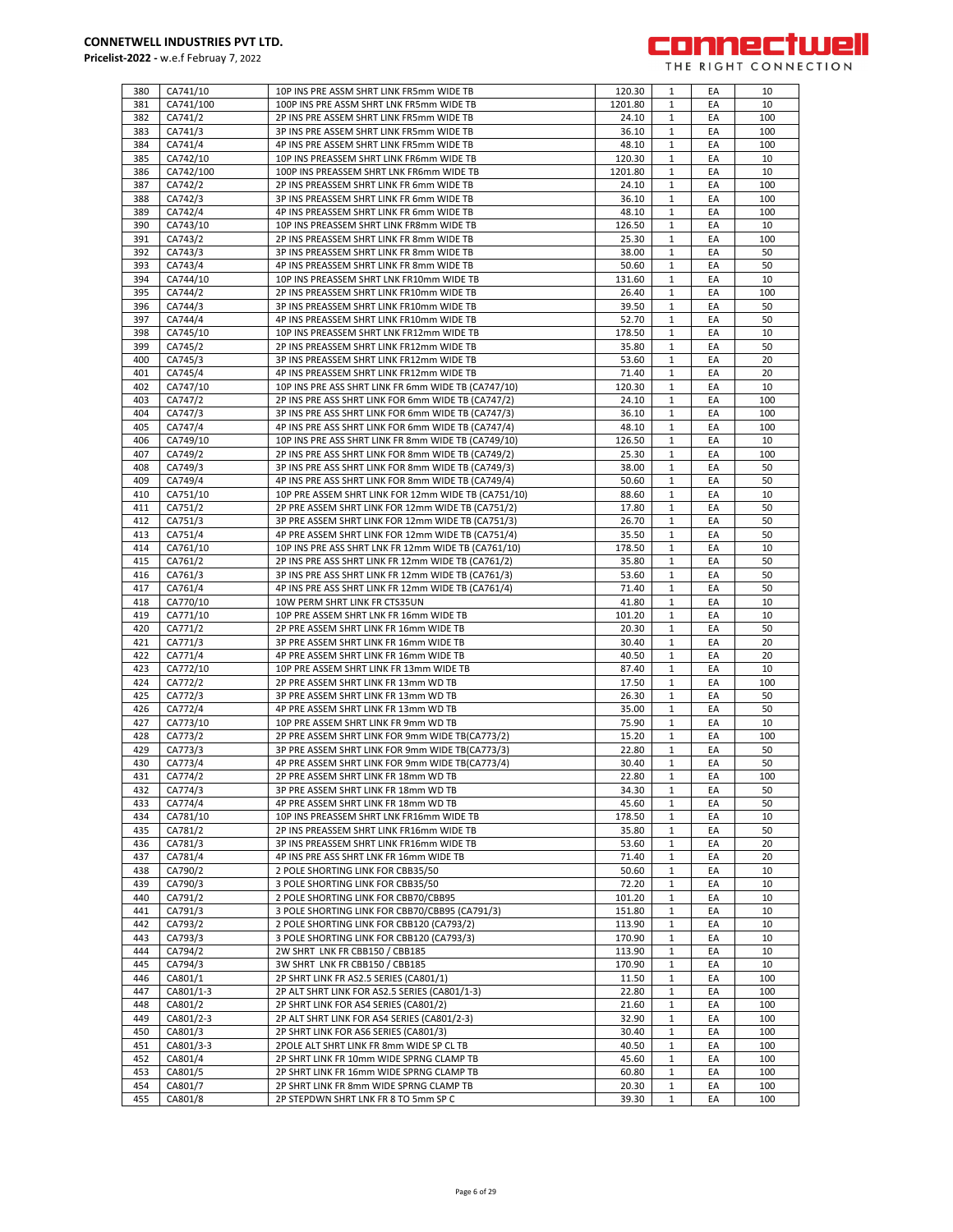

| 456 | CA801/A10      | 10P SHRT LINK FR 5mm WIDE SPRNG CLAMP TB                       | 208.80 | 1            | EA | 10   |
|-----|----------------|----------------------------------------------------------------|--------|--------------|----|------|
| 457 | CA801/A2       | 2P SHRT LINK FR 5mm WIDE SPRING CLAMP TB (CA801/A2)            | 41.80  | 1            | EA | 100  |
|     |                |                                                                |        |              |    |      |
| 458 | CA801/A3       | 3P SHRT LINK FR 5mm WIDE SPRING CLAMP (CA801/A3)               | 62.70  | $\mathbf{1}$ | EA | 100  |
| 459 | CA801/A4       | 4P SHRT LINK FR 5mm WIDE SPRING CLAMP TB                       | 83.50  | $\mathbf{1}$ | EA | 100  |
| 460 | CA802          | POLYAMIDE SCREW END CLAMP DIN35 RAIL BLK (CA802)               | 9.00   | 1            | EA | 50   |
| 461 | CA803          | STEEL MOUNTING BRACKET HOLE M6 HT 2 INCH                       | 20.30  | $\mathbf{1}$ | EA | 25   |
| 462 | CA803/1        | 2P INS EXT SHRT LNK FR 5mm WIDE SP CL TB                       | 7.10   | 1            | EA | 100  |
|     |                |                                                                |        |              |    |      |
| 463 | CA901/1        | 2P WIRE SHRT LINK FOR 5mm WIDE SP CL TB                        | 64.60  | 1            | EA | 100  |
| 464 | CA901/2        | 2P WIRE SHRT LINK FOR 6mm WIDE SP CL TB                        | 77.30  | 1            | EA | 5000 |
| 465 | CA901/3        | 2P WIRE SHRT LINK FOR 8mm WIDE SP CL TB                        | 101.20 | $\mathbf{1}$ | EA | 5000 |
| 466 | CA901/4        | 2P STEPDWN SHRT LNK FR 8 TO 6mm SP CL TB                       | 86.10  | 1            | EA | 100  |
|     |                |                                                                |        |              |    |      |
| 467 | CA901/5        | 2P STEPDWN SHRT LNK FR 8 TO 5mm SP CL TB                       | 86.10  | $\mathbf{1}$ | EA | 100  |
| 468 | CA903          | STEEL MOUNTING BRACKET HOLE M6 HT 3 INCH                       | 25.30  | 1            | EA | 25   |
| 469 | CAFL4U         | 4mm <sup>2</sup> Ø6X32mm 6.3A FUSE SCRW CL TERMINAL            | 78.20  | $\mathbf{1}$ | EA | 25   |
| 470 | CAFL4UL110V    | 4mm <sup>2</sup> Ø6X32mm 6.3A FUSE SCRW CLMP TB 110V           | 90.00  | $\mathbf{1}$ | EA | 25   |
|     |                |                                                                |        |              |    |      |
| 471 | CAFL4UL110VW/F | 4mm <sup>2</sup> Ø6X32mm FUSE SCREW CLAMP TB 110V              | 85.50  | 1            | EA | 25   |
| 472 | CAFL4UL220V    | 4mm <sup>2</sup> Ø6X32mm 6.3A FUSE SCRW CLMP TB 220V           | 90.00  | 1            | EA | 25   |
| 473 | CAFL4UL220VW/F | 4mm <sup>2</sup> Ø6X32mm FUSE SCREW CLAMP TB 220V              | 85.50  | 1            | EA | 25   |
| 474 | CAFL4UL24V     | 4mm <sup>2</sup> Ø6X32mm 6.3A FUSE SCRW CLMP TB 24V            | 90.00  | $\mathbf{1}$ | EA | 25   |
|     |                |                                                                |        |              |    |      |
| 475 | CAFL4UL24VW/F  | 4mm <sup>2</sup> Ø6X32mm FUSE SCREW CLAMP TB 24V               | 85.50  | 1            | EA | 25   |
| 476 | CAFL4UL440V    | 4mm <sup>2</sup> Ø6X32mm 6.3A FUSE SCRW CLMP TB 440V           | 90.00  | $\mathbf{1}$ | EA | 25   |
| 477 | CAFL4UL48V     | 4mm <sup>2</sup> Ø6X32mm 6.3A FUSE SCRW CLMP TB 48V            | 90.00  | 1            | EA | 25   |
| 478 | CAFL4UL48VW/F  | 4mm <sup>2</sup> Ø6X32mm FUSE SCREW CLAMP TB 48V               | 85.50  | $\mathbf{1}$ | EA | 25   |
|     |                |                                                                |        |              |    |      |
| 479 | CAFL4UN110VW/F | 4mm <sup>2</sup> Ø6X32mm FUSE NEON SCREW CL TB 110V            | 85.50  | $\mathbf{1}$ | EA | 25   |
| 480 | CAFL4UN220V    | 4mm <sup>2</sup> Ø6X32mm 6.3A FUSE NEON SWCL TB 220V           | 90.00  | 1            | EA | 25   |
| 481 | CAFL4UW/F      | 4mm <sup>2</sup> Ø6X32mm FUSE SCREW CLAMP TERMINAL             | 70.40  | $\mathbf{1}$ | EA | 25   |
| 482 | CASP           | POLYAMIDE SPACER BLACK                                         | 5.50   | $\mathbf{1}$ | EA | 50   |
|     |                |                                                                |        |              |    |      |
| 483 | CB16/2H        | 10 mm <sup>2</sup> 2 POLE WITH MOUNT HOLE CERAMIC TB           | 83.60  | $\mathbf{1}$ | EA | 50   |
| 484 | CB16/3H        | 10 mm <sup>2</sup> 3 POLE WITH MOUNT HOLE CERAMIC TB           | 125.40 | $\mathbf{1}$ | EA | 50   |
| 485 | CB4/1          | 2.5 mm <sup>2</sup> 1 POLE FLOATING TYPE CERAMIC TB            | 25.10  | 1            | EA | 50   |
| 486 | CB4/2          | 2.5 MM <sup>2</sup> 2 POLE FLOATING TYPE CERAMIC TB            | 46.20  | $\mathbf{1}$ | EA | 100  |
|     |                |                                                                |        |              |    |      |
| 487 | <b>CB4/2H</b>  | 2.5MM <sup>2</sup> 2 POLE WITH MOUNT HOLE CERAMIC TB           | 50.20  | 1            | EA | 50   |
| 488 | CB4/3          | 2.5 MM <sup>2</sup> 3 POLE FLOATING TYPE CERAMIC TB            | 66.00  | 1            | EA | 50   |
| 489 | CB4/3H         | 2.5mm <sup>2</sup> 3 POLE WITH MOUNT HOLE CERAMIC TB           | 75.30  | 1            | EA | 50   |
|     |                |                                                                |        |              |    |      |
| 490 | CB6/1          | 4 mm <sup>2</sup> 1 POLE FLOATING TYPE CERAMIC TB              | 30.40  | $\mathbf{1}$ | EA | 50   |
| 491 | CB6/2H         | 6 mm <sup>2</sup> 2 POLE WITH MOUNT HOLE CERAMIC TB            | 60.80  | 1            | EA | 50   |
| 492 | CB6/3H         | 6 mm <sup>2</sup> 3 POLE WITH MOUNT HOLE CERAMIC TB            | 91.10  | $\mathbf{1}$ | EA | 50   |
| 493 | <b>CB6/4H</b>  | 6 mm <sup>2</sup> 4 POLE WITH MOUNT HOLE CERAMIC TB            | 112.20 | 1            | EA | 50   |
| 494 | <b>CBB120</b>  | 120 mm <sup>2</sup> FD THRU BOLT/NUT TERMINAL BLOCK            | 398.80 | $\mathbf{1}$ | EA | 10   |
|     |                |                                                                |        |              |    |      |
| 495 | CBB120BK       | 120 mm <sup>2</sup> FEED THRU BOLT/NUT TB BLACK                | 438.70 | $\mathbf{1}$ | EA | 10   |
| 496 | CBB120BU       | 120 mm <sup>2</sup> FEED THRU BOLT/NUT TB BLUE                 | 438.70 | 1            | EA | 10   |
| 497 | CBB120LS       | 120 mm <sup>2</sup> FEED THRU SLOTTED BOLT TERMINAL            | 418.30 | 1            | EA | 10   |
| 498 | CBB120LSBK     | 120 mm <sup>2</sup> FEED THRU SLOTTED BOLT TB BLACK            | 460.20 | 1            | EA | 10   |
|     |                |                                                                |        |              |    |      |
| 499 | CBB120LSBU     | 120 mm <sup>2</sup> FEED THRU SLOTTED BOLT TB BL               | 460.20 | $\mathbf{1}$ | EA | 10   |
| 500 | CBB120LSR      | 120 mm <sup>2</sup> FEED THRU SLOTTED BOLT TB RED              | 460.20 | 1            | EA | 10   |
| 501 | CBB120LSY      | 120 mm <sup>2</sup> FEED THRU SLOTTED BOLT TB YE               | 460.20 | 1            | EA | 10   |
| 502 | <b>CBB120R</b> | 120 mm <sup>2</sup> FEED THRU BOLT/NUT TB RED                  | 438.70 | 1            | EA | 10   |
|     |                |                                                                |        |              |    |      |
| 503 | <b>CBB120Y</b> | 120 mm <sup>2</sup> FEED THRU BOLT/NUT TB YELLOW               | 438.70 | $\mathbf{1}$ | EA | 10   |
| 504 | <b>CBB150</b>  | 150 mm <sup>2</sup> FD THRU BOLT/NUT TERMINAL BLOCK            | 471.90 | $\mathbf{1}$ | EA | 10   |
| 505 | CBB150BK       | 150 mm <sup>2</sup> FEED THRU BOLT/NUT TB BLACK                | 519.10 | 1            | EA | 10   |
| 506 | CBB150BU       | 150 mm <sup>2</sup> FEED THRU BOLT/NUT TB BLUE                 | 519.10 | $\mathbf{1}$ | EA | 10   |
|     |                |                                                                |        |              |    |      |
| 507 | CBB150LS       | 150 mm² FEED THRU SLOTTED BOLT TERMINAL                        | 493.80 | 1            | ŁА | 10   |
| 508 | CBB150LSBK     | 150 mm <sup>2</sup> FEED THRU SLOTTED BOLT TB BL               | 543.20 | $\mathbf{1}$ | EA | 10   |
| 509 | CBB150LSBU     | 150 mm <sup>2</sup> FEED THRU SLOTTED BOLT TB BLUE(CBB150LSBU) | 543.20 | 1            | EA | 10   |
| 510 | CBB150LSR      | 150 mm <sup>2</sup> FEED THRU SLOTTED BOLT TB RE               | 543.20 | 1            | EA | 10   |
| 511 | CBB150LSY      | 150 mm <sup>2</sup> FEED THRU SLOTTED BOLT TB YE               | 543.20 | 1            | EA | 10   |
|     |                |                                                                |        |              |    |      |
| 512 | CBB150R        | 150 mm <sup>2</sup> FEED THRU BOLT/NUT TB RED                  | 519.10 | 1            | EA | 10   |
| 513 | <b>CBB150Y</b> | 150 mm <sup>2</sup> FEED THRU BOLT/NUT Tb YELLOW               | 519.10 | 1            | EA | 10   |
| 514 | CBB185         | 185 mm <sup>2</sup> FD THRU BOLT/NUT TERMINAL BLOCK            | 592.80 | 1            | EA | 10   |
| 515 | CBB185BK       | 185 mm <sup>2</sup> FEED THRU BOLT/NUT TB BLACK                | 652.10 | $\mathbf{1}$ | EA | 10   |
|     |                |                                                                |        |              |    |      |
| 516 | CBB185BU       | 185 mm <sup>2</sup> FEED THRU BOLT/NUT TB BLUE                 | 652.10 | 1            | EA | 10   |
| 517 | CBB185LS       | 185 mm <sup>2</sup> FEED THRU SLOTTED BOLT TERMINAL            | 623.60 | 1            | EA | 10   |
| 518 | CBB185LSBK     | 185 mm <sup>2</sup> FEED THRU SLOTTED BOLT TB BLACK            | 686.00 | 1            | EA | 10   |
| 519 | CBB185LSR      | 185 mm <sup>2</sup> FEED THRU SLOTTED BOLT TB RED              | 686.00 | $\mathbf{1}$ | EA | 10   |
|     |                |                                                                |        |              |    |      |
| 520 | <b>CBB185R</b> | 185 mm <sup>2</sup> FEED THRU BOLT/NUT TB RED                  | 652.10 | 1            | EA | 10   |
| 521 | <b>CBB185Y</b> | 185 mm <sup>2</sup> FEED THRU BOLT/NUT TB YELLOW               | 652.10 | 1            | EA | 10   |
| 522 | CBB35/50       | 50 mm <sup>2</sup> FD THRU BOLT/NUT TERMINAL BLOCK             | 138.60 | 1            | EA | 10   |
| 523 | CBB35/50BK     | 50 mm <sup>2</sup> FEED THRU BOLT/NUT TB BLACK                 | 152.50 | 1            | EA | 10   |
|     |                |                                                                |        |              |    |      |
| 524 | CBB35/50BU     | 50 mm <sup>2</sup> FEED THRU BOLT/NUT TB BLUE                  | 152.50 | $\mathbf{1}$ | EA | 10   |
| 525 | CBB35/50GN     | 50 mm <sup>2</sup> FEED THRU BOLT/NUT TB GREEN                 | 152.50 | 1            | EA | 10   |
| 526 | CBB35/50LS     | 50 mm <sup>2</sup> FEED THRU SLOTTED BOLT TERMINAL             | 149.50 | $\mathbf{1}$ | EA | 10   |
| 527 | CBB35/50LSBK   | 50 mm <sup>2</sup> FEED THRU SLOTTED BOLT TB BLACK             | 164.50 | 1            | EA | 10   |
|     |                |                                                                |        |              |    |      |
| 528 | CBB35/50LSBU   | 50 mm <sup>2</sup> FEED THRU SLOTTED BOLT TB BLUE              | 164.50 | $\mathbf{1}$ | EA | 10   |
| 529 | CBB35/50LSR    | 50 mm <sup>2</sup> FEED THRU SLOTTED BOLT TB RED               | 164.50 | $\mathbf{1}$ | EA | 10   |
| 530 | CBB35/50LSY    | 50 mm <sup>2</sup> FEED THRU SLOTTED BOLT TB YELLOW            | 164.50 | 1            | EA | 10   |
| 531 | CBB35/50R      | 50 mm <sup>2</sup> FEED THRU BOLT/NUT TB RED                   | 152.50 | $\mathbf{1}$ | EA | 10   |
|     |                |                                                                |        |              |    |      |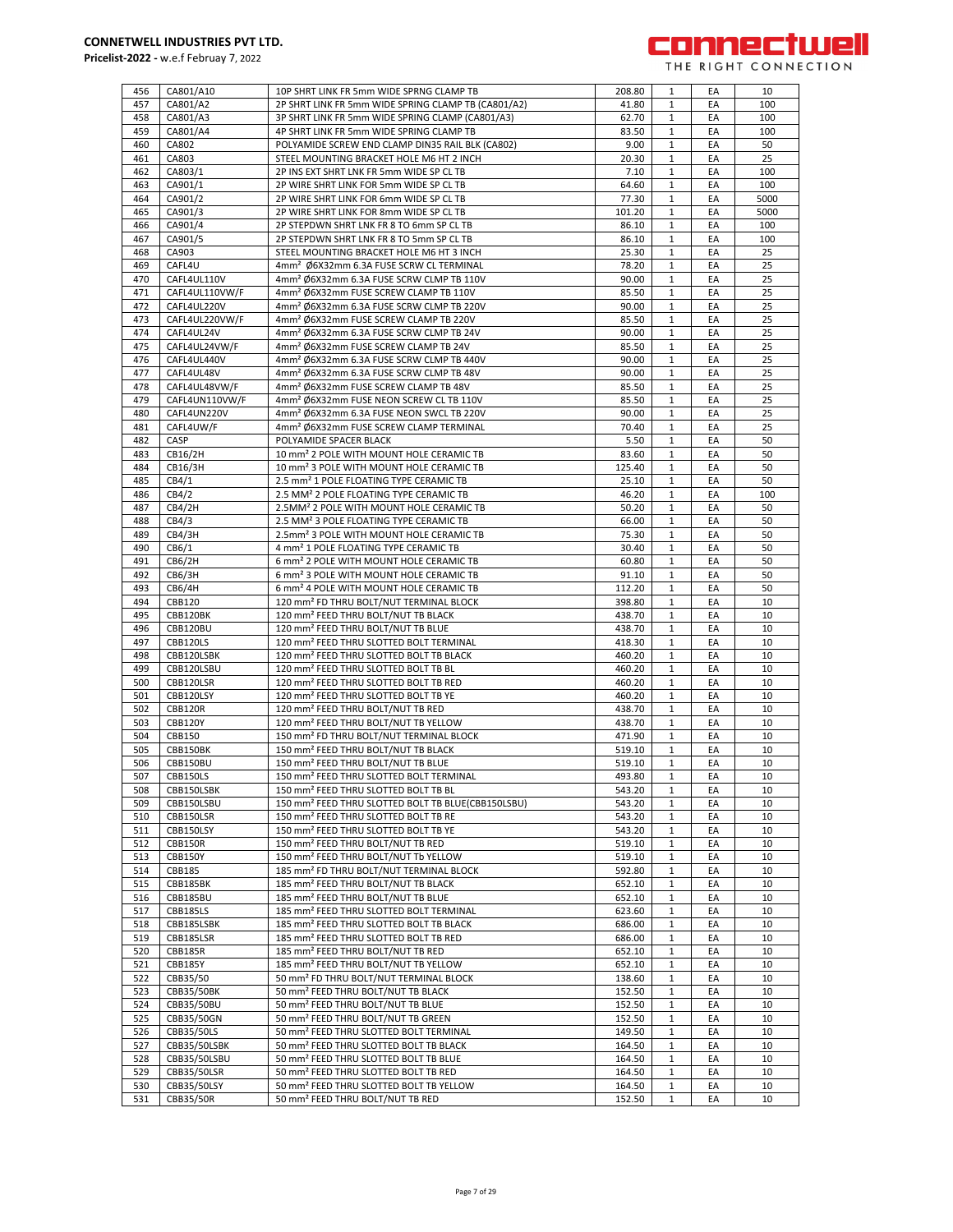

| 532 | CBB35/50Y      | 50 mm <sup>2</sup> FEED THRU BOLT/NUT TB YELLOW                  | 152.50 | 1            | EA | 10  |
|-----|----------------|------------------------------------------------------------------|--------|--------------|----|-----|
|     |                |                                                                  |        |              |    |     |
| 533 | CBB70          | 70 mm <sup>2</sup> FD THRU BOLT/NUT TERMINAL BLOCK               | 253.80 | 1            | EA | 10  |
| 534 | CBB70BK        | 70 mm <sup>2</sup> FEED THRU BOLT/NUT TB BLACK                   | 279.20 | 1            | EA | 10  |
|     |                |                                                                  |        |              |    |     |
| 535 | CBB70BU        | 70 mm <sup>2</sup> FEED THRU BOLT/NUT TB BLUE                    | 279.20 | $\mathbf{1}$ | EA | 10  |
| 536 | CBB70GN        | 70 mm <sup>2</sup> FEED THRU BOLT/NUT TB GREEN                   | 279.20 | $\mathbf{1}$ | EA | 10  |
|     |                |                                                                  |        |              |    |     |
| 537 | CBB70LS        | 70 mm <sup>2</sup> FEED THRU SLOTTED BOLT TERMINAL               | 271.10 | $\mathbf{1}$ | EA | 10  |
|     |                |                                                                  |        |              |    |     |
| 538 | CBB70LSBK      | 70 mm <sup>2</sup> FEED THRU SLOTTED BOLT TB BLACK               | 298.30 | $\mathbf{1}$ | EA | 10  |
| 539 | CBB70LSBU      | 70 mm <sup>2</sup> FEED THRU SLOTTED BOLT TB BLUE                | 298.30 | $\mathbf{1}$ | EA | 10  |
|     |                |                                                                  |        |              |    |     |
| 540 | CBB70LSR       | 70 mm <sup>2</sup> FEED THRU SLOTTED BOLT TB RED                 | 298.30 | $\mathbf{1}$ | EA | 10  |
| 541 | CBB70LSY       | 70 mm <sup>2</sup> FEED THRU SLOTTED BOLT TB YELLOW              | 298.30 | 1            | EA | 10  |
|     |                |                                                                  |        |              |    |     |
| 542 | CBB70R         | 70 mm <sup>2</sup> FEED THRU BOLT/NUT TB RED                     | 279.20 | 1            | EA | 10  |
|     |                |                                                                  |        |              |    |     |
| 543 | CBB70Y         | 70 mm <sup>2</sup> FEED THRU BOLT/NUT TB YELLOW                  | 279.20 | 1            | EA | 10  |
| 544 | CBB95          | 95 mm <sup>2</sup> FD THRU BOLT/NUT TERMINAL BLOCK               | 278.30 | $\mathbf{1}$ | EA | 10  |
|     |                |                                                                  |        |              |    |     |
| 545 | CBB95BK        | 95 mm <sup>2</sup> FEED THRU BOLT/NUT TB BLACK                   | 306.20 | $\mathbf{1}$ | EA | 10  |
| 546 | CBB95BU        | 95 mm <sup>2</sup> FEED THRU BOLT/NUT TB BLUE                    | 306.20 | $\mathbf{1}$ | EA | 10  |
|     |                |                                                                  |        |              |    |     |
| 547 | CBB95LS        | 95 mm <sup>2</sup> FEED THRU SLOTTED BOLT TERMINAL               | 306.20 | $\mathbf{1}$ | EA | 10  |
| 548 | CBB95LSBK      | 95 mm <sup>2</sup> FEED THRU SLOTTED BOLT TB BLA                 | 336.80 |              | EA |     |
|     |                |                                                                  |        | 1            |    | 10  |
| 549 | CBB95LSBU      | 95 mm <sup>2</sup> FEED THRU SLOTTED BOLT TB BLU (CBB95LSBU)     | 336.80 | 1            | EA | 10  |
|     |                |                                                                  |        |              |    |     |
| 550 | CBB95LSR       | 95 mm <sup>2</sup> FEED THRU SLOTTED BOLT TB RED (CBB95LSR)      | 336.80 | 1            | EA | 10  |
| 551 | CBB95LSY       | 95 mm <sup>2</sup> FEED THRU SLOTTED BOLT TB YLW (CBB95LSY)      | 336.80 | $\mathbf{1}$ | EA | 10  |
|     |                |                                                                  |        |              |    |     |
| 552 | CBB95R         | 95 mm <sup>2</sup> FEED THRU BOLT/NUT TB RED                     | 306.20 | 1            | EA | 10  |
| 553 | CBB95Y         | 95 mm <sup>2</sup> FEED THRU BOLT/NUT TB YELLOW                  | 306.20 | $\mathbf{1}$ | EA | 10  |
|     |                |                                                                  |        |              |    |     |
| 554 | CBBPC1/100     | PROTECT COVR FR CBB35/50/70/95 100mm LNG                         | 100.00 | $\mathbf{1}$ | EA | 10  |
|     |                | PROTECT COVR FR CBB35/50/70/95 130mm LNG                         |        |              |    |     |
| 555 | CBBPC1/130     |                                                                  | 132.90 | 1            | EA | 10  |
| 556 | CBBPC1/160     | PROTECT COVR FR CBB35/50/70/95 160mm LNG                         | 153.20 | $\mathbf{1}$ | EA | 10  |
|     |                |                                                                  |        |              |    |     |
| 557 | CBBPC1/200     | PROT CVR FR CBB35/50/70/95 200mm LNG (CBBPC1/200)                | 186.10 | $\mathbf{1}$ | EA | 10  |
| 558 | CBBPC1/250     | PROT CVR FR CBB35/50/70/95 250mm LNG (CBBPC1/250)                | 218.90 | $\mathbf{1}$ | EA | 10  |
|     |                |                                                                  |        |              |    |     |
| 559 | CBBPC1/70      | PROTECT COVR FR CBB35/50/70/95 70mm LNG                          | 86.10  | 1            | EA | 10  |
| 560 | CBBPC1/80      | PROTECT COVR FR CBB35/50/70/95 80mm LNG                          | 93.70  | $\mathbf{1}$ | EA | 10  |
|     |                |                                                                  |        |              |    |     |
| 561 | CBBPC2/100     | PROTECT COVR FR CBB120/150/185 100mm LNG                         | 115.20 | $\mathbf{1}$ | EA | 10  |
|     | CBBPC2/160     |                                                                  |        |              | EA |     |
| 562 |                | PROT CVR FR CBB120/150/185 160mm LNG                             | 169.60 | $\mathbf{1}$ |    | 10  |
| 563 | CBBPC2/200     | PROTECT COVR FR CBB95/120/150/185 200mm (CBBPC2/200)             | 208.80 | $\mathbf{1}$ | EA | 10  |
|     |                |                                                                  |        |              |    |     |
| 564 | CBBPC2/250     | PROTECT COVR FR CBB120/150/185 250mm LNG (CBBPC2/250)            | 248.00 | $\mathbf{1}$ | EA | 10  |
| 565 | CBDT4UN        | 6 mm <sup>2</sup> M4 BR STUD SLIDE LINK DISCONECT TB             | 55.70  | $\mathbf{1}$ | EA | 50  |
|     |                |                                                                  |        |              |    |     |
| 566 | CBS3U          | 6 mm <sup>2</sup> M3 SCREW BARRIER TYPE TERMINAL                 | 22.30  | 1            | EA | 100 |
| 567 |                |                                                                  | 24.60  | 1            | EA | 100 |
|     | <b>CBS3UBK</b> | 6 mm <sup>2</sup> M3 SCREW BARRIER TYPE TB BLACK                 |        |              |    |     |
| 568 | CBS3UBU        | 6 mm <sup>2</sup> M3 SCREW BARRIER TYPE TB BLUE (CBS3UBU)        | 24.60  | 1            | EA | 100 |
|     |                |                                                                  |        |              |    |     |
| 569 | CBS3UGN        | 6 mm <sup>2</sup> M3 SCREW BARRIER TYPE TB GREEN                 | 24.60  | $\mathbf{1}$ | EA | 100 |
| 570 | CBS3UR         | 6 mm <sup>2</sup> M3 SCREW BARRIER TYPE TB RED (CBS3UR)          | 24.60  | $\mathbf{1}$ | EA | 100 |
|     |                |                                                                  |        |              |    |     |
| 571 | CBS3UY         | 6 mm <sup>2</sup> M3 SCREW BARRIER TYPE TB YELLOW (CBS3UY)       | 24.60  | 1            | EA | 100 |
| 572 | CBS4U          | 10 mm <sup>2</sup> M4 SCREW BARRIER TYPE TERMINAL                | 25.20  | $\mathbf{1}$ | EA | 100 |
|     |                |                                                                  |        |              |    |     |
| 573 | CBS4UBK        | 10 mm <sup>2</sup> M4 SCREW BARRIER TYPE TB BLACK                | 27.80  | 1            | EA | 100 |
| 574 | CBS4UBU        | 10 mm <sup>2</sup> M4 SCREW BARRIER TYPE TB BLUE (CBS4UBU)       | 27.80  | 1            | EA | 100 |
|     |                |                                                                  |        |              |    |     |
| 575 | CBS4UGN        | 10 mm <sup>2</sup> M4 SCREW BARRIER TYPE TB GREE                 | 27.80  | 1            | EA | 100 |
| 576 | CBS4UR         | 10 mm <sup>2</sup> M4 SCREW BARRIER TYPE TB RED (CBS4UR)         | 27.80  | $\mathbf{1}$ | EA | 100 |
|     |                |                                                                  |        |              |    |     |
| 577 | CBS4UY         | 10 mm <sup>2</sup> M4 SCREW BARRIER TYPE TB YELLOW (CBS4UY)      | 27.80  | 1            | EA | 100 |
|     |                |                                                                  |        |              |    |     |
| 578 | CBS5U          | 16 mm <sup>2</sup> M4 SCREW BARRIER TYPE TERMINAL                | 30.80  | $\mathbf{1}$ | EA | 100 |
| 579 | <b>CBS5UBK</b> | 16 mm <sup>2</sup> M4 SCREW BARRIER TYPE TB BLK                  | 33.90  | $\mathbf{1}$ | EA | 100 |
|     |                |                                                                  |        |              |    |     |
| 580 | CBS5UBU        | 16 mm <sup>2</sup> M4 SCREW BARRIER TYPE TB BLUE                 | 33.90  | 1            | EA | 100 |
| 581 | <b>CBS5UGN</b> | 16 mm <sup>2</sup> M4 SCREW BARRIER TYPE TB GRN                  | 33.90  | $\mathbf{1}$ | EA | 100 |
|     |                |                                                                  |        |              |    |     |
| 582 | <b>CBS5UR</b>  | 16 mm <sup>2</sup> M4 SCREW BARRIER TYPE TB RED                  | 33.90  | 1            | EA | 100 |
| 583 | CBS5UY         | 16 mm <sup>2</sup> M4 SCREW BARRIER TYPE TB YELLOW               | 33.90  |              | EA | 100 |
|     |                |                                                                  |        |              |    |     |
| 584 | CCC4U          | 4mm <sup>2</sup> COMPONENT CARRIER SCREW CLAMP TB                | 72.60  | 1            | EA | 50  |
| 585 | CDB10/1        | 1X35mm <sup>2</sup> I/P 4X10mm <sup>2</sup> O/P DISTR BLOCK      | 151.20 | $\mathbf{1}$ | EA | 10  |
|     |                |                                                                  |        |              |    |     |
| 586 | CDB10/1BK      | 1X35mm <sup>2</sup> I/P 4X10mm <sup>2</sup> O/P DISTR BLOCK BLK  | 166.40 | 1            | EA | 10  |
|     | CDB10/1BU      |                                                                  | 166.40 |              |    |     |
| 587 |                | 1X35mm <sup>2</sup> I/P 4X10mm <sup>2</sup> O/P DB BLU           |        | $\mathbf{1}$ | EA | 10  |
| 588 | CDB10/1R       | 1X35mm <sup>2</sup> I/P 4X10mm <sup>2</sup> O/P DISTR BLOCK RED  | 166.40 | 1            | EA | 10  |
|     |                |                                                                  |        |              |    |     |
| 589 |                |                                                                  |        |              |    | 10  |
| 590 | CDB10/1Y       | 1X35mm <sup>2</sup> I/P 4X10mm <sup>2</sup> O/P DB YLW           | 166.40 | $\mathbf{1}$ | EA |     |
|     |                |                                                                  |        |              |    |     |
|     | CDB10/2        | 1X35mm <sup>2</sup> I/P 8X10mm <sup>2</sup> O/P DISTR BLOCK      | 207.00 | 1            | EA | 10  |
| 591 | CDB10/2BK      | 1X35mm <sup>2</sup> I/P 8X10mm <sup>2</sup> O/P DISTR BLOCK BLK  | 227.70 | 1            | EA | 10  |
|     |                |                                                                  |        |              |    |     |
| 592 | CDB10/2BU      | 1X35mm <sup>2</sup> I/P 8X10mm <sup>2</sup> O/P DISTR BLOCK BLU  | 227.70 | 1            | EA | 10  |
| 593 | CDB10/2GN      | 1X35mm <sup>2</sup> I/P 8X10mm <sup>2</sup> O/P DISTR BLOCK GRN  | 227.70 | 1            | EA | 10  |
|     |                |                                                                  |        |              |    |     |
| 594 | CDB10/2R       | 1X35mm <sup>2</sup> I/P 8X10mm <sup>2</sup> O/P DISTR BLOCK RED  | 227.70 | $\mathbf{1}$ | EA | 10  |
| 595 | CDB10/2Y       | 1X35mm <sup>2</sup> I/P 8X10mm <sup>2</sup> O/P DISTR BLOCK YLW  | 227.70 | 1            | EA | 50  |
|     |                |                                                                  |        |              |    |     |
| 596 | CDB10/3        | 1X35mm <sup>2</sup> I/P 12X10mm <sup>2</sup> O/P DISTR BLOCK     | 256.10 | 1            | EA | 5   |
| 597 |                |                                                                  |        | 1            | EA | 5   |
|     | CDB10/3BK      | 1X35mm <sup>2</sup> I/P 12X10mm <sup>2</sup> O/P DISTR BLOCK BLK | 281.80 |              |    |     |
| 598 | CDB10/3BU      | 1X35mm <sup>2</sup> I/P 12X10mm <sup>2</sup> O/P DISTR BLOCK BLU | 281.80 | 1            | EA | 5   |
|     |                |                                                                  |        |              |    |     |
| 599 | CDB10/3GN      | 1X35mm <sup>2</sup> I/P 12X10mm <sup>2</sup> O/P DISTR BLOCK GRN | 281.80 | 1            | EA | 5   |
| 600 | CDB10/3R       | 1X35mm <sup>2</sup> I/P 12X10mm <sup>2</sup> O/P DISTR BLOCK RED | 281.80 | 1            | EA | 5   |
|     |                |                                                                  |        |              |    |     |
| 601 | CDB10/3Y       | 1X35mm <sup>2</sup> I/P 12X10mm <sup>2</sup> O/P DISTR BLOCK YLW | 281.80 | $\mathbf{1}$ | EA | 5   |
| 602 | CDB10/4        | 1X35mm <sup>2</sup> I/P 16X10mm <sup>2</sup> O/P DISTR BLOCK     | 295.20 | 1            | EA | 5   |
|     |                |                                                                  |        |              |    |     |
| 603 | CDB10/4BK      | 1X35mm <sup>2</sup> I/P 16X10mm <sup>2</sup> O/P DISTR BLOCK BLK | 324.80 | $\mathbf{1}$ | EA | 5   |
| 604 | CDB10/4BU      | 1X35mm <sup>2</sup> I/P 16X10mm <sup>2</sup> O/P DISTR BLOCK BLU | 324.80 | $\mathbf{1}$ | EA | 5   |
|     |                |                                                                  |        |              |    |     |
| 605 | CDB10/4GN      | 1X35mm <sup>2</sup> I/P 16X10mm <sup>2</sup> O/P DISTR BLOCK GRN | 324.80 | $\mathbf{1}$ | EA | 5   |
| 606 | CDB10/4R       | 1X35mm <sup>2</sup> I/P 16X10mm <sup>2</sup> O/P DISTR BLOCK RED | 324.80 | $\mathbf{1}$ | EA | 5   |
| 607 | CDB10/4Y       | 1X35mm <sup>2</sup> I/P 16X10mm <sup>2</sup> O/P DISTR BLOCK YLW | 324.80 | 1            | EA | 5   |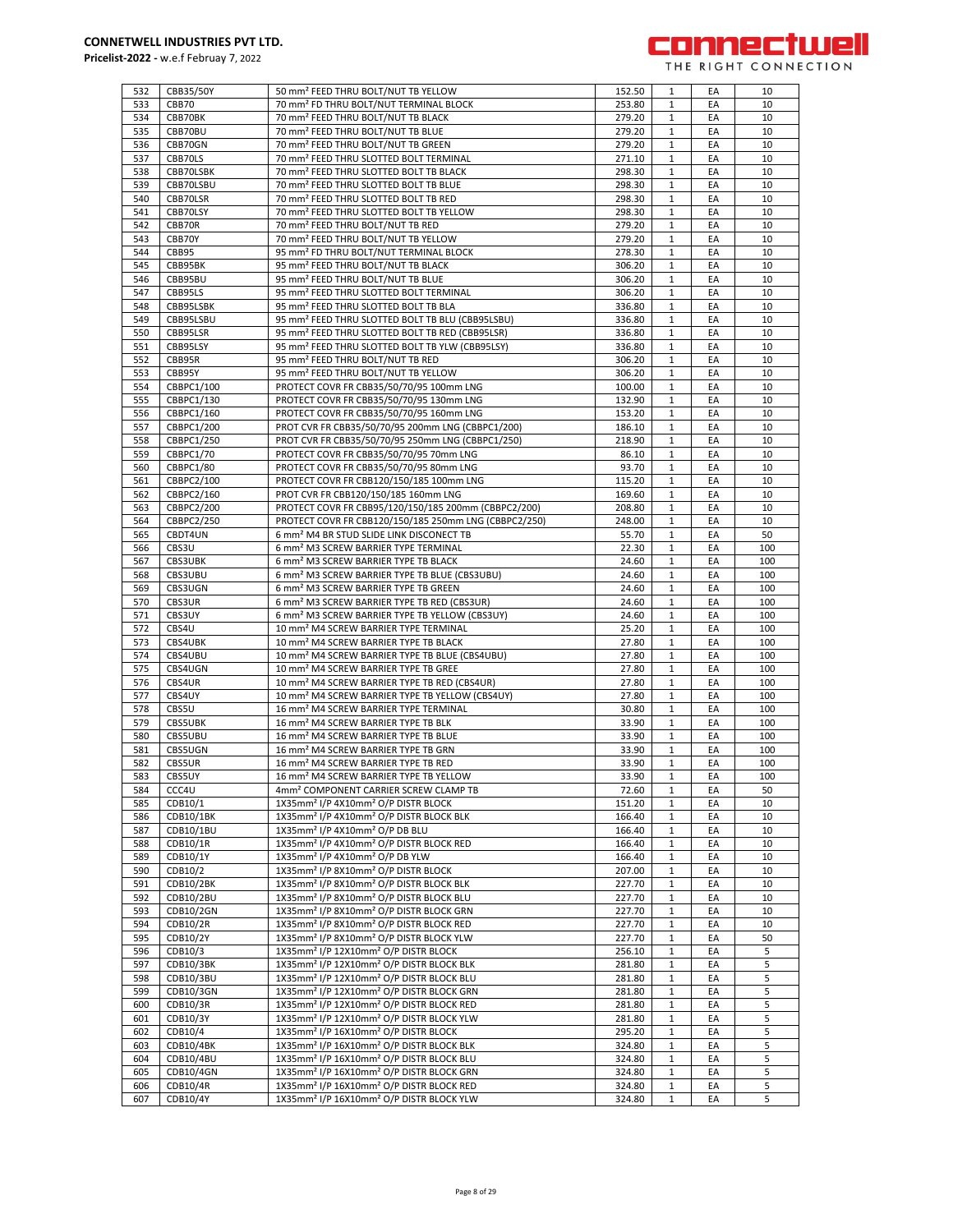

| 608 | CDB25/1          | 1X50mm <sup>2</sup> I/P 4X25mm <sup>2</sup> O/P DISTR BLOCK                | 315.00 | 1            | EA | 10 |
|-----|------------------|----------------------------------------------------------------------------|--------|--------------|----|----|
| 609 | CDB25/1BK        | 1X50mm <sup>2</sup> I/P 4X25mm <sup>2</sup> O/P DISTR BLOCK BLK            | 346.50 | $\mathbf{1}$ | EA | 10 |
| 610 | CDB25/1BU        | 1X50mm <sup>2</sup> I/P 4X25mm <sup>2</sup> O/P DISTR BLOCK BLU            | 346.50 | $\mathbf{1}$ | EA | 10 |
| 611 | CDB25/1GN        | 1X50mm <sup>2</sup> I/P 4X25mm <sup>2</sup> O/P DISTR BLOCK GRN            | 346.50 | $\mathbf{1}$ | EA | 10 |
| 612 | CDB25/1R         | 1X50mm <sup>2</sup> I/P 4X25mm <sup>2</sup> O/P DISTR BLOCK RED            | 346.50 | $\mathbf{1}$ | EA | 10 |
| 613 | CDB25/1Y         | 1X50mm <sup>2</sup> I/P 4X25mm <sup>2</sup> O/P DISTR BLOCK YLW            | 346.50 | $\mathbf{1}$ | EA | 10 |
| 614 | CDB25/2          | 1X50mm <sup>2</sup> I/P 8X25mm <sup>2</sup> O/P DISTR BLOCK                | 365.40 | $\mathbf{1}$ | EA | 10 |
| 615 | <b>CDB25/2BK</b> | 1X50mm <sup>2</sup> I/P 8X25mm <sup>2</sup> O/P DISTR BLOCK BLK            | 402.00 | $\mathbf{1}$ | EA | 10 |
| 616 | CDB25/2BU        | 1X50mm <sup>2</sup> I/P 8X25mm <sup>2</sup> O/P DISTR BLOCK BLU            | 402.00 | $\mathbf{1}$ | EA | 10 |
| 617 | CDB25/2GN        | 1X50mm <sup>2</sup> I/P 8X25mm <sup>2</sup> O/P DISTR BLOCK GRN            | 402.00 | $\mathbf{1}$ | EA | 10 |
| 618 | CDB25/2R         | 1X50mm <sup>2</sup> I/P 8X25mm <sup>2</sup> O/P DISTR BLOCK RED            | 402.00 | $\mathbf{1}$ | EA | 10 |
| 619 | CDB25/2Y         | 1X50mm <sup>2</sup> I/P 8X25mm <sup>2</sup> O/P DISTR BLOCK YLW            | 402.00 | $\mathbf{1}$ | EA | 10 |
| 620 | CDB25/3          | 1X50mm <sup>2</sup> I/P 12X25mm <sup>2</sup> O/P DISTR BLOCK               | 441.00 | $\mathbf{1}$ | EA | 10 |
| 621 | <b>CDB25/3BK</b> | 1X50mm <sup>2</sup> I/P 12X25mm <sup>2</sup> O/P DISTR BLOCK BLK           | 485.10 | $\mathbf{1}$ | EA | 10 |
| 622 | CDB25/3BU        | 1X50mm <sup>2</sup> I/P 12X25mm <sup>2</sup> O/P DISTR BLOCK BLU           | 485.10 | $\mathbf{1}$ | EA | 10 |
| 623 | CDB25/3GN        | 1X50mm <sup>2</sup> I/P 12X25mm <sup>2</sup> O/P DB GRN                    | 485.10 | $\mathbf{1}$ | EA | 10 |
| 624 | CDB25/3R         | 1X50mm <sup>2</sup> I/P 12X25mm <sup>2</sup> O/P DISTR BLOCK RED           | 485.10 | $\mathbf{1}$ | EA | 10 |
| 625 | CDB25/3Y         | 1X50mm <sup>2</sup> I/P 12X25mm <sup>2</sup> O/P DISTR BLOCK YLW           | 485.10 | $\mathbf{1}$ | EA | 10 |
| 626 | CDB25/4          | 1X50mm <sup>2</sup> I/P 16X25mm <sup>2</sup> O/P DISTR BLOCK               | 473.80 | $\mathbf{1}$ | EA | 5  |
| 627 | <b>CDB25/4BK</b> | 1X50mm <sup>2</sup> I/P 16X25mm <sup>2</sup> O/P DISTR BLOCK BLK           | 521.20 | $\mathbf{1}$ | EA | 5  |
| 628 | CDB25/4BU        | 1X50mm <sup>2</sup> I/P 16X25mm <sup>2</sup> O/P DISTR BLOCK BLU           | 521.20 | $\mathbf{1}$ | EA | 5  |
| 629 | CDB25/4R         | 1X50mm <sup>2</sup> I/P 16X25mm <sup>2</sup> O/P DISTR BLOCK RED           | 521.20 | $\mathbf{1}$ | EA | 5  |
| 630 | CDB25/4Y         | 1X50mm <sup>2</sup> I/P 16X25mm <sup>2</sup> O/P DISTR BLOCK YLW           | 521.20 | $\mathbf{1}$ | EA | 5  |
| 631 | CDB4/1           | 1X16mm <sup>2</sup> I/P 4X4mm <sup>2</sup> O/P DISTR BLOCK                 | 122.30 | 1            | EA | 10 |
| 632 | CDB4/10(1)       | 1X16mm <sup>2</sup> I/P 22X4mm <sup>2</sup> O/P SIDE ENTRY DB              | 252.00 | $\mathbf{1}$ | EA | 5  |
| 633 | CDB4/1BK         | 1X16mm <sup>2</sup> I/P 4X4mm <sup>2</sup> O/P DISTR BLOCK BLK (CDB4/1BK)  | 134.60 | $\mathbf{1}$ | EA | 10 |
| 634 | CDB4/1BU         | 1X16mm <sup>2</sup> I/P 4X4mm <sup>2</sup> O/P DISTR BLOCK BLU             | 134.60 | $\mathbf{1}$ | EA | 10 |
| 635 | CDB4/1GN         | 1X16mm <sup>2</sup> I/P 4X4mm <sup>2</sup> O/P DB GRN                      | 134.60 | $\mathbf{1}$ | EA | 10 |
| 636 | CDB4/1R          | 1X16mm <sup>2</sup> I/P 4X4mm <sup>2</sup> O/P DISTR BLOCK RED             | 134.60 | $\mathbf{1}$ | EA | 10 |
| 637 | CDB4/1Y          | 1X16mm <sup>2</sup> I/P 4X4mm <sup>2</sup> O/P DISTR BLOCK YLW             | 134.60 | 1            | EA | 10 |
| 638 | CDB4/2           | 1X16mm <sup>2</sup> I/P 8X4mm <sup>2</sup> O/P DISTR BLOCK                 | 145.00 | $\mathbf{1}$ | EA | 10 |
| 639 |                  |                                                                            | 138.60 |              |    | 10 |
|     | CDB4/2(1)        | 1X16mm <sup>2</sup> I/P 6X4mm <sup>2</sup> O/P SIDE ENTRY DB               |        | $\mathbf{1}$ | EA |    |
| 640 | CDB4/2BK         | 1X16mm <sup>2</sup> I/P 8X4mm <sup>2</sup> O/P DISTR BLOCK BLK             | 159.50 | $\mathbf{1}$ | EA | 10 |
| 641 | CDB4/2BU         | 1X16mm <sup>2</sup> I/P 8X4mm <sup>2</sup> O/P DISTR BLOCK BLU             | 159.50 | $\mathbf{1}$ | EA | 10 |
| 642 | CDB4/2GN         | 1X16mm <sup>2</sup> I/P 8X4mm <sup>2</sup> O/P DISTR BLOCK GRN             | 159.50 | $\mathbf{1}$ | EA | 10 |
| 643 | CDB4/2R          | 1X16mm <sup>2</sup> I/P 8X4mm <sup>2</sup> O/P DISTR BLOCK RED             | 159.50 | $\mathbf{1}$ | EA | 10 |
| 644 | <b>CDB4/2Y</b>   | 1X16mm <sup>2</sup> I/P 8X4mm <sup>2</sup> O/P DISTR BLOCK YLW             | 159.50 | $\mathbf{1}$ | EA | 10 |
| 645 | CDB4/3           | 1X16mm <sup>2</sup> I/P 12X4mm <sup>2</sup> O/P DISTR BLOCK                | 171.40 | $\mathbf{1}$ | EA | 10 |
| 646 | CDB4/3(1)        | 1X16mm <sup>2</sup> I/P 8X4mm <sup>2</sup> O/P SIDE ENTRY DB               | 151.20 | $\mathbf{1}$ | EA | 10 |
| 647 | CDB4/3BK         | 1X16mm <sup>2</sup> I/P 12X4mm <sup>2</sup> O/P DISTR BLOCK BLK            | 188.60 | $\mathbf{1}$ | EA | 10 |
| 648 | CDB4/3BU         | 1X16mm <sup>2</sup> I/P 12X4mm <sup>2</sup> O/P DISTR BLOCK BLU            | 188.60 | $\mathbf{1}$ | EA | 10 |
| 649 | CDB4/3GN         | 1X16mm <sup>2</sup> I/P 12X4mm <sup>2</sup> O/P DB GRN                     | 188.60 | $\mathbf{1}$ | EA | 10 |
| 650 | CDB4/3R          | 1X16mm <sup>2</sup> I/P 12X4mm <sup>2</sup> O/P DISTR BLOCK RED            | 188.60 | $\mathbf{1}$ | EA | 10 |
| 651 | CDB4/3Y          | 1X16mm <sup>2</sup> I/P 12X4mm <sup>2</sup> O/P DISTR BLOCK YLW            | 188.60 | $\mathbf{1}$ | EA | 10 |
| 652 | CDB4/4           | 1X16mm <sup>2</sup> I/P 16X4mm <sup>2</sup> O/P DISTR BLOCK                | 214.20 | $\mathbf{1}$ | EA | 10 |
| 653 | CDB4/4(1)        | 1X16mm <sup>2</sup> I/P 10X4mm <sup>2</sup> O/P SIDE ENTRY DB              | 163.80 | $\mathbf{1}$ | EA | 10 |
| 654 | CDB4/4BK         | 1X16mm <sup>2</sup> I/P 16X4mm <sup>2</sup> O/P DISTR BLOCK BLK            | 235.70 | $\mathbf{1}$ | EA | 10 |
| 655 | CDB4/4BU         | 1X16mm <sup>2</sup> I/P 16X4mm <sup>2</sup> O/P DISTR BLOCK BLU            | 235.70 | $\mathbf{1}$ | EA | 10 |
| 656 | CDB4/4GN         | 1X16mm <sup>2</sup> I/P 16X4mm <sup>2</sup> O/P DB GRN                     | 235.70 | 1            | EA | 10 |
| 657 | CDB4/4R          | 1X16mm <sup>2</sup> I/P 16X4mm <sup>2</sup> O/P DISTR BLOCK RED            | 235.70 | $\mathbf{1}$ | EA | 10 |
| 658 | CDB4/4Y          | 1X16mm <sup>2</sup> I/P 16X4mm <sup>2</sup> O/P DISTR BLOCK YLW            | 235.70 | $\mathbf{1}$ | EA | 10 |
| 659 | CDB4/5           | 1X16mm <sup>2</sup> I/P 20X4mm <sup>2</sup> O/P DISTR BLOCK                | 226.80 | 1            | EA | 5  |
| 660 | CDB4/5(1)        | 1X16mm <sup>2</sup> I/P 12X4mm <sup>2</sup> O/P SIDE ENTRY DB              | 176.40 | $\mathbf{1}$ | EA | 5  |
| 661 | CDB4/5BK         | 1X16mm <sup>2</sup> I/P 20X4mm <sup>2</sup> O/P DISTR BLOCK BLK (CDB4/5BK) | 249.50 | $\mathbf{1}$ | EA | 5  |
| 662 | CDB4/5BU         | 1X16mm <sup>2</sup> I/P 20X4mm <sup>2</sup> O/P DB BLU                     | 249.50 | $\mathbf{1}$ | EA | 5  |
| 663 | CDB4/5GN         | 1X16mm <sup>2</sup> I/P 20X4mm <sup>2</sup> O/P DISTR BLOCK GRN (CDB4/5GN) | 249.50 | $\mathbf{1}$ | EA | 5  |
| 664 | CDB4/5R          | 1X16mm <sup>2</sup> I/P 20X4mm <sup>2</sup> O/P DB RED                     | 249.50 | $\mathbf{1}$ | EA | 5  |
| 665 | CDB4/5Y          | 1X16mm <sup>2</sup> I/P 20X4mm <sup>2</sup> O/P DB YLW                     | 249.50 | $\mathbf{1}$ | EA | 5  |
| 666 | CDB4/6           | 1X16mm <sup>2</sup> I/P 24X4mm <sup>2</sup> O/P DISTR BLOCK                | 254.60 | $\mathbf{1}$ | EA | 5  |
| 667 | CDB4/6(1)        | 1X16mm <sup>2</sup> I/P 14X4mm <sup>2</sup> O/P SIDE ENTRY DB              | 189.00 | $\mathbf{1}$ | EA | 5  |
| 668 | CDB4/6BK         | 1X16mm <sup>2</sup> I/P 24X4mm <sup>2</sup> O/P DISTR BLOCK BLK            | 280.10 | $\mathbf{1}$ | EA | 5  |
| 669 | CDB4/6BU         | 1X16mm <sup>2</sup> I/P 24X4mm <sup>2</sup> O/P DISTR BLOCK BLU            | 280.10 | $1\,$        | EA | 5  |
| 670 | CDB4/6GN         | 1X16mm <sup>2</sup> I/P 24X4mm <sup>2</sup> O/P DISTR BLOCK GRN            | 280.10 | $\mathbf{1}$ | EA | 5  |
| 671 | CDB4/6R          | 1X16mm <sup>2</sup> I/P 24X4mm <sup>2</sup> O/P DISTR BLOCK RED            | 280.10 | $\mathbf{1}$ | EA | 5  |
| 672 | CDB4/6Y          | 1X16mm <sup>2</sup> I/P 24X4mm <sup>2</sup> O/P DISTR BLOCK YLW            | 280.10 | $\mathbf{1}$ | EA | 5  |
| 673 | CDB6/1           | 1X25mm <sup>2</sup> I/P 4X6mm <sup>2</sup> O/P DISTR BLOCK GRY             | 127.10 | $\mathbf{1}$ | EA | 10 |
| 674 | CDB6/1BU         | 1X25mm <sup>2</sup> I/P 4X6mm <sup>2</sup> O/P DISTR BLOCK BLU             | 139.90 | $\mathbf{1}$ | EA | 10 |
| 675 | CDB6/1R          | 1X25mm <sup>2</sup> I/P 4X6mm <sup>2</sup> O/P DISTR BLOCK RED             | 139.90 | $\mathbf{1}$ | EA | 10 |
| 676 | CDB6/1Y          | 1X25mm <sup>2</sup> I/P 4X6mm <sup>2</sup> O/P DISTR BLOCK YLW             | 139.90 | $\mathbf{1}$ | EA | 10 |
| 677 | CDB6/2           | 1X25mm <sup>2</sup> I/P 8X6mm <sup>2</sup> O/P DISTR BLOCK                 | 149.10 | $\mathbf 1$  | EA | 10 |
| 678 | CDB6/2BK         | 1X25mm <sup>2</sup> I/P 8X6mm <sup>2</sup> O/P DISTR BLOCK BLK             | 164.10 | $\mathbf{1}$ | EA | 10 |
|     |                  |                                                                            |        |              |    |    |
| 679 | CDB6/2BU         | 1X25mm <sup>2</sup> I/P 8X6mm <sup>2</sup> O/P DISTR BLOCK BLU             | 164.10 | $\mathbf{1}$ | EA | 10 |
| 680 | CDB6/2GN         | 1X25mm <sup>2</sup> I/P 8X6mm <sup>2</sup> O/P DISTR BLOCK GRN             | 164.10 | $\mathbf{1}$ | EA | 10 |
| 681 | CDB6/2R          | 1X25mm <sup>2</sup> I/P 8X6mm <sup>2</sup> O/P DISTR BLOCK RED             | 164.10 | 1            | EA | 10 |
| 682 | CDB6/2Y          | 1X25mm <sup>2</sup> I/P 8X6mm <sup>2</sup> O/P DISTR BLOCK YLW             | 164.10 | $\mathbf{1}$ | EA | 10 |
| 683 | CDB6/3           | 1X25mm <sup>2</sup> I/P 12X6mm <sup>2</sup> O/P DISTR BLOCK                | 197.90 | $\mathbf{1}$ | EA | 10 |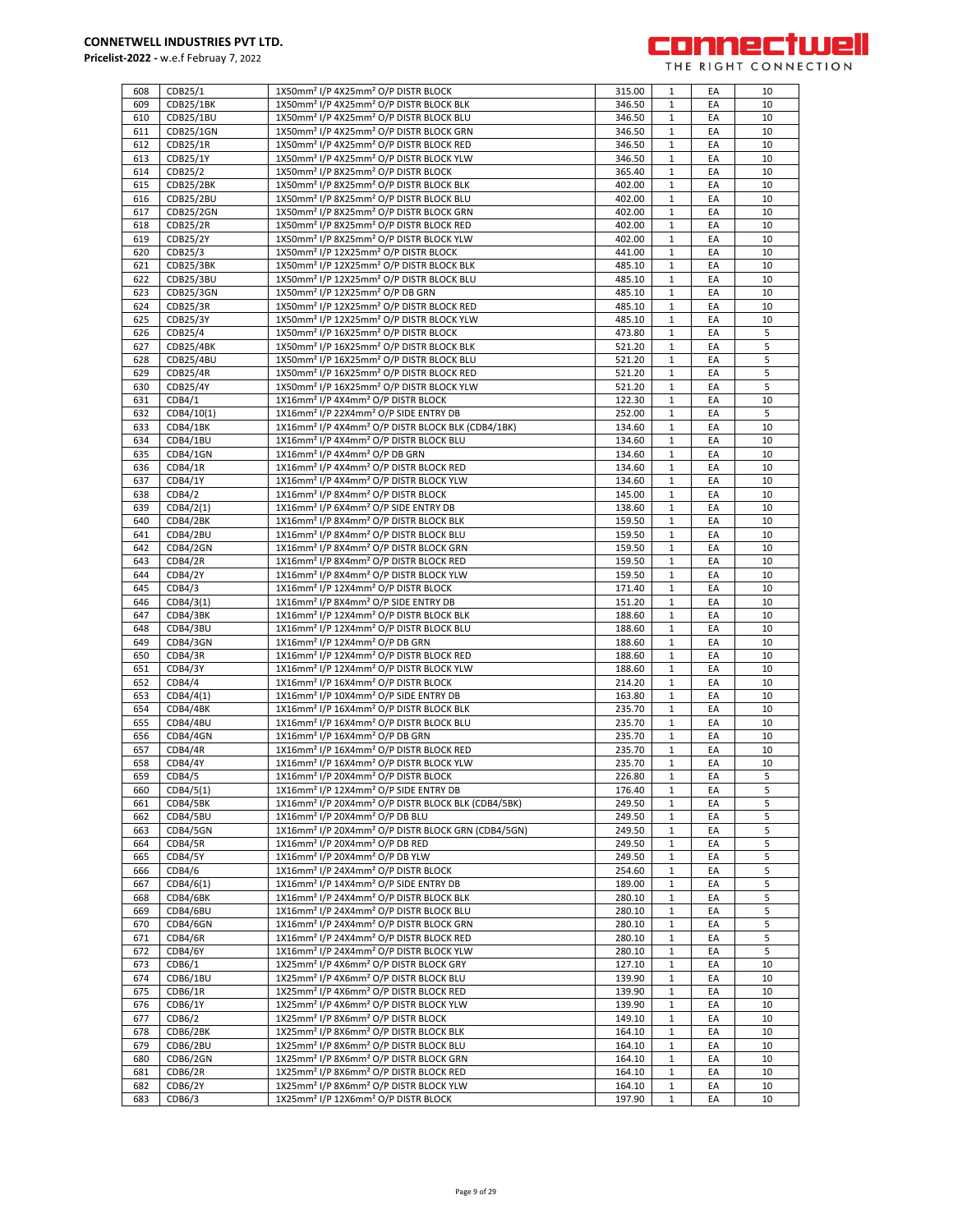

| 684        | CDB6/3BK                | 1X25mm <sup>2</sup> I/P 12X6mm <sup>2</sup> O/P DISTR BLOCK BLK                                          | 217.70         | 1                 | EA       | 10       |
|------------|-------------------------|----------------------------------------------------------------------------------------------------------|----------------|-------------------|----------|----------|
| 685        | CDB6/3BU                | 1X25mm <sup>2</sup> I/P 12X6mm <sup>2</sup> O/P DISTR BLOCK BLU                                          | 217.70         | 1                 | EA       | 10       |
|            |                         |                                                                                                          |                |                   |          |          |
| 686        | CDB6/3GN                | 1X25mm <sup>2</sup> I/P 12X6mm <sup>2</sup> O/P DISTR BLOCK GRN                                          | 217.70         | $\mathbf{1}$      | EA       | 10       |
| 687        | CDB6/3R                 | 1X25mm <sup>2</sup> I/P 12X6mm <sup>2</sup> O/P DISTR BLOCK RED                                          | 217.70         | 1                 | EA       | 10       |
| 688        | CDB6/3Y                 | 1X25mm <sup>2</sup> I/P 12X6mm <sup>2</sup> O/P DISTR BLOCK YLW                                          | 217.70         | 1                 | EA       | 10       |
|            |                         |                                                                                                          |                |                   |          |          |
| 689        | CDB6/4                  | 1X25mm <sup>2</sup> I/P 16X6mm <sup>2</sup> O/P DISTR BLOCK                                              | 232.10         | $\mathbf{1}$      | EA       | 5        |
| 690        | CDB6/4BK                | 1X25mm <sup>2</sup> I/P 16X6mm <sup>2</sup> O/P DISTR BLOCK BLK                                          | 255.40         | 1                 | EA       | 5        |
| 691        | CDB6/4BU                | 1X25mm <sup>2</sup> I/P 16X6mm <sup>2</sup> O/P DISTR BLOCK BLU                                          | 255.40         | 1                 | EA       | 5        |
|            |                         |                                                                                                          |                |                   |          |          |
| 692        | CDB6/4GN                | 1X16mm <sup>2</sup> I/P 24X6mm <sup>2</sup> O/P DISTR BLOCK GRN                                          | 255.40         | 1                 | EA       | 5        |
| 693        | CDB6/4R                 | 1X25mm <sup>2</sup> I/P 16X6mm <sup>2</sup> O/P DISTR BLOCK RED                                          | 255.40         | $\mathbf{1}$      | EA       | 5        |
| 694        | <b>CDB6/4Y</b>          | 1X25mm <sup>2</sup> I/P 16X6mm <sup>2</sup> O/P DISTR BLOCK YLW                                          | 255.40         |                   | EA       | 5        |
|            |                         |                                                                                                          |                | 1                 |          |          |
| 695        | CDINS16                 | DIN RAIL MOUNTABLE SOCKET 15 Amp                                                                         | 650.00         | $\mathbf{1}$      | EA       | 10       |
| 696        | CDINS <sub>6</sub>      | DIN RAIL SOCKET 6A (CDINS6)                                                                              | 617.50         | 1                 | EA       | 10       |
| 697        | CDINSD                  | DIN RAIL MOUNTABLE SOCKET 6 Amp                                                                          | 731.30         | $\mathbf{1}$      | EA       | 10       |
|            |                         |                                                                                                          |                |                   |          |          |
| 698        | <b>CDINSUK</b>          | DIN RAIL MOUNTABLE 7648.UK SOCKET 13Amp                                                                  | 731.30         | $\mathbf{1}$      | EA       | 10       |
| 699        | CDINSW1                 | DIN RAIL MOUNTABLE 1 POLE SWITCH                                                                         | 617.50         | 1                 | EA       | 10       |
| 700        | CDINSW2                 | DIN RAIL MOUNTABLE 2 POLE SWITCH                                                                         | 812.50         | 1                 | EA       | 10       |
|            |                         |                                                                                                          |                |                   |          |          |
| 701        | CDL4U(E)RC0.22MF        | 4mm <sup>2</sup> 2LVL SW CL SURG SUPPR RC TYP 0.22MF                                                     | 379.50         | 1                 | EA       | 32       |
| 702        | CDL4U(E)SDB24V          | 4 mm <sup>2</sup> 2 LVL SW CL SUPPRESSOR DIODE 24V                                                       | 189.80         | $\mathbf{1}$      | EA       | 32       |
| 703        | CDL4U(O)                |                                                                                                          | 50.60          |                   | EA       | 100      |
|            |                         | 4 mm <sup>2</sup> 2 LEVEL OPEN TYPE SCREW CLAMP TB                                                       |                | 1                 |          |          |
| 704        | CDL4UE3LA(230V)         | 4 mm <sup>2</sup> 2 LEVEL SW CL SURG SUPPR 230V                                                          | 189.80         | 1                 | EA       | 32       |
| 705        | CDL4UE3LA(350V)         | (SURG SUPP PA TB(350V) GRY)                                                                              | 189.80         | 1                 | EA       | 32       |
| 706        | CDL4UE3LA(600V)         | (SURG SUPP PA TB(600V) GRY)                                                                              | 189.80         | $\mathbf{1}$      | EA       | 32       |
|            |                         |                                                                                                          |                |                   |          |          |
| 707        | CDL4UE3LA(90V)          | 4 mm <sup>2</sup> 2 LEVEL SW CL SURG SUPPR 90V                                                           | 189.80         | $\mathbf{1}$      | EA       | 32       |
| 708        | CDL4UED1                | 4 mm <sup>2</sup> 2 LEVEL SCREW CLAMP DIODE D1 TB                                                        | 63.30          | 1                 | EA       | 100      |
| 709        | CDL4UED2                | 4 mm <sup>2</sup> 2 LEVEL SCREW CLAMP DIODE D2 TB                                                        | 63.30          | 1                 | EA       | 100      |
|            |                         |                                                                                                          |                |                   |          |          |
| 710        | CDL4UED3                | 4 mm <sup>2</sup> 2 LEVEL SCREW CLAMP DIODE D3 TB                                                        | 63.30          | $\mathbf{1}$      | EA       | 100      |
| 711        | CDL4UED4                | (ACTV CKT D4 PA TB(12V) GRY)                                                                             | 63.30          | $\mathbf{1}$      | EA       | 100      |
| 712        | CDL4UED5                | 4 mm <sup>2</sup> 2 LEVEL SCREW CLAMP DIODE D5 T                                                         | 63.30          | $\mathbf{1}$      | EA       | 100      |
|            |                         |                                                                                                          |                |                   |          |          |
| 713        | CDL4UEDD1               | 4 mm <sup>2</sup> 2 LEVEL SCREW CLAMP 2 DIODE DD1 TB                                                     | 63.30          | 1                 | EA       | 100      |
| 714        | CDL4UEDD2               | 4 mm <sup>2</sup> 2 LEVEL SCREW CLAMP 2 DIODE DD2 TB                                                     | 63.30          | 1                 | EA       | 100      |
| 715        | CDL4UEDD3               | 4 mm <sup>2</sup> 2 LEVEL SCREW CLAMP 2 DIODE DD3 TB                                                     | 63.30          | 1                 | EA       | 100      |
|            |                         |                                                                                                          |                |                   |          |          |
| 716        | CDL4UEDD4               | 4 mm <sup>2</sup> 2 LEVEL SCREW CLAMP 2 DIODE DD4 TB                                                     | 63.30          | 1                 | EA       | 100      |
| 717        | CDL4UEDD5               | 4 mm <sup>2</sup> 2 LVL SCRW CL 12V DIODE DD5 TB                                                         | 63.30          | 1                 | EA       | 100      |
| 718        |                         |                                                                                                          |                | $\mathbf{1}$      | EA       | 100      |
|            | CDL4UEL1-24V            | 4 mm <sup>2</sup> 2 LEVEL SCREW CLAMP 24V LED L1 TB                                                      | 63.30          |                   |          |          |
| 719        | CDL4UEL2-24V            | 4 mm <sup>2</sup> 2 LEVEL SCREW CLAMP 24V LED L2 TB                                                      | 63.30          | 1                 | EA       | 100      |
| 720        | CDL4UELA(1000V)         | (SURG SUPP PA TB(1000V) GRY)                                                                             | 164.50         | $\mathbf{1}$      | EA       | 100      |
| 721        | CDL4UELA(2000V)         | (SURG SUPP PA TB(2000V) GRY)                                                                             | 164.50         | 1                 | EA       | 100      |
|            |                         |                                                                                                          |                |                   |          |          |
| 722        | CDL4UELA(240V)          | (SURG SUPP PA TB(240V) GRY)                                                                              | 164.50         | $\mathbf{1}$      | EA       | 100      |
| 723        | CDL4UELA(600V)          | 4 MM <sup>2</sup> 2 LEVEL SW CL SURG SUPPR 600V                                                          | 164.50         | $\mathbf{1}$      | EA       | 32       |
| 724        |                         |                                                                                                          |                |                   |          |          |
|            | CDL4UELD1-110V          | 4 mm <sup>2</sup> 2 LEVEL SCRW CLAMP 110V LED LD1 TB                                                     | 63.30          | 1                 | EA       | 100      |
| 725        | CDL4UELD1-24V           | 4 mm <sup>2</sup> 2 LEVEL SCRW CLAMP 24V LED LD1 TB                                                      | 63.30          | 1                 | EA       | 100      |
| 726        | CDL4UELD2-24V           | 4 mm <sup>2</sup> 2 LEVEL SCRW CLAMP 24V LED LD2 TB                                                      | 63.30          | 1                 | EA       | 100      |
| 727        | CDL4UELD3-12V           | 4 mm <sup>2</sup> 2 LEVEL SCREW CLAMP 12V LED LD                                                         | 63.30          | $\mathbf{1}$      | EA       | 100      |
|            |                         |                                                                                                          |                |                   |          |          |
| 728        | CDL4UELD3-24V           | 4 mm <sup>2</sup> 2 LEVEL SCREW CLAMP 24V LED LD3 TB                                                     | 63.30          | 1                 | EA       | 100      |
| 729        | CDL4UELD4-24V           | 4 mm <sup>2</sup> 2 LEVEL SCREW CLAMP 24V LED LD4 TB                                                     | 63.30          | 1                 | EA       | 100      |
| 730        | CDL4UELD4-48V           | 4 mm <sup>2</sup> 2 LEVEL SCREW CLAMP 48V LED LD4 TB                                                     | 63.30          | 1                 | EA       | 100      |
|            |                         |                                                                                                          |                |                   |          |          |
| 731        | CDL4UELD5-110V          | 4 mm <sup>2</sup> 2 LEVEL SCRW CLAMP 110V LED LD5 TB                                                     | 63.30          | $\mathbf{1}$      | EA       | 100      |
| 732        | CDL4UELD5-220V          | 4 mm <sup>2</sup> 2 LEVEL SCRW CLAMP 220V LED LD5 TB                                                     | 63.30          | $\mathbf{1}$      | EA       | 100      |
| 733        | CDL4UELD5-24V           | 4 mm <sup>2</sup> 2 LEVEL SCREW CLAMP 24V LED LD5 TB                                                     | 63.30          | 1                 | EA       | 100      |
|            |                         |                                                                                                          |                |                   |          |          |
| 734        | CDL4UEN1-110V           | 4 mm <sup>2</sup> 2 LEVEL SCR CL 110V NEON N1 TB                                                         | 63.30          | $\mathbf{1}$      | EA       | 100      |
| 735        | CDL4UEN1-220V           | 4 mm <sup>2</sup> 2 LEVEL SCREW CLMP 220V NEON N1 TB                                                     |                |                   |          | 100      |
|            |                         |                                                                                                          |                | 1                 | ŁА       |          |
|            |                         |                                                                                                          | 63.30          |                   |          |          |
| 736        | CDL4UERCO-0.1MF         | 4 mm <sup>2</sup> 2LVL SW CL SURG SUPPR RC TYP 0.1MF                                                     | 316.30         | $\mathbf{1}$      | EA       | 32       |
| 737        | CDL4UERR1               | 4 mm <sup>2</sup> 2 LVL SW CL 2 RESISTOR RR1 TB                                                          | 88.60          | 1                 | EA       | 100      |
| 738        | CDL4UESDB-160V          | 4 MM <sup>2</sup> 2 LVL SW CL SUPPRESSOR DIODE 160V                                                      | 189.80         | 1                 | EA       | 52       |
|            |                         |                                                                                                          |                |                   |          |          |
| 739        | CDL4UN                  | 4 mm <sup>2</sup> 2 LEVEL SCREW CLAMP TERMINAL BLOCK (CDL4UN)                                            | 28.10          | 1                 | EA       | 100      |
| 740        | CDL4UN(I.S)             | 4 mm <sup>2</sup> 2 LEVEL SCREW CLAMP INT SHORTED TB (CDL4UN(I.S))                                       | 38.00          | 1                 | EA       | 100      |
| 741        | CDL4UN(I.S)BK           | 4 mm <sup>2</sup> 2 LEVEL SCRW CLMP INT SHRTD TB BLK (CDL4UN(I.S)BK)                                     | 41.80          | 1                 | EA       | 100      |
|            |                         |                                                                                                          |                |                   |          |          |
| 742        | CDL4UN(I.S)BU           | 4 mm <sup>2</sup> 2 LEVEL SCRW CLMP INT SHRTD TB BLU (CDL4UN(I.S)BU)                                     | 41.80          | 1                 | EA       | 100      |
| 743        | CDL4UN(I.S)GN           | 4 mm <sup>2</sup> 2 LEVEL SCRW CLMP INT SHRTD TB GRN (CDL4UN(I.S)GN)                                     | 41.80          | $\mathbf{1}$      | EA       | 100      |
| 744        | CDL4UN(I.S)R            | 4 mm <sup>2</sup> 2 LEVEL SCRW CLMP INT SHRTD TB RED (CDL4UN(I.S)R)                                      | 41.80          | 1                 | EA       | 100      |
|            |                         |                                                                                                          |                |                   |          |          |
| 745        | CDL4UN(I.S)Y            | 4 mm <sup>2</sup> 2 LEVEL SCRW CLMP INT SHRTD TB YLW (CDL4UN(I.S)Y)                                      | 41.80          | 1                 | EA       | 100      |
| 746        | CDL4UNBK                | 4 mm <sup>2</sup> 2 LVL SCRW CLMP TERMINAL BLOCK BLK (CDL4UNBK)                                          | 31.00          | 1                 | EA       | 100      |
| 747        | CDL4UNBU                | 4 mm <sup>2</sup> 2 LVL SCRW CLMP TERMINAL BLOCK BLU (CDL4UNBU)                                          | 31.00          | $\mathbf{1}$      | EA       | 100      |
|            |                         |                                                                                                          |                |                   |          |          |
| 748        | CDL4UNGN                | 4 mm <sup>2</sup> 2 LVL SCRW CLMP TERMINAL BLOCK GRN                                                     | 31.00          | 1                 | EA       | 100      |
| 749        | CDL4UNR                 | 4 mm <sup>2</sup> 2 LVL SCRW CLMP TERMINAL BLOCK RED                                                     | 31.00          | 1                 | EA       | 100      |
| 750        | CDL4UNSP                | POLYAMIDE SPACER FOR CDL4UN SERIES                                                                       | 9.50           | 1                 | EA       | 100      |
|            |                         |                                                                                                          |                |                   |          |          |
| 751        | CDL4UNY                 | 4 mm <sup>2</sup> 2 LVL SCRW CLMP TERMINAL BLOCK YLW                                                     | 31.00          | 1                 | EA       | 100      |
| 752        | CDL4USP                 | POLYAMIDE SPACER FOR CDL4U SERIES                                                                        | 9.50           | $\mathbf{1}$      | EA       | 50       |
| 753        | CDLG2.5                 | 2.5 mm <sup>2</sup> 2 LEVEL + GROUND SCREW CLAMP TB                                                      | 173.70         | 1                 | EA       | 20       |
|            |                         |                                                                                                          |                |                   |          |          |
| 754        | CDLG4                   | 4 mm <sup>2</sup> FEED THRU + GROUND SCREW CLAMP TB                                                      | 98.50          | $\mathbf{1}$      | EA       | 100      |
| 755        | CDLG4(I.S)              | 4 mm <sup>2</sup> 2 LEVEL SCREW CLAMP GROUND TB                                                          | 110.00         | 1                 | EA       | 100      |
| 756        | CDS6U                   | 6 mm <sup>2</sup> SLIDE LINK DISCONNECT SCRW CLMP TB                                                     | 58.30          | $\mathbf{1}$      | EA       | 50       |
|            |                         |                                                                                                          |                |                   |          |          |
| 757        | CDS6U/FT                | 6 mm <sup>2</sup> FEED THRU CDS6U PROFILE SW CLMP TB                                                     | 55.20          | $\mathbf{1}$      | EA       | 50       |
| 758<br>759 | CDS6U/FTS<br>CDS6U/FTSS | 6 mm <sup>2</sup> FD THRU CDS6U PROF 1 TST SOC SW CL<br>6 mm <sup>2</sup> FD THRU CDS6U PROF 2 TST SOC S | 57.70<br>60.10 | 1<br>$\mathbf{1}$ | EA<br>EA | 50<br>50 |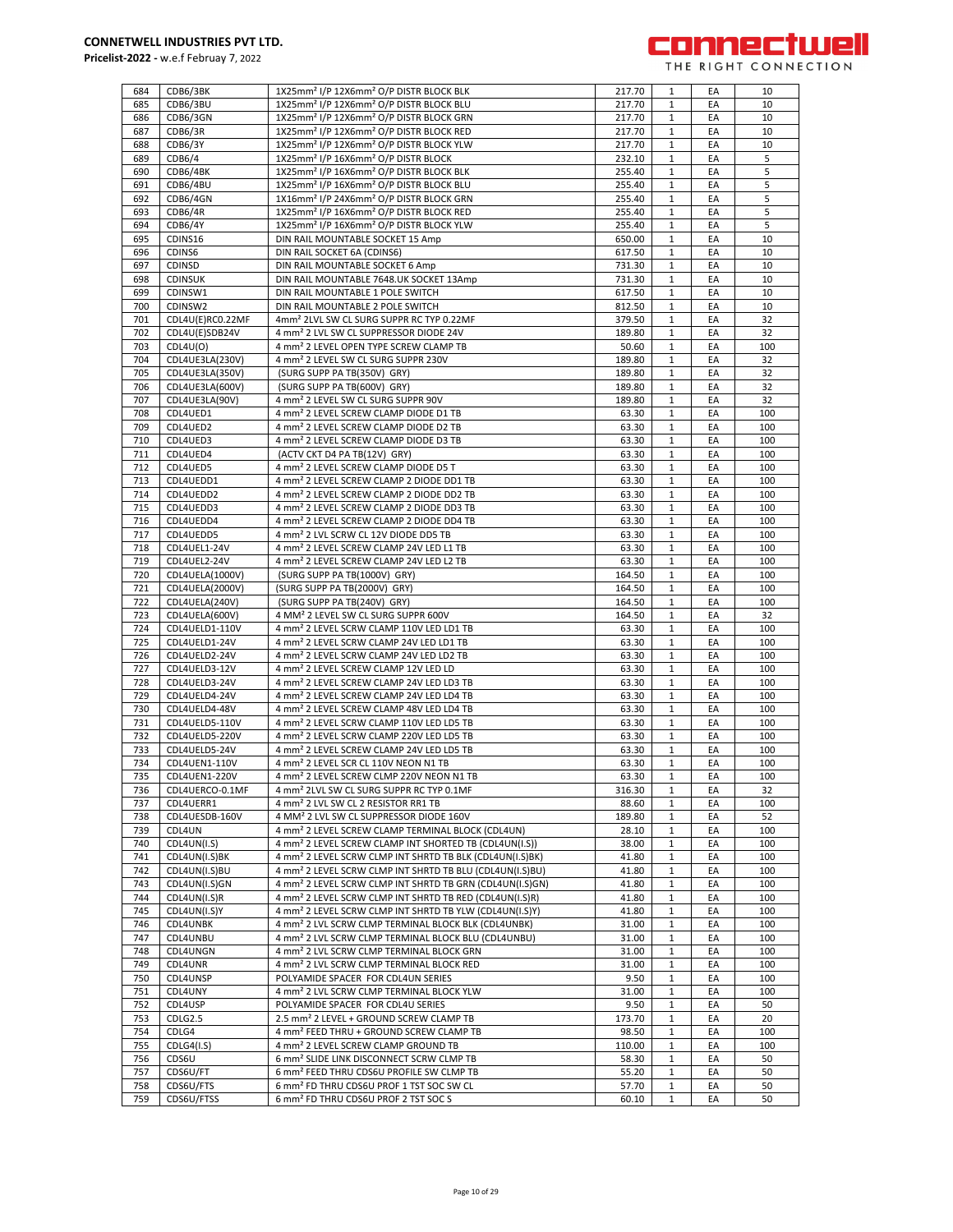

| 760        | CDS6U/SC                             | 6 mm <sup>2</sup> DISCONNECT SPRING LOADED SW CL TB                                            | 100.10         | 1                | EA       | 50         |
|------------|--------------------------------------|------------------------------------------------------------------------------------------------|----------------|------------------|----------|------------|
| 761        | CDS6U/TS                             | 6 mm <sup>2</sup> SLDE LINK DISCON TEST SOC SW CL TB                                           | 88.90          | 1                | EA       | 20         |
| 762        | <b>CDS6UBK</b>                       | 6 mm <sup>2</sup> SLIDE LINK DISCON SCRW CLMP TB BLK                                           | 64.90          | 1                | EA       | 50         |
|            | <b>CDS6UBU</b>                       |                                                                                                |                |                  |          |            |
| 763        |                                      | 6 mm <sup>2</sup> SLIDE LINK DISCON SCRW CLMP TB BLU                                           | 64.90          | 1                | EA       | 50         |
| 764        | <b>CDS6UGN</b>                       | 6 mm <sup>2</sup> SLIDE LINK DISCON SCRW CLMP TB GRN                                           | 64.90          | $\mathbf{1}$     | EA       | 50         |
| 765        | CDS6UR                               | 6 mm <sup>2</sup> SLIDE LINK DISCON SCRW CLMP TB RED                                           | 64.90          | 1                | EA       | 50         |
| 766        | CDS6USH                              | 6 mm <sup>2</sup> DISCONNECT SHORTED SCREW CLAMP TB                                            | 137.50         | 1                | EA       | 22         |
| 767        | CDS6UY                               | 6 mm <sup>2</sup> SLIDE LINK DISCON SCRW CLMP TB YLW                                           | 64.90          | $\mathbf{1}$     | EA       | 50         |
|            |                                      |                                                                                                |                |                  |          |            |
| 768        | CDTPC1                               | PROTECTIVE COVER FOR 2nos CMDT4 TB'S                                                           | 16.50          | 1                | EA       | 100        |
| 769        | CDTPC2                               | PROTECTIVE COVER FOR 3nos CMDT4 TB'S                                                           | 25.30          | 1                | EA       | 100        |
| 770        | CDTPC3                               | PROTECTIVE COVER FOR CMDT4 100mm LONG                                                          | 58.20          | 1                | EA       | 10         |
| 771        | CDTPC4                               | PROTECTIVE COVER FOR CMDT4 200mm LONG                                                          | 106.30         | $\mathbf{1}$     | EA       | 10         |
| 772        | CDTPC5                               | PROTECTIVE COVER FOR CMDT4 300mm LONG                                                          | 160.80         | 1                | EA       | 10         |
|            |                                      |                                                                                                |                |                  |          |            |
| 773        | CDTTU                                | 10mm <sup>2</sup> SLIDE LINK DISCONECT SCREW CLMP TB                                           | 84.70          | $\mathbf{1}$     | EA       | 50         |
| 774        | <b>CDTTUBK</b>                       | 10mm <sup>2</sup> SLIDE LINK DISCON SCRW CLMP TB BLK                                           | 93.20          | 1                | EA       | 50         |
| 775        | CDTTUBU                              | 10mm <sup>2</sup> SLIDE LINK DISCON SCRW CLMP TB BLU                                           | 93.20          | $\mathbf{1}$     | EA       | 50         |
| 776        | <b>CDTTUFT</b>                       | 10mm <sup>2</sup> FEED THRU CDTTU PRO SCREW CLAMP (CDTTUFT)                                    | 72.60          | 1                | EA       | 50         |
|            |                                      |                                                                                                |                |                  | EA       |            |
| 777        | <b>CDTTUFTSC</b>                     | DISCON & TEST PA TB GRY WITH SAFETY CONN                                                       | 84.70          | $\mathbf{1}$     |          | 50         |
| 778        | CDTTUGN                              | 10mm <sup>2</sup> SLIDE LINK DISCON SCRW CLMP TB GRN                                           | 93.20          | 1                | EA       | 50         |
| 779        | <b>CDTTUR</b>                        | 10mm <sup>2</sup> SLIDE LINK DISCON SCRW CLMP TB RED                                           | 93.20          | 1                | EA       | 50         |
| 780        | CDTTUSC                              | 10 mm <sup>2</sup> DISCONNECT SPRING LOADED SW CL TB                                           | 94.40          | $\mathbf{1}$     | EA       | 50         |
| 781        | <b>CDTTUSH</b>                       | 10 mm <sup>2</sup> DISCONNECT SHORTD SCREW CLAMP TB                                            | 181.50         | 1                | EA       | 20         |
|            |                                      |                                                                                                |                |                  |          |            |
| 782        | <b>CDTTUY</b>                        | 10mm <sup>2</sup> SLIDE LINK DISCON SCRW CLMP TB YLW                                           | 93.20          | $\mathbf{1}$     | EA       | 50         |
| 783        | CENC16                               | 16mm <sup>2</sup> NEUTRAL/EARTH CLAMP GREEN                                                    | 16.00          | 1                | EA       | 50         |
| 784        | CENC16/Y                             | 16mm <sup>2</sup> NEUTRAL/EARTH CLAMP GREEN / YE                                               | 17.60          | $\mathbf{1}$     | EA       | 50         |
| 785        | CENC16BK                             | 16mm <sup>2</sup> NEUTRAL/EARTH CLAMP BLACK                                                    | 17.60          | 1                | EA       | 50         |
| 786        | CENC16BU                             | 16mm <sup>2</sup> NEUTRAL/EARTH CLAMP BLUE                                                     | 17.60          | 1                | EA       | 50         |
|            |                                      |                                                                                                |                |                  |          |            |
| 787        | CENC16G                              | 16.0 SQ NEUTRAL/EARTH CLAMP GRY                                                                | 17.60          | 1                | EA       | 50         |
| 788        | CENC16R                              | 16mm <sup>2</sup> NEUTRAL/EARTH CLAMP RED                                                      | 17.60          | 1                | EA       | 50         |
| 789        | CENC16Y                              | 16mm <sup>2</sup> NEUTRAL/EARTH CLAMP YELLOW                                                   | 17.60          | $\mathbf{1}$     | EA       | 50         |
| 790        | CENC35                               | 35mm <sup>2</sup> NEUTRAL/EARTH CLAMP GREEN                                                    | 28.60          | 1                | EA       | 50         |
| 791        | CENC35BK                             | 35mm <sup>2</sup> NEUTRAL/EARTH CLAMP BLACK                                                    | 31.50          | 1                | EA       | 50         |
|            |                                      |                                                                                                |                |                  |          |            |
| 792        | CENC35BU                             | 35mm <sup>2</sup> NEUTRAL/EARTH CLAMP BLUE                                                     | 31.50          | $\mathbf{1}$     | EA       | 50         |
| 793        | CENC35G                              | 35mm <sup>2</sup> NEUTRAL/EARTH CLAMP GREY                                                     | 31.50          | 1                | EA       | 50         |
| 794        | CENC35Y                              | 35mm <sup>2</sup> NEUTRAL/EARTH CLAMP YELLOW                                                   | 31.50          | 1                | EA       | 50         |
| 795        | CENC4                                | 4mm <sup>2</sup> NEUTRAL/EARTH CLAMP GREEN                                                     | 12.10          | 1                | EA       | 50         |
|            |                                      |                                                                                                |                | $\mathbf{1}$     |          |            |
| 796        | CENC4BK                              | 4mm <sup>2</sup> NEUTRAL/EARTH CLAMP BLACK                                                     | 13.40          |                  | EA       | 50         |
| 797        | CENC4BU                              | 4mm <sup>2</sup> NEUTRAL/EARTH CLAMP BLUE                                                      | 13.40          | 1                | EA       | 50         |
| 798        | CENC4G                               | 4mm <sup>2</sup> NEUTRAL/EARTH CLAMP GRY                                                       | 13.40          | $\mathbf{1}$     | EA       | 50         |
| 799        | CENC4R                               | 4mm <sup>2</sup> NEUTRAL/EARTH CLAMP RED                                                       | 13.40          | 1                | EA       | 50         |
| 800        | CENC4Y                               | 4mm <sup>2</sup> NEUTRAL/EARTH CLAMP YELLOW                                                    | 13.40          | $\mathbf{1}$     | EA       | 50         |
|            |                                      |                                                                                                |                |                  |          |            |
| 801        | CF4SP                                | 4mm <sup>2</sup> Ø5X20mm FUSE 6mm WIDE TERMNAL BLOCK                                           | 63.00          | 1                | EA       | 50         |
| 802        | CF4SPD1                              | 4 mm <sup>2</sup> SCREW CLAMP DIODE D1 (1N4007) TB                                             | 75.90          | $\mathbf{1}$     | EA       | 50         |
| 803        | CF4SPD2                              | 4 mm <sup>2</sup> SCREW CLAMP DIODE D2 (1N5408) TB                                             | 88.60          | 1                | EA       | 50         |
| 804        | CF4SPD3                              | 4 mm <sup>2</sup> SCREW CLAMP DIODE D3 (1N5820) TB                                             | 101.20         | 1                | EA       | 50         |
| 805        | CF4SPFT                              | 4mm <sup>2</sup> CF4SP PRO FEED THRU SCERW CLAMP TB (CF4SPFT)                                  | 48.40          | $\mathbf{1}$     | EA       | 50         |
|            |                                      |                                                                                                |                |                  |          |            |
| 806        | CF4SPL110-240V                       | 4mm <sup>2</sup> Ø5X20mm FUSE SC CL TB LED 110-240V                                            | 75.10          | 1                | EA       | 50         |
| 807        | CF4SPL110-240VBU                     | 4mm <sup>2</sup> Ø5X20mm FUSE SC CL TB LED 110-240V B                                          | 82.70          | $\mathbf{1}$     | EA       | 50         |
| 808        | CF4SPL6-60V                          | 4mm <sup>2</sup> Ø5X20mm FUSE SC CL TB LED 6-60V                                               | 75.10          | 1                | EA       | 50         |
| 809        | CF4SPL6-60VBK                        | 4mm <sup>2</sup> Ø5X20mm FUSE SC CL TB LED 6-60V BLK                                           | 82.70          | $\mathbf{1}$     | EA       | 50         |
| 810        | CF4SPL6-60VBU                        | 4mm <sup>2</sup> Ø5X20mm FUSE SC CL TB LED 6-60V BU                                            | 82.70          | $\mathbf{1}$     | EA       | 50         |
|            |                                      |                                                                                                |                |                  |          |            |
| 811        | CF4SPL6-60VR                         | 4mm <sup>2</sup> Ø5X20mm FUSE SC CL TB LED 6-60V RED                                           | 82.70          | 1                | EA       | 50         |
| 812        | CF4U                                 | 4mm <sup>2</sup> Ø5X20mm FUSE SCREW CLAMP TERMINAL                                             | 39.10          | 1                | EA       | 100        |
| 813        | CF4U0.05                             | 4mm <sup>2</sup> Ø5X20mm 50mAMP SCREW CLAMP FUSE TB                                            | 47.00          | 1                | EA       | 100        |
| 814        | CF4U0.1                              | 4mm <sup>2</sup> Ø5X20mm 100mAMP SCREW CLAMP FUSE TB                                           | 47.00          | $\mathbf{1}$     | EA       | 100        |
| 815        | CF4U0.5                              | 4mm <sup>2</sup> Ø5X20mm 500mAMP SCREW CLAMP FUSE TB                                           | 47.00          | 1                | EA       | 100        |
|            |                                      |                                                                                                |                |                  |          |            |
| 816        | CF4U1.0                              | 4mm <sup>2</sup> Ø5X20mm 1 AMP SCREW CLAMP FUSE TB                                             | 47.00          | 1                | EA       | 100        |
| 817        | CF4U2.0                              | 4mm <sup>2</sup> Ø5X20mm 2 AMP SCREW CLAMP FUSE TB                                             | 47.00          | $\mathbf{1}$     | EA       | 100        |
| 818        | CF4U4                                | 4mm <sup>2</sup> Ø5X20mm 4 AMP SCREW CLAMP FUSE TB                                             | 47.00          | $\mathbf{1}$     | EA       | 100        |
| 819        | CF4U5.0                              | 4mm <sup>2</sup> Ø5X20mm 5 AMP SCREW CLAMP FUSE TB                                             | 47.00          | $\mathbf{1}$     | EA       | 100        |
| 820        | CF4U6                                | 4mm <sup>2</sup> Ø5X20mm 6 AMP SCREW CLAMP FUSE TB                                             |                |                  | EA       |            |
|            |                                      |                                                                                                | 47.00          | 1                |          | 100        |
| 821        | CF4U6.3                              | 4mm <sup>2</sup> Ø5X20mm 6.3 AMP SCREW CLAMP FUSE TB                                           | 47.00          | $\mathbf{1}$     | EA       | 100        |
| 822        | CF4U63MA                             | 4mm <sup>2</sup> Ø5X20mm 63mAMP SCREW CLAMP FUSE                                               | 47.00          | 1                | EA       | 100        |
| 823        | CF4UBK                               | 4mm <sup>2</sup> Ø5X20mm SCREW CLAMP FUSE TB BLACK                                             | 43.10          | $\mathbf{1}$     | EA       | 100        |
| 824        | CF4UBU                               | 4mm <sup>2</sup> Ø5X20mm SCREW CLAMP FUSE TB BLUE                                              | 43.10          | 1                | EA       | 100        |
|            | CF4UL110-240V                        |                                                                                                |                |                  |          |            |
| 825        |                                      | 4mm <sup>2</sup> Ø5X20mm SW CL FUSE TB 110-240V                                                | 56.00          | $\mathbf{1}$     | EA       | 100        |
| 826        | CF4UL110-240V0.1                     | 4mm <sup>2</sup> Ø5X20mm 100mA SW CL FUS TB110-240V                                            | 61.20          | 1                | EA       | 100        |
| 827        | CF4UL110-240V0.5                     | 4mm <sup>2</sup> Ø5X20mm 500mA SW CL FUS TB110-240V                                            | 61.20          | $\mathbf{1}$     | EA       | 100        |
| 828        | CF4UL110-240V1.0                     | 4mm <sup>2</sup> Ø5X20mm 1A SW CL FUSE TB 110-240V (CF4UL110-240V1.0)                          | 61.20          | 1                | EA       | 100        |
|            |                                      | 4mm <sup>2</sup> Ø5X20mm 2mA SW CL FUSE TB 110-240V                                            | 61.20          | 1                | EA       | 100        |
|            |                                      |                                                                                                |                |                  |          |            |
| 829        | CF4UL110-240V2.0                     |                                                                                                |                |                  |          |            |
| 830        | CF4UL110-240V3.0                     | 4mm <sup>2</sup> Ø5X20mm 3mA SW CL FUSE TB 110-2                                               | 61.20          | 1                | EA       | 100        |
| 831        | CF4UL110-240V4.0                     | 4mm <sup>2</sup> Ø5X20mm 4A SW CL FUSE TB 110-240V                                             | 61.20          | 1                | EA       | 100        |
| 832        | CF4UL110-240V5.0                     | 4mm <sup>2</sup> Ø5X20mm 5mA SW CL FUSE TB 110-240V                                            | 61.20          | $\mathbf{1}$     | EA       | 100        |
|            |                                      |                                                                                                |                |                  |          |            |
| 833        | CF4UL110-240V6.3                     | 4mm <sup>2</sup> Ø5X20mm 6.3mA SW CL FUS TB110-240V                                            | 61.20          | 1                | EA       | 100        |
| 834<br>835 | CF4UL110-240V63MA<br>CF4UL110-240VBK | 4mm <sup>2</sup> Ø5X20mm 63mA SW CL FUS TB110-240V<br>SL 4.0 SQ PA (W/O FUSE) CLSD TB BLK(LED) | 61.20<br>61.90 | $\mathbf 1$<br>1 | EA<br>EA | 100<br>100 |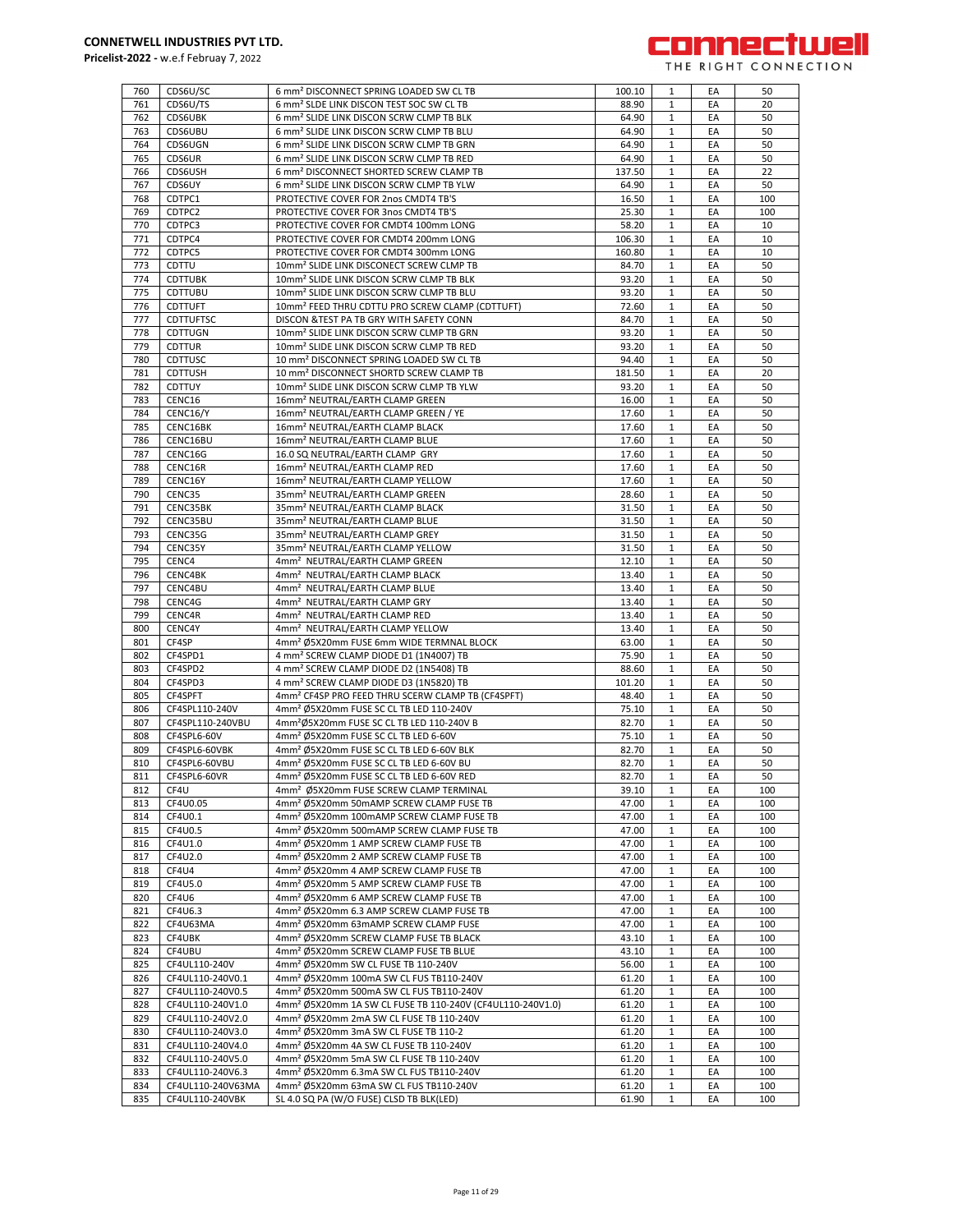

| 836<br>837 |                 |                                                                                                          |                |                   |          |            |
|------------|-----------------|----------------------------------------------------------------------------------------------------------|----------------|-------------------|----------|------------|
|            | CF4UL110-240VBU | 4mm <sup>2</sup> Ø5X20mm SW CL FUSE TB 110-240V BLU                                                      | 61.90          | 1                 | EA       | 100        |
|            | CF4UL440V5.0    | 4mm <sup>2</sup> Ø5X20mm 5mA SW CL FUSE TB 440V                                                          | 61.20          | 1                 | EA       | 100        |
|            |                 |                                                                                                          |                |                   |          |            |
| 838        | CF4UL6-60V      | 4mm <sup>2</sup> Ø5X20mm SCREW CLAMP FUSE TB 6-60V                                                       | 56.00          | 1                 | EA       | 100        |
| 839        | CF4UL6-60V0.1   | 4mm <sup>2</sup> Ø5X20mm 100mA SW CL FUSE TB 6-60V                                                       | 61.20          | $\mathbf{1}$      | EA       | 100        |
| 840        | CF4UL6-60V0.5   | 4mm <sup>2</sup> Ø5X20mm 500mA SW CL FUSE TB 6-60V                                                       | 61.20          | 1                 | EA       | 100        |
|            |                 |                                                                                                          |                |                   |          |            |
| 841        | CF4UL6-60V1.0   | 4mm <sup>2</sup> Ø5X20mm 1AMP SW CL FUSE TB 6-60V                                                        | 61.20          | 1                 | EA       | 100        |
| 842        | CF4UL6-60V2.0   | 4mm <sup>2</sup> Ø5X20mm 2AMP SW CL FUSE TB 6-60V                                                        | 61.20          | 1                 | EA       | 100        |
| 843        | CF4UL6-60V3.0   | 4mm <sup>2</sup> Ø5X20mm 3AMP SW CL FUSE TB 6-60                                                         | 61.20          | $\mathbf{1}$      | EA       | 100        |
|            |                 |                                                                                                          |                |                   |          |            |
| 844        | CF4UL6-60V4.0   | 4mm <sup>2</sup> Ø5X20mm 4AMP SW CL FUSE TB 6-60V                                                        | 61.20          | 1                 | EA       | 100        |
| 845        | CF4UL6-60V5.0   | 4mm <sup>2</sup> Ø5X20mm 5AMP SW CL FUSE TB 6-60V                                                        | 61.20          | $\mathbf{1}$      | EA       | 100        |
|            |                 |                                                                                                          |                |                   |          |            |
| 846        | CF4UL6-60V6.3   | 4mm <sup>2</sup> Ø5X20mm 6.3AMP SW CL FUSE TB 6-60V                                                      | 61.20          | 1                 | EA       | 100        |
| 847        | CF4UL6-60VBK    | 4mm <sup>2</sup> Ø5X20mm SCREW CL FUSE TB 6-60V BLK                                                      | 61.90          | $\mathbf{1}$      | EA       | 100        |
| 848        | CF4UL6-60VBU    | 4mm <sup>2</sup> Ø5X20mm SCREW CL FUSE TB 6-60V BLU                                                      | 61.90          | 1                 | EA       | 100        |
|            |                 |                                                                                                          |                |                   |          |            |
| 849        | CGMT4           | 4 mm <sup>2</sup> SCREW CLMP GROUND TB FR DIN15 RAIL                                                     | 44.00          | 1                 | EA       | 100        |
| 850        | CGT10N          | 10 mm <sup>2</sup> SCREW CLAMP GROUND TERMINAL BLOCK (CGT10N)                                            | 88.00          | 1                 | EA       | 50         |
|            |                 |                                                                                                          |                |                   |          |            |
| 851        | CGT10U          | 10 mm <sup>2</sup> SW CL GROUND TB FR DIN 32/35 RAIL                                                     | 95.00          | 1                 | EA       | 50         |
| 852        | CGT16N          | 16 mm <sup>2</sup> SCREW CLAMP GROUND TERMINAL BLOCK                                                     | 104.50         | 1                 | EA       | 50         |
| 853        | CGT35U          | 35 mm <sup>2</sup> SW CL GROUND TB FR DIN 32/35 RAIL                                                     | 225.50         | $\mathbf{1}$      | EA       | 20         |
|            |                 |                                                                                                          |                |                   |          |            |
| 854        | CGT4N           | 4 mm <sup>2</sup> SCREW CLAMP GROUND TERMINAL BLOCK                                                      | 62.70          | 1                 | EA       | 50         |
| 855        | CGT4U           | 4 mm <sup>2</sup> SW CL GROUND TB FR DIN 32/35 RAIL                                                      | 65.80          | $\mathbf{1}$      | EA       | 50         |
|            |                 |                                                                                                          |                |                   |          |            |
| 856        | CGT50/70N       | 70 mm <sup>2</sup> SCREW CLAMP GROUND TERMINAL BLK (CGT50/70N)                                           | 544.50         | 1                 | EA       | 20         |
| 857        | CGT6N           | 6 mm <sup>2</sup> SCREW CLAMP GROUND TERMINAL BLOCK                                                      | 75.40          | 1                 | EA       | 50         |
| 858        | CHV10U          | 10 mm <sup>2</sup> FD THRU HIGH VOLTAGE SCREW CL TB                                                      | 29.70          | 1                 | EA       | 50         |
|            |                 |                                                                                                          |                |                   |          |            |
| 859        | CHV4U           | 4 mm <sup>2</sup> FD THRU HIGH VOLTAGE SCREW CL TB                                                       | 22.00          | 1                 | EA       | 50         |
| 860        | CHV6U           | 6 mm <sup>2</sup> FD THRU HIGH VOLTAGE SCREW CL TB                                                       | 25.30          | 1                 | EA       | 50         |
| 861        | CKT4SP          |                                                                                                          |                | 1                 | EA       | 50         |
|            |                 | 4 mm <sup>2</sup> KNIF DISCON TEST SOCKT SP SW CL TB                                                     | 60.50          |                   |          |            |
| 862        | CKT4SPSC        | 4 mm <sup>2</sup> KNFE DISCON SPRING LOADED SW CL TB                                                     | 72.60          | 1                 | EA       | 50         |
| 863        | CKT4U           | 4 mm <sup>2</sup> KNIFE DISCON TEST SOCKET SW CL TB                                                      | 38.00          | 1                 | EA       | 50         |
|            |                 |                                                                                                          |                |                   |          |            |
| 864        | CKT4U/4         | 4 mm <sup>2</sup> 4 WIRE KNIFE DISCON SCREW CL TB                                                        | 67.10          | $\mathbf{1}$      | EA       | 50         |
| 865        | CKT4U/S         | 4 mm <sup>2</sup> KNIFE DISCON SLOTTED SCREW CL TB                                                       | 35.60          | 1                 | EA       | 50         |
| 866        | CKT4UBU         | 4 mm <sup>2</sup> KNIFE DISCONNECT SCREW CL TB BLU                                                       | 41.80          | 1                 | EA       | 50         |
|            |                 |                                                                                                          |                |                   |          |            |
| 867        | CKT4UD1         | 4 mm <sup>2</sup> 2 WIRE KNIFE DISCON SW CL DIODE TB                                                     | 49.40          | 1                 | EA       | 50         |
| 868        | CKT4UD2         | 4 mm <sup>2</sup> 2 WIRE KNIFE DISCON SW CL DIODE TB                                                     | 49.40          | $\mathbf{1}$      | EA       | 50         |
|            |                 |                                                                                                          |                |                   |          |            |
| 869        | CKT4UR          | 4 mm <sup>2</sup> KNIFE DISCON TEST SOC SW CL TB RED                                                     | 41.80          | 1                 | EA       | 50         |
| 870        | CKT4UY          | 4 mm <sup>2</sup> KNIFE DISCON TEST SOC SW CL TB YLW                                                     | 41.80          | $\mathbf{1}$      | EA       | 50         |
|            |                 |                                                                                                          |                |                   |          |            |
| 871        | CKT6U           | 6 mm <sup>2</sup> KNIFE DISCON TEST SOCKET SW CL TB (CKT6U)                                              | 71.50          | 1                 | EA       | 50         |
| 872        | CLP35/2         | 35 mm <sup>2</sup> FD THRU 3 WIRE SCREW CLMP TB (CLP35/2)                                                | 170.50         | $\mathbf{1}$      | EA       | 20         |
| 873        | CM1.5S          | 1.5 mm <sup>2</sup> PANEL MOUNT SPRING CLMP 2 WRE TB (CM1.5S)                                            | 6.20           | 1                 | EA       | 100        |
|            |                 |                                                                                                          |                |                   |          |            |
| 874        | CM1.5S2         | 1.5 mm <sup>2</sup> PANEL MOUNT SPRING CLMP 4 WRE TB                                                     | 10.80          | 1                 | EA       | 100        |
| 875        | CM1.5S2BK       | 1.5 mm <sup>2</sup> PANEL MOUNT SP CL 4 WRE BLACK                                                        | 11.90          | 1                 | EA       | 100        |
| 876        |                 |                                                                                                          |                |                   |          |            |
|            | CM1.5S2BU       | 1.5 mm <sup>2</sup> PANEL MOUNT SPRING CLMP 2 WRE TB                                                     | 11.90          | 1                 | EA       | 100        |
| 877        | CM1.5S2GN       | 1.5 mm <sup>2</sup> PANEL MOUNT SP CL 4 WRE GREE                                                         | 11.90          | $\mathbf{1}$      | EA       | 100        |
| 878        | CM1.5S2R        | 1.5 mm <sup>2</sup> PANEL MOUNT SP CL 4 WRE RED                                                          | 11.90          | $\mathbf{1}$      | EA       | 100        |
|            |                 |                                                                                                          |                |                   |          |            |
| 879        | CM1.5S2Y        | 1.5 mm <sup>2</sup> PANEL MOUNT SP CL 4 WRE YELLOW                                                       | 11.90          | 1                 | EA       | 100        |
| 880        | CM1.5S2YG       | 1.5 mm <sup>2</sup> PANEL MOUNT SP CL 4W TB YLW GRN                                                      | 13.80          | $\mathbf{1}$      | EA       | 100        |
| 881        | CM1.5SBK        |                                                                                                          |                |                   |          |            |
|            |                 |                                                                                                          |                |                   |          |            |
|            |                 | 1.5 mm <sup>2</sup> PANEL MOUNT SP CL 2 WRE TB BLK                                                       | 6.90           | 1                 | EA       | 100        |
| 882        | CM1.5SBU        | 1.5 mm <sup>2</sup> PANEL MOUNT SP CL 2 WRE TB BLU                                                       | 6.90           | 1                 | EA       | 100        |
|            |                 |                                                                                                          |                |                   |          |            |
| 883        | CM1.5SR         | 1.5 mm <sup>2</sup> PANEL MOUNT SP CL 2 WRE TB RED                                                       | 6.90           | 1                 | EA       | 100        |
| 884        | <b>CM1.5SY</b>  | 1.5 mm <sup>2</sup> PANEL MOUNT SP CL 2 WRE TB YLW                                                       | 6.90           | 1                 | EA       | 100        |
| 885        | CM1.5SYG        | 1.5 mm <sup>2</sup> PANEL MOUNT SP CL 2W TB YLW GRN                                                      | 8.10           | 1                 | EA       | 100        |
|            |                 |                                                                                                          |                |                   |          |            |
| 886        | CM2.5S          | 2.5 mm <sup>2</sup> PANEL MOUNT SPRING CLMP 2 WRE TB                                                     | 7.20           | $\mathbf{1}$      | EA       | 100        |
| 887        | CM2.5S2         | 2.5 mm <sup>2</sup> PANEL MOUNT SPRING CLMP 4 WRE TB                                                     | 13.60          | $\pm$             | EA       | 100        |
| 888        | CM2.5S2BK       | 2.5 mm <sup>2</sup> PANEL MOUNT SP CL 4 WRE TB BLK                                                       | 15.00          | 1                 | EA       | 100        |
|            |                 |                                                                                                          |                |                   |          |            |
| 889        | CM2.5S2BU       | 2.5 mm <sup>2</sup> PANEL MOUNT SP CL 4 WRE TB BLU                                                       | 15.00          | 1                 | EA       | 100        |
| 890        | CM2.5S2R        | 2.5 mm <sup>2</sup> PANEL MOUNT SPG CLMP 4WRE TB RED                                                     | 15.00          | 1                 | EA       | 100        |
| 891        | CM2.5S2Y        | 2.5 mm <sup>2</sup> PANEL MOUNT SP CL 4 WRE TB YLW                                                       | 15.00          | 1                 | EA       | 100        |
|            |                 |                                                                                                          |                |                   |          |            |
| 892        | CM2.5S2YG       | 2.5 mm <sup>2</sup> PANEL MOUNT SP CL 4W TB YLW GRN                                                      | 16.90          | 1                 | EA       | 100        |
| 893        | CM2.5SBK        | 2.5 mm <sup>2</sup> PANEL MOUNT SP CL 2 WRE TB BLK                                                       | 8.00           | $\mathbf{1}$      | EA       | 100        |
| 894        | CM2.5SBU        | 2.5 mm <sup>2</sup> PANEL MOUNT SP CL 2 WRE TB BLU                                                       | 8.00           | 1                 | EA       | 100        |
|            |                 |                                                                                                          |                |                   |          |            |
| 895        | CM2.5SR         | 2.5 mm <sup>2</sup> PANEL MOUNT SPG CLMP 2WRE TB RED                                                     | 8.00           | $\mathbf{1}$      | EA       | 100        |
| 896        | <b>CM2.5SY</b>  | 2.5 mm <sup>2</sup> PANEL MOUNT SP CL 2 WRE TB YLW                                                       | 8.00           | 1                 | EA       | 100        |
|            |                 |                                                                                                          |                |                   |          |            |
| 897        | CM2.5SYG        | 2.5 mm <sup>2</sup> PANEL MOUNT SP CL 2W TB YLW GRN                                                      | 9.50           | $\mathbf{1}$      | EA       | 100        |
| 898        | CM4S            | 4mm <sup>2</sup> PANEL MOUNT SP CL SIDE ENTRY 2W TB                                                      | 12.00          | 1                 | EA       | 100        |
| 899        | CM4S2           | 4mm <sup>2</sup> PANEL MOUNT SP CL SIDE ENTRY 4W TB                                                      | 21.70          | 1                 | EA       | 100        |
|            |                 |                                                                                                          |                |                   |          |            |
| 900        | CM4S2BK         | 4mm <sup>2</sup> PANEL MOUNT SP CL SIDE ENTRY TB BLK                                                     | 23.90          | 1                 | EA       | 100        |
| 901        | CM4S2BU         | 4mm <sup>2</sup> PANEL MOUNT SP CL SIDE ENTRY TB BLU                                                     | 23.90          | 1                 | EA       | 100        |
| 902        | CM4S2R          |                                                                                                          | 23.90          | $\mathbf{1}$      | EA       | 100        |
|            |                 | 4mm <sup>2</sup> PANEL MOUNT SP CL SIDE ENTRY TB RED                                                     |                |                   |          |            |
| 903        | CM4S2Y          | 4mm <sup>2</sup> PANEL MOUNT SP CL SIDE ENTRY TB YLW                                                     | 23.90          | 1                 | EA       | 100        |
| 904        | CM4S2YG         | 4mm <sup>2</sup> PANEL MOUNT SP CL 4W TB YLW GRN                                                         | 26.70          | 1                 | EA       | 100        |
|            |                 |                                                                                                          |                |                   |          |            |
| 905        | CM4SBK          | 4mm <sup>2</sup> PANEL MOUNT SP CL SIDE ENTRY TB BLK (CM4SBK)                                            | 13.20          | 1                 | EA       | 100        |
| 906        | CM4SBU          | 4mm <sup>2</sup> PANEL MOUNT SP CL SIDE ENTRY TB BLU (CM4SBU)                                            | 13.20          | 1                 | EA       | 100        |
| 907        | CM4SR           |                                                                                                          |                | 1                 | EA       | 100        |
|            |                 | 4mm <sup>2</sup> PANEL MOUNT SP CL SIDE ENTRY TB RED (CM4SR)                                             | 13.20          |                   |          |            |
| 908        | CM4SY           | 4mm <sup>2</sup> PANEL MOUNT SP CL SIDE ENTRY TB YLW (CM4SY)                                             | 13.20          | 1                 | EA       | 100        |
| 909        | CM4SYG          | 4mm <sup>2</sup> PANEL MOUNT SP CL 2W TB YLW GRN                                                         | 15.80          | 1                 | EA       | 100        |
|            |                 |                                                                                                          |                |                   |          |            |
| 910<br>911 | CM4USC<br>CMB4  | 4 mm <sup>2</sup> FEED THRU SPRING LOADED TERMINAL<br>4 mm <sup>2</sup> PANEL MOUNT SCREW CLAMP TERMINAL | 20.20<br>11.90 | 1<br>$\mathbf{1}$ | EA<br>EA | 100<br>100 |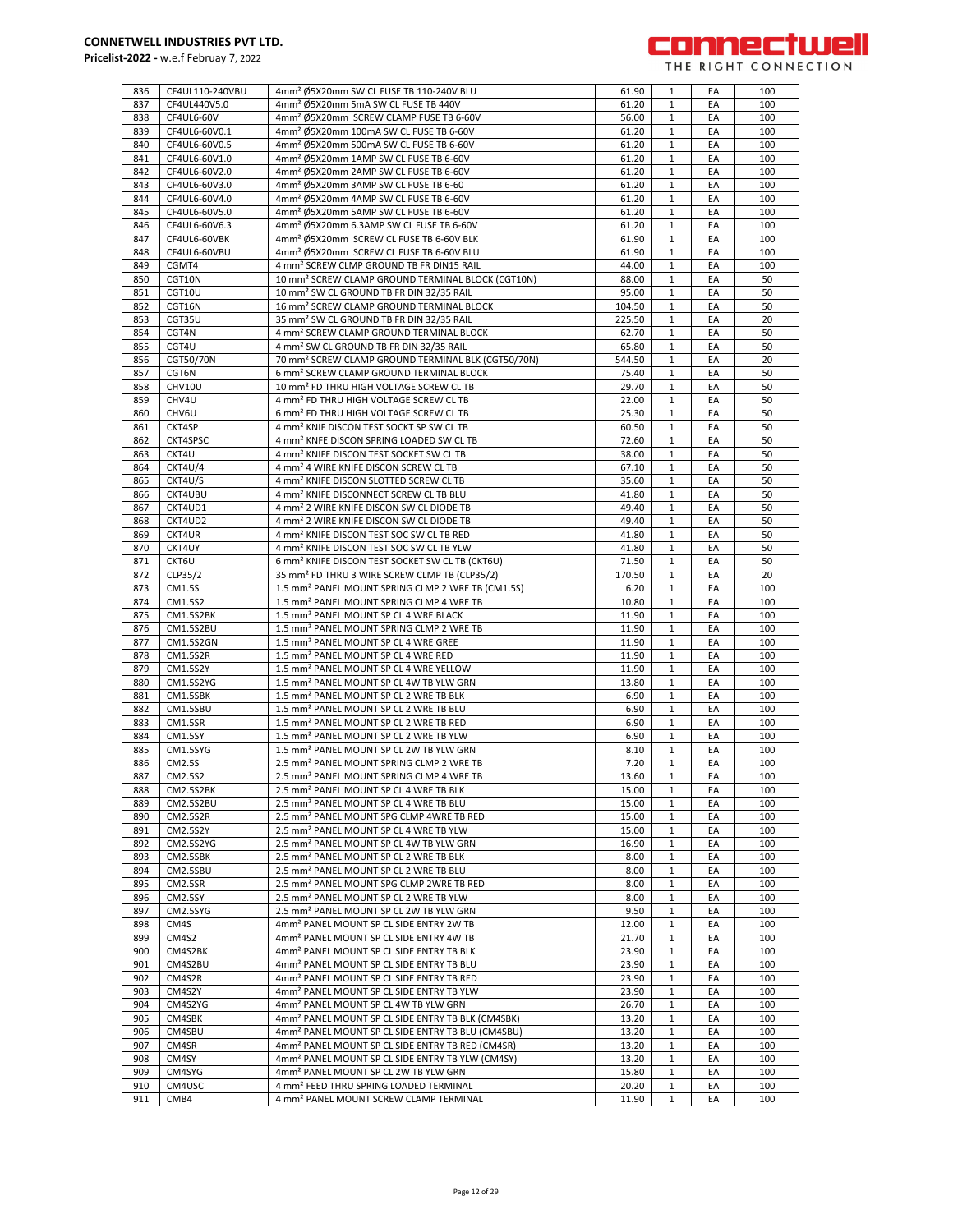

| 912        | CMB4/10                 | 4 mm <sup>2</sup> PANEL MOUNT 10POLE SCREW CLAMP TB                                              | 142.90           | 1                 | EA       | 50       |
|------------|-------------------------|--------------------------------------------------------------------------------------------------|------------------|-------------------|----------|----------|
| 913        |                         | 4 mm <sup>2</sup> PANEL MOUNT 11POLE SCREW CLAMP                                                 | 157.30           |                   |          |          |
|            | CMB4/11                 |                                                                                                  |                  | 1                 | EA       | 50       |
| 914        | CMB4/12                 | 4 mm <sup>2</sup> PANEL MOUNT 12POLE SCREW CLAMP TB                                              | 171.50           | $\mathbf{1}$      | EA       | 50       |
| 915        | CMB4/13                 | 4 mm <sup>2</sup> PANEL MOUNT 13POLE SCREW CLAMP                                                 | 185.90           | 1                 | EA       | 50       |
|            |                         |                                                                                                  |                  |                   |          |          |
| 916        | CMB4/14                 | 4 mm <sup>2</sup> PANEL MOUNT 14POLE SCREW CLAMP                                                 | 200.10           | $\mathbf{1}$      | EA       | 50       |
| 917        | CMB4/15                 | 4 mm <sup>2</sup> PANEL MOUNT 15POLE SCREW CLAMP                                                 | 214.40           | 1                 | EA       | 50       |
| 918        | CMB4/2                  | 4 mm <sup>2</sup> PANEL MOUNT 2POLE SCREW CLAMP TB                                               | 28.60            | $\mathbf{1}$      | EA       | 100      |
|            |                         |                                                                                                  |                  |                   |          |          |
| 919        | CMB4/3                  | 4 mm <sup>2</sup> PANEL MOUNT 3POLE SCREW CLAMP TB                                               | 43.00            | $\mathbf{1}$      | EA       | 100      |
| 920        | CMB4/4                  | 4 mm <sup>2</sup> PANEL MOUNT 4POLE SCREW CLAMP                                                  | 57.20            | 1                 | EA       | 50       |
|            |                         |                                                                                                  |                  |                   |          |          |
| 921        | CMB4/5                  | 4 mm <sup>2</sup> PANEL MOUNT 5POLE SCREW CLAMP                                                  | 71.60            | 1                 | EA       | 50       |
| 922        | <b>CMB4/6</b>           | 4 mm <sup>2</sup> PANEL MOUNT 6POLE SCREW CLAMP TB                                               | 85.80            | 1                 | EA       | 50       |
|            |                         |                                                                                                  |                  |                   |          |          |
| 923        | CMB4/7                  | 4 mm <sup>2</sup> PANEL MOUNT 7POLE SCREW CLAMP TB                                               | 100.10           | $\mathbf{1}$      | EA       | 50       |
| 924        | CMB4/8                  | 4 mm <sup>2</sup> PANEL MOUNT 8POLE SCREW CLAMP TB                                               | 114.30           | $\mathbf{1}$      | EA       | 50       |
| 925        | CMB4/9                  | 4 mm <sup>2</sup> PANEL MOUNT 9POLE SCREW CLAMP                                                  | 128.70           | $\mathbf{1}$      | EA       | 50       |
|            |                         |                                                                                                  |                  |                   |          |          |
| 926        | CMB4BK                  | 4 mm <sup>2</sup> PANEL MOUNT SCREW CLAMP TB BLACK                                               | 13.10            | $\mathbf{1}$      | EA       | 100      |
| 927        | CMB4BU                  | 4 mm <sup>2</sup> PANEL MOUNT SCREW CLAMP TB BLUE                                                | 13.10            | $\mathbf{1}$      | EA       | 100      |
|            |                         |                                                                                                  |                  |                   |          |          |
| 928        | CMB4GN                  | 4 mm <sup>2</sup> PANEL MOUNT SCREW CLAMP TB GREEN                                               | 13.10            | 1                 | EA       | 100      |
| 929        | CMB4R                   | 4 mm <sup>2</sup> PANEL MOUNT SCREW CLAMP TB RED                                                 | 13.10            | 1                 | EA       | 100      |
| 930        | CMB4Y                   | 4 mm <sup>2</sup> PANEL MOUNT SCREW CLAMP TB YELLOW                                              | 13.10            | $\mathbf{1}$      | EA       | 100      |
|            |                         |                                                                                                  |                  |                   |          |          |
| 931        | <b>CMC1-2</b>           | 4 mm <sup>2</sup> MULTI CONNECTION 3 WIRE TERMINAL                                               | 24.80            | $\mathbf{1}$      | EA       | 100      |
| 932        | CMC1-2BK                | 4 mm <sup>2</sup> MULTI CONNECTION 3 WIRE TB BLACK                                               | 27.30            | $\mathbf{1}$      | EA       | 100      |
|            |                         |                                                                                                  |                  |                   |          |          |
| 933        | CMC1-2BU                | 4 mm <sup>2</sup> MULTI CONNECTION 3 WIRE TB BLUE                                                | 27.30            | $\mathbf{1}$      | EA       | 100      |
| 934        | CMC1-2GN                | 4 mm <sup>2</sup> MULTI CONNECTION 3 WIRE TB GREEN                                               | 27.30            | $\mathbf{1}$      | EA       | 100      |
|            |                         |                                                                                                  |                  |                   |          |          |
| 935        | CMC1-2R                 | 4 mm <sup>2</sup> MULTI CONNECTION 3 WIRE TB RED                                                 | 27.30            | $\mathbf{1}$      | EA       | 100      |
| 936        | <b>CMC1-2Y</b>          | 4 mm <sup>2</sup> MULTI CONNECTION 3 WIRE TB YELLOW                                              | 27.30            | 1                 | EA       | 100      |
| 937        | <b>CMC2-2</b>           | 4 mm <sup>2</sup> MULTI CONNECTION 4 WIRE TERMINAL                                               | 34.80            | $\mathbf{1}$      | EA       | 50       |
|            |                         |                                                                                                  |                  |                   |          |          |
| 938        | CMC2-2BK                | 4 mm <sup>2</sup> MULTI CONNECTION 4 WIRE TB BLACK                                               | 38.30            | 1                 | EA       | 50       |
| 939        | CMC2-2BU                | 4 mm <sup>2</sup> MULTI CONNECTION 4 WIRE TB BLUE                                                | 38.30            | $\mathbf{1}$      | EA       | 50       |
|            |                         |                                                                                                  |                  |                   |          |          |
| 940        | CMC2-2GN                | 4 mm <sup>2</sup> MULTI CONNECTION 4 WIRE TB GREEN                                               | 38.30            | 1                 | EA       | 50       |
| 941        | CMC2-2R                 | 4 mm <sup>2</sup> MULTI CONNECTION 4 WIRE TB RED                                                 | 38.30            | $\mathbf{1}$      | EA       | 50       |
| 942        | CMC2-2Y                 | 4 mm <sup>2</sup> MULTI CONNECTION 4 WIRE TB YELLOW                                              | 38.30            | 1                 | EA       | 50       |
|            |                         |                                                                                                  |                  |                   |          |          |
| 943        | CMCG4                   | 4 mm <sup>2</sup> MULTI CONNECTION 4 WIRE GROUND TB                                              | 105.20           | $\mathbf{1}$      | EA       | 50       |
| 944        | CMDB10/10               | 20 X 10 mm <sup>2</sup> DISTRIBUTION BLOCK                                                       | 257.00           | $\mathbf{1}$      | EA       | 5        |
|            |                         |                                                                                                  |                  |                   |          |          |
| 945        | CMDB10/10BK             | 20 X 10 mm <sup>2</sup> DISTRIBUTION BLOCK BLACK                                                 | 282.60           | 1                 | EA       | 5        |
| 946        | CMDB10/10BU             | 20 X 10 mm <sup>2</sup> DISTRIBUTION BLOCK BLUE                                                  | 282.60           | 1                 | EA       | 5        |
| 947        | CMDB10/10R              | 20 X 10 mm <sup>2</sup> DISTRIBUTION BLOCK RED                                                   | 282.60           | 1                 | EA       | 5        |
|            |                         |                                                                                                  |                  |                   |          |          |
| 948        | CMDB10/10Y              | 20 X 10 mm <sup>2</sup> DISTRIBUTION BLOCK YELLOW                                                | 282.60           | $\mathbf{1}$      | EA       | 5        |
| 949        | CMDB10/2                | 4 X 10 mm <sup>2</sup> DISTRIBUTION BLOCK                                                        | 54.70            | $\mathbf{1}$      | EA       | 10       |
|            |                         |                                                                                                  |                  |                   |          |          |
| 950        | CMDB10/2BK              | 4 X 10 mm <sup>2</sup> DISTRIBUTION BLOCK BLACK                                                  | 60.30            | $\mathbf{1}$      | EA       | 10       |
| 951        | CMDB10/2BU              | 4 X 10 mm <sup>2</sup> DISTRIBUTION BLOCK BLUE                                                   | 60.30            | $\mathbf{1}$      | EA       | 10       |
|            |                         |                                                                                                  |                  |                   |          |          |
| 952        | CMDB10/2GN              | 4 X 10 mm <sup>2</sup> DISTRIBUTION BLOCK GREEN                                                  | 60.30            | $\mathbf{1}$      | EA       | 10       |
| 953        | CMDB10/2R               | 4 X 10 mm <sup>2</sup> DISTRIBUTION BLOCK RED                                                    | 60.30            | 1                 | EA       | 10       |
| 954        | CMDB10/2Y               | 4 X 10 mm <sup>2</sup> DISTRIBUTION BLOCK YELLOW                                                 | 60.30            | 1                 | EA       | 10       |
|            |                         |                                                                                                  |                  |                   |          |          |
| 955        | CMDB10/3                | 6 X 10 mm <sup>2</sup> DISTRIBUTION BLOCK                                                        | 77.10            | $\mathbf{1}$      | EA       | 10       |
| 956        | CMDB10/3BK              | 6 X 10 mm <sup>2</sup> DISTRIBUTION BLOCK BLACK                                                  | 84.80            | 1                 | EA       | 10       |
|            |                         |                                                                                                  |                  |                   |          |          |
| 957        |                         |                                                                                                  |                  |                   |          |          |
|            | CMDB10/3BU              | 6 X 10 mm <sup>2</sup> DISTRIBUTION BLOCK BLUE                                                   | 84.80            | $\mathbf{1}$      | EA       | 10       |
| 958        |                         | 6 X 10 mm <sup>2</sup> DISTRIBUTION BLOCK GREEN                                                  | 84.80            | $\mathbf{1}$      | EA       | 10       |
|            | CMDB10/3GN              |                                                                                                  |                  |                   |          |          |
| 959        | CMDB10/3R               | 6 X 10 mm <sup>2</sup> DISTRIBUTION BLOCK RED                                                    | 84.80            | $\mathbf{1}$      | EA       | 10       |
| 960        | CMDB10/3Y               | 6 X 10 mm <sup>2</sup> DISTRIBUTION BLOCK YELLOW                                                 | 84.80            | $\mathbf{1}$      | EA       | 10       |
|            |                         |                                                                                                  |                  |                   |          |          |
| 961        | CMDB10/4                | 8 X 10 mm <sup>2</sup> DISTRIBUTION BLOCK                                                        | 101.20           | 1                 | EA       | 5        |
| 962        | CMDB10/4BK              | 8 X 10 mm <sup>2</sup> DISTRIBUTION BLOCK BLACK                                                  | 111.40           | $\mathbf{1}$      | EA       | 5        |
| 963        | CMDB10/4BU              | 8 X 10 mm <sup>2</sup> DISTRIBUTION BLOCK BLUE                                                   | 111.40           | 1                 | EA       | 5        |
|            |                         |                                                                                                  |                  |                   |          |          |
| 964        | CMDB10/4R               | 8 X 10 mm <sup>2</sup> DISTRIBUTION BLOCK RED                                                    | 111.40           | $\mathbf{1}$      | EA       | 5        |
| 965        | CMDB10/4Y               | 8 X 10 mm <sup>2</sup> DISTRIBUTION BLOCK YELLOW                                                 | 111.40           | 1                 | EA       | 5        |
| 966        | CMDB10/8                | 16 X 10 mm <sup>2</sup> DISTRIBUTION BLOCK                                                       | 196.10           | $\mathbf{1}$      | EA       | 5        |
|            |                         |                                                                                                  |                  |                   |          |          |
| 967        | CMDB10/8R               | 16 X 10 mm <sup>2</sup> DISTRIBUTION BLOCK RED                                                   | 215.80           | 1                 | EA       | 5        |
| 968        | CMDB25/10               | 20 X 25 mm <sup>2</sup> DISTRIBUTION BLOCK                                                       | 560.00           | $\mathbf{1}$      | EA       | 5        |
|            |                         |                                                                                                  |                  |                   |          |          |
| 969        | CMDB25/2                | 4 X 25 mm <sup>2</sup> DISTRIBUTION BLOCK                                                        | 117.00           | $\mathbf{1}$      | EA       | 10       |
| 970        | CMDB25/2BK              | 4 X 25 mm <sup>2</sup> DISTRIBUTION BLOCK BLACK                                                  | 128.60           | $\mathbf{1}$      | EA       | 10       |
| 971        | CMDB25/2BU              | 4 X 25 mm <sup>2</sup> DISTRIBUTION BLOCK BLUE                                                   | 128.60           | 1                 | EA       | 10       |
|            |                         |                                                                                                  |                  |                   |          |          |
| 972        | CMDB25/2R               | 4 X 25 mm <sup>2</sup> DISTRIBUTION BLOCK RED                                                    | 128.60           | 1                 | EA       | 10       |
| 973        | CMDB25/2Y               | 4 X 25 mm <sup>2</sup> DISTRIBUTION BLOCK YELLOW                                                 | 128.60           | $\mathbf{1}$      | EA       | 10       |
| 974        | CMDB25/3                | 6 X 25 mm <sup>2</sup> DISTRIBUTION BLOCK                                                        | 174.70           | $\mathbf{1}$      | EA       | 10       |
|            |                         |                                                                                                  |                  |                   |          |          |
| 975        | CMDB25/3BU              | 6 X 25 mm <sup>2</sup> DISTRIBUTION BLOCK BLUE                                                   | 192.20           | $\mathbf{1}$      | EA       | 10       |
| 976        | CMDB25/3R               | 6 X 25 mm <sup>2</sup> DISTRIBUTION BLOCK RED                                                    | 192.20           | 1                 | EA       | 10       |
| 977        |                         |                                                                                                  |                  | $\mathbf{1}$      | EA       | 10       |
|            | CMDB25/3Y               | 6 X 25 mm <sup>2</sup> DISTRIBUTION BLOCK YELLOW                                                 | 192.20           |                   |          |          |
| 978        | CMDB25/4                | 8 X 25 mm <sup>2</sup> DISTRIBUTION BLOCK                                                        | 227.40           | 1                 | EA       | 10       |
| 979        | CMDB25/4BK              | 8 X 25 mm <sup>2</sup> DISTRIBUTION BLOCK BLACK                                                  | 250.20           | 1                 | EA       | 10       |
|            |                         |                                                                                                  |                  |                   |          |          |
| 980        | CMDB25/4BU              | 8 X 25 mm <sup>2</sup> DISTRIBUTION BLOCK BLUE                                                   | 250.20           | $\mathbf{1}$      | EA       | 10       |
| 981        | CMDB25/4R               | 8 X 25 mm <sup>2</sup> DISTRIBUTION BLOCK RED                                                    | 250.20           | 1                 | EA       | 10       |
| 982        | CMDB25/4Y               | 8 X 25 mm <sup>2</sup> DISTRIBUTION BLOCK YELLOW                                                 | 250.20           | $\mathbf{1}$      | EA       | 10       |
|            |                         |                                                                                                  |                  |                   |          |          |
| 983        | CMDB4/10                | 20 X 4 mm <sup>2</sup> DISTRIBUTION BLOCK                                                        | 167.00           | 1                 | EA       | 10       |
| 984        | CMDB4/10BK              | 20 X 4 mm <sup>2</sup> DISTRIBUTION BLOCK BLACK                                                  | 183.70           | $\mathbf{1}$      | EA       | 10       |
|            |                         |                                                                                                  |                  |                   |          |          |
| 985        | CMDB4/10BU              | 20 X 4 mm <sup>2</sup> DISTRIBUTION BLOCK BLUE                                                   | 183.70           | $\mathbf{1}$      | EA       | 10       |
| 986<br>987 | CMDB4/10GN<br>CMDB4/10R | 20 X 4 mm <sup>2</sup> DISTRIBUTION BLOCK GREEN<br>20 X 4 mm <sup>2</sup> DISTRIBUTION BLOCK RED | 183.70<br>183.70 | $\mathbf{1}$<br>1 | EA<br>EA | 10<br>10 |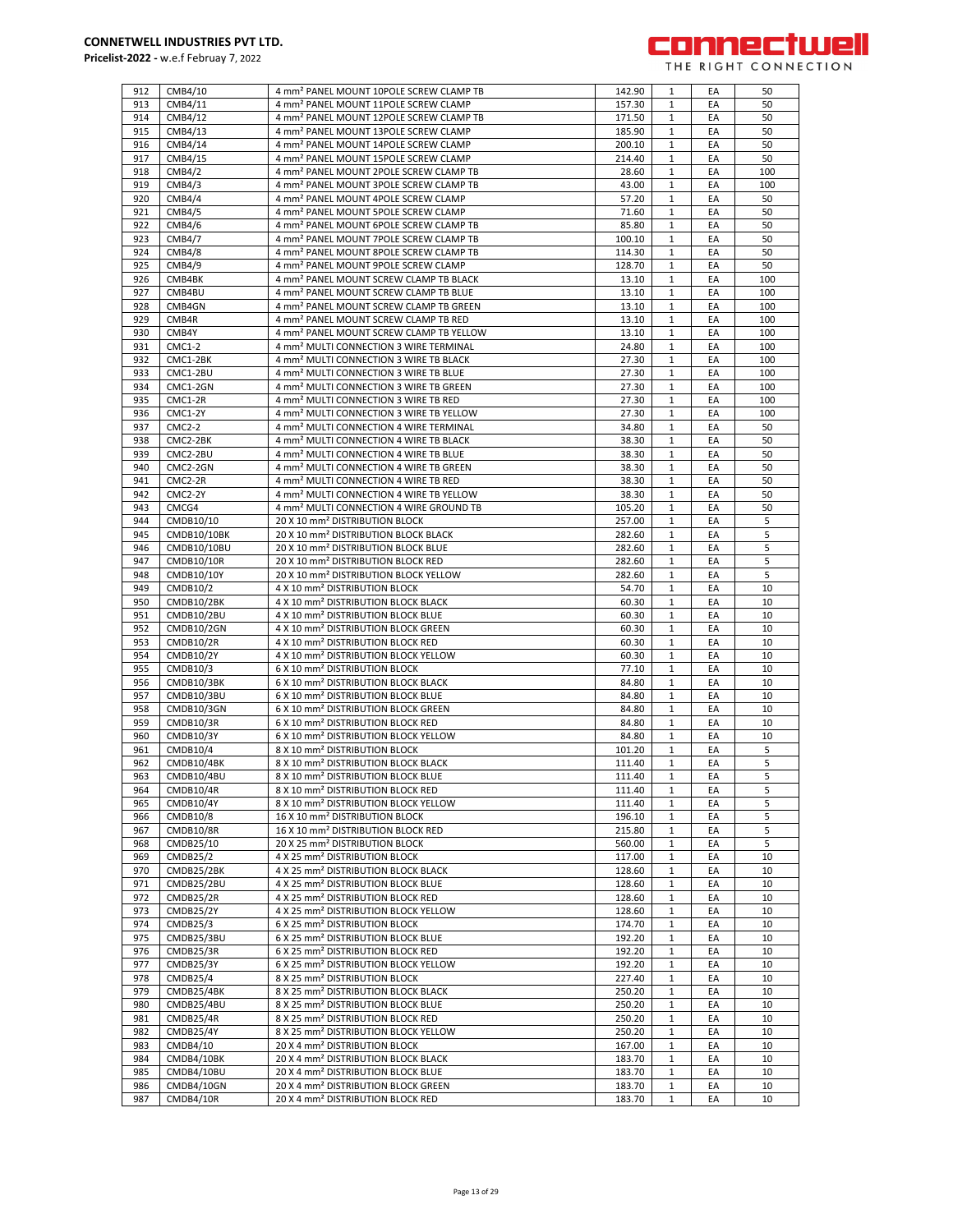

| 988          | CMDB4/10Y                | 20 X 4 mm <sup>2</sup> DISTRIBUTION BLOCK YELLOW                                                                | 183.70           | 1                            | EA       | 10        |
|--------------|--------------------------|-----------------------------------------------------------------------------------------------------------------|------------------|------------------------------|----------|-----------|
| 989          | CMDB4/2                  | 4 X 4 mm <sup>2</sup> DISTRIBUTION BLOCK                                                                        | 38.70            | $\mathbf{1}$                 | EA       | 10        |
| 990<br>991   | CMDB4/2BK<br>CMDB4/2BU   | 4 X 4 mm <sup>2</sup> DISTRIBUTION BLOCK BLACK<br>4 X 4 mm <sup>2</sup> DISTRIBUTION BLOCK BLUE                 | 42.50<br>42.50   | $\mathbf{1}$<br>$\mathbf{1}$ | EA<br>EA | 10<br>10  |
| 992          | CMDB4/2GN                | 4 X 4 mm <sup>2</sup> DISTRIBUTION BLOCK GREEN                                                                  | 42.50            | $\mathbf{1}$                 | EA       | 10        |
| 993          | CMDB4/2R                 | 4 X 4 mm <sup>2</sup> DISTRIBUTION BLOCK RED                                                                    | 42.50            | 1                            | EA       | 10        |
| 994          | CMDB4/2Y                 | 4 X 4 mm <sup>2</sup> DISTRIBUTION BLOCK YELLOW                                                                 | 42.50            | $\mathbf{1}$                 | EA       | 10        |
| 995          | CMDB4/3                  | 6 X 4 mm <sup>2</sup> DISTRIBUTION BLOCK                                                                        | 61.00            | $\mathbf{1}$                 | EA       | 10        |
| 996          | CMDB4/3BK                | 6 X 4 mm <sup>2</sup> DISTRIBUTION BLOCK BLACK                                                                  | 67.10            | $\mathbf{1}$                 | EA       | 10        |
| 997          | CMDB4/3BU                | 6 X 4 mm <sup>2</sup> DISTRIBUTION BLOCK BLUE                                                                   | 67.10            | 1                            | EA       | 10        |
| 998          | CMDB4/3GN                | 6 X 4 mm <sup>2</sup> DISTRIBUTION BLOCK GREEN                                                                  | 67.10            | $\mathbf{1}$                 | EA       | 10        |
| 999          | CMDB4/3R                 | 6 X 4 mm <sup>2</sup> DISTRIBUTION BLOCK RED                                                                    | 67.10            | $\mathbf{1}$                 | EA       | 10        |
| 1000         | CMDB4/3Y                 | 6 X 4 mm <sup>2</sup> DISTRIBUTION BLOCK YELLOW                                                                 | 67.10            | $\mathbf{1}$                 | EA       | 10        |
| 1001         | CMDB4/4                  | 8 X 4 mm <sup>2</sup> DISTRIBUTION BLOCK                                                                        | 74.80            | $\mathbf{1}$                 | EA       | 10        |
| 1002         | CMDB4/4BK                | 8 X 4 mm <sup>2</sup> DISTRIBUTION BLOCK BLACK                                                                  | 82.30            | $\mathbf{1}$                 | EA       | 10        |
| 1003         | CMDB4/4BU                | 8 X 4 mm <sup>2</sup> DISTRIBUTION BLOCK BLUE                                                                   | 82.30            | $\mathbf{1}$                 | EA       | 10        |
| 1004         | CMDB4/4GN                | 8 X 4 mm <sup>2</sup> DISTRIBUTION BLOCK GREEN                                                                  | 82.30            | $\mathbf{1}$                 | EA       | 10        |
| 1005         | CMDB4/4R                 | 8 X 4 mm <sup>2</sup> DISTRIBUTION BLOCK RED                                                                    | 82.30            | $\mathbf{1}$                 | EA       | 10        |
| 1006         | CMDB4/4Y                 | 8 X 4 mm <sup>2</sup> DISTRIBUTION BLOCK YELLOW                                                                 | 82.30            | $\mathbf{1}$                 | EA       | 10        |
| 1007         | CMDB4/6                  | 12 X 4 mm <sup>2</sup> DISTRIBUTION BLOCK                                                                       | 110.90           | $\mathbf 1$                  | EA       | 5         |
| 1008<br>1009 | CMDB4/6BK                | 12 X 4 mm <sup>2</sup> DISTRIBUTION BLOCK BLACK (CMDB4/6BK)<br>(12 X 4 mm <sup>2</sup> DISTRIBUTION BLOCK BLUE) | 122.40<br>122.40 | $\mathbf{1}$                 | EA<br>EA | 5<br>5    |
| 1010         | CMDB4/6BU<br>CMDB4/6GN   | 12 X 4 mm <sup>2</sup> DISTRIBUTION BLOCK GREEN                                                                 | 122.40           | $\mathbf{1}$<br>$\mathbf{1}$ | EA       | 5         |
| 1011         | CMDB4/6R                 | 12 X 4 mm <sup>2</sup> DISTRIBUTION BLOCK RED                                                                   | 122.40           | 1                            | EA       | 5         |
| 1012         | CMDB6/10                 | 20 X 6 mm <sup>2</sup> DISTRIBUTION BLOCK                                                                       | 215.10           | $\mathbf{1}$                 | EA       | 5         |
| 1013         | CMDB6/10BK               | 20 X 6 mm <sup>2</sup> DISTRIBUTION BLOCK BLACK                                                                 | 236.60           | $\mathbf{1}$                 | EA       | 5         |
| 1014         | CMDB6/10BU               | 20 X 6 mm <sup>2</sup> DISTRIBUTION BLOCK BLUE                                                                  | 236.60           | $\mathbf{1}$                 | EA       | 5         |
| 1015         | CMDB6/10R                | 20 X 6 mm <sup>2</sup> DISTRIBUTION BLOCK (CMDB6/10R)                                                           | 236.60           | $\mathbf{1}$                 | EA       | 5         |
| 1016         | <b>CMDB6/10Y</b>         | 20 X 6 mm <sup>2</sup> DISTRIBUTION BLOCK (CMDB6/10Y)                                                           | 236.60           | $\mathbf{1}$                 | EA       | 5         |
| 1017         | CMDB6/2                  | 4 X 6 mm <sup>2</sup> DISTRIBUTION BLOCK                                                                        | 49.40            | $\mathbf{1}$                 | EA       | 10        |
| 1018         | CMDB6/2BK                | 4 X 6 mm <sup>2</sup> DISTRIBUTION BLOCK BLACK                                                                  | 54.40            | 1                            | EA       | 10        |
| 1019         | CMDB6/2BU                | 4 X 6 mm <sup>2</sup> DISTRIBUTION BLOCK BLUE                                                                   | 54.40            | $\mathbf{1}$                 | EA       | 10        |
| 1020         | CMDB6/2R                 | 4 X 6 mm <sup>2</sup> DISTRIBUTION BLOCK RED                                                                    | 54.40            | $\mathbf{1}$                 | EA       | 10        |
| 1021         | CMDB6/2Y                 | 4 X 6 mm <sup>2</sup> DISTRIBUTION BLOCK YELLOW                                                                 | 54.40            | $\mathbf{1}$                 | EA       | 10        |
| 1022         | CMDB6/3                  | 6 X 6 mm <sup>2</sup> DISTRIBUTION BLOCK                                                                        | 70.90            | 1                            | EA       | 10        |
| 1023         | CMDB6/3BK                | 6 X 6 mm <sup>2</sup> DISTRIBUTION BLOCK BLACK                                                                  | 78.50            | $\mathbf{1}$                 | EA       | 10        |
| 1024         | CMDB6/3BU                | 6 X 6 mm <sup>2</sup> DISTRIBUTION BLOCK BLUE                                                                   | 78.50            | $\mathbf{1}$                 | EA       | 10        |
| 1025         | CMDB6/3R                 | 6 X 6 mm <sup>2</sup> DISTRIBUTION BLOCK RED                                                                    | 78.50            | $\mathbf{1}$                 | EA       | 10        |
| 1026<br>1027 | CMDB6/3Y                 | 6 X 6 mm <sup>2</sup> DISTRIBUTION BLOCK YELLOW                                                                 | 78.50            | $\mathbf{1}$<br>$\mathbf{1}$ | EA       | 10        |
| 1028         | CMDB6/4<br>CMDB6/4BK     | 8 X 6 mm <sup>2</sup> DISTRIBUTION BLOCK<br>8 X 6 mm <sup>2</sup> DISTRIBUTION BLOCK BLACK                      | 92.00<br>101.20  | $\mathbf{1}$                 | EA<br>EA | 5<br>5    |
| 1029         | CMDB6/4BU                | 8 X 6 mm <sup>2</sup> DISTRIBUTION BLOCK BLUE                                                                   | 101.20           | $\mathbf{1}$                 | EA       | 5         |
| 1030         | CMDB6/4R                 | 8 X 6 mm <sup>2</sup> DISTRIBUTION BLOCK RED                                                                    | 101.20           | $\mathbf{1}$                 | EA       | 5         |
| 1031         | CMDB6/4Y                 | 8 X 6 mm <sup>2</sup> DISTRIBUTION BLOCK YELLOW                                                                 | 101.20           | $\mathbf{1}$                 | EA       | 5         |
| 1032         | CMDB6/6                  | 12 X 6 mm <sup>2</sup> DISTRIBUTION BLOCK                                                                       | 120.20           | $\mathbf{1}$                 | EA       | 10        |
| 1033         | CMDB6/6BU                | 12 X 6 mm <sup>2</sup> DISTRIBUTION BLOCK BLUE)                                                                 | 132.30           | $\mathbf{1}$                 | EA       | 10        |
| 1034         | CMDT4                    | 6 mm <sup>2</sup> M4 STUD TYP DISCONNECT MELAMINE TB (CMDT4)                                                    | 69.60            | $\mathbf{1}$                 | EA       | 50        |
| 1035         | CMDT4BK                  | 6 mm <sup>2</sup> M4 STUD TYP DISCON MELAMINE TB BLK                                                            | 76.60            | $\mathbf{1}$                 | EA       | 50        |
| 1036         | CMDT4BU                  | 6 mm <sup>2</sup> M4 STUD TYP DISCON MELAMINE TB BLU                                                            | 76.60            | 1                            | EA       | 50        |
| 1037         | CMDT4R                   | 6 mm <sup>2</sup> M4 STUD TYP DISCON MELAMINE TB RED                                                            | 76.60            | $\mathbf{1}$                 | EA       | 50        |
| 1038         | CMDT4S                   | 6 mm <sup>2</sup> M4 STUD TYP DISCONNECT MELAMINE TB (CMDT4S)                                                   | 72.30            | $\mathbf{1}$                 | EA       | 50        |
| 1039         | CMDT4SBK                 | 6 mm <sup>2</sup> M4 STUD TYP DISCON MELAMINE BLK                                                               | 79.50            | 1                            | EA       | 50        |
| 1040         | CMDT4SBU                 | 6 mm <sup>2</sup> M4 STUD TYP DISCON MELAMINE BLU                                                               | 79.50            | 1                            | EA       | 50        |
| 1041         | CMDT4SH                  | 6 mm <sup>2</sup> M4 STUD TYPE DISCON SHORTED MEL TB                                                            | 157.70           | $\mathbf{1}$                 | EA       | 25        |
| 1042         | CMDT4SR                  | 6 mm <sup>2</sup> M4 STUD TYP DISCON MELAMINE RED                                                               | 79.50            | $\mathbf{1}$                 | EA       | 50        |
| 1043         | CMDT4SY                  | 6 mm <sup>2</sup> M4 STUD TYP DISCON MELAMINE YLW                                                               | 79.50            | 1                            | EA       | 50        |
| 1044<br>1045 | CMDT4Y<br>CMS2.5         | 6 mm <sup>2</sup> M4 STUD TYP DISCON MELAMINE TB YLW<br>2.5 mm <sup>2</sup> SPRING CL TB FOR DIN15 RAIL         | 76.60            | 1<br>$\mathbf{1}$            | EA<br>EA | 50<br>100 |
| 1046         | CMST1                    | 2.5 mm <sup>2</sup> 12 POLE STRIP MELAMINE TERMINAL                                                             | 11.10<br>106.30  | $\mathbf{1}$                 | EA       | 20        |
| 1047         | CMST110W                 | 2.5 mm <sup>2</sup> 10 POLE STRIP MELAMINE TERMINAL                                                             | 95.00            | 1                            | EA       | 20        |
| 1048         | CMST12W                  | 2.5 mm <sup>2</sup> 2 POLE STRIP MELAMINE TERMINAL                                                              | 19.10            | $\mathbf{1}$                 | EA       | 120       |
| 1049         | CMST13W                  | 2.5 mm <sup>2</sup> 3 POLE STRIP MELAMINE TERMINAL                                                              | 28.50            | $\mathbf{1}$                 | EA       | 80        |
| 1050         | CMST14W                  | 2.5 mm <sup>2</sup> 4 POLE STRIP MELAMINE TERMINAL                                                              | 38.00            | 1                            | EA       | 60        |
| 1051         | CMST15W                  | 2.5 mm <sup>2</sup> 5 POLE STRIP MELAMINE TERMINAL                                                              | 47.60            | $\mathbf{1}$                 | EA       | 40        |
| 1052         | CMST16W                  | 2.5 mm <sup>2</sup> 6 POLE STRIP MELAMINE TERMINAL                                                              | 57.00            | 1                            | EA       | 40        |
| 1053         | CMST17W                  | 2.5 mm <sup>2</sup> 7 POLE STRIP MEL TERMINAL                                                                   | 66.50            | $\mathbf{1}$                 | EA       | 30        |
| 1054         | CMST18W                  | 2.5 mm <sup>2</sup> 8 POLE STRIP MELAMINE TERMINAL                                                              | 75.90            | $\mathbf{1}$                 | EA       | 30        |
| 1055         | CMST19W                  | 2.5 mm <sup>2</sup> 9 POLE STRIP MELAMINE TERMINAL                                                              | 85.50            | $\mathbf{1}$                 | EA       | 30        |
| 1056         | CMST <sub>2</sub>        | 2.5 mm <sup>2</sup> 12 POLE SOLDERABLE STRIP MEL TB                                                             | 106.30           | 1                            | EA       | 20        |
| 1057         | CMST22W                  | 2.5 mm <sup>2</sup> 2 POLE SOLDERABLE STRIP MEL TB                                                              | 19.10            | 1                            | EA       | 120       |
|              |                          | 2.5 mm <sup>2</sup> 3 POLE SOLDERABLE STRIP MEL                                                                 | 28.50            | $\mathbf{1}$                 | EA       | 80        |
| 1058         | CMST23W                  |                                                                                                                 |                  |                              |          |           |
| 1059         | CMST24W                  | 2.5 mm <sup>2</sup> 4 POLE SOLDERABLE STRIP MEL TB                                                              | 38.00            | $\mathbf{1}$                 | EA       | 60        |
| 1060         | CMST25W                  | 2.5 mm <sup>2</sup> 5 POLE SOLDERABLE STRIP MEL                                                                 | 47.60            | 1                            | EA       | 20        |
| 1061         | CMST26W                  | 2.5 mm <sup>2</sup> 6 POLE SOLD STRIP MEL TB                                                                    | 57.00            | 1                            | EA       | 40        |
| 1062<br>1063 | CMST28W<br><b>CMSTPP</b> | 2.5 mm <sup>2</sup> 8 POLE SOLDERABLE STRIP MEL TB<br>PARTITION PLATE FOR CMST SERIES TB (CMSTPP)               | 75.90<br>7.30    | $\mathbf{1}$<br>$\mathbf{1}$ | EA<br>EA | 30<br>10  |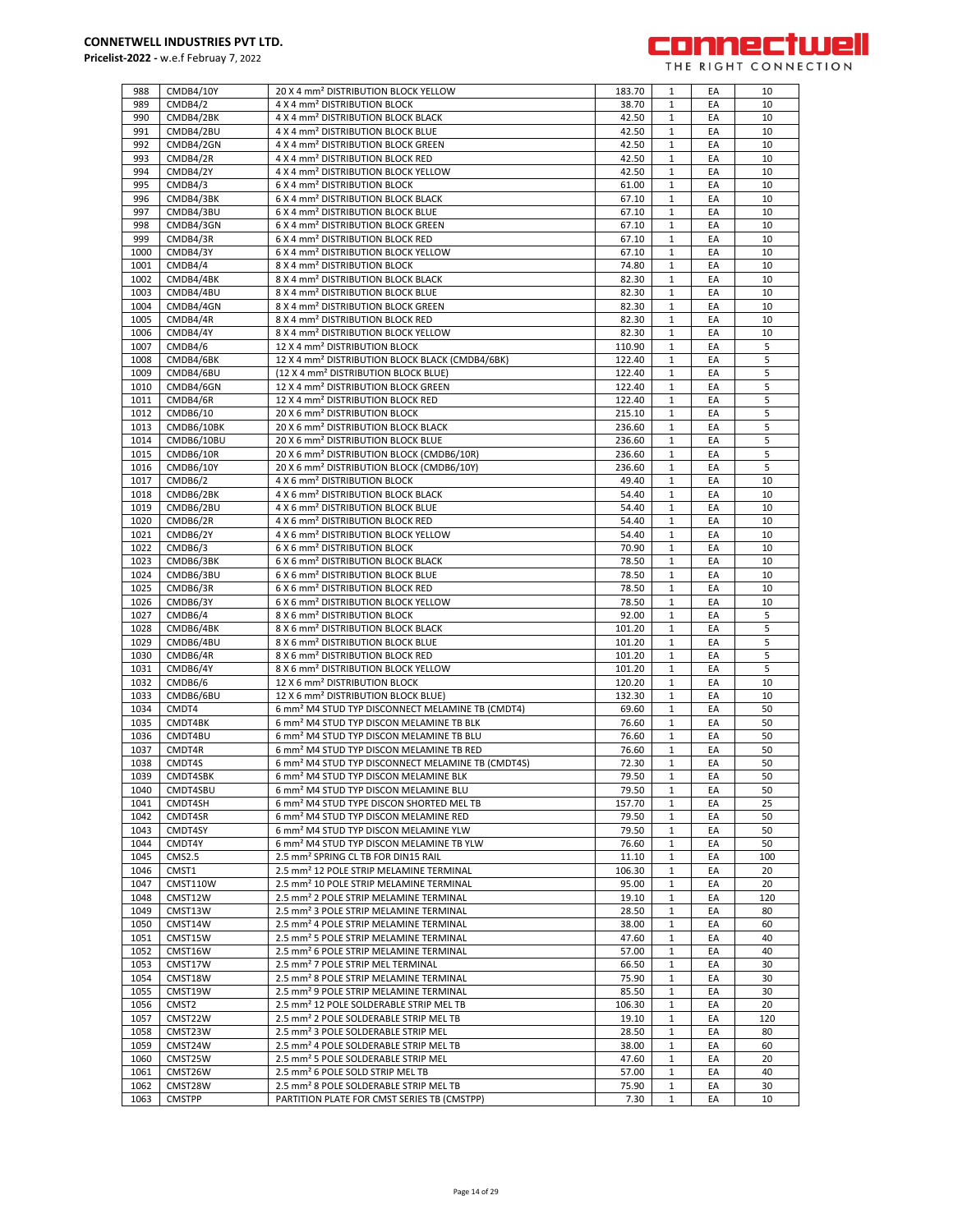

| 1064 | CMT10         |                                                                      | 37.80  |              | EA | 100 |
|------|---------------|----------------------------------------------------------------------|--------|--------------|----|-----|
|      |               | 10 MM <sup>2</sup> SCREW CLAMP TB FOR DIN15 RAIL (CMT10)             |        | 1            |    |     |
| 1065 | CMT4          | 4 mm <sup>2</sup> SCREW CLAMP TB FOR DIN15 RAIL                      | 9.60   | 1            | EA | 100 |
| 1066 | CMT4BK        | 4 mm <sup>2</sup> SCREW CLAMP TB FOR DIN15 RAIL BLK                  | 10.60  | 1            | EA | 100 |
| 1067 | CMT4BU        | 4 mm <sup>2</sup> SCREW CLAMP TB FOR DIN15 RAIL BLU                  | 10.60  | 1            | EA | 100 |
| 1068 | CMT4GN        | 4 mm <sup>2</sup> SCREW CLAMP TB FOR DIN15 RAIL GRN                  | 10.60  | 1            | EA | 100 |
| 1069 | CMT4R         | 4 mm <sup>2</sup> SCREW CLAMP TB FOR DIN15 RAIL RED                  | 10.60  | $\mathbf{1}$ | EA | 100 |
| 1070 | CMT4Y         | 4 mm <sup>2</sup> SCREW CLAMP TB FOR DIN15 RAIL YLW                  | 10.60  | $\mathbf{1}$ | EA | 100 |
| 1071 | CMTB35        | MOUNTING BASE SUITABLE FOR DIN35 RAIL                                | 14.30  | $\mathbf{1}$ | EA | 50  |
|      |               |                                                                      |        |              |    |     |
| 1072 | CP1.5         | 1.5 mm <sup>2</sup> FEED THRU PUSH IN TERMINAL BLOCK (CP1.5)         | 10.10  | 1            | EA | 100 |
| 1073 | CP1.5/3       | 1.5 mm <sup>2</sup> FEED THRU 3 WIRE PUSH IN TB (CP1.5/3)            | 23.30  | $\mathbf{1}$ | EA | 100 |
| 1074 | CP1.5/3BU     | 1.5 mm <sup>2</sup> FEED THRU 3 WIRE PUSH IN TB BLU (CP1.5/3BU)      | 25.70  | 1            | EA | 100 |
| 1075 | CP1.5/4       | 1.5 mm <sup>2</sup> FEED THRU 4 WIRE PUSH IN TB (CP1.5/4)            | 25.80  | 1            | EA | 100 |
| 1076 | CP1.5/4BK     | 1.5 MM <sup>2</sup> FEED THRU 4 WIRE PUSH IN TB BLK (CP1.5/4BK)      | 28.40  | 1            | EA | 100 |
| 1077 | CP1.5/4BU     | 1.5 MM <sup>2</sup> FEED THRU 4 WIRE PUSH IN TB BLU (CP1.5/4BU)      | 28.40  | 1            | EA | 100 |
|      |               |                                                                      |        |              |    |     |
| 1078 | CP1.5/4R      | 1.5 MM <sup>2</sup> FEED THRU 4 WIRE PUSH IN TB RED (CP1.5/4R)       | 28.40  | $\mathbf{1}$ | EA | 100 |
| 1079 | CP1.5/4Y      | 1.5 MM <sup>2</sup> FEED THRU 4 WIRE PUSH IN TB YLW (CP1.5/4Y)       | 28.40  | 1            | EA | 100 |
| 1080 | CP1.5BK       | 1.5 mm <sup>2</sup> FEED THRU PUSH IN TB BLK (CP1.5BK)               | 11.20  | $\mathbf{1}$ | EA | 100 |
| 1081 | CP1.5BU       | 1.5 mm <sup>2</sup> FEED THRU PUSH IN TB BLU (CP1.5BU)               | 11.20  | 1            | EA | 100 |
| 1082 | CP1.5R        | 1.5 mm <sup>2</sup> FEED THRU PUSH IN TB RED (CP1.5R)                | 11.20  | 1            | EA | 100 |
| 1083 | CP2.5         | 2.5 mm <sup>2</sup> FEED THRU PUSH IN TERMINAL BLOCK (CP2.5)         | 12.00  | 1            | EA | 100 |
| 1084 | CP2.5/3       | 2.5mm <sup>2</sup> FEED THRU 3 WIRE PUSH IN TB                       | 27.30  | 1            | EA | 100 |
|      |               |                                                                      |        |              |    |     |
| 1085 | CP2.5/3BK     | 2.5mm <sup>2</sup> PUSH IN FEED THRU 3WIRE TB BLK                    | 30.00  | $\mathbf{1}$ | EA | 100 |
| 1086 | CP2.5/3BU     | 2.5mm <sup>2</sup> PUSH IN FEED THRU 3WIRE TB                        | 30.00  | 1            | EA | 100 |
| 1087 | CP2.5/3R      | 2.5MM <sup>2</sup> PUSH IN FEED THRU 3WIRE TB                        | 30.00  | $\mathbf{1}$ | EA | 100 |
| 1088 | CP2.5/3Y      | 2.5mm <sup>2</sup> PUSH IN FEED THRU 3WIRE TB                        | 30.00  | 1            | EA | 100 |
| 1089 | CP2.5/4       | 2.5mm <sup>2</sup> FEED THRU 4 WIRE PUSH IN TB                       | 29.10  | $\mathbf{1}$ | EA | 100 |
| 1090 | CP2.5/4BK     | 2.5mm <sup>2</sup> PUSH IN FEED THRU 4WIRE TB BLK                    | 32.10  | 1            | EA | 100 |
| 1091 | CP2.5/4BU     | 2.5mm <sup>2</sup> PUSH IN FEED THRU 4WIRE TB BLU                    | 32.10  | $\mathbf{1}$ | EA | 100 |
|      |               |                                                                      |        |              |    |     |
| 1092 | CP2.5/4GN     | 2.5mm <sup>2</sup> PUSH IN FEED THRU 4WIRE TB GRN                    | 32.10  | 1            | EA | 100 |
| 1093 | CP2.5/4R      | 2.5mm <sup>2</sup> PUSH IN FEED THRU 4 WIRE TB RED                   | 32.10  | 1            | EA | 100 |
| 1094 | CP2.5/4Y      | 2.5mm <sup>2</sup> FEED THRU 4 WIRE PUSH IN TB YLW                   | 32.10  | $\mathbf{1}$ | EA | 100 |
| 1095 | CP2.5BK       | 2.5 mm <sup>2</sup> FEED THRU PUSH IN TB BLK (CP2.5BK)               | 13.20  | $\mathbf{1}$ | EA | 100 |
| 1096 | CP2.5BU       | 2.5 mm <sup>2</sup> FEED THRU PUSH IN TB BLU (CP2.5BU)               | 13.20  | 1            | EA | 100 |
| 1097 | CP2.5P        | 2.5 mm <sup>2</sup> PUSH IN PLUG ASSLY                               | 38.50  | 1            | EA | 50  |
|      |               |                                                                      |        |              |    |     |
| 1098 | CP2.5PD       | 2.5 mm <sup>2</sup> DOUBLE PUSH IN PLUG ASSLY                        | 52.30  | $\mathbf{1}$ | EA | 50  |
| 1099 | CP2.5PDL      | 2.5 mm <sup>2</sup> DOUBLE PUSH IN PLUG LAST ELEMENT                 | 52.30  | 1            | EA | 50  |
| 1100 | CP2.5PJ       | 2.5 mm <sup>2</sup> PLUG ASSLY WITH SHORTING                         | 44.40  | 1            | EA | 50  |
| 1101 | CP2.5PJL      | 2.5 mm <sup>2</sup> PLUG ASSLY WTH SHORTING LAST ELE                 | 44.40  | 1            | EA | 50  |
| 1102 | CP2.5PL       | 2.5 mm <sup>2</sup> PUSH IN PLUG LAST ELEMENT                        | 38.50  | 1            | EA | 50  |
| 1103 | CP2.5R        | 2.5 mm <sup>2</sup> PUSH IN FEED THRU TERMINAL RED (CP2.5R)          | 13.20  | $\mathbf{1}$ | EA | 100 |
| 1104 | CP2.5Y        | 2.5mm <sup>2</sup> PUSH IN FEED THRU TERMINAL YELLOW (CP2.5Y)        | 13.20  | 1            | EA | 100 |
|      |               |                                                                      |        |              |    |     |
| 1105 | CP4           | 4 mm <sup>2</sup> FEED THRU PUSH IN TERMINAL BLOCK (CP4)             | 20.40  | $\mathbf{1}$ | EA | 100 |
| 1106 | CP4/3         | 4 mm <sup>2</sup> FEED THRU 3 WIRE PUSH IN TB                        | 37.10  | 1            | EA | 50  |
| 1107 | CP4/3BK       | 4 mm <sup>2</sup> PUSH IN FEED THRU 3 WIRE TB BLK                    | 40.80  | 1            | EA | 50  |
| 1108 | CP4/3BU       | 4 mm <sup>2</sup> PUSH IN FEED THRU 3 WIRE TB BLU                    | 40.80  | 1            | EA | 50  |
| 1109 | CP4/3R        | 4 mm <sup>2</sup> PUSH IN FEED THRU 3 WIRE TB RED                    | 40.80  | 1            | EA | 50  |
| 1110 | CP4/3Y        | 4 mm <sup>2</sup> PUSH IN FEED THRU 3 WIRE TB                        | 40.80  | $\mathbf{1}$ | EA | 50  |
| 1111 | CP4/4         | 4 mm <sup>2</sup> FEED THRU 4 WIRE PUSH IN TB                        |        | 1            | EA |     |
|      |               | 4 mm <sup>2</sup> PUSH IN FEED THRU 4 WIRE TB BLK                    |        |              |    |     |
| 1112 | CP4/4BK       |                                                                      | 43.30  |              |    | 50  |
| 1113 |               |                                                                      | 47.60  | $\mathbf{1}$ | EA | 50  |
| 1114 | CP4/4BU       | 4 mm <sup>2</sup> PUSH IN FEED THRU 4 WIRE TB BLU                    | 47.60  | 1            | EA | 50  |
|      | CP4/4R        | 4 mm <sup>2</sup> PUSH IN FEED THRU 4 WIRE TB RED                    | 47.60  | $\mathbf{1}$ | EA | 50  |
| 1115 | CP4/4Y        | 4 mm <sup>2</sup> PUSH IN FEED THRU 4 WIRE TB                        | 47.60  | $\mathbf{1}$ | EA | 50  |
| 1116 | CP4BK         | 4 mm <sup>2</sup> FEED THRU PUSH IN TB BLK (CP4BK)                   | 22.40  | 1            | EA | 100 |
| 1117 | CP4BU         | 4 mm <sup>2</sup> FEED THRU PUSH IN TB BLU                           | 22.40  | 1            | EA | 100 |
|      |               |                                                                      |        |              |    |     |
| 1118 | CP4LG2.5      | 2.5 mm <sup>2</sup> 4 LEVEL FEED THRU+GND PUSH IN TB                 | 404.80 | 1            | EA | 30  |
| 1119 | CP4R          | 4 mm <sup>2</sup> FEED THRU PUSH IN TB RED (CP4R)                    | 22.40  | 1            | EA | 100 |
| 1120 | CP4Y          | 4 mm <sup>2</sup> FEED THRU PUSH IN TB YLW                           | 22.40  | 1            | EA | 100 |
| 1121 | CP6/10        | 10 mm <sup>2</sup> FEED THRU PUSH IN TERMINAL BLOCK                  | 74.80  | 1            | EA | 100 |
| 1122 | CP6/10/3      | 10 mm <sup>2</sup> FEED THRU PUSH IN 3 WIRE TB (CP6/10/3)            | 129.80 | 1            | EA | 50  |
| 1123 | CP6/10/3BK    | 10mm <sup>2</sup> PUSH IN FEED THRU 3WIRE TB                         | 142.70 | 1            | EA | 50  |
| 1124 | CP6/10/3BU    | 10mm <sup>2</sup> PUSH IN FEED THRU 3 WIRE TB BLUE                   | 142.70 | 1            | EA | 50  |
|      |               | 10mm <sup>2</sup> PUSH IN FEED THRU 3WIRE TB                         |        | 1            | EA | 50  |
| 1125 | CP6/10/3R     |                                                                      | 142.70 |              |    |     |
| 1126 | CP6/10/3Y     | 10mm <sup>2</sup> PUSH IN FEED THRU 3WIRE TB                         | 142.70 | 1            | EA | 50  |
| 1127 | CP6/10BK      | 10 mm <sup>2</sup> FEED THRU PUSH IN TB BLACK                        | 82.30  | 1            | EA | 100 |
| 1128 | CP6/10BU      | 10 mm <sup>2</sup> FEED THRU PUSH IN TB BLU (CP6/10BU)               | 82.30  | 1            | EA | 100 |
| 1129 | CP6/10R       | 10 mm <sup>2</sup> PUSH IN FEED THRU TB RED (CP6/10R)                | 82.30  | 1            | EA | 100 |
| 1130 | CP6/10Y       | 10 mm <sup>2</sup> PUSH IN FEED THRU TB YELLOW (CP6/10Y)             | 82.30  | $\mathbf{1}$ | EA | 100 |
| 1131 | <b>CP8L32</b> | 1.5 mm <sup>2</sup> FEED THRU 8 LVL PUSH IN SP CL TB (CP8L32)        | 386.10 | 1            | EA | 10  |
| 1132 |               | 1.5mm <sup>2</sup> 8 LVL PUSH IN SP CLMP INT SHRT TB (CP8L32(I.S))   | 521.30 | 1            | EA | 10  |
|      | CP8L32(I.S)   |                                                                      |        |              |    |     |
| 1133 | CP8L32(I.S)BK | 1.5mm <sup>2</sup> 8LVL PUSH IN SPCL INT SHRT TB BLK (CP8L32(I.S)BK) | 573.40 | 1            | EA | 10  |
| 1134 | CP8L32(I.S)BU | 1.5mm <sup>2</sup> 8LVL PUSH IN SPCL INT SHRT TB BLU (CP8L32(I.S)BU) | 573.40 | 1            | EA | 10  |
| 1135 | CP8L32(I.S)H  | 1.5mm <sup>2</sup> 8 LVL PUSH IN SP CL INT SHRT HALF (CP8L32(I.S)H)  | 573.40 | $\mathbf{1}$ | EA | 10  |
| 1136 | CP8L32(I.S)R  | 1.5mm <sup>2</sup> 8LVL PUSH IN SPCL INT SHRT TB RED (CP8L32(I.S)R)  | 573.40 | 1            | EA | 10  |
| 1137 | CP8L32BU      | 1.5 mm <sup>2</sup> FD TH 8 LVL PUSH IN SP CL TB BLU (CP8L32BU)      | 424.80 | $\mathbf{1}$ | EA | 10  |
| 1138 | CPD1          | DIODE PLUG FR CCC4U/CXCC4 TERMINAL BLOCK                             | 36.30  | 1            | EA | 50  |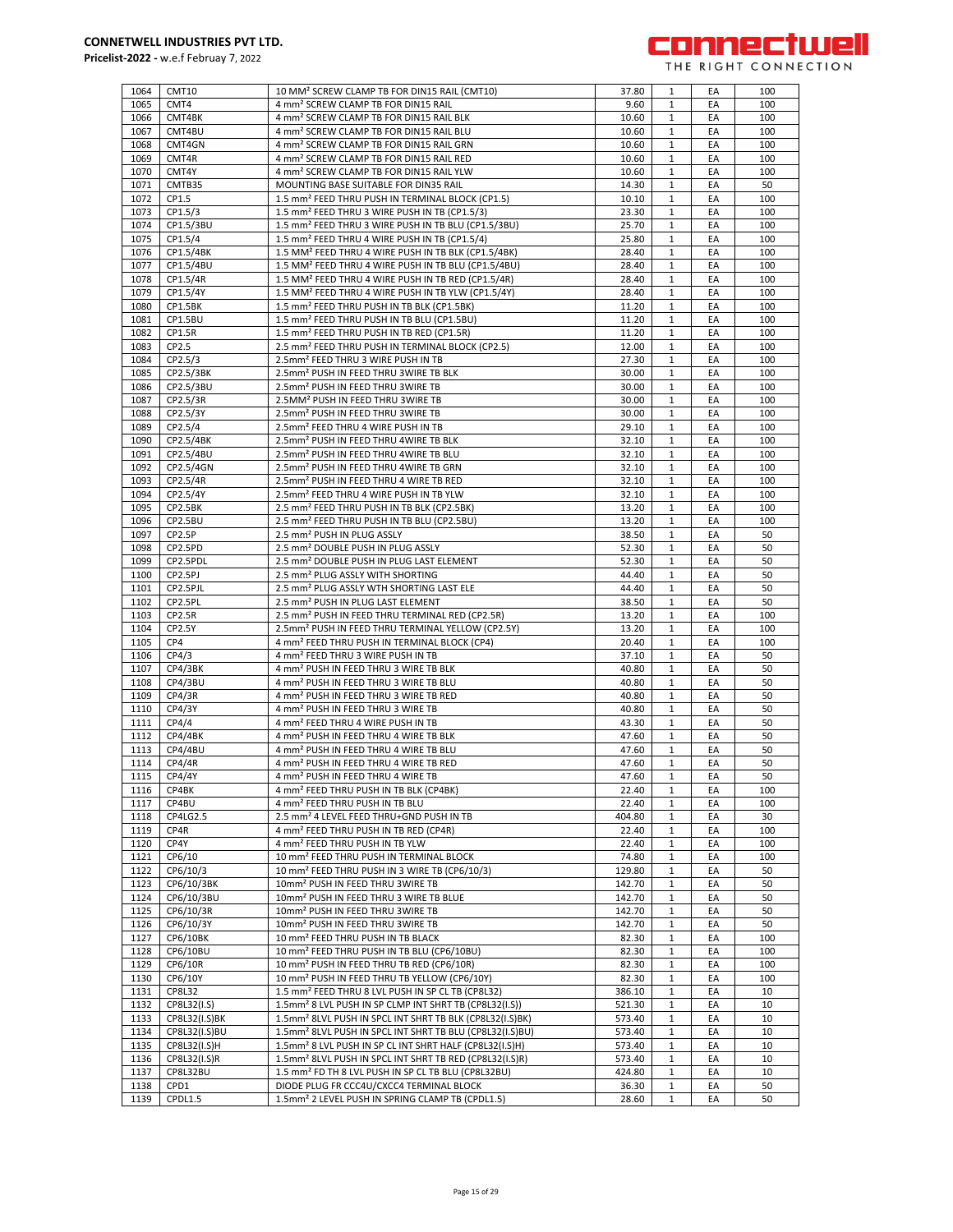

| 1140 | CPDL1.5(I.S)       | 1.5mm <sup>2</sup> 2 LEVEL PUSH IN SP CL INT SHRT TB (CPDL1.5(I.S)) | 38.70  | 1            | EA | 50  |
|------|--------------------|---------------------------------------------------------------------|--------|--------------|----|-----|
| 1141 | CPDL1.5BU          | 1.5mm <sup>2</sup> 2 LEVEL PUSH IN SPRI CLAMP TB BLU                | 31.50  | 1            | EA | 50  |
| 1142 | CPDL2.5            | 2.5mm <sup>2</sup> 2 LEVEL PUSH IN SPRING CLAMP TB (CPDL2.5)        | 34.20  | 1            | EA | 50  |
| 1143 | CPDL2.5(E)D1       | 2.5 mm <sup>2</sup> 2 LVL PUSH IN SP CL DIODE                       | 95.00  | 1            | EA | 50  |
| 1144 | CPDL2.5(E)D2       | 2.5 mm <sup>2</sup> 2 LVL PUSH IN SP CL DIODE                       | 95.00  | 1            | EA | 50  |
| 1145 | CPDL2.5(E)D3       | 2.5 mm <sup>2</sup> 2 LVL PUSH IN SP CL DIODE                       | 95.00  | $\mathbf{1}$ | EA | 50  |
| 1146 | CPDL2.5(E)DD1      | 2.5 mm <sup>2</sup> 2 LVL PUSH IN SP CL DIODE                       | 95.00  | 1            | EA | 50  |
|      |                    |                                                                     |        |              |    |     |
| 1147 | CPDL2.5(E)DD2      | 2.5 mm <sup>2</sup> 2 LVL PUSH IN SP CL DIODE                       | 95.00  | $\mathbf{1}$ | EA | 50  |
| 1148 | CPDL2.5(E)DD3      | 2.5 mm <sup>2</sup> 2 LVL PUSH IN SP CL DIODE                       | 95.00  | 1            | EA | 50  |
| 1149 | CPDL2.5(E)DD4      | 2.5 mm <sup>2</sup> 2 LVL PUSH IN SP CL DIODE                       | 95.00  | $\mathbf{1}$ | EA | 50  |
| 1150 | CPDL2.5(E)DD5      | 2.5 mm <sup>2</sup> 2 LVL PUSH IN SP CL DIODE                       | 95.00  | 1            | EA | 50  |
| 1151 | CPDL2.5(E)DD6      | 2.5 mm <sup>2</sup> 2 LVL PUSH IN SP CL DIODE                       | 95.00  | 1            | EA | 50  |
| 1152 | CPDL2.5(E)LD1240V  | 2.5 mm <sup>2</sup> 2 LVL PUSH IN SP CL LED 1                       | 95.00  | $\mathbf{1}$ | EA | 50  |
|      |                    |                                                                     |        |              |    |     |
| 1153 | CPDL2.5(E)LD16-60V | 2.5 mm <sup>2</sup> 2 LEVEL PUSH IN SP CL LED                       | 95.00  | 1            | EA | 50  |
| 1154 | CPDL2.5(I.S)       | 2.5mm <sup>2</sup> 2 LEVEL PUSH IN INT SHRT SP CL TB                | 46.20  | $\mathbf{1}$ | EA | 50  |
| 1155 | CPDL2.5BK          | 2.5mm <sup>2</sup> DBL LVL PUSH IN SPRNG CLMP                       | 37.60  | 1            | EA | 50  |
| 1156 | CPDL2.5BU          | 2.5mm <sup>2</sup> 2 LEVEL PUSH IN SPRNG CLMP TB BLU                | 37.60  | $\mathbf{1}$ | EA | 50  |
| 1157 | CPDL2.5R           | 2.5mm <sup>2</sup> DBL LVL PUSH IN SPRNG CLMP                       | 37.60  | $\mathbf{1}$ | EA | 50  |
| 1158 | CPDL2.5Y           | 2.5mm <sup>2</sup> DBL LVL PUSH IN SPRNG CLMP                       | 37.60  | $\mathbf{1}$ | EA | 50  |
|      |                    |                                                                     |        |              |    |     |
| 1159 | CPDL4              | 4MM <sup>2</sup> 2 LEVEL PUSH IN SPRING CLAMP TB                    | 41.00  | 1            | EA | 50  |
| 1160 | CPDLF2.5           | 2.5mm <sup>2</sup> 2 LEVEL PUSH IN SP CL FUSE TB (CPDLF2.5)         | 181.50 | 1            | EA | 50  |
| 1161 | CPDLF2.5L110-240V  | 2.5mm <sup>2</sup> 2LVL PUSH IN SPCL FUSETB 110-240V                | 214.50 | 1            | EA | 50  |
| 1162 | CPDLF2.5L6-60V     | 2.5mm <sup>2</sup> 2 LVL PUSH IN SP CL FUSE TB 6-60V                | 214.50 | 1            | EA | 50  |
| 1163 | CPDLFK2.5          | 2.5mm <sup>2</sup> 2LVL PUSH IN SP CL DISCON FUSE                   | 220.00 | $\mathbf{1}$ | EA | 50  |
| 1164 | CPDLFK2.5L110-240V | 2.5mm <sup>2</sup> 2L PUSH IN SPCL DIS FUSETB110-2                  | 242.00 | 1            | EA | 50  |
| 1165 | CPDLFK2.5L6-60V    | 2.5mm <sup>2</sup> 2L PUSH IN SPCL DISC FUSETB 6-6                  | 242.00 | $\mathbf{1}$ | EA | 50  |
|      |                    |                                                                     |        |              |    |     |
| 1166 | CPDLG1.5           | 1.5 mm <sup>2</sup> FEED THRU + GND PUSH IN SP CL TB (CPDLG1.5)     | 84.70  | $\mathbf{1}$ | EA | 50  |
| 1167 | CPDLG1.5(I.S)      | 1.5mm <sup>2</sup> GND INT SHRT PUSH IN TB (CPDLG1.5(I.S))          | 96.80  | 1            | EA | 50  |
| 1168 | CPDLG2.5           | 2.5 mm <sup>2</sup> FEED THRU + GND PUSH IN SP CL TB                | 102.20 | 1            | EA | 50  |
| 1169 | CPDLG2.5(I.S)      | 2.5mm <sup>2</sup> GND INT SHRT PUSH IN TB                          | 127.70 | 1            | EA | 50  |
| 1170 | CPDLK2.5           | 2.5mm <sup>2</sup> 4W DOUBLE LVL KNIFEDISCON SPCL                   | 176.00 | $\mathbf{1}$ | EA | 50  |
| 1171 | CPDLK2.5(I.S)      | 2.5mm <sup>2</sup> 4W DOUBLE LVL KNIFEDISCON IS SPCL                | 202.40 | $\mathbf{1}$ | EA | 50  |
|      |                    |                                                                     |        |              |    |     |
| 1172 | CPDLKFT2.5         | 2.5mm <sup>2</sup> 4W DOUBLE TOP LVL KNIFEDISCON SPC                | 167.20 | $\mathbf{1}$ | EA | 50  |
| 1173 | CPDLKFT2.5(I.S)    | 2.5mm <sup>2</sup> 4W DOUBLE LVL FD THRU INT SHRT SPCL              | 193.40 | 1            | EA | 50  |
| 1174 | CPF                | FUSE PLUG FR CCC4U/CXCC4 TERMINAL BLOCK                             | 31.50  | $\mathbf{1}$ | EA | 50  |
| 1175 | CPF4               | 4mm <sup>2</sup> PUSH IN FUSE TB                                    | 69.30  | 1            | EA | 50  |
| 1176 | CPF4BU             | 4MM <sup>2</sup> PUSH IN FUSE TB BLU                                | 76.20  | 1            | EA | 50  |
| 1177 | CPF4L110-240V      | 4mm <sup>2</sup> PUSH IN FUSE TB 110-240V (CPF4L110-240V)           | 91.40  | $\mathbf{1}$ | EA | 50  |
|      |                    |                                                                     |        |              |    |     |
| 1178 | CPF4L6-60V         | 4mm <sup>2</sup> PUSH IN FUSE TB 6-60V (CPF4L6-60V)                 | 91.40  | 1            | EA | 50  |
| 1179 | CPFL110-240V       | FUSE PLUG LED 110-240V FR CCC4U/CXCC                                | 40.50  | $\mathbf{1}$ | EA | 50  |
| 1180 | CPFL6-60V          | FUSE PLUG LED 6-60V FOR CCC4U/CXCC4 (CPFL6-60V)                     | 40.50  | 1            | EA | 50  |
| 1181 | CPG1.5             | 1.5 mm <sup>2</sup> PUSH IN GROUND TERMINL (CPG1.5)                 | 57.20  | $\mathbf{1}$ | EA | 100 |
| 1182 | CPG1.5/3           | 1.5 mm <sup>2</sup> GND 3 WIRE PUSH IN TB (CPG1.5/3)                | 77.00  | $\mathbf{1}$ | EA | 50  |
| 1183 | CPG1.5/4           | 1.5 mm <sup>2</sup> GND 4 WIRE PUSH IN TB (CPG1.5/4)                | 95.70  | $\mathbf{1}$ | EA | 50  |
| 1184 | CPG2.5             | 2.5 mm <sup>2</sup> FEED THRU PUSH IN GROUND TERMINL (CPG2.5)       | 75.40  | 1            | EA | 100 |
|      |                    |                                                                     |        |              |    |     |
| 1185 | CPG2.5/3           | 2.5 mm <sup>2</sup> 3 WIRE PUSH IN GND TB (CPG2.5/3)                | 107.90 | 1            | EA | 100 |
| 1186 | CPG2.5/4           | 2.5 mm <sup>2</sup> GND 4 WIRE PUSH IN TB (CPG2.5/4)                | 110.10 | $\mathbf{1}$ | EA | 100 |
| 1187 | CPG4               | 4 mm <sup>2</sup> PUSH IN GROUND TERMINAL BLO                       | 74.20  | 1            | EA | 100 |
| 1188 | CPG4/3             | 4 mm <sup>2</sup> GND 3 WIRE PUSH IN TB (CPG4/3)                    | 111.60 | $\mathbf{1}$ | EA | 50  |
| 1189 | CPG4/4             | 4 mm <sup>2</sup> GND 4 WIRE PUSH IN TB (CPG4/4)                    | 120.90 | 1            | EA | 50  |
| 1190 | CPG6/10            | 10 mm <sup>2</sup> PUSH IN GROUND TERMINAL (CPG6/10)                | 186.00 | $\mathbf{1}$ | EA | 100 |
| 1191 | CPG6/10/3          | 10 mm <sup>2</sup> 3 WIRE PUSH IN GROUND TERMINAL (CPG6/10/3)       | 203.70 | $\mathbf 1$  | EA | 50  |
|      |                    |                                                                     |        |              |    |     |
| 1192 | CPK2.5             | 2.5mm <sup>2</sup> 2 WIRE PUSH IN DISCON TB (CPK2.5)                | 47.70  | 1            | EA | 100 |
| 1193 | CPK2.5BU           | 2.5mm <sup>2</sup> 2 WIRE PUSH IN DISCON TB BLU                     | 52.40  | 1            | EA | 100 |
| 1194 | CPK4               | 4mm <sup>2</sup> 2 WIRE PUSH IN DISCON TB                           | 91.40  | 1            | EA | 50  |
| 1195 | CPPT2.5/3          | 2.5 mm <sup>2</sup> 3 WIRE PUSH POWER TB (CPPT2.5/3)                | 139.20 | $\mathbf{1}$ | EA | 50  |
| 1196 | CPPTG2.5/4         | 2.5 mm <sup>2</sup> 4 WIRE PUSH IN POWER GND TB (CPPTG2.5/4)        | 215.10 | 1            | EA | 50  |
| 1197 | CPRO.5             | COMPONENT CARRIER WITH RESISTOR 0.5K OHM                            | 36.30  | $\mathbf{1}$ | EA | 50  |
| 1198 | CPR1.5             | COMPONENT CARRIER WITH RESISTOR 1.5K OHM                            | 36.30  | 1            | EA | 50  |
|      |                    | 1.5 mm <sup>2</sup> 3 WIRE PUSH IN SENSOR TB (CPST1.5/3)            |        |              |    |     |
| 1199 | CPST1.5/3          |                                                                     | 107.60 | $\mathbf{1}$ | EA | 50  |
| 1200 | CPST1.5/3L110-240V | 1.5 mm <sup>2</sup> 3 WIRE PUSH IN SENSOR TB110-240V                | 126.50 | 1            | EA | 50  |
| 1201 | CPST1.5/3L6-60V    | 1.5 mm <sup>2</sup> 3 WIRE PUSH IN SENSOR TB6-60V                   | 126.50 | $\mathbf{1}$ | EA | 50  |
| 1202 | CPST1.5/4          | 1.5 mm <sup>2</sup> 4 WIRE PUSH IN SENSOR TB (CPST1.5/4)            | 139.20 | $\mathbf{1}$ | EA | 50  |
| 1203 | CPST1.5/4L110-240V | 1.5 mm <sup>2</sup> 4 WIRE PUSH IN SENSOR TB110-240V                | 158.20 | 1            | EA | 50  |
| 1204 | CPST1.5/4L6-60V    | 1.5 mm <sup>2</sup> 4 WIRE PUSH IN SENSOR TB6-60V                   | 158.20 | 1            | EA | 50  |
| 1205 | CPSTG1.5/4         | 1.5 mm <sup>2</sup> 4 WIRE PUSH IN SENSOR GND TB (CPSTG1.5/4)       | 177.10 | 1            | EA | 50  |
|      | CPSTG1.5/4L110-240 | 1.5 mm <sup>2</sup> 4 WIRE PUSH IN SEN GND TB110-240                | 196.20 |              | EA |     |
| 1206 |                    |                                                                     |        | 1            |    | 50  |
| 1207 | CPSTG1.5/4L6-60V   | 1.5 mm <sup>2</sup> 4 WIRE PUSH IN SEN GND TB6-60V                  | 196.20 | $\mathbf{1}$ | EA | 50  |
| 1208 | CPT5               | PCB TWO PIN MOUNTING PA TB ORG                                      | 12.10  | $\mathbf{1}$ | EA | 50  |
| 1209 | CPT5G              | PCB TWO PIN MOUNTING PA TB GRY                                      | 12.10  | 1            | EA | 50  |
| 1210 | CPT7.5             | PCB TWO PIN MOUNTING PA TB ORG- (CPT7.5)                            | 12.90  | 1            | EA | 50  |
| 1211 | CPT7.5G            | PCB TWO PIN MOUNTING PA TB GRY- (CPT7.5G)                           | 12.90  | $\mathbf{1}$ | EA | 50  |
| 1212 | CPTL2.5            | 2.5mm <sup>2</sup> 3 LEVEL PUSH IN SPRING CLMP TB                   | 88.20  | 1            | EA | 50  |
|      |                    |                                                                     |        |              |    |     |
| 1213 | CPTL2.5(I.S)       | 2.5mm <sup>2</sup> 3 LVL PUSH IN SPR CL INT SHRT TB                 | 110.30 | $\mathbf{1}$ | EA | 50  |
| 1214 | CPTLG2.5           | 2.5mm <sup>2</sup> FEED THRU + GND PUSH IN SP CL TB                 | 157.50 | 1            | EA | 50  |
| 1215 | CPTLG2.5(I.S)      | 2.5mm <sup>2</sup> GND INT SHRT PUSH IN TB                          | 178.50 | $\mathbf{1}$ | EA | 50  |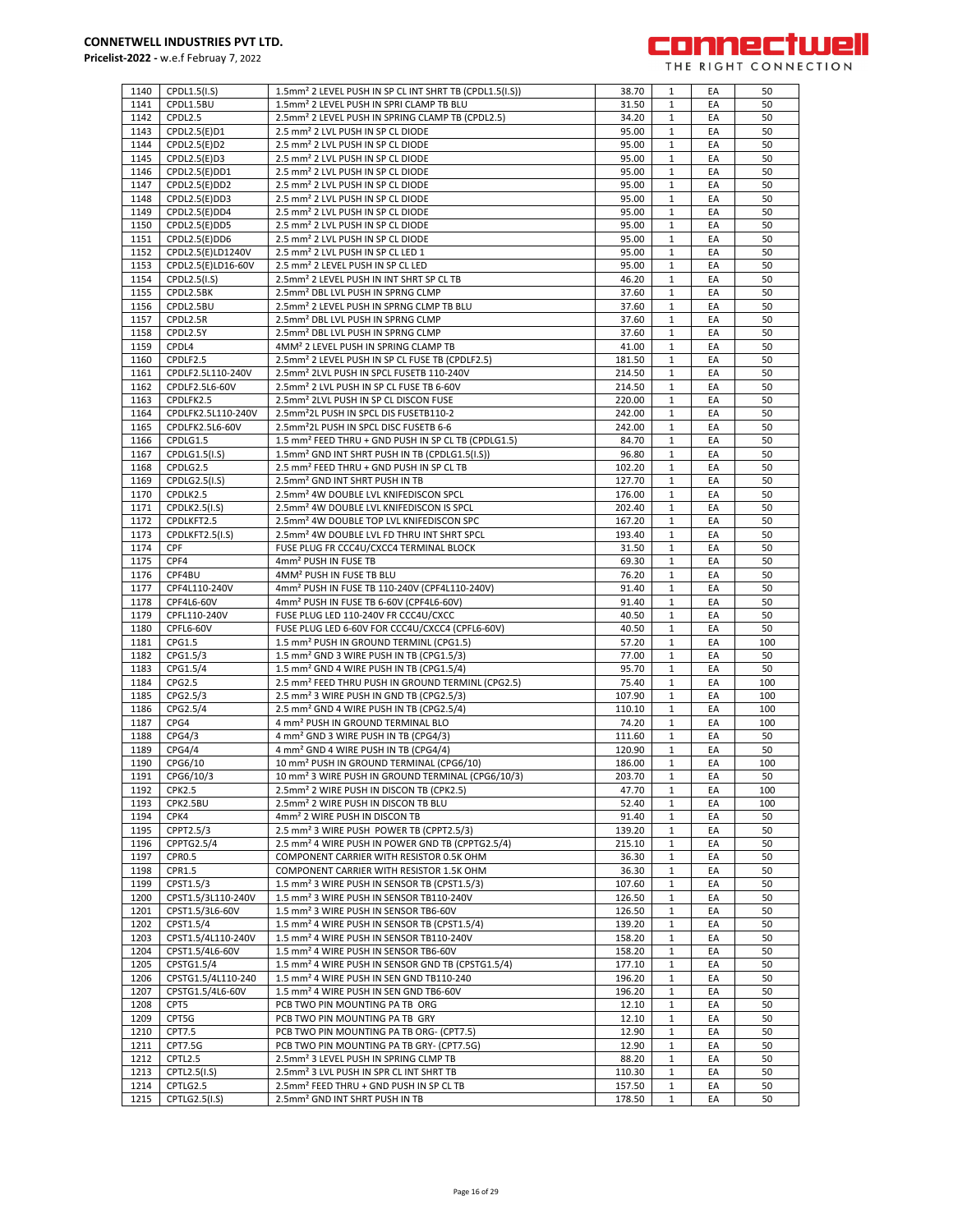

| 1216 | CSB3/N3U         | 6mm <sup>2</sup> M3 STUD TYP SCREW/NUT DRIVER OPERTD               | 29.10  | 1            | EA | 100 |
|------|------------------|--------------------------------------------------------------------|--------|--------------|----|-----|
| 1217 | CSB3/N3UBK       | 6mm <sup>2</sup> M3 STUD SCRW/NUT DRVR OPRTD BLK                   | 32.10  | 1            | EA | 100 |
|      |                  |                                                                    |        |              |    |     |
| 1218 | CSB3/N3UBU       | 6mm <sup>2</sup> M3 STUD SCRW/NUT DRVR OPRTD BLU                   | 32.10  | 1            | EA | 100 |
| 1219 | CSB3/N3UGN       | 6mm <sup>2</sup> M3 STUD TYP SCRW/NUT DRIV OPRTD GRN               | 32.10  | $\mathbf{1}$ | EA | 100 |
| 1220 | CSB3/N3UL        | 6mm <sup>2</sup> M3 STUD TYP SCREW/NUT DRIVER OPERTD (CSB3/N3UL)   | 30.00  | $\mathbf{1}$ | EA | 100 |
| 1221 | CSB3/N3ULBK      | 6mm <sup>2</sup> M3 STUD TYP SCRW/NUT DRVR OPRTD BLK (CSB3/N3ULBK) | 33.00  | $\mathbf{1}$ | EA | 100 |
| 1222 | CSB3/N3ULBU      | 6mm <sup>2</sup> M3 STUD SCRW/NUT DRVR OPRTD BLU (CSB3/N3ULBU)     | 33.00  | 1            | EA | 100 |
|      |                  |                                                                    |        |              |    |     |
| 1223 | CSB3/N3ULGN      | 6mm <sup>2</sup> M3 STUD SCREW/NUT DRIVER OPERTD GRN               | 33.00  | 1            | EA | 100 |
| 1224 | CSB3/N3ULR       | 6mm <sup>2</sup> M3 STUD TYP SCRW/NUT DRVR OPRTD RED (CSB3/N3ULR)  | 33.00  | 1            | EA | 100 |
| 1225 | CSB3/N3ULY       | 6mm <sup>2</sup> M3 STUD TYP SCRW/NUT DRVR OPRTD YLW (CSB3/N3ULY)  | 33.00  | $\mathbf{1}$ | EA | 100 |
| 1226 | CSB3/N3UR        | 6mm <sup>2</sup> M3 STUD SCRW/NUT DRVR OPRTD RED                   | 32.10  | 1            | EA | 100 |
|      |                  |                                                                    |        |              |    |     |
| 1227 | CSB3/N3USH       | 6mm <sup>2</sup> M3 STUD SHROUD TYP SCRW/NUT DRV OP (CSB3/N3USH)   | 36.80  | $\mathbf{1}$ | EA | 100 |
| 1228 | CSB3/N3UY        | 6mm <sup>2</sup> M3 STU SCRW/NUT DRVR OPRTD YLW                    | 32.10  | $\mathbf{1}$ | EA | 100 |
| 1229 | CSB4/N4UN        | 10mm <sup>2</sup> M4 STUD SCREW/NUT DRIVER OPERTD (CSB4/N4UN)      | 35.80  | $\mathbf{1}$ | EA | 100 |
| 1230 | CSB5/N5U         | 16mm <sup>2</sup> M4 STUD SCREW/NUT DRIVER OPERTD                  | 43.80  | 1            | EA | 100 |
| 1231 | CSB5/N5UBK       | 16mm <sup>2</sup> M4 STUD SCREW/NUT DRIV OPRTD BLK                 | 48.20  | 1            | EA | 100 |
|      |                  |                                                                    |        |              |    |     |
| 1232 | CSB5/N5UBU       | 16mm <sup>2</sup> M4 STUD SCREW/NUT DRIV OPRTD BLU                 | 48.20  | 1            | EA | 100 |
| 1233 | CSB5/N5UGN       | 16mm <sup>2</sup> M4 STUD SCREW/NUT DRIV OPRTD GRN                 | 48.20  | 1            | EA | 100 |
| 1234 | CSB5/N5UR        | 16mm <sup>2</sup> M4 STUD SCREW/NUT DRIV OPRTD RED                 | 48.20  | $\mathbf{1}$ | EA | 100 |
| 1235 | CSB5/N5USH       | 16mm <sup>2</sup> M5 STUD SHROUD TYP SCRW/NUT DRV OP (CSB5/N5USH)  | 46.90  | $\mathbf{1}$ | EA | 100 |
| 1236 | CSB5/N5UY        | 16mm <sup>2</sup> M4 STUD SCREW/NUT DRIV OPRTD YLW                 | 48.20  | $\mathbf{1}$ | EA | 100 |
|      |                  |                                                                    |        |              |    |     |
| 1237 | CSC16/3T         | 16 mm <sup>2</sup> FEED THRU SPRING CLAMP 3 WIRE TB (CSC16/3T)     | 144.10 | $\mathbf{1}$ | EA | 25  |
| 1238 | CSC16T           | 16 mm <sup>2</sup> FEED THRU SPRING CLAMP TERMINAL                 | 84.40  | $\mathbf{1}$ | EA | 50  |
| 1239 | CSC16TBK         | 16 mm <sup>2</sup> FEED THRU SPRING CLAMP TB BLACK                 | 92.90  | 1            | EA | 50  |
| 1240 | CSC16TBU         | 16 mm <sup>2</sup> FEED THRU SPRING CLAMP TB BLUE                  | 92.90  | $\mathbf{1}$ | EA | 50  |
| 1241 | CSC16TGN         | 16 mm <sup>2</sup> FEED THRU SPRING CLAMP TB GREEN                 | 92.90  | 1            | EA | 50  |
|      |                  |                                                                    |        |              |    |     |
| 1242 | CSC16TR          | 16 mm <sup>2</sup> FEED THRU SPRING CLAMP TB RED                   | 92.90  | $\mathbf{1}$ | EA | 50  |
| 1243 | CSC16TY          | 16 mm <sup>2</sup> FEED THRU SPRING CLAMP TB YELLOW                | 92.90  | 1            | EA | 50  |
| 1244 | <b>CSCG16/3T</b> | 16 mm <sup>2</sup> GND SPRING CLAMP 3 WIRE TB                      | 215.10 | $\mathbf{1}$ | EA | 25  |
| 1245 | CSCG16T          | 16 mm <sup>2</sup> FEED THRU SP CL GROUNDING TB                    | 194.90 | $\mathbf{1}$ | EA | 50  |
| 1246 | CSCP2.5T         | 2.5 mm <sup>2</sup> PANEL MOUNT SPRING CL 2 WIRE TB                | 12.70  | $\mathbf{1}$ | EA | 100 |
|      |                  |                                                                    |        |              |    |     |
| 1247 | <b>CSCP2.5T2</b> | 2.5 mm <sup>2</sup> PANEL MOUNT SPRING CL 4 WIRE TB                | 20.00  | 1            | EA | 50  |
| 1248 | CSCP2.5T2BK      | 2.5 mm <sup>2</sup> PANEL MOUNT SP CL 4 WIRE TB BLK                | 21.90  | 1            | EA | 50  |
| 1249 | CSCP2.5T2BU      | 2.5 mm <sup>2</sup> PANEL MOUNT SP CL 4 WIRE TB BLU (CSCP2.5T2BU)  | 21.90  | 1            | EA | 50  |
| 1250 | CSCP2.5T2GN      | 2.5 mm <sup>2</sup> PANEL MOUNT SP CL 4 WIRE TB GRN                | 21.90  | $\mathbf{1}$ | EA | 50  |
|      |                  |                                                                    |        |              |    |     |
| 1251 | CSCP2.5T2R       | 2.5 mm <sup>2</sup> PANEL MOUNT SP CL 4 WIRE TB RED                | 21.90  | 1            | EA | 50  |
| 1252 | CSCP2.5T2Y       | 2.5 mm <sup>2</sup> PANEL MOUNT SP CL 4 WIRE TB YLW (CSCP2.5T2Y)   | 21.90  | $\mathbf{1}$ | EA | 50  |
| 1253 | CSCP2.5TBK       | 2.5 mm <sup>2</sup> PANEL MOUNT SP CL 2 WIRE TB BLK                | 14.00  | 1            | EA | 100 |
| 1254 | CSCP2.5TBU       | 2.5 mm <sup>2</sup> PANEL MOUNT SP CL 2 WIRE TB BLU                | 14.00  | $\mathbf{1}$ | EA | 100 |
| 1255 | CSCP2.5TGN       | 2.5 mm <sup>2</sup> PANEL MOUNT SP CL 2 WIRE TB GRN                | 14.00  | 1            | EA | 100 |
|      |                  |                                                                    |        |              |    |     |
| 1256 | CSCP2.5TR        | 2.5 mm <sup>2</sup> PANEL MOUNT SP CL 2 WIRE TB RED                | 14.00  | 1            | EA | 100 |
| 1257 | CSCP2.5TY        | 2.5 mm <sup>2</sup> PANEL MOUNT SP CL 2 WIRE TB YLW                | 14.00  | 1            | EA | 100 |
| 1258 | CSDL4U           | 4 mm <sup>2</sup> DISCONNECT SCREW CLAMP TERMINAL                  | 56.90  | 1            | EA | 100 |
| 1259 | CSE5U            | 16mm <sup>2</sup> M5 SCRW BARRIER TYP EARTH TERMINAL               | 49.30  | $\mathbf{1}$ | EA | 100 |
| 1260 | CSP1             | MOUNTING SUPPORT FOR CTSPC WITH NUT                                | 18.20  | $\mathbf{1}$ | EA | 100 |
|      |                  |                                                                    |        |              |    |     |
| 1261 | CSP <sub>2</sub> | MOUNTING SUPPORT PLATE WITH NUT (CSP2)                             | 36.30  | $\mathbf{1}$ | EA | 25  |
| 1262 | CSTSB3           | 6mm <sup>2</sup> M3 STUD SCREW DRVR OPTD MELAMINE TB               | 33.00  | $\mathbf{1}$ | EA | 100 |
| 1263 | CSTSB3BK         | 6mm <sup>2</sup> M3 STUD SCREW DRVR OPTD MEL TB BLK                | 36.30  | $\mathbf{1}$ | EA | 100 |
| 1264 | CSTSB3BU         | 6mm <sup>2</sup> M3 STUD SCREW DRVR OPTD MEL TB BLU                | 36.30  | 1            | EA | 100 |
| 1265 | CSTSB3R          | 6mm <sup>2</sup> M3 STUD SCREW DRVR OPTD MEL TB RED                | 36.30  | $\mathbf{1}$ | EA | 100 |
|      |                  |                                                                    |        |              |    |     |
| 1266 | CSTSB3Y          | 6mm <sup>2</sup> M3 STUD SCREW DRVR OPTD MEL TB YLW                | 36.30  | $\mathbf{1}$ | EA | 100 |
| 1267 | CSTSB4           | 10mm <sup>2</sup> M4 STUD SCREW DRIVER OPTD MEL                    | 47.10  |              | ŁА | 100 |
| 1268 | CSTSB4/N4        | 10mm <sup>2</sup> M4 STUD SCREW/NUT DRVR OPTD MEL TB               | 42.50  | $\mathbf{1}$ | EA | 100 |
| 1269 | CSTSB4/N4BK      | 10mm <sup>2</sup> M4 STUD SCRW/NUT DRVR OPTD MEL BLK               | 46.80  | 1            | EA | 100 |
| 1270 | CSTSB4/N4BU      | 10mm <sup>2</sup> M4 STUD SCRW/NUT DRVR OPTD MEL BLU               | 46.80  | $\mathbf{1}$ | EA | 100 |
|      |                  |                                                                    |        |              |    |     |
| 1271 | CSTSB4/N4R       | 10mm <sup>2</sup> M4 STUD SCRW/NUT DRVR OPTD MEL RED               | 46.80  | $\mathbf{1}$ | EA | 100 |
| 1272 | CSTSB4/N4Y       | 10mm <sup>2</sup> M4 STUD SCRW/NUT DRVR OPTD MEL YLW               | 46.80  | 1            | EA | 100 |
| 1273 | CSTSB5           | 16mm <sup>2</sup> M5 STUD SCREW DRVR OPTD MELAMIN TB               | 50.60  | 1            | EA | 100 |
| 1274 | CSTSB5BK         | 16mm <sup>2</sup> M5 STUD SCREW DRVR OPTD MEL TB                   | 55.70  | 1            | EA | 100 |
| 1275 | CSTSB5BU         | 16mm <sup>2</sup> M5 STUD SCREW DRVR OPTD MEL TB BLU               | 55.70  | $\mathbf{1}$ | EA | 100 |
| 1276 | CSTSB5R          | 16mm <sup>2</sup> M5 STUD SCREW DRVR OPTD MEL TB RED               | 55.70  | 1            | EA | 100 |
|      |                  |                                                                    |        |              |    |     |
| 1277 | CSTSB5Y          | 16mm <sup>2</sup> M5 STUD SCREW DRVR OPTD MEL TB YLW               | 55.70  | $\mathbf{1}$ | EA | 100 |
| 1278 | CSTSEP2          | END PLATE FOR CSTSN4/N5/B4/B5                                      | 9.10   | 1            | EA | 50  |
| 1279 | CSTSN4           | 10mm <sup>2</sup> M4 STUD NUT DRVR OPTD MELAMINE TB                | 51.20  | $\mathbf{1}$ | EA | 100 |
| 1280 | CSTSN415P        | 10mm <sup>2</sup> M4(15P) STUD NUT DRVR OPTD MEL TB                | 51.20  | $\mathbf{1}$ | EA | 100 |
| 1281 | CSTSN415PBK      | 10mm <sup>2</sup> M4(15P) STUD NUT DRVR OPTD MEL                   | 56.40  | 1            | EA | 100 |
|      |                  |                                                                    |        |              |    |     |
| 1282 | CSTSN415PBU      | 10mm <sup>2</sup> M4(15P) STUD NUT DRVR OPTD MEL BLU               | 56.40  | 1            | EA | 100 |
| 1283 | CSTSN415PR       | 10mm <sup>2</sup> M4(15P) STUD NUT DRVR OPTD MEL RED               | 56.40  | 1            | EA | 100 |
| 1284 | CSTSN415PY       | 10mm <sup>2</sup> M4(15P) STUD NUT DRVR OPTD MEL YLW (CSTSN415PY)  | 56.40  | $\mathbf{1}$ | EA | 100 |
| 1285 | CSTSN4BK         | 10mm <sup>2</sup> M4 STUD NUT DRVR OPTD MEL TB BLK                 | 56.40  | 1            | EA | 100 |
| 1286 | CSTSN4BU         | 10mm <sup>2</sup> M4 STUD NUT DRVR OPTD MEL TB BLU                 | 56.40  | 1            | EA | 100 |
|      |                  |                                                                    |        |              |    |     |
| 1287 | CSTSN4R          | 10mm <sup>2</sup> M4 STUD NUT DRVR OPTD MEL TB RED                 | 56.40  | $\mathbf{1}$ | EA | 100 |
| 1288 | CSTSN4U          | 10mm <sup>2</sup> M4 STUD NUT DRIVER OPERATED TB                   | 40.00  | $\mathbf{1}$ | EA | 100 |
| 1289 | CSTSN4UBK        | 10mm <sup>2</sup> M4 STUD NUT DRIVER OPTD TB BLACK                 | 44.00  | 1            | EA | 100 |
| 1290 | CSTSN4UBU        | 10mm <sup>2</sup> M4 STUD NUT DRIVER OPTD TB BLUE                  | 44.00  | 1            | EA | 100 |
| 1291 | CSTSN4UGN        | 10mm <sup>2</sup> M4 STUD NUT DRIVER OPTD TB GREEN                 | 44.00  | $\mathbf{1}$ | EA | 100 |
|      |                  |                                                                    |        |              |    |     |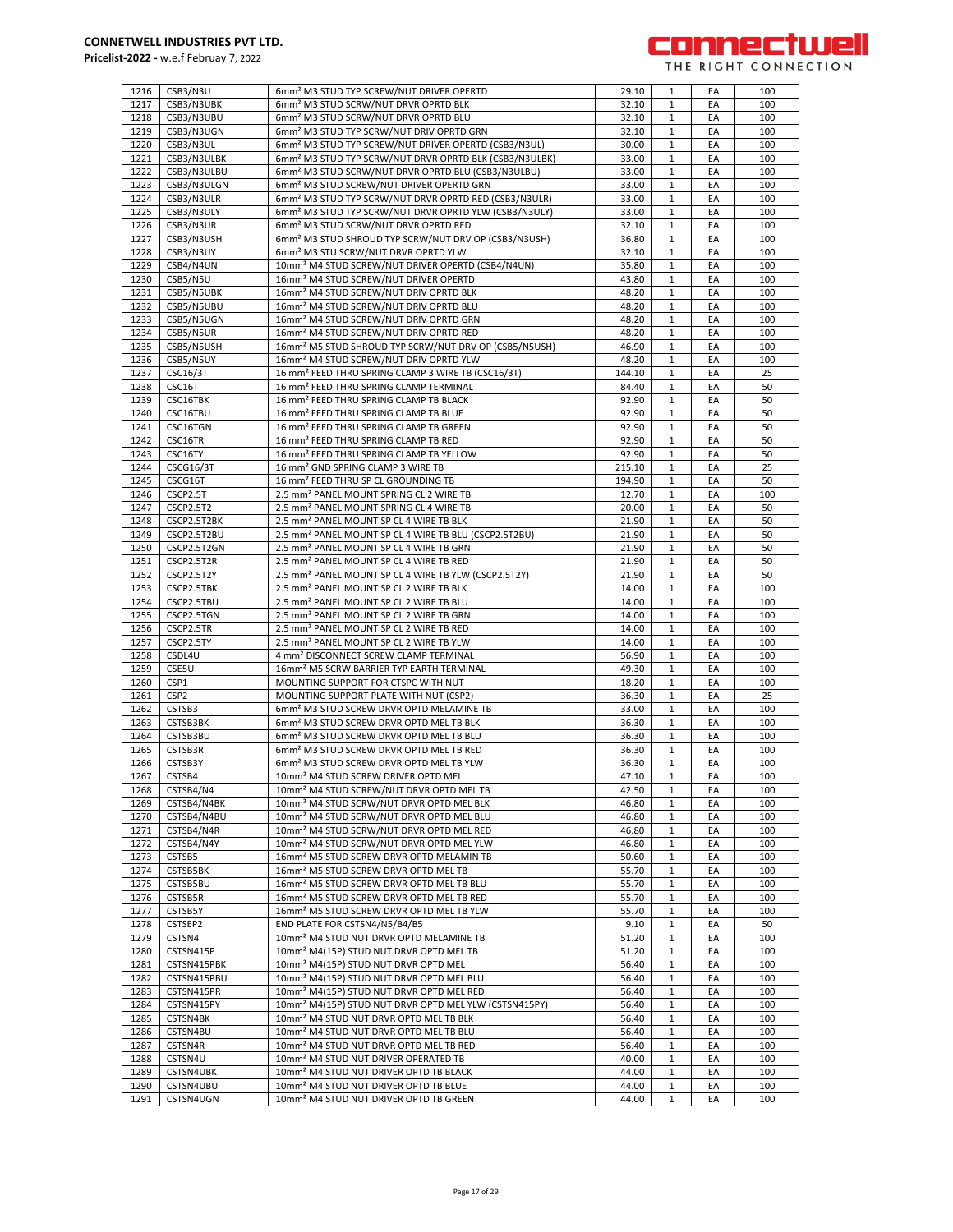

| 1292         | CSTSN4UR                     | 10mm <sup>2</sup> M4 STUD NUT DRIVER OPTD TB RED                                                        | 44.00          | 1                 | EA       | 100      |
|--------------|------------------------------|---------------------------------------------------------------------------------------------------------|----------------|-------------------|----------|----------|
| 1293         | CSTSN4UY                     | 10mm <sup>2</sup> M4 STUD NUT DRIVER OPTD TB YLW                                                        | 44.00          | 1                 | EA       | 100      |
|              |                              |                                                                                                         |                |                   |          |          |
| 1294         | CSTSN4Y                      | 10mm <sup>2</sup> M4 STUD NUT DRVR OPTD MEL TB YLW                                                      | 56.40          | $\mathbf{1}$      | EA       | 100      |
| 1295         | CSTSN5                       | 16mm <sup>2</sup> M5 STUD NUT DRVR OPTD MELAMINE TB                                                     | 52.30          | $\mathbf{1}$      | EA       | 100      |
| 1296         |                              |                                                                                                         |                | 1                 | EA       | 100      |
|              | CSTSN515P                    | 16mm <sup>2</sup> M5(15P) STUD NUT DRVR OPTD MEL TB                                                     | 53.90          |                   |          |          |
| 1297         | CSTSN515PBK                  | 16mm <sup>2</sup> M5(15P) STUD NUT DRVR OPTD MEL                                                        | 59.30          | 1                 | EA       | 100      |
| 1298         | CSTSN515PBU                  | 16mm <sup>2</sup> M5(15P) STUD NUT DRVR OPTD MEL BLU (CSTSN515PBU)                                      | 59.30          | 1                 | EA       | 100      |
|              |                              |                                                                                                         |                |                   |          |          |
| 1299         | CSTSN515PR                   | 16mm <sup>2</sup> M5(15P) STUD NUT DRVR OPTD MEL RED(CSTSN515PR)                                        | 59.30          | $\mathbf{1}$      | EA       | 100      |
| 1300         | CSTSN515PY                   | 16mm <sup>2</sup> M5(15P) STUD NUT DRVR OPTD MEL YLW(CSTSN515PY)                                        | 59.30          | $\mathbf{1}$      | EA       | 50       |
|              |                              |                                                                                                         |                |                   |          |          |
| 1301         | <b>CSTSN5BK</b>              | 16mm <sup>2</sup> M5 STUD NUT DRVR OPTD MEL TB BLK                                                      | 57.50          | $\mathbf{1}$      | EA       | 100      |
| 1302         | CSTSN5BU                     | 16mm <sup>2</sup> M5 STUD NUT DRVR OPTD MEL TB BLU                                                      | 57.50          | $\mathbf{1}$      | EA       | 100      |
|              |                              |                                                                                                         |                |                   |          |          |
| 1303         | CSTSN5R                      | 16mm <sup>2</sup> M5 STUD NUT DRVR OPTD MEL TB RED                                                      | 57.50          | $\mathbf{1}$      | EA       | 100      |
| 1304         | CSTSN5U                      | 16mm <sup>2</sup> M5 STUD NUT DRIVER OPERATED TB                                                        | 44.00          | 1                 | EA       | 100      |
| 1305         | <b>CSTSN5UBK</b>             | 16mm <sup>2</sup> M5 STUD NUT DRIVER OPTD TB BLACK                                                      | 48.40          | 1                 | EA       | 100      |
|              |                              |                                                                                                         |                |                   |          |          |
| 1306         | <b>CSTSN5UBU</b>             | 16mm <sup>2</sup> M5 STUD NUT DRIVER OPTD TB BLUE                                                       | 48.40          | 1                 | EA       | 100      |
| 1307         | CSTSN5UGN                    | 16mm <sup>2</sup> M5 STUD NUT DRIVER OPTD TB GRN                                                        | 48.40          | 1                 | EA       | 100      |
|              |                              |                                                                                                         |                |                   |          |          |
| 1308         | <b>CSTSN5UR</b>              | 16mm <sup>2</sup> M5 STUD NUT DRIVER OPTD TB RED                                                        | 48.40          | $\mathbf{1}$      | EA       | 100      |
| 1309         | CSTSN5UY                     | 16mm <sup>2</sup> M5 STUD NUT DRIVER OPTD TB YELLOW                                                     | 48.40          | $\mathbf{1}$      | EA       | 100      |
| 1310         | CSTSN5Y                      | 16mm <sup>2</sup> M5 STUD NUT DRVR OPTD MEL TB YLW                                                      | 57.50          | $\mathbf{1}$      | EA       | 100      |
|              |                              |                                                                                                         |                |                   |          |          |
| 1311         | CSTSN6                       | 35mm <sup>2</sup> M6 STUD NUT DRVR OPTD MELAMINE TB                                                     | 73.10          | $\mathbf{1}$      | EA       | 100      |
| 1312         | CSTSN6BK                     | 35mm <sup>2</sup> M6 STUD NUT DRVR OPTD MEL TB BLK                                                      | 80.40          | $\mathbf{1}$      | EA       | 100      |
|              |                              |                                                                                                         |                |                   |          |          |
| 1313         | CSTSN6BU                     | 35mm <sup>2</sup> M6 STUD NUT DRVR OPTD MEL TB BLU                                                      | 80.40          | 1                 | EA       | 100      |
| 1314         | CSTSN6R                      | 35mm <sup>2</sup> M6 STUD NUT DRVR OPTD MEL TB RED                                                      | 80.40          | 1                 | EA       | 100      |
| 1315         | CSTSN6U                      | 35mm <sup>2</sup> M6 STUD NUT DRIVER OPERATED TB                                                        | 63.10          | 1                 | EA       | 100      |
|              |                              |                                                                                                         |                |                   |          |          |
| 1316         | <b>CSTSN6UBK</b>             | 35mm <sup>2</sup> M6 STUD NUT DRIVER OPTD TB BLACK                                                      | 69.50          | 1                 | EA       | 100      |
| 1317         | CSTSN6UBU                    | 35mm <sup>2</sup> M6 STUD NUT DRIVER OPTD TB BLUE                                                       | 69.50          | $\mathbf{1}$      | EA       | 100      |
|              |                              |                                                                                                         |                |                   |          |          |
| 1318         | CSTSN6UGN                    | 35mm <sup>2</sup> M6 STUD NUT DRIVER OPTD TB GREEN                                                      | 69.50          | $\mathbf{1}$      | EA       | 100      |
| 1319         | <b>CSTSN6UR</b>              | 35mm <sup>2</sup> M6 STUD NUT DRIVER OPTD TB RED                                                        | 69.50          | $\mathbf{1}$      | EA       | 100      |
|              | CSTSN6USH                    |                                                                                                         |                |                   |          |          |
| 1320         |                              | 35mm <sup>2</sup> M6 STUD SHROUD TYP NUT DRIVER OPER (CSTSN6USH)                                        | 72.70          | $\mathbf{1}$      | EA       | 100      |
| 1321         | <b>CSTSN6USHBK</b>           | 35mm <sup>2</sup> M6 STUD SHROUD TY NUT DRIV OPR BLK                                                    | 80.00          | 1                 | EA       | 100      |
| 1322         | <b>CSTSN6USHBU</b>           | 35mm <sup>2</sup> M6 STUD SHROUD TY NUT DRIV OPR BLU                                                    | 80.00          | 1                 | EA       | 100      |
|              |                              |                                                                                                         |                |                   |          |          |
| 1323         | CSTSN6USHR                   | 35mm <sup>2</sup> M6 STUD SHROUD TY NUT DRIV OPR RED                                                    | 80.00          | 1                 | EA       | 100      |
| 1324         | CSTSN6USHY                   | 35mm <sup>2</sup> M6 STUD SHROUD TY NUT DRIV OPR YLW                                                    | 80.00          | $\mathbf{1}$      | EA       | 100      |
|              |                              |                                                                                                         |                |                   |          |          |
| 1325         | CSTSN6UY                     | 35mm <sup>2</sup> M6 STUD NUT DRIVER OPTD TB YLW                                                        | 69.50          | $\mathbf{1}$      | EA       | 100      |
| 1326         | CSTSN6Y                      | 35mm <sup>2</sup> M6 STUD NUT DRVR OPTD MEL TB YLW                                                      | 80.40          | $\mathbf{1}$      | EA       | 100      |
| 1327         | CSTSPC1                      | PROTECTIVE COVER FOR 2nos 17mm WIDE TB                                                                  | 14.00          | $\mathbf{1}$      | EA       | 100      |
|              |                              |                                                                                                         |                |                   |          |          |
| 1328         | CSTSPC1-1                    | PROTECTIVE COVER FOR 3nos 17mm WIDE TB                                                                  | 18.40          | $\mathbf{1}$      | EA       | 100      |
| 1329         | CSTSPC1-2                    | PROTECTIVE COVR FR CSTSB3/B4/N4/N5 105mm                                                                | 40.50          | 1                 | EA       | 50       |
|              |                              |                                                                                                         |                |                   |          |          |
| 1330         | CSTSPC1-3                    | PROTECTIVE COVR FR CSTSB3/B4/N4/N5 200mm                                                                | 69.00          | 1                 | EA       | 10       |
| 1331         | CSTSPC1-4                    | PROTECTIVE COVR FR CSTSB3/B4/N4/N5 300mm                                                                | 107.60         | 1                 | EA       | 10       |
| 1332         | CSTSPC1-5                    |                                                                                                         |                |                   | EA       | 50       |
|              |                              | PROTECTIVE COVER FOR CSTSB4/N4 100mm (CSTSPC1-5)                                                        | 39.30          | 1                 |          |          |
| 1333         | CSTSPC1-6                    | PROTECTIVE COVER FOR CSTSB4/N4 200mm                                                                    | 65.80          | $\mathbf{1}$      | EA       | 10       |
| 1334         | CSTSPC1-7                    | PROTECTIVE COVER FOR CSTSB4/N4 300mm                                                                    | 101.20         | $\mathbf{1}$      | EA       | 10       |
|              |                              |                                                                                                         |                |                   |          |          |
| 1335         | CSTSPC2                      | PROTECTIVE COVER FOR 2nos 13mm WIDE TB                                                                  | 14.00          | $\mathbf{1}$      | EA       | 100      |
| 1336         | CSTSPC2-1                    | PROTECTIVE COVER FOR 3nos 13mm WIDE TB                                                                  | 18.40          | $\mathbf{1}$      | EA       | 100      |
| 1337         | CSTSPC3                      | PROTECTIVE COVER FOR 2nos 10mm WIDE TB                                                                  | 12.70          | $\mathbf{1}$      | EA       | 100      |
|              |                              |                                                                                                         |                |                   |          |          |
| 1338         | CSTSPC3-1                    | PROTECTIVE COVER FOR 3nos 10mm WIDE TB                                                                  | 16.50          | 1                 | EA       | 100      |
| 1339         | CSTSPC4                      | PROTECTIVE COVER FOR 2nos 15mm WIDE TB                                                                  | 15.20          | 1                 | EA       | 10       |
| 1340         | CSTSPC4-1                    | PROTECTIVE COVER FOR 3nos 15mm WIDE                                                                     | 20.50          | 1                 | EA       | 100      |
|              |                              |                                                                                                         |                |                   |          |          |
| 1341         | <b>CSTSPP</b>                | PARTITION PLATE FOR CSTSN4/N5/N6                                                                        | 18.20          | $\mathbf{1}$      | EA       | 50       |
| 1342         | <b>CSTSREP</b>               | END PLATE FR CSTSRN5/RN6                                                                                | 12.70          | $\mathbf{1}$      | EA       | 50       |
|              |                              |                                                                                                         |                |                   |          |          |
| 1343         | CSTSRN5                      | 16mm <sup>2</sup> M5 STUD NUT DRVR OPTD MELAMINE TB (CSTSRN5)                                           | 72.00          | T.                | EA       | 50       |
| 1344         | <b>CSTSRN5BK</b>             | 16mm <sup>2</sup> M5 STUD NUT DRVR OPTD MEL BLK (CSTSRN5BK)                                             | 79.20          | 1                 | EA       | 50       |
| 1345         | CSTSRN5BU                    | 16mm <sup>2</sup> M5 STUD NUT DRVR OPTD MEL BLU (CSTSRN5BU)                                             | 79.20          | $\mathbf{1}$      | EA       | 50       |
|              |                              |                                                                                                         |                |                   |          |          |
| 1346         | CSTSRN5R                     | 16mm <sup>2</sup> M5 STUD NUT DRVR OPTD MEL RED                                                         | 79.20          | 1                 | EA       | 50       |
| 1347         | CSTSRN5Y                     | 16mm <sup>2</sup> M5 STUD NUT DRVR OPTD MEL YLW (CSTSRN5Y)                                              | 79.20          | 1                 | EA       | 50       |
| 1348         | CSTSRN6                      | 35mm <sup>2</sup> M6 STUD NUT DRVR OPTD MELAMINE TB (CSTSRN6)                                           | 89.10          | 1                 | EA       | 50       |
|              |                              |                                                                                                         |                |                   |          |          |
| 1349         | CSTSRN6BK                    | 35mm <sup>2</sup> M6 STUD NUT DRVR OPTD MEL TB BLK (CSTSRN6BK)                                          | 98.10          | $\mathbf{1}$      | EA       | 50       |
| 1350         | CSTSRN6BU                    | 35mm <sup>2</sup> M6 STUD NUT DRVR OPTD MELTB BLU (CSTSRN6BU)                                           | 98.10          | 1                 | EA       | 50       |
|              |                              |                                                                                                         |                |                   |          |          |
| 1351         | CSTSRN6R                     | 35mm <sup>2</sup> M6 STUD NUT DRVR OPTD MEL TB RED (CSTSRN6R)                                           | 98.10          | $\mathbf{1}$      | EA       | 50       |
| 1352         | CSTSRN6Y                     | 35mm <sup>2</sup> M6 STUD NUT DRVR OPTD MEL TB YLW (CSTSRN6Y)                                           | 98.10          | 1                 | EA       | 50       |
| 1353         | CTC4U                        | 4 mm <sup>2</sup> TAB CONNECTION TERMINAL BLOCK                                                         | 27.80          | $\mathbf{1}$      | EA       | 100      |
|              |                              |                                                                                                         |                |                   |          |          |
| 1354         | CTL2.5U                      | 2.5 mm <sup>2</sup> 3 LEVEL SCRW CLMP TERMINAL BLOCK                                                    | 69.00          | 1                 | EA       | 50       |
| 1355         | CTL2.5U(I.S)                 | 2.5 mm <sup>2</sup> 3 LEVEL INTR SHRTD SCREW CLMP TB                                                    | 78.00          | $\mathbf{1}$      | EA       | 50       |
|              |                              |                                                                                                         |                | 1                 |          |          |
| 1356         | CTL2.5UBK                    | 2.5 mm <sup>2</sup> 3 LEVEL SCREW CLAMP TB BLACK                                                        | 75.90          |                   | EA       | 50       |
| 1357         | CTL2.5UBU                    | 2.5 mm <sup>2</sup> 3 LEVEL SCREW CLAMP TB BLUE                                                         | 75.90          | 1                 | EA       | 50       |
| 1358         | CTL2.5UGN                    | 2.5 mm <sup>2</sup> 3 LEVEL SCREW CLAMP TB GREEN                                                        | 75.90          | $\mathbf{1}$      | EA       | 50       |
|              |                              |                                                                                                         |                |                   |          |          |
| 1359         | CTL2.5UH                     | 2.5 mm <sup>2</sup> 3 LEVEL 4 WIRE SCREW CLAMP TB                                                       | 38.00          | 1                 | EA       | 50       |
| 1360         | CTL2.5UH(I.S)                | 2.5 mm <sup>2</sup> 3 LVL 4 WIRE SW CL INTR SHRTD TB                                                    | 58.90          | $\mathbf{1}$      | EA       | 50       |
|              |                              |                                                                                                         |                |                   | EA       | 50       |
| 1361         | CTL2.5UH(I.S)D2              | 2.5 mm <sup>2</sup> 3LVL 4 WIRE SW CL INTR SHRTD D2                                                     | 72.20          | $\mathbf{1}$      |          |          |
| 1362         | CTL2.5UHBU                   | 2.5 mm <sup>2</sup> 3 LEVEL 4 WRE SCREW CLAMP TB                                                        | 41.80          | $\mathbf{1}$      | EA       | 50       |
| 1363         | CTL2.5UHL110V                | 2.5 mm <sup>2</sup> 3 LVL 4 WIRE SW CL LED 110V TB                                                      | 65.80          | 1                 | EA       | 50       |
|              |                              |                                                                                                         |                |                   |          |          |
| 1364         | CTL2.5UHL12V                 | 2.5 mm <sup>2</sup> 3 LVL 4 WIRE SW CL LED 12V TB                                                       | 65.80          | 1                 | EA       | 50       |
|              |                              | 2.5 mm <sup>2</sup> 3 LVL 4 WIRE SW CL LED 24V TB                                                       |                | 1                 | EA       | 50       |
| 1365         | CTL2.5UHL24V                 |                                                                                                         | 65.80          |                   |          |          |
|              |                              |                                                                                                         |                |                   |          |          |
| 1366<br>1367 | CTL2.5UHL48V<br>CTL2.5UL110V | 2.5 mm <sup>2</sup> 3 LV 4 WIRE SW CL LED 48V TB<br>2.5 mm <sup>2</sup> 3 LEVEL SCREW CLAMP LED 110V TB | 65.80<br>88.60 | 1<br>$\mathbf{1}$ | EA<br>EA | 50<br>50 |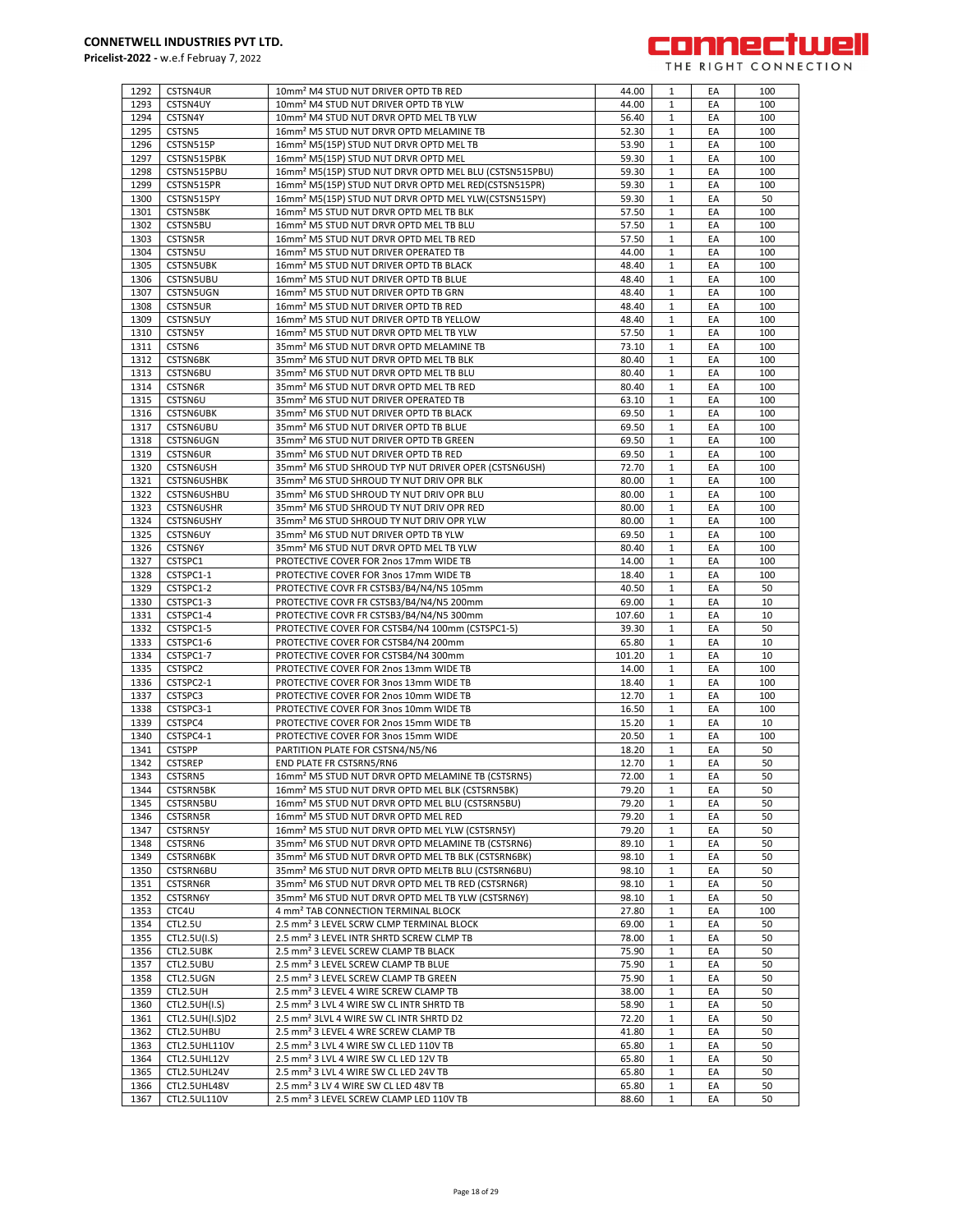

| 1368         | CTL2.5UL12V            | 2.5 mm <sup>2</sup> 3 LEVEL SCREW CLAMP LED 12V TB                                                       | 88.60          | 1                            | EA       | 50       |
|--------------|------------------------|----------------------------------------------------------------------------------------------------------|----------------|------------------------------|----------|----------|
| 1369         | CTL2.5UL220V           | 2.5 mm <sup>2</sup> 3 LEVEL SCREW CLAMP LED 220V                                                         | 88.60          | 1                            | EA       | 50       |
| 1370         | CTL2.5UL24V            | 2.5 mm <sup>2</sup> 3 LEVEL SCREW CLAMP LED 24V TB                                                       | 88.60          | 1                            | EA       | 50       |
| 1371         | CTL2.5UL48V            | 2.5 mm <sup>2</sup> 3 LVL SCRW CLAMP LED 48V TB                                                          | 88.60          | 1                            | EA       | 50       |
| 1372         | CTL2.5UR               | 2.5 mm <sup>2</sup> 3 LEVEL SCREW CLAMP TB RED                                                           | 75.90          | $\mathbf{1}$                 | EA       | 50       |
| 1373         | CTL2.5UY               | 2.5 mm <sup>2</sup> 3 LEVEL SCREW CLAMP TB YELLOW                                                        | 75.90          | 1                            | EA       | 50       |
| 1374         | CTLG2.5                | 2.5 mm <sup>2</sup> 3 LEVEL + GROUND SCREW CLAMP TB                                                      | 277.70         | $\mathbf{1}$                 | EA       | 20       |
| 1375         | CTLG2.5EMOV-275V       | 2.5 mm <sup>2</sup> 3 LVL SW CL SURG SUPPR MOV 275V                                                      | 362.30         | 1                            | EA       | 50       |
| 1376         | CTS10                  | 10 mm <sup>2</sup> FEED THRU SCREW CLAMP MELAMINE TB                                                     | 22.00          | $\mathbf{1}$                 | EA       | 200      |
| 1377         | CTS10BK                | 10 mm <sup>2</sup> FD THRU SW CL MELAMINE TB BLACK                                                       | 24.20          | 1                            | EA       | 200      |
| 1378         | CTS10BU                | 10 mm <sup>2</sup> FD THRU SW CL MELAMINE TB BLUE                                                        | 24.20          | 1                            | EA       | 200      |
| 1379         | CTS10R                 | 10 mm <sup>2</sup> FD THRU SW CL MELAMINE TB RED                                                         | 24.20          | 1                            | EA       | 200      |
| 1380         | CTS10SC                | 10 mm <sup>2</sup> FD THRU SPRING LOADED MELAMINE TB                                                     | 43.70          | 1                            | EA       | 100      |
| 1381         | <b>CTS10U</b>          | 10 mm <sup>2</sup> FD THRU SCREW CLMP TERMINAL BLOCK                                                     | 18.40          | $\mathbf{1}$                 | EA       | 100      |
| 1382         | CTS10UBK               | 10 mm <sup>2</sup> FEED THRU SCREW CLAMP TB BLACK                                                        | 20.30          | 1                            | EA       | 100      |
| 1383         | CTS10UBU               | 10 mm <sup>2</sup> FEED THRU SCREW CLAMP TB BLUE                                                         | 20.30          | $\mathbf{1}$                 | EA       | 100      |
| 1384         | CTS10UGN               | 10 mm <sup>2</sup> FEED THRU SCREW CLAMP TB GREEN                                                        | 20.30          | $\mathbf{1}$                 | EA       | 100      |
| 1385         | CTS10UR                | 10 mm <sup>2</sup> FEED THRU SCREW CLAMP TB RED                                                          | 20.30          | $\mathbf{1}$                 | EA       | 100      |
| 1386         | CTS10USC               | 10 mm <sup>2</sup> FEED THRU SPRING LOADED TB                                                            | 37.00          | 1                            | EA       | 50       |
| 1387         | CTS10UY                | 10 mm <sup>2</sup> FEED THRU SCREW CLAMP TB YELLOW                                                       | 20.30          | 1                            | EA       | 100      |
| 1388         | CTS10Y                 | 10 mm <sup>2</sup> FD THRU SW CL MELAMINE TB YELLOW                                                      | 24.20          | 1                            | EA       | 200      |
| 1389         | CTS16                  | 16 mm <sup>2</sup> FEED THRU SCREW CLAMP MELAMINE TB                                                     | 35.20          | $\mathbf{1}$                 | EA       | 100      |
| 1390         | CTS16BK                | 16 mm <sup>2</sup> FD THRU SW CL MELAMINE TB BLACK                                                       | 38.80          | 1                            | EA       | 100      |
| 1391         | CTS16BU                | 16 mm <sup>2</sup> FD THRU SW CL MELAMINE TB BLUE                                                        | 38.80          | $\mathbf{1}$                 | EA       | 100      |
| 1392         | CTS16R                 | 16 mm <sup>2</sup> FD THRU SW CL MELAMINE TB RED                                                         | 38.80          | 1                            | EA       | 100      |
| 1393         | CTS16U                 | 16 mm <sup>2</sup> FD THRU SCREW CLMP TERMINAL BLOCK                                                     | 34.70          | $\mathbf{1}$                 | EA       | 50       |
| 1394         | CTS16UBK               | 16 mm <sup>2</sup> FEED THRU SCREW CLAMP TB BLACK                                                        | 38.20          | 1                            | EA       | 50       |
| 1395         | CTS16UBU               | 16 mm <sup>2</sup> FEED THRU SCREW CLAMP TB BLUE                                                         | 38.20          | $\mathbf{1}$                 | EA       | 50       |
| 1396         | CTS16UGN               | 16 mm <sup>2</sup> FEED THRU SCREW CLAMP TB GREEN                                                        | 38.20          | 1                            | EA       | 50       |
| 1397         | CTS16UR                | 16 mm <sup>2</sup> FEED THRU SCREW CLAMP TB RED                                                          | 38.20          | $\mathbf{1}$                 | EA       | 50       |
| 1398         | CTS16UY                | 16 mm <sup>2</sup> FEED THRU SCREW CLAMP TB YELLOW                                                       | 38.20          | 1                            | EA       | 50       |
| 1399         | CTS16Y                 | 16 mm <sup>2</sup> FD THRU SW CL MELAMINE TB YELLOW                                                      | 38.80          | $\mathbf{1}$                 | EA       | 100      |
| 1400         | CTS2.5                 | 4 mm <sup>2</sup> FEED THRU SCREW CLAMP MELAMINE TB                                                      | 14.00          | 1                            | EA       | 200      |
| 1401         | CTS2.5BK               | 4 mm <sup>2</sup> FD THRU SW CL MELAMINE TB BLACK                                                        | 15.50          | $\mathbf{1}$                 | EA       | 200      |
| 1402         | CTS2.5BU               | 4 mm <sup>2</sup> FD THRU SW CL MELAMINE TB BLUE                                                         | 15.50          | 1                            | EA       | 200      |
| 1403         | CTS2.5R                | 4 mm <sup>2</sup> FD THRU SW CL MELAMINE TB RED                                                          | 15.50          | 1                            | EA       | 200      |
| 1404         | CTS2.5UE               | 2.5 mm <sup>2</sup> FD THRU SCRW CLMP TERMINAL BLOCK                                                     | 10.30          | 1                            | EA       | 100      |
| 1405         | CTS2.5UEBK             | 2.5 mm <sup>2</sup> FEED THRU SCREW CLAMP TB BLACK                                                       | 11.40          | 1                            | EA       | 100      |
| 1406         | CTS2.5UEBU             | 2.5 mm <sup>2</sup> FEED THRU SCREW CLAMP TB BLUE                                                        | 11.40          | $\mathbf{1}$                 | EA       | 100      |
| 1407         | CTS2.5UEGN             | 2.5 mm <sup>2</sup> FEED THRU SCREW CLAMP TB GREEN                                                       | 11.40          | 1                            | EA       | 100      |
| 1408         | CTS2.5UER              | 2.5 mm <sup>2</sup> FEED THRU SCREW CLAMP TB RED                                                         | 11.40          | $\mathbf{1}$                 | EA       | 100      |
| 1409         | CTS2.5UEY              | 2.5 mm <sup>2</sup> FEED THRU SCREW CLAMP TB YELLOW                                                      | 11.40          | $\mathbf{1}$                 | EA       | 100      |
| 1410         | CTS2.5UN               | 2.5 mm <sup>2</sup> FEED THRU SCREW CLAMP TB                                                             | 8.70           | $\mathbf{1}$                 | EA       | 100      |
| 1411         | CTS2.5UNBK             | 2.5 mm <sup>2</sup> FEED THRU SCREW CLAMP TB BLACK (CTS2.5UNBK)                                          | 9.60           | 1                            | EA       | 100      |
| 1412         | CTS2.5UNBU             | 2.5 mm <sup>2</sup> FEED THRU SCREW CLAMP TB BLUE (CTS2.5UNBU)                                           | 9.60           | 1                            | EA       | 100      |
| 1413         | CTS2.5UNGN             | 2.5 mm <sup>2</sup> FEED THRU SCREW CLAMP TB GREEN (CTS2.5UNGN)                                          | 9.60           | $\mathbf{1}$                 | EA       | 100      |
| 1414         | CTS2.5UNR              | 2.5 mm <sup>2</sup> FEED THRU SCREW CLAMP TB RED (CTS2.5UNR)                                             | 9.60           | $\mathbf{1}$                 | EA       | 100      |
| 1415         | CTS2.5UNY              | 2.5 mm <sup>2</sup> FEED THRU SCREW CLAMP TB YELLOW (CTS2.5UNY)                                          | 9.60           | $\mathbf{1}$                 | EA       | 100      |
| 1416         | CTS2.5Y                | 4 mm <sup>2</sup> FEED THRU SW CL MELAMINE TB YELLOW                                                     | 15.50          | 1                            | EA       | 200      |
| 1417         | CTS25UN                | 25 mm <sup>2</sup> FD THRU SCRW CLAMP TERMINAL BLOCK                                                     | 55.50          | 1                            | EA       | 50       |
| 1418         | CTS25UNBK              | 25 mm <sup>2</sup> FEED THRU SCREW CLAMP TB BLACK                                                        | 61.10          | $\mathbf{1}$                 | EA       | 50       |
| 1419         | CTS25UNBU              | 25 mm <sup>2</sup> FEED THRU SCREW CLAMP TB BLUE                                                         | 61.10          | $\mathbf{1}$                 | EA       | 50       |
| 1420         | CTS25UNGN              | 25 mm <sup>2</sup> FEED THRU SCREW CLAMP TB GREEN                                                        | 61.10          | 1                            | EA       | 50       |
| 1421         | CTS25UNR               | 25 mm <sup>2</sup> FEED THRU SCREW CLAMP TB RED                                                          | 61.10          | 1                            | EA       | 50       |
| 1422         | CTS25UNY               | 25 mm <sup>2</sup> FEED THRU SCREW CLAMP TB YELLOW                                                       | 61.10          | $\mathbf{1}$                 | EA       | 50       |
| 1423         | CTS35                  | 35 mm <sup>2</sup> FEED THRU SCREW CLAMP MELAMINE TB                                                     | 91.10          | 1                            | EA       | 50       |
| 1424         | CTS35BK                | 35 mm <sup>2</sup> FEED THRU SW CL MELAMINE TB BLK                                                       | 100.20         | $\mathbf{1}$                 | EA       | 50       |
| 1425         | CTS35BU                | 35 mm <sup>2</sup> FEED THRU SW CL MELAMINE TB BLU                                                       | 100.20         | 1                            | EA       | 50       |
| 1426         | CTS35L                 | 50 mm <sup>2</sup> FEED THRU BOLT/NUT MELAMINE TB                                                        | 155.10         | $\mathbf{1}$                 | EA       | 10       |
| 1427         |                        |                                                                                                          |                |                              | EA       | 10       |
|              | CTS35LBK               | 50 mm <sup>2</sup> FD THRU BOLT/NUT MELAMINE TB BLK                                                      | 170.70         | 1                            |          |          |
| 1428         | CTS35LBU               | 50 mm <sup>2</sup> FD THRU BOLT/NUT MELAMINE TB BLUE                                                     | 170.70         | 1                            | EA       | 10       |
| 1429         | CTS35LR                | 50 mm <sup>2</sup> FD THRU BOLT/NUT MELAMINE TB RED                                                      | 170.70         | 1                            | EA       | 10       |
| 1430         | CTS35LS                | 50 mm <sup>2</sup> FEED THRU SLTD BOLT MELAMINE TB                                                       | 159.50         | 1                            | EA       | 10       |
| 1431         | CTS35LSBK              | 50 mm <sup>2</sup> FD THRU SLTD BOLT MELAMINE TB BLK                                                     | 175.50         | $\mathbf{1}$                 | EA       | 10       |
| 1432         | CTS35LSBU              | 50 mm <sup>2</sup> FD THRU SLTD BOLT MELAMINE TB BLU                                                     | 175.50         | 1                            | EA       | 10       |
| 1433         | CTS35LSR               | 50 mm <sup>2</sup> FD THRU SLTD BOLT MELAMINE TB RED                                                     | 175.50         | $\mathbf{1}$                 | EA       | 10       |
| 1434         | CTS35LSY               | 50 mm <sup>2</sup> FD THRU SLTD BOLT MELAMINE TB YLW                                                     | 175.50         | $\mathbf{1}$                 | EA       | 10       |
| 1435         | CTS35LY                | 50 mm <sup>2</sup> FD THRU BOLT/NUT MELAMINE TB YLW                                                      | 170.70         | $\mathbf{1}$                 | EA       | 10       |
| 1436         | CTS35R                 | 35 mm <sup>2</sup> FEED THRU SW CL MELAMINE TB RED                                                       | 100.20         | 1                            | EA       | 50       |
| 1437         | CTS35UN                | 35 mm <sup>2</sup> FD THRU SCREW CLMP TERMINAL BLOCK                                                     | 75.90          | 1                            | EA       | 50       |
| 1438         | CTS35UNA               | 35 mm <sup>2</sup> FEED THRU ALLEN SCREW CL TB                                                           | 85.80          | $\mathbf{1}$                 | EA       | 50       |
|              |                        |                                                                                                          | 94.40          | 1                            | EA       | 50       |
| 1439         | CTS35UNABK             | 35 mm <sup>2</sup> FEED THRU ALLEN SCREW CL TB BLK                                                       |                |                              |          |          |
| 1440         | CTS35UNABU             | 35 mm <sup>2</sup> FEED THRU ALLEN SCREW CL TB BLUE                                                      | 94.40          | 1                            | EA       | 50       |
| 1441         | CTS35UNAGN             | 35 mm <sup>2</sup> FEED THRU ALLEN SCREW CL TB GRN                                                       | 94.40          | $\mathbf{1}$                 | EA       | 50       |
| 1442<br>1443 | CTS35UNAR<br>CTS35UNAY | 35 mm <sup>2</sup> FEED THRU ALLEN SCREW CL TB RED<br>35 mm <sup>2</sup> FEED THRU ALLEN SCREW CL TB YLW | 94.40<br>94.40 | $\mathbf{1}$<br>$\mathbf{1}$ | EA<br>EA | 50<br>50 |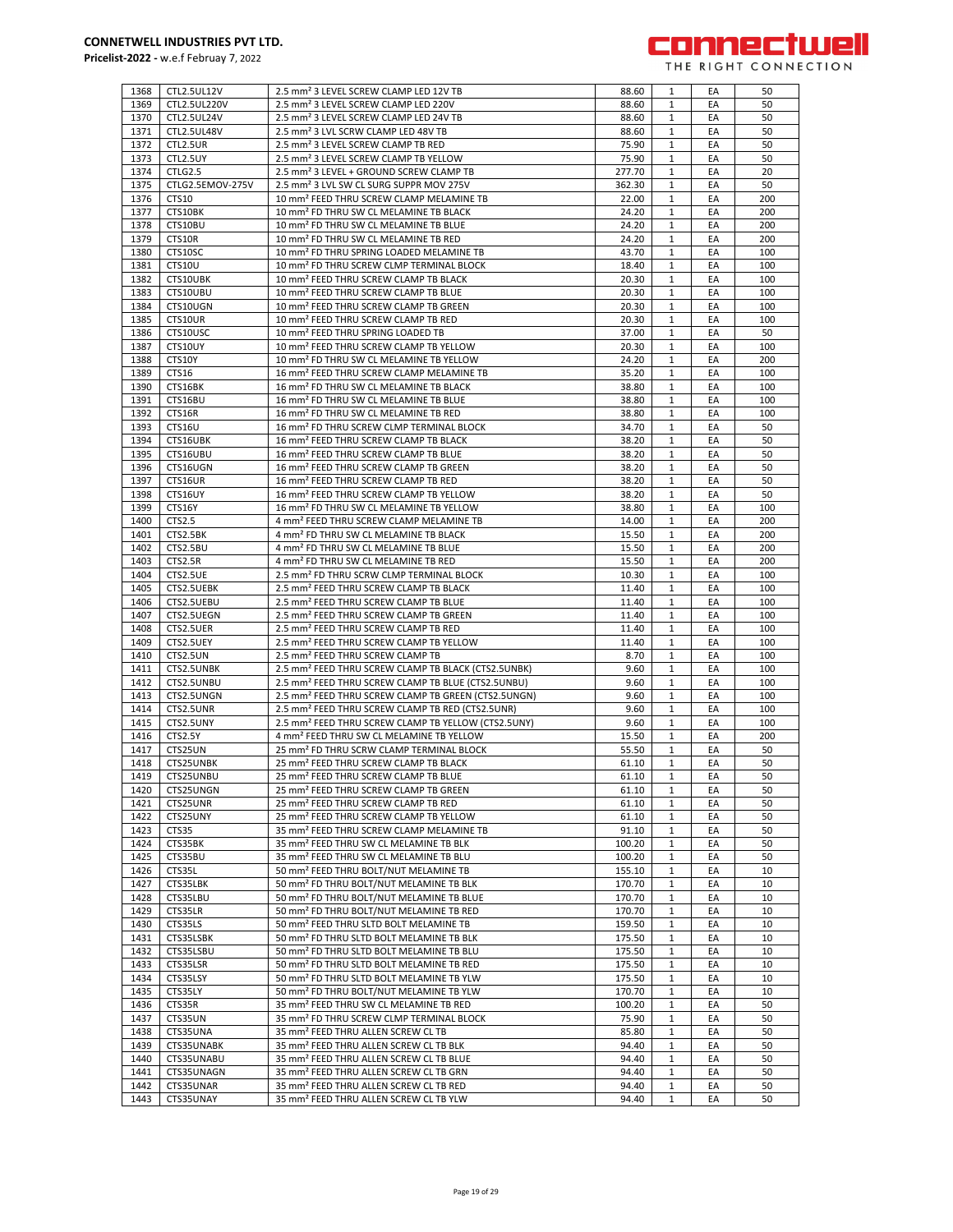

| 1444         | CTS35UNBK            | 35 mm <sup>2</sup> FEED THRU SCREW CLAMP TB BLACK                                   | 83.50           | 1            | EA       | 50       |
|--------------|----------------------|-------------------------------------------------------------------------------------|-----------------|--------------|----------|----------|
| 1445         | CTS35UNBU            | 35 mm <sup>2</sup> FEED THRU SCREW CLAMP TB BLUE                                    | 83.50           | 1            | EA       | 50       |
| 1446         | CTS35UNGN            | 35 mm <sup>2</sup> FEED THRU SCREW CLAMP GREEN                                      | 83.50           | 1            | EA       | 50       |
|              |                      |                                                                                     |                 |              |          |          |
| 1447         | CTS35UNR             | 35 mm <sup>2</sup> FEED THRU SCREW CLAMP TB RED                                     | 83.50           | $\mathbf{1}$ | EA       | 50       |
| 1448         | CTS35UNY             | 35 mm <sup>2</sup> FEED THRU SCREW CLAMP TB YELLOW                                  | 83.50           | $\mathbf{1}$ | EA       | 50       |
| 1449         | CTS35Y               | 35 mm <sup>2</sup> FEED THRU SW CL MELAMINE TB YLW                                  | 100.20          | $\mathbf{1}$ | EA       | 50       |
| 1450         | CTS4SC               | 4 mm <sup>2</sup> FD THRU SPRING LOADED MELAMINE TB                                 | 19.80           | $\mathbf{1}$ | EA       | 200      |
| 1451         | CTS4UN               | 4 mm <sup>2</sup> FD THRU SCREW CLMP TERMINAL BLOCK                                 | 10.90           | $\mathbf{1}$ | EA       | 100      |
|              |                      |                                                                                     |                 |              |          |          |
| 1452         | CTS4UNBK             | 4 mm <sup>2</sup> FEED THRU SCREW CLAMP TB BLACK                                    | 12.00           | $\mathbf{1}$ | EA       | 100      |
| 1453         | CTS4UNBU             | 4 mm <sup>2</sup> FEED THRU SCREW CLAMP TB BLUE                                     | 12.00           | $\mathbf{1}$ | EA       | 100      |
| 1454         | CTS4UNGN             | 4 mm <sup>2</sup> FEED THRU SCREW CLAMP TB GREEN                                    | 12.00           | $\mathbf{1}$ | EA       | 100      |
| 1455         | CTS4UNR              | 4 mm <sup>2</sup> FEED THRU SCREW CLAMP TB RED                                      | 12.00           | $\mathbf{1}$ | EA       | 100      |
| 1456         | CTS4UNY              | 4 mm <sup>2</sup> FEED THRU SCREW CLAMP TB YELLOW                                   | 12.00           | 1            | EA       | 100      |
|              |                      |                                                                                     |                 |              |          |          |
| 1457         | CTS4USC              | 4 mm <sup>2</sup> FD THRU SPRNG LOADED TERMINL BLOCK                                | 26.30           | $\mathbf{1}$ | EA       | 50       |
| 1458         | CTS50/70N            | 70 mm <sup>2</sup> FEED THRU SCREW CLAMP TERMINAL                                   | 217.80          | $\mathbf{1}$ | EA       | 20       |
| 1459         | CTS50/70NA           | 70 mm <sup>2</sup> FEED THRU ALLEN SCREW CL TERMINAL                                | 229.10          | $\mathbf{1}$ | EA       | 20       |
| 1460         | CTS50/70NABU         | 70 mm <sup>2</sup> FEED THRU ALLEN SCREW CL TB BLUE                                 | 251.90          | $\mathbf{1}$ | EA       | 20       |
| 1461         | CTS50/70NAGN         | 70 mm <sup>2</sup> FEED THRU ALLEN SCREW CL TB GREEN                                | 251.90          | $\mathbf{1}$ | EA       | 20       |
|              |                      |                                                                                     |                 |              |          |          |
| 1462         | CTS50/70NAR          | 70 mm <sup>2</sup> FEED THRU ALLEN SCREW CL TB RED                                  | 251.90          | $\mathbf{1}$ | EA       | 20       |
| 1463         | CTS50/70NAY          | 70 mm <sup>2</sup> FEED THRU ALLEN SCREW CL TB YLW                                  | 251.90          | $\mathbf{1}$ | EA       | 20       |
| 1464         | CTS50/70NBK          | 70 mm <sup>2</sup> FEED THRU SCREW CLAMP TB BLACK                                   | 239.60          | $\mathbf{1}$ | EA       | 20       |
| 1465         | CTS50/70NBU          | 70 mm <sup>2</sup> FEED THRU SCREW CLAMP TB BLUE                                    | 239.60          | $\mathbf{1}$ | EA       | 20       |
| 1466         |                      | 70 mm <sup>2</sup> FEED THRU SCREW CLAMP TB GREEN                                   | 239.60          | $\mathbf{1}$ | EA       | 20       |
|              | CTS50/70NGN          |                                                                                     |                 |              |          |          |
| 1467         | <b>CTS50/70NR</b>    | 70 mm <sup>2</sup> FEED THRU SCREW CLAMP TB RED                                     | 239.60          | $\mathbf{1}$ | EA       | 20       |
| 1468         | CTS50/70NY           | 70 mm <sup>2</sup> FEED THRU SCREW CLAMP TB YELLOW                                  | 239.60          | $\mathbf{1}$ | EA       | 20       |
| 1469         | CTS <sub>6</sub>     | 6 mm <sup>2</sup> FEED THRU SCREW CLAMP MELAMINE TB                                 | 16.40           | $\mathbf{1}$ | EA       | 200      |
| 1470         | CTS6BK               | 6 mm <sup>2</sup> FEED THRU SW CL MELAMINE TB BLACK                                 | 18.10           | $\mathbf{1}$ | EA       | 200      |
|              |                      | 6 mm <sup>2</sup> FEED THRU SW CL MELAMINE TB BLUE                                  |                 |              |          |          |
| 1471         | CTS6BU               |                                                                                     | 18.10           | $\mathbf{1}$ | EA       | 200      |
| 1472         | CTS6R                | 6 mm <sup>2</sup> FEED THRU SW CL MELAMINE TB RED                                   | 18.10           | $\mathbf{1}$ | EA       | 200      |
| 1473         | CTS6SC               | 6 mm <sup>2</sup> FD THRU SPRING LOADED MELAMINE TB                                 | 34.50           | $\mathbf{1}$ | EA       | 200      |
| 1474         | CTS6U                | 6 mm <sup>2</sup> FEED THRU SCREW CLAMP TB                                          | 14.60           | $\mathbf{1}$ | EA       | 100      |
| 1475         | CTS6UBK              | 6 mm <sup>2</sup> FEED THRU SCREW CLAMP TB BLACK                                    | 16.10           | $\mathbf{1}$ | EA       | 100      |
|              |                      |                                                                                     |                 |              |          |          |
| 1476         | CTS6UBU              | 6 mm <sup>2</sup> FEED THRU SCREW CLAMP TB BLUE                                     | 16.10           | $\mathbf{1}$ | EA       | 100      |
| 1477         | CTS6UGN              | 6 mm <sup>2</sup> FEED THRU SCREW CLAMP TB GREEN                                    | 16.10           | $\mathbf{1}$ | EA       | 100      |
| 1478         | CTS6UR               | 6 mm <sup>2</sup> FEED THRU SCREW CLAMP TB RED                                      | 16.10           | $\mathbf{1}$ | EA       | 100      |
| 1479         | CTS6USC              | 6 mm <sup>2</sup> FEED THRU SPRING LOADED TB                                        | 31.10           | 1            | EA       | 50       |
| 1480         | CTS6UY               | 6 mm <sup>2</sup> FEED THRU SCREW CLAMP TB YELLOW                                   | 16.10           | $\mathbf{1}$ | EA       | 100      |
|              |                      |                                                                                     |                 |              |          |          |
| 1481         | CTS6Y                | 6 mm <sup>2</sup> FEED THRU SW CL MELAMINE TB YELLOW                                | 18.00           | 1            | EA       | 200      |
| 1482         | CTS70L               | 70 mm <sup>2</sup> FEED THRU BOLT/NUT MELAMINE TB                                   | 257.40          | $\mathbf{1}$ | EA       | 10       |
| 1483         | CTS70LBK             | 70 mm <sup>2</sup> FD THRU BOLT/NUT MELAMINE TB BLK                                 | 283.20          | $\mathbf{1}$ | EA       | 10       |
| 1484         | CTS70LBU             | 70 mm <sup>2</sup> FD THRU BOLT/NUT MELAMINE TB BLUE                                | 283.20          | $\mathbf{1}$ | EA       | 10       |
| 1485         | CTS70LR              | 70 mm <sup>2</sup> FD THRU BOLT/NUT MELAMINE TB RED                                 | 283.20          | $\mathbf{1}$ | EA       | 10       |
|              |                      |                                                                                     |                 |              |          |          |
| 1486         | CTS70LS              | 70 mm <sup>2</sup> FEED THRU SLTD BOLT MELAMINE TB                                  | 274.00          | $\mathbf{1}$ | EA       | 10       |
| 1487         | CTS70LY              | 70 mm <sup>2</sup> FD THRU BOLT/NUT MELAMINE TB YLW                                 | 283.20          | $\mathbf{1}$ | EA       | 10       |
| 1488         | CTS95/120N           | 120 mm <sup>2</sup> FEED THRU SCREW CLAMP TB                                        | 352.00          | $\mathbf{1}$ | EA       | 10       |
| 1489         | CTS95/120NBK         | 120 mm <sup>2</sup> FEED THRU SCREW CLAMP TB BLACK                                  | 387.20          | $\mathbf{1}$ | EA       | 10       |
| 1490         | CTS95/120NBU         |                                                                                     |                 |              |          |          |
|              |                      |                                                                                     |                 |              |          |          |
| 1491         |                      | 120 mm <sup>2</sup> FEED THRU SCREW CLAMP TB BLUE                                   | 387.20          | $\mathbf{1}$ | EA       | 10       |
| 1492         | CTS95/120NGN         | 120 mm <sup>2</sup> FEED THRU SCREW CLAMP TB GREEN (CTS95/120NGN)                   | 387.20          | $\mathbf{1}$ | EA       | 10       |
|              | CTS95/120NR          | 120 mm <sup>2</sup> FEED THRU SCREW CLAMP TB RED                                    | 387.20          | $\mathbf{1}$ | EA       | 10       |
| 1493         | CTS95/120NY          | 120 mm <sup>2</sup> FEED THRU SCREW CLAMP TB YELLOW                                 | 387.20          | $\mathbf{1}$ | EA       | 10       |
| 1494         | CTS95L               | 95 mm <sup>2</sup> FEED THRU BOLT/NUT MELAMINE TB                                   | 297.00          | $\mathbf{1}$ | EA       | 10       |
|              |                      |                                                                                     |                 |              |          |          |
| 1495         | CTS95LBK             | 95 mm <sup>2</sup> FD THRU BOLT/NUT MELAMINE TB BLK                                 | 326.70          | 1            | EA       | 10       |
| 1496         | CTS95LBU             | 95 mm <sup>2</sup> FD THRU BOLT/NUT MELAMINE TB BLU                                 | 326.70          | $\mathbf{1}$ | EA       | 10       |
| 1497         | CTS95LR              | 95 mm <sup>2</sup> FD THRU BOLT/NUT MELAMINE TB RED                                 | 326.70          | 1            | EA       | 10       |
| 1498         | CTS95LS              | 95 mm <sup>2</sup> FEED THRU SLTD BOLT MELAMINE TB                                  | 302.50          | $\mathbf{1}$ | EA       | 10       |
| 1499         | CTS95LY              | 95 mm <sup>2</sup> FD THRU BOLT/NUT MELAMINE TB YLW                                 | 326.70          | $\mathbf{1}$ | EA       | 10       |
| 1500         | CTSEP1               | END PLATE FOR CTS2.5/6/10                                                           | 6.40            | $\mathbf{1}$ | EA       | 50       |
|              |                      |                                                                                     |                 |              |          |          |
| 1501         | CTSEP1SC             | END PLATE FOR CTS10SC                                                               | 12.10           | $\mathbf{1}$ | EA       | 50       |
| 1502         | CTSEP2               | <b>END PLATE FOR CTS16</b>                                                          | 12.10           | $\mathbf{1}$ | EA       | 50       |
| 1503         | CTSEP3               | <b>END PLATE FOR CTS35</b>                                                          | 13.40           | $\mathbf{1}$ | EA       | 25       |
| 1504         | CTSEP4               | PARTITION PLATE FOR CTS35L/70L/95L                                                  | 34.30           | 1            | EA       | 10       |
| 1505         | CTSEP4LO             | LOCATING SUPPORT FOR CTSEP4/EP4P                                                    | 7.30            | $\mathbf{1}$ | EA       | 50       |
|              |                      |                                                                                     |                 |              |          |          |
| 1506         | CTSPC(100MM)         | PROTECTIVE COVER FOR CSP1 100mm LONG                                                | 57.00           | 1            | EA       | 50       |
| 1507         | CTSPC(130MM)         | PROTECTIVE COVER FOR CSP1 130mm LONG                                                | 60.80           | $\mathbf{1}$ | EA       | 10       |
| 1508         | CTSPC(150MM)         | PROTECTIVE COVER FOR CSP1 150mm LONG                                                | 72.20           | $\mathbf{1}$ | EA       | 10       |
| 1509         | CTSPC(200MM)         | PROTECTIVE COVER FOR CSP1 200mm LONG                                                | 84.90           | $\mathbf{1}$ | EA       | 10       |
| 1510         | CTSPC(300MM)         | PROTECTIVE COVER FOR CSP1 300mm LONG                                                | 97.50           | $\mathbf{1}$ | EA       | 10       |
|              |                      |                                                                                     |                 |              |          |          |
| 1511         | CTSPC(330MM)         | PROTECTIVE COVER FOR CSP1 330mm LONG                                                | 130.40          | $\mathbf{1}$ | EA       | 10       |
| 1512         | CTSPC(40MM)          | PROTECTIVE COVER FOR CSP1 40mm LONG                                                 | 39.30           | $\mathbf{1}$ | EA       | 50       |
| 1513         | CTSPC(460MM)         | PROTECTIVE COVER FOR CSP1 460mm LONG                                                | 149.30          | 1            | EA       | 10       |
| 1514         | CTSPC(90MM)          | PROTECTIVE COVER FOR CSP1 90mm LONG                                                 | 54.50           | $\mathbf{1}$ | EA       | 50       |
| 1515         | CTSPC2-1             | PROTECTIVE COVER FR CTS35L/70L 100mm LNG                                            | 97.50           | $\mathbf{1}$ | EA       | 10       |
|              |                      |                                                                                     |                 |              |          |          |
| 1516         | CTSPC2-2             | PROTECTIVE COVER FR CTS35L/70L 190mm LNG                                            | 159.40          | $\mathbf{1}$ | EA       | 10       |
| 1517         | CTSPC2-3             | PROTECTIVE COVER FR CTS95L/LS 130mm LONG                                            | 111.40          | $\mathbf{1}$ | EA       | 10       |
| 1518<br>1519 | CTSPC3-1<br>CTSPC3-2 | PROTECTIVE COVER FR CTS95L/LS 90mm LONG<br>PROTECTIVE COVER FR CTS35L/70L 210mm LNG | 95.00<br>172.10 | $1\,$        | EA<br>EA | 10<br>10 |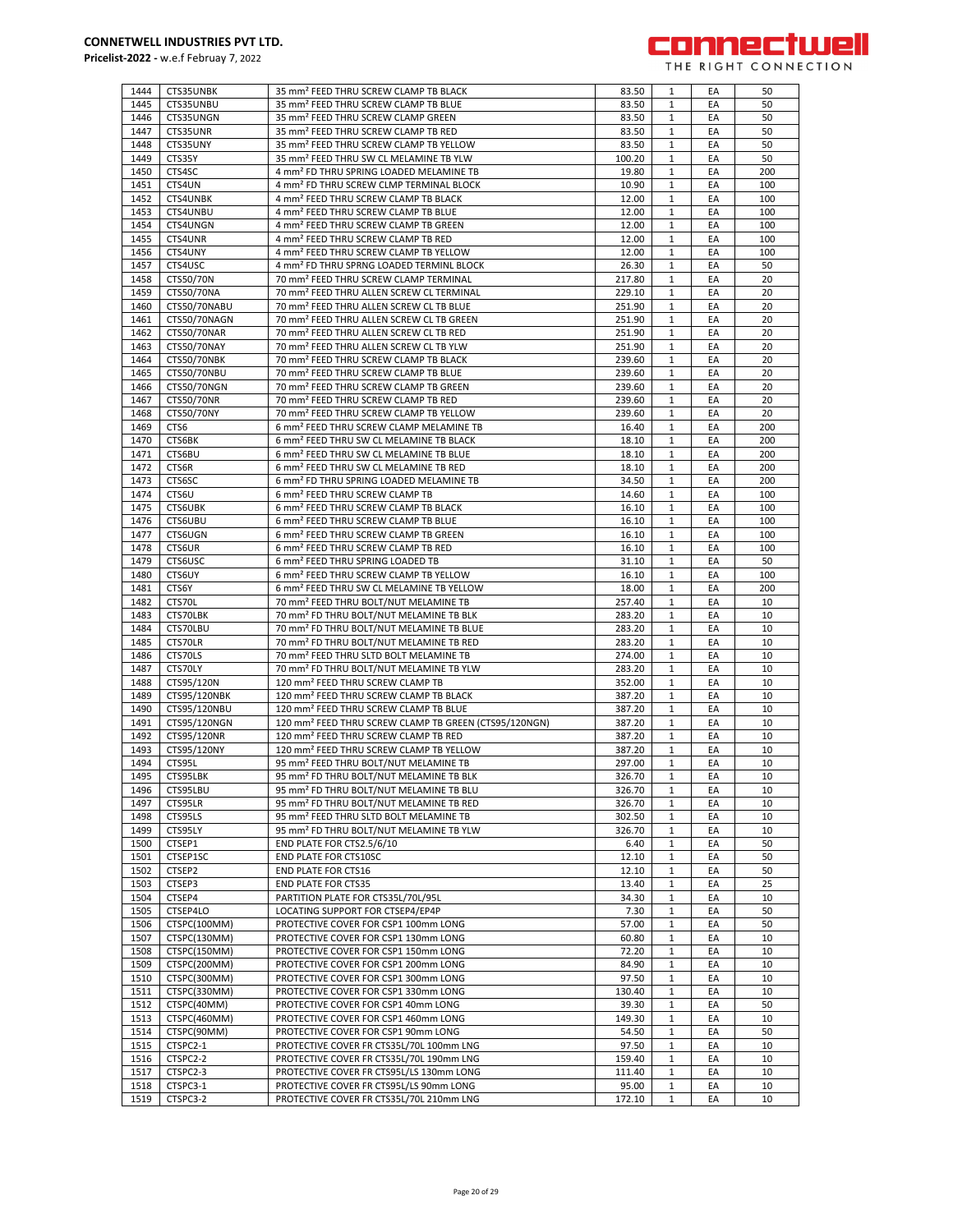

| 1520         | CTSPP1B                 | PARTITION PLATE FOR CTS2.5/6/10 BROAD                                                                               | 14.60           | 1                 | EA       | 50       |
|--------------|-------------------------|---------------------------------------------------------------------------------------------------------------------|-----------------|-------------------|----------|----------|
| 1521         | CTSPP1L                 | PARTITION PLATE FOR CTS2.5/6/10 LONG                                                                                | 13.40           | 1                 | EA       | 50       |
| 1522         | CTSPP1SC                | PARTITION PLATE FOR CTS10SC                                                                                         | 15.80           | 1                 | EA       | 50       |
|              |                         |                                                                                                                     |                 |                   |          |          |
| 1523         | CTSPP2                  | PARTITION PLATE FOR CTS16                                                                                           | 21.20           | 1                 | EA       | 50       |
| 1524         | CTSPP3                  | PARTITION PLATE FOR CTS35                                                                                           | 25.60           | $\mathbf{1}$      | EA       | 25       |
| 1525         | CTT2.5UE                | 2.5 mm <sup>2</sup> E-TYPE THERMOCOUPLE TERMINAL                                                                    | 93.50           | $\mathbf{1}$      | EA       | 50       |
|              |                         |                                                                                                                     |                 |                   |          |          |
| 1526         | CTT2.5UJ                | 2.5 mm <sup>2</sup> J-TYPE THERMOCOUPLE TERMINAL                                                                    | 93.50           | 1                 | EA       | 50       |
| 1527         | CTT2.5UK                | 2.5 mm <sup>2</sup> K-TYPE THERMOCOUPLE TERMINAL                                                                    | 71.50           | $\mathbf{1}$      | EA       | 50       |
|              |                         |                                                                                                                     |                 |                   |          |          |
| 1528         | CTT2.5UT                | 2.5 mm <sup>2</sup> T-TYPE THERMOCOUPLE TERMINAL                                                                    | 93.50           | $\mathbf{1}$      | EA       | 50       |
| 1529         | CX10                    | 10 mm <sup>2</sup> FEED THRU SPRING CLAMP TERMINAL(CX10)                                                            | 65.00           | $\mathbf{1}$      | EA       | 50       |
| 1530         | CX10/3                  | 10 mm <sup>2</sup> FEED THRU SPRING CLAMP 3 WIRE TB                                                                 | 112.80          | 1                 | EA       | 50       |
|              |                         |                                                                                                                     |                 |                   |          |          |
| 1531         | CX10/3BK                | 10 mm <sup>2</sup> FEED THRU SP CLMP 3 WIRE TB BLACK                                                                | 124.10          | 1                 | EA       | 50       |
| 1532         | CX10/3BU                | 10 mm <sup>2</sup> FEED THRU SP CLAMP 3 WIRE TB BLUE                                                                | 124.10          | $\mathbf{1}$      | EA       | 50       |
|              |                         |                                                                                                                     |                 |                   |          |          |
| 1533         | CX10/3GN                | 10 mm <sup>2</sup> FEED THRU SP CLAMP 3 WIRE TB GRN                                                                 | 124.10          | 1                 | EA       | 50       |
| 1534         | CX10/3R                 | 10 mm <sup>2</sup> FEED THRU SP CLAMP 3 WIRE TB RED                                                                 | 124.10          | $\mathbf{1}$      | EA       | 50       |
| 1535         | CX10/3Y                 | 10 mm <sup>2</sup> FEED THRU SP CL 3 WIRE TB YELLOW                                                                 | 124.10          | 1                 | EA       | 50       |
|              |                         |                                                                                                                     |                 |                   |          |          |
| 1536         | CX10BK                  | 10 mm <sup>2</sup> FEED THRU SPRING CLAMP TB BLACK(CX10BK)                                                          | 71.50           | $\mathbf{1}$      | EA       | 50       |
| 1537         | CX10BU                  | 10 mm <sup>2</sup> FEED THRU SPRING CLAMP TB BLUE(CX10BU)                                                           | 71.50           | 1                 | EA       | 50       |
|              |                         |                                                                                                                     |                 |                   |          |          |
| 1538         | CX10GN                  | 10 mm <sup>2</sup> FEED THRU SPRING CLAMP TB GREEN                                                                  | 71.50           | 1                 | EA       | 50       |
| 1539         | CX10R                   | 10 mm <sup>2</sup> FEED THRU SPRING CLAMP TB RED(CX10R)                                                             | 71.50           | 1                 | EA       | 50       |
| 1540         | <b>CX10Y</b>            | 10 mm <sup>2</sup> FEED THRU SPRING CLAMP TB YELLOW(CX10Y)                                                          | 71.50           |                   | EA       | 50       |
|              |                         |                                                                                                                     |                 | 1                 |          |          |
| 1541         | CX2.5                   | 2.5 mm <sup>2</sup> FEED THRU SPRING CLAMP TERMINAL (CX2.5)                                                         | 10.40           | $\mathbf{1}$      | EA       | 100      |
| 1542         | CX2.5/1B                | 2.5 mm <sup>2</sup> PLUGABLE SPRNG CL FD THRU TB                                                                    | 23.50           | 1                 | EA       | 100      |
|              |                         |                                                                                                                     |                 |                   |          |          |
| 1543         | CX2.5/2B                | 2.5 mm <sup>2</sup> PLUGABLE FEED THRU TB (CX2.5/2B)                                                                | 22.00           | $\mathbf{1}$      | EA       | 100      |
| 1544         | CX2.5/3                 | 2.5 mm <sup>2</sup> FEED THRU SPR CL 3 WIRE TB                                                                      | 23.70           | 1                 | EA       | 100      |
|              |                         |                                                                                                                     |                 |                   |          |          |
| 1545         | CX2.5/3/1B              | 2.5mm <sup>2</sup> 3 WIRE 1 PLUGABLE SP CL FD THR TB (CX2.5/3/1B)                                                   | 30.60           | $\mathbf{1}$      | EA       | 100      |
| 1546         | CX2.5/3BK               | 2.5 mm <sup>2</sup> FEED THRU SP CL 3 WIRE TB BLACK(CX2.5/3BK)                                                      | 26.10           | 1                 | EA       | 100      |
| 1547         | CX2.5/3BU               | 2.5 mm <sup>2</sup> FEED THRU SP CL 3 WIRE TB BLUE(CX2.5/3BU)                                                       | 26.10           | 1                 | EA       | 100      |
|              |                         |                                                                                                                     |                 |                   |          |          |
| 1548         | CX2.5/3GN               | 2.5 mm <sup>2</sup> FEED THRU SPR CL 3 WIRE TB GREEN                                                                | 26.10           | 1                 | EA       | 100      |
| 1549         | CX2.5/3R                | 2.5 mm <sup>2</sup> FEED THRU SP CL 3 WIRE TB RED(CX2.5/3R)                                                         | 26.10           | 1                 | EA       | 100      |
|              |                         |                                                                                                                     |                 |                   |          |          |
| 1550         | CX2.5/3Y                | 2.5 mm <sup>2</sup> FEED THRU SP CL 3 WIRE TB YELLOW(CX2.5/3Y)                                                      | 26.10           | $\mathbf{1}$      | EA       | 100      |
| 1551         | CX2.5/4                 | 2.5 mm <sup>2</sup> FEED THRU SPRING CLAMP 4 WIRE TB (CX2.5/4)                                                      | 25.30           | $\mathbf{1}$      | EA       | 100      |
|              | CX2.5/4(E)D1            |                                                                                                                     | 101.20          |                   |          |          |
| 1552         |                         | 2.5 mm <sup>2</sup> FD THRU SP CL 4 WIRE DIODE D1 TB                                                                |                 | $\mathbf{1}$      | EA       | 100      |
| 1553         | CX2.5/4(E)D2            | 2.5 mm <sup>2</sup> FD THRU SP CL 4 WIRE DIODE D2 TB (CX2.5/4(E)D2)                                                 | 101.20          | $\mathbf{1}$      | EA       | 100      |
| 1554         | CX2.5/4(E)R1            | 2.5 mm <sup>2</sup> FD THRU SP CL 4 WRE RESIST R1 TB                                                                | 101.20          | $\mathbf{1}$      | EA       | 100      |
|              |                         |                                                                                                                     |                 |                   |          |          |
| 1555         | CX2.5/4(E)R2            | 2.5 mm <sup>2</sup> FD THRU SP CL 4 WRE RESIS                                                                       | 101.20          | 1                 | EA       | 100      |
| 1556         | CX2.5/4(E)R3            | 2.5 mm <sup>2</sup> FD THRU SP CL 4 WRE RESIST R3 TB                                                                | 101.20          | 1                 | EA       | 100      |
|              |                         |                                                                                                                     |                 |                   |          |          |
| 1557         | CX2.5/4(E)R4            | 2.5 mm <sup>2</sup> FD THRU SP CL 4 WRE RESIST R4 TB                                                                | 101.20          | $\mathbf{1}$      | EA       | 100      |
|              |                         |                                                                                                                     |                 |                   |          |          |
|              |                         |                                                                                                                     |                 |                   |          |          |
| 1558         | CX2.5/4/2B              | 2.5 mm <sup>2</sup> 4 WIRE PLUGABLE SP CL TER (CX2.5/4/2B)                                                          | 35.80           | 1                 | EA       | 50       |
| 1559         | CX2.5/4/4B              | 2.5 mm <sup>2</sup> 4 WIRE PLUGABLE FEED THRU (CX2.5/4/4B)                                                          | 30.30           | $\mathbf{1}$      | EA       | 50       |
| 1560         | CX2.5/4BK               | 2.5 mm <sup>2</sup> FEED THRU SP CL 4 WIRE TB BLACK(CX2.5/4BK)                                                      | 27.90           | 1                 | EA       | 100      |
|              |                         |                                                                                                                     |                 |                   |          |          |
| 1561         | CX2.5/4BU               | 2.5 mm <sup>2</sup> FEED THRU SP CL 4 WIRE TB BLUE (CX2.5/4BU)                                                      | 27.90           | $\mathbf{1}$      | EA       | 100      |
| 1562         | CX2.5/4GN               | 2.5 mm <sup>2</sup> FEED THRU SPRING CLAMP 4 WIRE TB(CX2.5/4GN)                                                     | 27.90           | 1                 | EA       | 100      |
|              |                         |                                                                                                                     |                 |                   |          |          |
| 1563         | CX2.5/4P                | 2.5mm <sup>2</sup> DOUBLE FEED THRU SPRING CLAMP                                                                    | 105.00          | 1                 | EA       | 100      |
| 1564         | CX2.5/4R                | 2.5 mm <sup>2</sup> FEED THRU SP CL 4 WIRE TB RED(CX2.5/4R)                                                         | 27.90           | 1                 | EA       | 100      |
| 1565         | CX2.5/4Y                | 2.5 mm <sup>2</sup> FEED THRU SP CL 4 WIRE TB YELLOW (CX2.5/4Y)                                                     | 27.90           | 1                 | EA       | 100      |
|              |                         |                                                                                                                     |                 |                   |          |          |
| 1566         | CX2.5BK                 | 2.5 mm <sup>2</sup> FEED THRU SPRING CL TB BLK                                                                      | 11.50           | $\mathbf{1}$      | EA       | 100      |
| 1567         | CX2.5BU                 | 2.5 mm <sup>2</sup> FEED THRU SPRING CLAMP TB BLUE (CX2.5BU)                                                        | 11.50           | 1                 | EA       | 100      |
| 1568         | <b>CX2.5GN</b>          | 2.5 mm <sup>2</sup> FEED THRU SP CL TERMINAL GRN                                                                    | 11.50           | $\mathbf{1}$      | EA       | 100      |
|              |                         |                                                                                                                     |                 |                   |          |          |
| 1569         | CX2.5PLN                | 2.5 mm <sup>2</sup> 1 POLE PLUG SP CL STACK END TB                                                                  | 27.50           | 1                 | EA       | 50       |
| 1570         | CX2.5PN                 | 2.5 mm <sup>2</sup> 1 POLE PLUG SPRING CLAMP TB (CX2.5PN)                                                           | 27.50           | $\mathbf{1}$      | EA       | 50       |
|              |                         |                                                                                                                     |                 |                   |          |          |
| 1571         | CX2.5PN/10              | 2.5 mm <sup>2</sup> 10 POLE PLUG SPRING CLAMP TB (CX2.5PN/10)                                                       | 275.00          | $\mathbf{1}$      | EA       | 25       |
| 1572         | CX2.5PN/11              | 2.5 mm <sup>2</sup> 11 POLE PLUG SPRING CLAMP TB_CX2.5PN/11                                                         | 302.50          | 1                 | EA       | 10       |
| 1573         | CX2.5PN/12              | 2.5 mm <sup>2</sup> 12 POLE PLUG SPRING CLAMP TB (CX2.5PN/12)                                                       | 330.00          | 1                 | EA       | 10       |
|              |                         |                                                                                                                     |                 |                   |          |          |
| 1574         | CX2.5PN/13              | 2.5 mm <sup>2</sup> 13 POLE PLUG SPRING CLAMP TB (CX2.5PN/13)                                                       | 357.50          | 1                 | EA       | 10       |
| 1575         | CX2.5PN/14              | 2.5 mm <sup>2</sup> 14 POLE PLUG SPRING CLAMP TB                                                                    | 385.00          | 1                 | EA       | 10       |
|              |                         |                                                                                                                     | 412.50          | 1                 | EA       | 10       |
| 1576         | CX2.5PN/15              | 2.5 mm <sup>2</sup> 15 POLE PLUG SPRING CLAMP TB                                                                    |                 |                   |          |          |
| 1577         | CX2.5PN/16              | 2.5 mm <sup>2</sup> 16 POLE PLUG SPRING CLAMP TB (CX2.5PN/16)                                                       | 440.00          | 1                 | EA       | 10       |
| 1578         | CX2.5PN/2               | 2.5 mm <sup>2</sup> 2 POLE PLUG SPRING CLAMP TB (CX2.5PN/2)                                                         | 55.00           | 1                 | EA       | 50       |
|              |                         |                                                                                                                     |                 |                   |          |          |
| 1579         | CX2.5PN/3               | 2.5 mm <sup>2</sup> 3 POLE PLUG SPRING CLAMP TB (CX2.5PN/3)                                                         | 82.50           | 1                 | EA       | 50       |
| 1580         | CX2.5PN/4               | 2.5 mm <sup>2</sup> 4 POLE PLUG SPRING CLAMP TB (CX2.5PN/4)                                                         | 110.00          | 1                 | EA       | 50       |
|              |                         |                                                                                                                     |                 |                   |          |          |
| 1581         | CX2.5PN/5               | 2.5 mm <sup>2</sup> 5 POLE PLUG SPRING CLAMP TB (CX2.5PN/5)                                                         | 137.50          | 1                 | EA       | 50       |
| 1582         | CX2.5PN/6               | 2.5 mm <sup>2</sup> 6 POLE PLUG SPRING CLAMP TB (CX2.5PN/6)                                                         | 165.00          | $\mathbf{1}$      | EA       | 25       |
| 1583         | CX2.5PN/7               | 2.5 mm <sup>2</sup> 7 POLE PLUG SPRING CLAMP TB                                                                     | 192.50          | 1                 | EA       | 25       |
|              |                         |                                                                                                                     |                 |                   |          |          |
| 1584         | CX2.5PN/8               | 2.5 mm <sup>2</sup> 8 POLE PLUG SPRING CLAMP TB (CX2.5PN/8)                                                         | 220.00          | $\mathbf{1}$      | EA       | 25       |
| 1585         | CX2.5PN/9               | 2.5 mm <sup>2</sup> 9 POLE PLUG SPRING CLAMP TB                                                                     | 247.50          | 1                 | EA       | 25       |
|              |                         |                                                                                                                     |                 |                   |          |          |
| 1586         | CX2.5R                  | 2.5 mm <sup>2</sup> FEED THRU SPRING CL TB RED                                                                      | 11.50           | $\mathbf{1}$      | EA       | 100      |
| 1587         | CX2.5SN                 | 2.5 mm <sup>2</sup> 1 POLE SOCKET SPRING CLAMP TB (CX2.5SN)                                                         | 30.30           | 1                 | EA       | 50       |
| 1588         | CX2.5SN/10              | 2.5 mm <sup>2</sup> 10 POLE SOCKET SPRING CLAMP TB (CX2.5SN/10)                                                     | 302.50          | 1                 | EA       | 25       |
|              |                         |                                                                                                                     |                 |                   |          |          |
| 1589         | CX2.5SN/11              | 2.5 mm <sup>2</sup> 11 POLE SOCKET SPRING CLAMP TB                                                                  | 332.80          | 1                 | EA       | 25       |
| 1590         | CX2.5SN/12              | 2.5 mm <sup>2</sup> 12 POLE SOCKET SPRING CLAMP TB                                                                  | 363.00          | 1                 | EA       | 10       |
|              |                         |                                                                                                                     |                 |                   |          |          |
| 1591         | CX2.5SN/13              | 2.5 mm <sup>2</sup> 13 POLE SOCKET SPRING CLAMP TB                                                                  | 393.30          | 1                 | EA       | 10       |
| 1592         | CX2.5SN/14              | 2.5 mm <sup>2</sup> 14 POLE SOCKET SPRING CLAMP TB                                                                  | 423.50          | 1                 | EA       | 10       |
| 1593         | CX2.5SN/15              | 2.5 mm <sup>2</sup> 15 POLE SOCKET SPRING CLAMP TB                                                                  | 453.80          | $\mathbf{1}$      | EA       | 10       |
|              |                         |                                                                                                                     |                 |                   |          |          |
| 1594<br>1595 | CX2.5SN/16<br>CX2.5SN/2 | 2.5 mm <sup>2</sup> 16 POLE SOCKET SPRING CLAMP TB<br>2.5 mm <sup>2</sup> 2 POLE SOCKET SPRING CLAMP TB (CX2.5SN/2) | 484.00<br>60.50 | 1<br>$\mathbf{1}$ | EA<br>EA | 10<br>50 |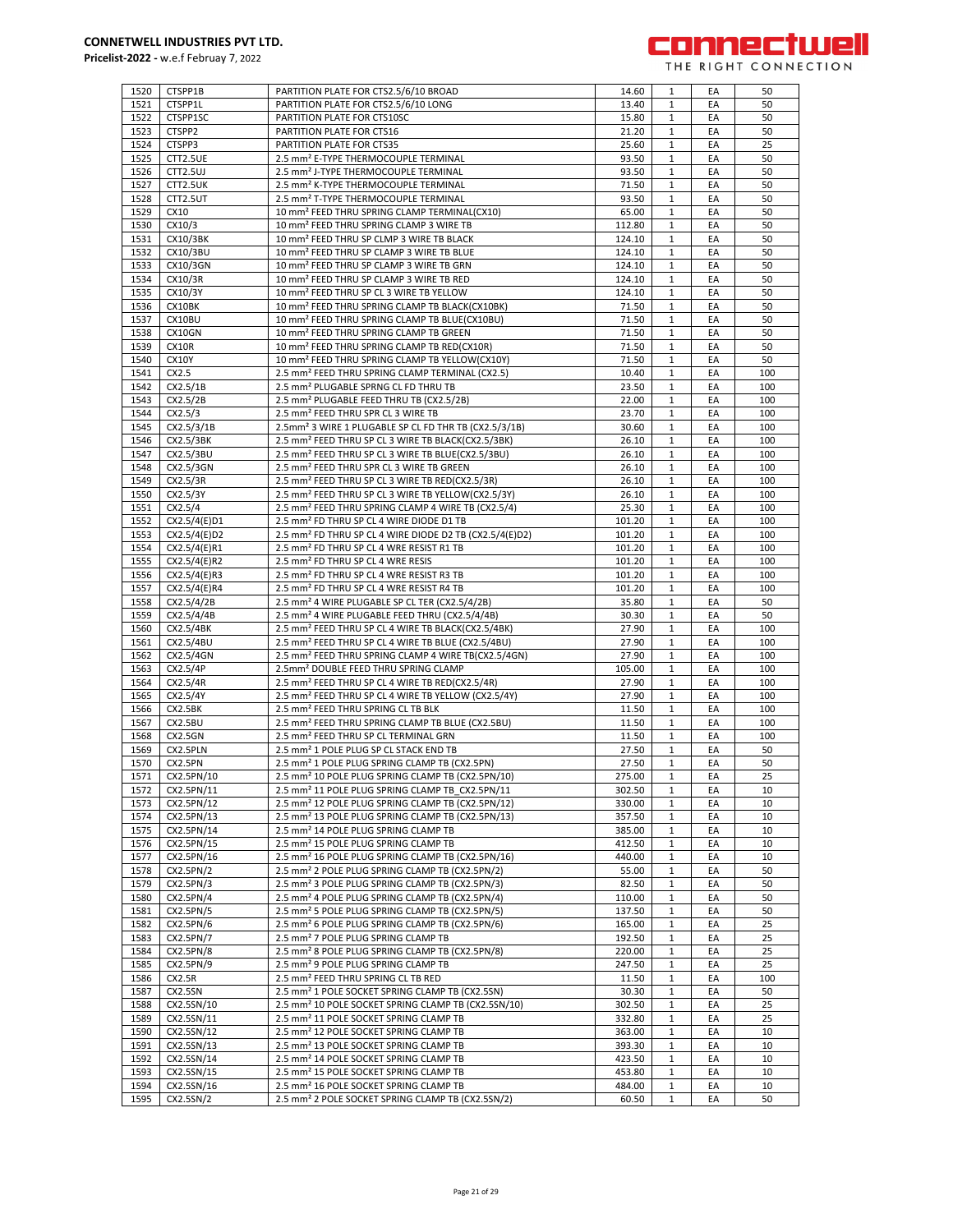

| 1596         |                                  |                                                                                                      |                |                              |          |          |
|--------------|----------------------------------|------------------------------------------------------------------------------------------------------|----------------|------------------------------|----------|----------|
|              | CX2.5SN/3                        | 2.5 mm <sup>2</sup> 3 POLE SOCKET SPRING CLAMP TB (CX2.5SN/3)                                        | 90.80          | 1                            | EA       | 50       |
| 1597         | CX2.5SN/4                        | 2.5 mm <sup>2</sup> 4 POLE SOCKET SPRING CLAMP TB                                                    | 121.00         |                              | EA       | 50       |
|              |                                  |                                                                                                      |                | 1                            |          |          |
| 1598         | CX2.5SN/5                        | 2.5 mm <sup>2</sup> 5 POLE SOCKET SPRING CLAMP TB (CX2.5SN/5)                                        | 151.30         | 1                            | EA       | 50       |
| 1599         | CX2.5SN/6                        | 2.5 mm <sup>2</sup> 6 POLE SOCKET SPRING CLAMP TB                                                    | 181.50         | $\mathbf{1}$                 | EA       | 25       |
| 1600         | CX2.5SN/7                        | 2.5 mm <sup>2</sup> 7 POLE SOCKET SPRING CLAMP TB (CX2.5SN/7)                                        | 211.80         | $\mathbf{1}$                 | EA       | 25       |
|              |                                  |                                                                                                      |                |                              |          |          |
| 1601         | CX2.5SN/8                        | 2.5 mm <sup>2</sup> 8 POLE SOCKET SPRING CLAMP TB                                                    | 242.00         | $\mathbf{1}$                 | EA       | 25       |
| 1602         | CX2.5SN/9                        | 2.5 mm <sup>2</sup> 9 POLE SOCKET SPRING CLAMP TB                                                    | 272.30         | 1                            | EA       | 25       |
| 1603         | CX2.5Y                           | 2.5 mm <sup>2</sup> FEED THRU SPR CL TB YELLOW                                                       | 11.50          | $\mathbf{1}$                 | EA       | 100      |
|              |                                  |                                                                                                      |                |                              |          |          |
| 1604         | CX4                              | 4 mm <sup>2</sup> FEED THRU SPRING CL TERMINAL                                                       | 17.70          | 1                            | EA       | 100      |
| 1605         | CX4/3                            | 4SQ MM SP CL MODULAR TB (3 WIRE)                                                                     | 32.20          | $\mathbf{1}$                 | EA       | 50       |
| 1606         | CX4/3BK                          | 4 mm <sup>2</sup> FEED THRU SP CL 3 WIRE TB BLACK(CX4/3BK)                                           | 35.50          | 1                            | EA       | 50       |
|              |                                  |                                                                                                      |                |                              |          |          |
| 1607         | CX4/3BU                          | 4SQ MM SP CL MODULAR TB (3 WIRE) BLU                                                                 | 35.50          | $\mathbf{1}$                 | EA       | 50       |
| 1608         | CX4/3GN                          | 4SQ MM SP CL MODULAR TB (3 WIRE)                                                                     | 35.50          | 1                            | EA       | 50       |
| 1609         | CX4/3R                           | 4 mm <sup>2</sup> FEED THRU SP CL 3 WIRE TB RED(CX4/3R)                                              | 35.50          | $\mathbf{1}$                 | EA       | 50       |
|              |                                  |                                                                                                      |                |                              |          |          |
| 1610         | CX4/3Y                           | 4 mm <sup>2</sup> FEED THRU SP CL 3 WIRE TB YELL                                                     | 35.50          | 1                            | EA       | 50       |
| 1611         | CX4/4                            | 4SQ MM SP CL MODULAR TB (4 WIRE)                                                                     | 37.60          | 1                            | EA       | 50       |
| 1612         | CX4/4BK                          | 4 mm <sup>2</sup> FEED THRU SP CL 4 WIRE TB BLACK                                                    | 41.40          | 1                            | EA       | 50       |
|              |                                  |                                                                                                      |                |                              |          |          |
| 1613         | CX4/4BU                          | 4SQ MM SP CL MODULAR TB (4 WIRE) BLU                                                                 | 41.40          | 1                            | EA       | 50       |
| 1614         | CX4/4GN                          | 4 mm <sup>2</sup> FEED THRU SP CL 4 WIRE TB GREEN(CX4/4GN)                                           | 41.40          | $\mathbf{1}$                 | EA       | 50       |
| 1615         | CX4/4R                           | 4 mm <sup>2</sup> FEED THRU SP CL 4 WIRE TB RED(CX4/4R)                                              | 41.40          | $\mathbf{1}$                 | EA       | 50       |
|              |                                  |                                                                                                      |                |                              |          |          |
| 1616         | CX4/4Y                           | 4 mm <sup>2</sup> FEED THRU SP CL 4 WIRE TB YELLOW                                                   | 41.40          | $\mathbf{1}$                 | EA       | 50       |
| 1617         | CX4BK                            | 4 mm <sup>2</sup> FEED THRU SPRING CL TB BLACK                                                       | 19.50          | $\mathbf{1}$                 | EA       | 100      |
| 1618         | CX4BU                            | 4 mm <sup>2</sup> FEED THRU SPRING CLAMP TB BLUE(CX4BU)                                              | 19.50          | $\mathbf{1}$                 | EA       | 100      |
|              |                                  |                                                                                                      |                |                              |          |          |
| 1619         | CX4GN                            | 4 mm <sup>2</sup> FEED THRU SPRING CL TB GREEN                                                       | 19.50          | 1                            | EA       | 100      |
| 1620         | CX4R                             | 4 mm <sup>2</sup> FEED THRU SPRING CLAMP TB RED(CX4R)                                                | 19.50          | 1                            | EA       | 100      |
| 1621         | CX4Y                             | 4 mm <sup>2</sup> FEED THRU SPRING CL TB YELLOW                                                      | 19.50          | 1                            | EA       | 100      |
|              |                                  |                                                                                                      |                |                              |          |          |
| 1622         | CX6                              | 6 mm <sup>2</sup> FEED THRU SPRING CLAMP TERMINAL (CX6)                                              | 34.20          | $\mathbf{1}$                 | EA       | 100      |
| 1623         | CX6/3                            | 6 mm <sup>2</sup> FEED THRU SPRING CLAMP 3 WIRE TB (CX6/3)                                           | 72.80          | $\mathbf{1}$                 | EA       | 50       |
| 1624         | CX6/3BK                          | 6 mm <sup>2</sup> FEED THRU SP CLMP 3 WIRE TB BLACK                                                  | 80.10          | $\mathbf{1}$                 | EA       | 50       |
|              |                                  |                                                                                                      |                |                              |          |          |
| 1625         | CX6/3BU                          | 6 mm <sup>2</sup> FEED THRU SP CL 3 WIRE TB BLUE (CX6/3BU)                                           | 80.10          | $\mathbf{1}$                 | EA       | 50       |
| 1626         | CX6/3GN                          | 6 mm <sup>2</sup> FEED THRU SP CL 3 WIRE TB GREE                                                     | 80.10          | $\mathbf{1}$                 | EA       | 50       |
| 1627         | CX6/3R                           | 6 mm <sup>2</sup> FEED THRU SP CLMP 3 WIRE TB RED                                                    | 80.10          | 1                            | EA       | 50       |
|              |                                  |                                                                                                      |                |                              |          |          |
| 1628         | CX6/3Y                           | 6 mm <sup>2</sup> FEED THRU SP CLMP 3 WIRE TB YELLOW                                                 | 80.10          | $\mathbf{1}$                 | EA       | 50       |
| 1629         | CX6BK                            | 6 mm <sup>2</sup> FEED THRU SPRING CL TB BLACK                                                       | 37.70          | 1                            | EA       | 100      |
| 1630         | CX6BU                            | 6 mm <sup>2</sup> FEED THRU SPRING CLAMP TB BLUE(CX6BU)                                              | 37.70          | $\mathbf{1}$                 | EA       | 100      |
|              |                                  |                                                                                                      |                |                              |          |          |
| 1631         | CX6GN                            | 6 mm <sup>2</sup> FEED THRU SPRING CLAMP TB GREEN(CX6GN)                                             | 37.70          | $\mathbf{1}$                 | EA       | 100      |
| 1632         | CX6R                             | 6 mm <sup>2</sup> FEED THRU SPRING CLAMP TB RED                                                      | 37.70          | $\mathbf{1}$                 | EA       | 100      |
| 1633         | CX6Y                             | 6 mm <sup>2</sup> FEED THRU SPRING CL TB YELLOW                                                      | 37.70          | $\mathbf{1}$                 | EA       | 100      |
|              |                                  |                                                                                                      |                |                              |          |          |
| 1634         | CXAF4/3                          | 4mm <sup>2</sup> SPRING CLAMP AUTOMOTIVE FUSE 3W TB (CXAF4/3)                                        | 171.60         | $\mathbf{1}$                 | EA       | 50       |
| 1635         | CXCC4                            | 4mm <sup>2</sup> COMPONENT CARRIER SPRING CLAMP TB                                                   | 68.70          | 1                            | EA       | 50       |
| 1636         | CXCC4/3                          | 4 mm <sup>2</sup> 3 WIRE COMPONENT CARRIER SP CL TB                                                  | 82.40          | 1                            | EA       | 50       |
|              |                                  |                                                                                                      |                | 1                            |          |          |
| 1637         | CXCP2.5/4                        | 2.5mm <sup>2</sup> FD THRU SPCL 4W MICRO TB FR DIN35                                                 | 23.10          |                              | EA       | 100      |
| 1638         | CXDB35/10                        | 1X35mm <sup>2</sup> I/P 4X10mm <sup>2</sup> O/P HYBRID TERMINAL                                      | 181.50         | 1                            | EA       | 20       |
| 1639         | CXDB35/10A                       | 1X35mm <sup>2</sup> I/P 4X10mm <sup>2</sup> O/P HYBRID ALLEN TB                                      | 192.50         | $\mathbf{1}$                 | EA       | 20       |
| 1640         | <b>CXDIN</b>                     | MOUNTING FEET FOR CX2.5P TERMINAL BLOCK                                                              | 8.50           | $\mathbf{1}$                 | EA       | 25       |
|              |                                  |                                                                                                      |                |                              |          |          |
| 1641         | CXDL2.5                          | 2.5 mm <sup>2</sup> 2 LEVEL SPRING CLAMP TERMINAL                                                    | 29.70          | $\mathbf{1}$                 | EA       | 50       |
| 1642         | CXDL2.5(E)D1                     | 2.5 mm <sup>2</sup> 2 LEVEL SPRING CLAMP DIODE D1 TB                                                 |                |                              |          | 50       |
| 1643         |                                  |                                                                                                      | 88.60          | $\mathbf{1}$                 | EA       |          |
|              |                                  |                                                                                                      |                |                              |          |          |
|              | CXDL2.5(E)D2                     | 2.5 mm <sup>2</sup> 2 LEVEL SPRING CLAMP DIODE D2 TB                                                 | 88.60          | $\mathbf{1}$                 | EA       | 50       |
| 1644         | CXDL2.5(E)D3                     | 2.5 mm <sup>2</sup> 2 LEVEL SPRING CLAMP DIODE D3 TB (CXDL2.5(E)D3)                                  | 88.60          | 1                            | EA       | 50       |
| 1645         | CXDL2.5(E)DD1                    | 2.5 mm <sup>2</sup> 2 LEVEL SPRING CL DIODE DD1 TB                                                   | 88.60          | $\mathbf{1}$                 | EA       | 50       |
|              |                                  |                                                                                                      |                |                              |          |          |
| 1646         | CXDL2.5(E)DD2                    | 2.5 mm <sup>2</sup> 2 LEVEL SPRING CL DIODE DD2 TB                                                   | 88.60          | $\mathbf{1}$                 | EA       | 50       |
| 1647         | CXDL2.5(E)DD3                    | 2.5 mm² 2 LEVEL SPRING CL DIODE DD3 TB                                                               | 88.60          |                              | ŁА       | 50       |
| 1648         | CXDL2.5(E)DD4                    | 2.5 mm <sup>2</sup> 2 LEVEL SPRING CL DIODE DD4                                                      | 88.60          | $\mathbf{1}$                 | EA       | 50       |
| 1649         |                                  |                                                                                                      | 88.60          | 1                            | EA       | 50       |
|              | $\overline{C}$ XDL2.5(E)DD5      | 2.5 mm <sup>2</sup> 2 LEVEL SPRING CL DIODE D                                                        |                |                              |          |          |
| 1650         | CXDL2.5(E)DD6                    | 2.5 mm <sup>2</sup> 2 LEVEL SPRING CL DIODE D                                                        | 88.60          | $\mathbf{1}$                 | EA       | 50       |
| 1651         | CXDL2.5(E)LD1240V                | 2.5 mm <sup>2</sup> 2 LEVL SPRING CLAMP LED 110-                                                     | 88.60          | $\mathbf{1}$                 | EA       | 50       |
| 1652         | CXDL2.5(E)LD16-60V               | 2.5 mm <sup>2</sup> 2 LEVEL SPRING CLAMP LED 6-60V                                                   | 88.60          | $\mathbf{1}$                 | EA       | 50       |
|              |                                  |                                                                                                      |                |                              |          |          |
| 1653         | CXDL2.5(I.S)                     | 2.5 mm <sup>2</sup> 2 LVL SPRING CLAMP INT SHRTD TB                                                  | 40.10          | 1                            | EA       | 50       |
| 1654         | <b>CXDL2.5/2B</b>                | 2.5 mm <sup>2</sup> 2 LEVEL PLUGABLE SP CL TB (CXDL2.5/2B)                                           | 56.00          | 1                            | EA       | 50       |
| 1655         | CXDL2.5BK                        | 2.5 mm <sup>2</sup> 2 LVL SPNG CL TERMINAL BLACK                                                     | 32.70          | $\mathbf{1}$                 | EA       | 50       |
|              |                                  |                                                                                                      |                |                              |          |          |
| 1656         | CXDL2.5BU                        | 2.5 mm <sup>2</sup> 2 LVL SPRNG CL TERMINAL BLUE                                                     | 32.70          | 1                            | EA       | 50       |
| 1657         | CXDL2.5GN                        | 2.5 mm <sup>2</sup> 2 LVL SPNG CL TERMINAL GREEN                                                     | 32.70          | $\mathbf{1}$                 | EA       | 50       |
| 1658         | CXDL2.5R                         | 2.5 mm <sup>2</sup> 2 LVL SPR CL TERMINAL RED                                                        | 32.70          | 1                            | EA       | 50       |
|              |                                  |                                                                                                      |                | $\mathbf{1}$                 | EA       | 50       |
| 1659         | CXDL2.5Y                         | 2.5 mm <sup>2</sup> 2 LVL SPR CL TERMINAL YLW                                                        | 32.70          |                              |          |          |
| 1660         | CXDLG2.5                         | 2.5 mm <sup>2</sup> FEED THRU + GND SPRING CL TB                                                     | 88.80          | $\mathbf{1}$                 | EA       | 50       |
| 1661         | CXDLG2.5(I.S)                    | 2.5 mm <sup>2</sup> 2 LEVEL SPRING CL GROUND TB                                                      | 101.40         | 1                            | EA       | 50       |
| 1662         |                                  |                                                                                                      |                | 1                            | EA       | 50       |
|              | CXDLG2.5/2B                      | 2.5 mm <sup>2</sup> 2 LEVEL PLUGABLE SP CL GR                                                        | 162.40         |                              |          |          |
| 1663         | CXDLG2.5/2B(I.S)                 | 2.5 mm <sup>2</sup> 2 LVL PLUGABLE SPRING CL GRN                                                     | 245.10         | 1                            | EA       | 50       |
| 1664         | CXF4                             | 4mm <sup>2</sup> Ø5X20mm SPRING CLAMP FUSE TB                                                        | 60.20          | $\mathbf{1}$                 | EA       | 50       |
| 1665         | CXF4/3                           | 4mm <sup>2</sup> Ø5X20mm SPRING CLAMP FUSE 3 WIRE TB                                                 | 95.90          | $\mathbf{1}$                 | EA       | 50       |
|              |                                  |                                                                                                      |                |                              |          |          |
| 1666         | CXF4/3L110-240V                  | 4 mm <sup>2</sup> Ø5X20mm SP CL FUSE 3W TB 110-240V                                                  | 116.40         | 1                            | EA       | 50       |
| 1667         | CXF4/3L6-60V                     | 4 mm <sup>2</sup> Ø5X20mm SP CL FUSE 3 WIRE TB 6-60V                                                 | 116.40         | $\mathbf{1}$                 | EA       | 50       |
| 1668         | CXF4BK                           | 4mm <sup>2</sup> Ø5X20mm SPRING CLAMP FUSE TB BLK                                                    | 66.20          | $\mathbf{1}$                 | EA       | 50       |
|              |                                  |                                                                                                      |                |                              |          |          |
| 1669         | CXF4BU                           | 4mm <sup>2</sup> Ø5X20mm SPRING CLAMP FUSE TB BLU                                                    | 66.20          | 1                            | EA       | 50       |
| 1670<br>1671 | CXF4L110-240V<br>CXF4L110-240VBK | 4mm <sup>2</sup> Ø5X20mm SPR CL FU TB110-240V<br>4mm <sup>2</sup> Ø5X20mm SPR CL FU TB110-240V BLACK | 79.20<br>87.20 | $\mathbf{1}$<br>$\mathbf{1}$ | EA<br>EA | 50<br>50 |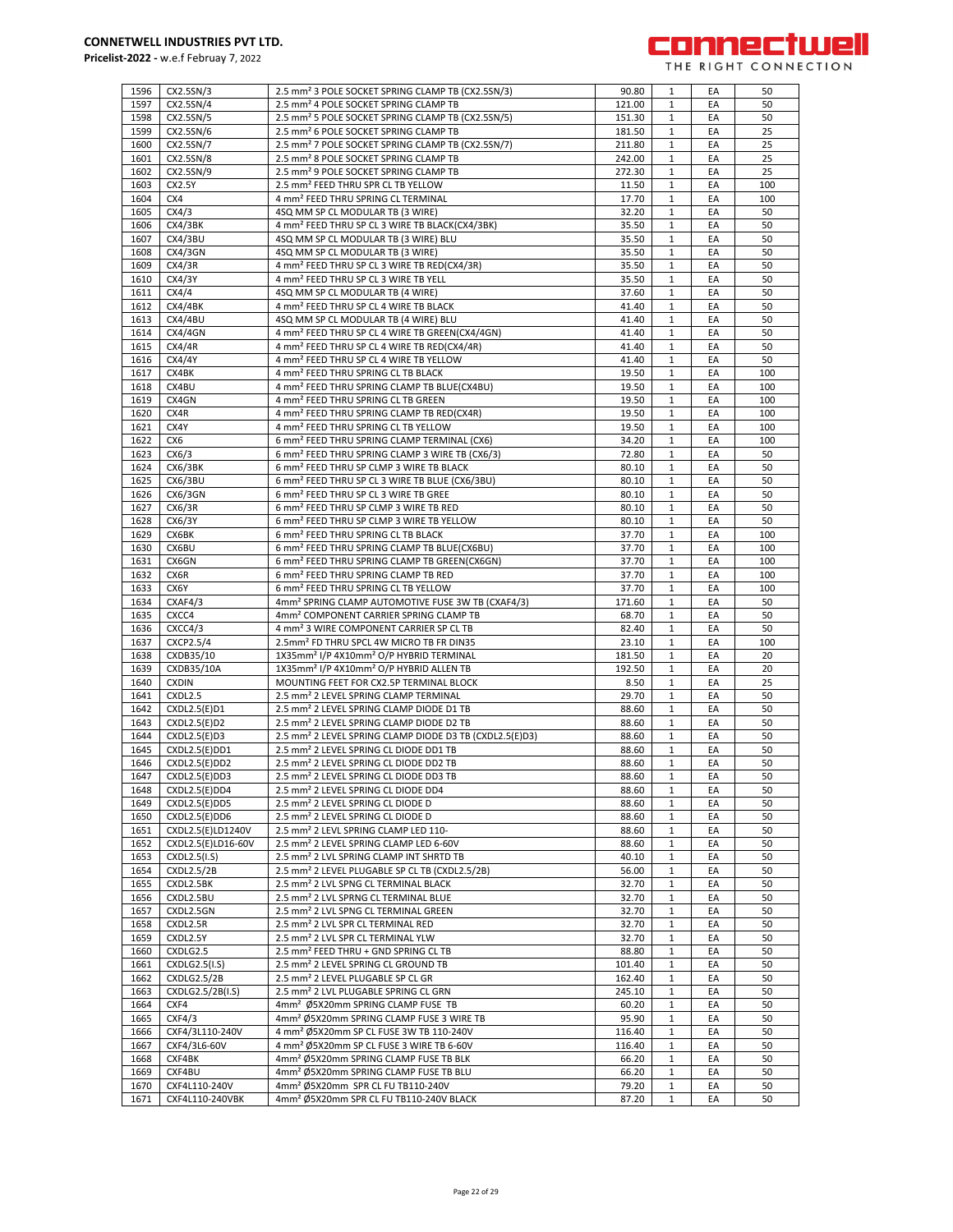

| 1672 | CXF4L110-240VBU   | 4mm <sup>2</sup> Ø5X20mm SPR CL FU TB110-240V BLUE                | 87.20  | $\mathbf{1}$ | EA | 50  |
|------|-------------------|-------------------------------------------------------------------|--------|--------------|----|-----|
| 1673 | <b>CXF4L6-60V</b> | 4mm <sup>2</sup> Ø5X20mm SPRING CLMP FUSE TB 6-60V                | 79.20  | $\mathbf{1}$ | EA | 50  |
| 1674 | CXF4L6-60VBK      | 4mm <sup>2</sup> Ø5X20mm SPRG CLMP FUSE TB 6-60V BLK              | 87.20  | $\mathbf{1}$ | EA | 50  |
| 1675 | CXF4L6-60VBU      | 4mm <sup>2</sup> Ø5X20mm SPRG CLMP FUSE TB 6-60V BLU              | 87.20  | 1            | EA | 50  |
| 1676 | CXG10             | 10 mm <sup>2</sup> SPRING CLAMP GROUNDING TB                      | 161.70 | $\mathbf{1}$ | EA | 50  |
|      |                   |                                                                   |        |              |    |     |
| 1677 | CXG10/3           | 10 mm <sup>2</sup> SPRING CLAMP 3 WIRE GROUND TB                  | 177.10 | $\mathbf{1}$ | EA | 50  |
| 1678 | CXG2.5            | 2.5 mm <sup>2</sup> SPRING CLAMP GROUNDING TB                     | 65.50  | 1            | EA | 100 |
| 1679 | CXG2.5/1B         | 2.5 mm <sup>2</sup> PLUGABLE SPRING CLAMP GROUND TB (CXG2.5/1B)   | 78.50  | $\mathbf{1}$ | EA | 100 |
| 1680 | CXG2.5/2B         | 2.5 mm <sup>2</sup> PLUGABLE GROUND TB (CXG2.5/2B)                | 77.00  | 1            | EA | 100 |
|      |                   |                                                                   |        | $\mathbf{1}$ |    |     |
| 1681 | CXG2.5/3          | 2.5 mm <sup>2</sup> SPRING CL 3 WIRE GROUND TB                    | 93.80  |              | EA | 100 |
| 1682 | CXG2.5/3/1B       | 2.5 mm <sup>2</sup> PLUGABLE SPRING CLAMP GROUND TB (CXG2.5/3/1B) | 95.50  | $\mathbf{1}$ | EA | 100 |
| 1683 | CXG2.5/4          | 2.5 mm <sup>2</sup> SPRING CLAMP 4 WIRE GROUND TB                 | 95.70  | $\mathbf{1}$ | EA | 100 |
| 1684 | CXG2.5/4/2B       | 2.5 mm <sup>2</sup> 4 WIRE PLUGABLE SP CL GRO                     | 110.00 | $\mathbf{1}$ | EA | 50  |
| 1685 | CXG2.5/4/4B       | 2.5 mm <sup>2</sup> 4 WIRE PLUGABLE GROUND TE                     | 106.00 | $\mathbf{1}$ | EA | 50  |
|      |                   |                                                                   |        |              |    |     |
| 1686 | CXG4              | 4 mm <sup>2</sup> SPRING CLAMP GROUNDING TB                       | 64.50  | $\mathbf{1}$ | EA | 100 |
| 1687 | CXG4/3            | 4SQ EARTHING SP CL MOD TB (3 WIRE)                                | 97.00  | 1            | EA | 50  |
| 1688 | CXG4/4            | 4SQ EARTHING SP CL MOD TB (4 WIRE)                                | 105.10 | $\mathbf{1}$ | EA | 50  |
| 1689 | CXG6              | 6 mm <sup>2</sup> SPRING CLAMP GROUNDING TB                       | 125.40 | $\mathbf{1}$ | EA | 100 |
| 1690 | CXG6/3            | 6 mm <sup>2</sup> SPRING CLAMP 3 WIRE GROUND TB                   | 142.90 | $\mathbf{1}$ | EA | 50  |
|      |                   |                                                                   |        |              |    |     |
| 1691 | <b>CXK2.5</b>     | 2.5mm <sup>2</sup> 2 WIRE KNIFE DISCON SPR CL TB                  | 41.40  | 1            | EA | 100 |
| 1692 | CXK2.5/4          | 2.5mm <sup>2</sup> 4 WIRE KNIFE DISCON SPR CL TB                  | 53.30  | $\mathbf{1}$ | EA | 50  |
| 1693 | <b>CXK2.5/4BK</b> | 2.5mm <sup>2</sup> 4 WIRE KNFE DISCON SP CL TB BLACK              | 58.70  | $\mathbf{1}$ | EA | 50  |
| 1694 | <b>CXK2.5/4BU</b> | 2.5mm <sup>2</sup> 4 WIRE KNIFE DISCON SP CL TB BLUE              | 58.70  | $\mathbf{1}$ | EA | 50  |
|      |                   |                                                                   |        |              |    |     |
| 1695 | <b>CXK2.5/4GN</b> | 2.5mm <sup>2</sup> 4 WIRE KNFE DISCON SP CL TB GREEN              | 58.70  | 1            | EA | 50  |
| 1696 | CXK2.5/4R         | 2.5mm <sup>2</sup> 4 WIRE KNIFE DISCON SP CL TB RED               | 58.70  | 1            | EA | 50  |
| 1697 | <b>CXK2.5/4Y</b>  | 2.5mm <sup>2</sup> 4 WIRE KNIFE DISCON SP CL YELLOW               | 58.70  | $\mathbf{1}$ | EA | 50  |
| 1698 | CXK2.5BK          | 2.5mm <sup>2</sup> 2 WIRE KNIFE DISCON SP CL BLACK                | 45.60  | $\mathbf{1}$ | EA | 100 |
| 1699 | CXK2.5BU          | 2.5mm <sup>2</sup> 2 WIRE KNIFE DISCON SP CL BLUE                 | 45.60  | $\mathbf{1}$ | EA | 100 |
|      |                   |                                                                   |        |              |    |     |
| 1700 | CXK2.5GN          | 2.5mm <sup>2</sup> 2 WIRE KNIFE DISCON SP CL GREEN                | 45.60  | $\mathbf{1}$ | EA | 100 |
| 1701 | CXK2.5R           | 2.5mm <sup>2</sup> 2 WIRE KNIFE DISCON SP CL RED                  | 45.60  | $\mathbf{1}$ | EA | 100 |
| 1702 | <b>CXK2.5Y</b>    | 2.5mm <sup>2</sup> 2 WIRE KNIFE DISCON SP CL YELLOW               | 45.60  | $\mathbf{1}$ | EA | 100 |
| 1703 | CXK4              | 4mm <sup>2</sup> 2 WIRE KNIFE DISCON SPRNG CLMP TB (CXK4)         | 79.40  | 1            | EA | 50  |
| 1704 | CXK4/3            |                                                                   |        | $\mathbf{1}$ | EA | 50  |
|      |                   | 4 mm <sup>2</sup> 3 WIRE KNIFE DISCON SPRNG CLMP TB               | 125.70 |              |    |     |
| 1705 | CXK4BU            | 4mm <sup>2</sup> 2 WIRE KNIFE DISCON SP CLMP TB BLUE (CXK4BU)     | 87.30  | 1            | EA | 50  |
| 1706 | CXK4R             | 4mm <sup>2</sup> 2 WIRE KNIFE DISCON SP CLMP TB RED (CXK4R)       | 87.30  | $\mathbf{1}$ | EA | 50  |
| 1707 | <b>CXLPN</b>      | LOCKING PIN FOR CX2.5PN / CX2.5SN                                 | 7.30   | $\mathbf{1}$ | EA | 25  |
| 1708 | CXM2.5            | 2.5mm <sup>2</sup> FEED THRU SP CL TB FR DIN15 RAIL               | 11.00  | $\mathbf{1}$ | EA | 100 |
|      |                   |                                                                   |        |              |    |     |
| 1709 | CXM2.5BK          | 2.5 mm <sup>2</sup> MINIATURE SPRING CLAMP TB                     | 12.10  | $\mathbf{1}$ | EA | 100 |
| 1710 | CXM2.5BU          | 2.5MM <sup>2</sup> FEED THRU SP CL TB DIN15 RAIL BLU (CXM2.5BU)   | 12.10  | $\mathbf{1}$ | EA | 100 |
| 1711 | CXM2.5GN          | 2.5mm <sup>2</sup> FEED THRU SP CL TB DIN15 RAIL GRN (CXM2.5GN)   | 12.10  | $\mathbf{1}$ | EA | 100 |
| 1712 | CXM2.5R           | 2.5mm <sup>2</sup> FEED THRU SP CL TB DIN15 RAIL RED (CXM2.5R)    | 12.10  | 1            | EA | 100 |
| 1713 | <b>CXM2.5Y</b>    | 2.5 mm <sup>2</sup> MINIATURE SPRING CLAMP TB YELLOW (CXM2.5Y)    | 12.10  | $\mathbf{1}$ | EA | 100 |
|      |                   |                                                                   |        |              |    |     |
| 1714 | CXMG2.5           | 2.5mm <sup>2</sup> SP CL GROUND TB FR DIN15 RAIL                  | 44.40  | $\mathbf{1}$ | EA | 100 |
| 1715 | <b>CXPOLN</b>     | CODING PIN FOR CX2.5PN / CX2.5PLN                                 | 3.10   | $\mathbf{1}$ | EA | 20  |
| 1716 | CXS2.5            | 2.5mm <sup>2</sup> FD THRU SIDE ENTRY SPRING CLMP TB              | 9.90   | 1            | EA | 50  |
| 1717 | CXS2.5BK          | 2.5mm <sup>2</sup> FD THRU SIDE ENTRY SP CL BLACK                 | 10.90  | $\mathbf{1}$ | EA | 50  |
| 1718 | CXS2.5BU          | 2.5mm <sup>2</sup> FD THRU SIDE ENTRY SPRING CL BLUE              | 10.90  | $\mathbf{1}$ | EA | 50  |
|      |                   |                                                                   |        |              |    |     |
| 1719 | CXS2.5R           | 2.5mm <sup>2</sup> FD THRU SIDE ENTRY SP CL RED                   | 10.90  | $\mathbf{1}$ | EA | 50  |
| 1720 | <b>CXS2.5Y</b>    | 2.5mm <sup>2</sup> FD THRU SIDE ENTRY SP CL YELLOW                | 10.90  | 1            | EA | 100 |
| 1721 | CXS4              | 4 mm <sup>2</sup> FD THRU SIDE ENTRY SPRING CLMP TB               | 15.70  | 1            | EA | 100 |
| 1722 | CXS4BK            | 4 mm <sup>2</sup> FD THRU SIDE ENTRY SP CL TB BLK                 | 17.30  | $\mathbf{1}$ | EA | 100 |
|      |                   |                                                                   |        |              |    |     |
| 1723 | CXS4BU            | 4 mm* FD THRU SIDE ENTRY SP CL TB BLU                             | 17.30  | т.           | ЕA | 100 |
| 1724 | CXS4GN            | 4 mm <sup>2</sup> FD THRU SIDE ENTRY SP CL TB GRN                 | 17.30  | $\mathbf{1}$ | EA | 100 |
| 1725 | CXS4R             | 4 mm <sup>2</sup> FD THRU SIDE ENTRY SP CL TB RED                 | 17.30  | 1            | EA | 100 |
| 1726 | CXSG2.5           | 2.5mm <sup>2</sup> SIDE ENTRY SPRING CLAMP GROUND TB              | 78.10  | $\mathbf{1}$ | EA | 50  |
| 1727 | CXSG4             | 4 mm <sup>2</sup> SIDE ENTRY SPRING CLAMP GROUND TB               | 94.60  | $\mathbf{1}$ | EA | 100 |
| 1728 | CXSR2N            | 2W STRAIN RELIEF PLATE CX2.5PN / CX2.5SN                          | 9.70   | 1            | EA | 25  |
|      |                   |                                                                   |        |              |    |     |
| 1729 | CXSR4N            | 4W STRAIN RELIEF PLATE FR CX2.5PN/CX2.5S                          | 12.10  | 1            | EA | 25  |
| 1730 | CXVF2.5A          | 6mm <sup>2</sup> I/P 2X2.5mm <sup>2</sup> O/P Ø5X20mm FUSE SPCLTB | 198.00 | 1            | EA | 50  |
| 1731 | <b>CXVFA</b>      | 6 mm <sup>2</sup> Ø5X20mm FUSE SPRING CLAMP TB                    | 209.00 | $\mathbf{1}$ | EA | 50  |
| 1732 | CY10              | 10 mm <sup>2</sup> FEED THRU SCREW CLAMP TERMINAL                 | 21.20  | $\mathbf{1}$ | EA | 50  |
|      |                   |                                                                   |        |              |    |     |
| 1733 | CY10BU            | 10 mm <sup>2</sup> FEED THRU SCREW CLAMP TB BLU                   | 23.30  | $\mathbf{1}$ | EA | 50  |
| 1734 | CY2.5             | 2.5 mm <sup>2</sup> FEED THRU SCREW CLAMP TERMINAL                | 10.10  | $\mathbf{1}$ | EA | 50  |
| 1735 | CY2.5BU           | 2.5 mm <sup>2</sup> FEED THRU SCREW CLAMP TB BLU                  | 11.10  | 1            | EA | 100 |
| 1736 | CY4               | 4 mm <sup>2</sup> FEED THRU SCREW CLAMP TERMINAL                  | 12.60  | 1            | EA | 100 |
| 1737 |                   | 4 mm <sup>2</sup> FEED THRU SCREW CLAMP 3 WIRE TB                 |        | 1            | EA | 50  |
|      | CY4/3             |                                                                   | 28.60  |              |    |     |
| 1738 | CY4/4             | 4 mm <sup>2</sup> FEED THRU SCREW CLAMP 4 WIRE TB                 | 40.10  | $\mathbf{1}$ | EA | 50  |
| 1739 | CY4BU             | 4 mm <sup>2</sup> FEED THRU SCREW CLAMP TB BLU                    | 13.80  | 1            | EA | 100 |
| 1740 | CY <sub>6</sub>   | 6 mm <sup>2</sup> FEED THRU SCREW CLAMP TERMINAL                  | 16.80  | $\mathbf{1}$ | EA | 100 |
| 1741 | CY6BU             | 6 mm <sup>2</sup> FEED THRU SCREW CLAMP TB BLU                    | 18.50  | 1            | EA | 100 |
|      |                   |                                                                   |        |              |    |     |
| 1742 | CYDL2.5           | 2.5mm <sup>2</sup> 2 LEVEL FD THRU SCREW CLMP TB (CYDL2.5)        | 32.70  | $\mathbf{1}$ | EA | 50  |
| 1743 | CYDL2.5BU         | 2.5mm <sup>2</sup> 2 LEVEL FD THRU SCREW CLMP TB BLU              | 36.00  | $\mathbf{1}$ | EA | 50  |
| 1744 | CYDL4             | 4mm <sup>2</sup> 2 LEVEL FD THRU SCREW CLMP TB (CYDL4)            | 32.40  | 1            | EA | 50  |
| 1745 | CYDL4ED1          | 4 MM <sup>2</sup> 2 LEVEL SCREW CLAMP DIODE D1 TB                 | 69.70  | 1            | EA | 50  |
| 1746 | CYDL4ED2          | 4 MM <sup>2</sup> 2 LEVEL SCREW CLAMP DIODE D2 TB                 | 69.70  | 1            | EA | 50  |
|      |                   |                                                                   |        |              |    |     |
| 1747 | CYDL4ED3          | 4 MM <sup>2</sup> 2 LEVEL SCREW CLAMP DIODE D3 TB                 | 69.70  | $\mathbf{1}$ | EA | 50  |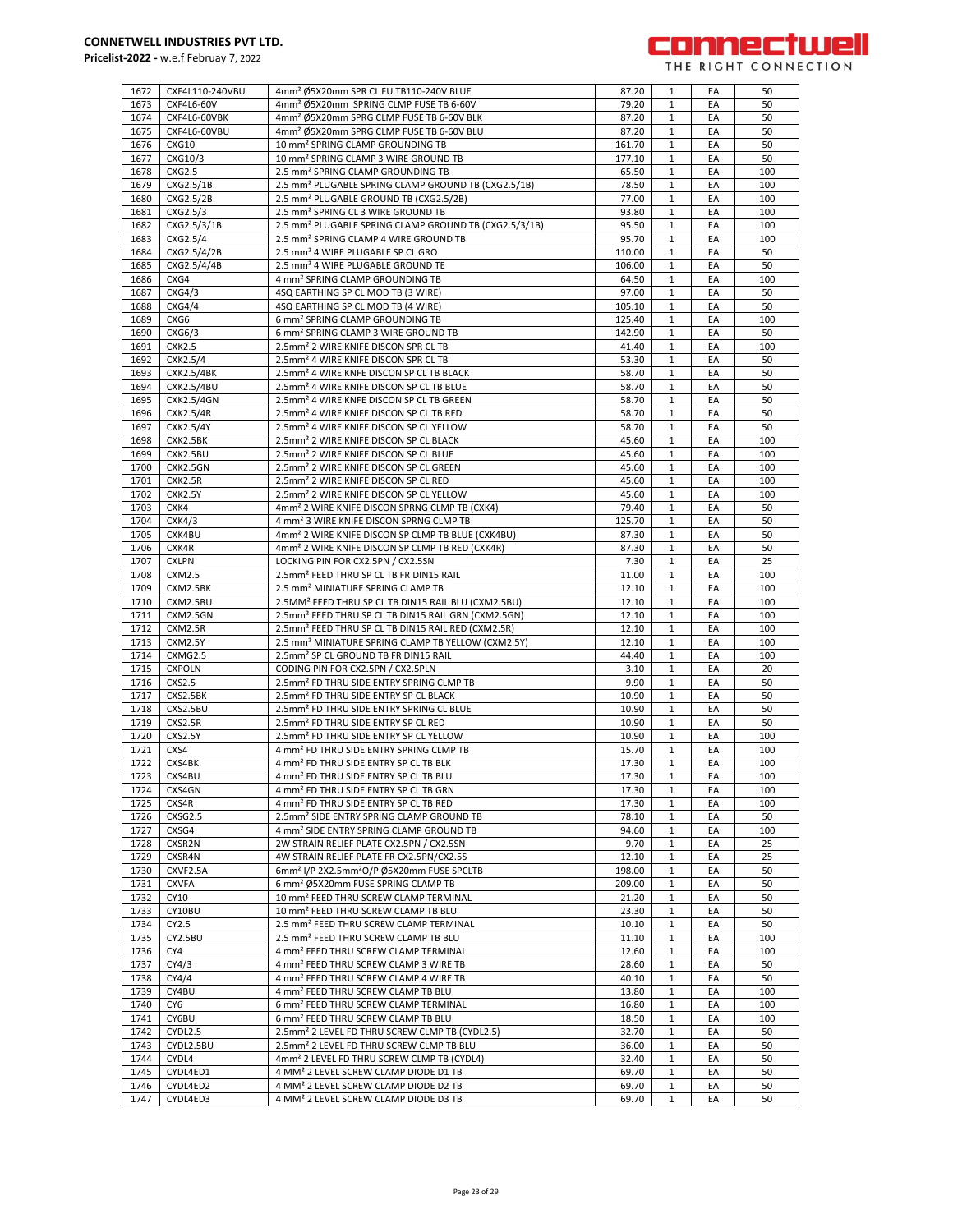

| 1748 | CYDL4EDD1          | 4 MM <sup>2</sup> 2 LEVEL SCREW CLAMP 2 DIODE DD1 TB                  | 75.90  | 1            | EA | 50 |
|------|--------------------|-----------------------------------------------------------------------|--------|--------------|----|----|
| 1749 | CYDL4EDD2          | 4 MM <sup>2</sup> 2 LEVEL SCREW CLAMP 2 DIODE DD2 TB                  | 75.90  | 1            | EA | 50 |
| 1750 | CYDL4EDD3          | 4 MM <sup>2</sup> 2 LEVEL SCREW CLAMP 2 DIODE DD3 TB                  | 75.90  | 1            | EA | 50 |
|      |                    |                                                                       |        |              |    |    |
| 1751 | CYDL4EDD4          | 4 MM <sup>2</sup> 2 LEVEL SCREW CLAMP 2 DIODE DD4 TB                  | 75.90  | 1            | EA | 50 |
| 1752 | CYDL4EDD512V       | 4 MM <sup>2</sup> 2 LVL SCRW CL 12V DIODE DD5 TB                      | 82.30  | $\mathbf{1}$ | EA | 50 |
| 1753 | CYDL4EDD524V       | 4 MM <sup>2</sup> 2 LVL SCRW CL 24V DIODE DD5 TB                      | 82.30  | $\mathbf{1}$ | EA | 50 |
| 1754 | CYDL4EL124V        | 4 MM <sup>2</sup> 2 LEVEL SCREW CLAMP 24V LED L1 TB                   | 82.30  | $\mathbf{1}$ | EA | 50 |
|      |                    |                                                                       |        |              |    |    |
| 1755 | CYDL4EL224V        | 4 MM <sup>2</sup> 2 LEVEL SCREW CLAMP 24V LED L2 TB                   | 82.30  | $\mathbf{1}$ | EA | 50 |
| 1756 | CYDL4ELD124V       | 4 MM <sup>2</sup> 2 LEVEL SCRW CLAMP 24V LED LD1 TB                   | 82.30  | 1            | EA | 50 |
| 1757 | CYDL4ELD224V       | 4 MM <sup>2</sup> 2 LEVEL SCRW CLAMP 24V LED LD2 TB                   | 82.30  | 1            | EA | 50 |
|      |                    |                                                                       |        |              |    |    |
| 1758 | CYDL4ELD312V       | 4 MM <sup>2</sup> 2 LEVEL SCREW CLAMP 12V LED LD                      | 82.30  | $\mathbf{1}$ | EA | 50 |
| 1759 | CYDL4ELD324V       | 4 MM <sup>2</sup> 2 LEVEL SCREW CLAMP 24V LED LD3 TB                  | 82.30  | 1            | EA | 50 |
| 1760 | CYDL4ELD424V       | 4 MM <sup>2</sup> 2 LEVEL SCREW CLAMP 24V LED LD4 TB                  | 82.30  | $\mathbf{1}$ | EA | 50 |
|      |                    |                                                                       |        |              |    |    |
| 1761 | CYDL4ELD448V       | 4 MM <sup>2</sup> 2 LEVEL SCREW CLAMP 48V LED LD4 TB                  | 82.30  | 1            | EA | 50 |
| 1762 | CYDL4ELD5110V      | 4 MM <sup>2</sup> 2 LEVEL SCRW CLAMP 110V LED LD5 TB                  | 82.30  | $\mathbf{1}$ | EA | 50 |
| 1763 | CYDL4ELD5220V      | 4 MM <sup>2</sup> 2 LEVEL SCRW CLAMP 220V LED LD5 TB                  | 82.30  | $\mathbf{1}$ | EA | 50 |
|      | CYDL4ELD524V       |                                                                       |        |              |    |    |
| 1764 |                    | 4 MM <sup>2</sup> 2 LEVEL SCREW CLAMP 24V LED LD5 TB                  | 82.30  | 1            | EA | 50 |
| 1765 | CYDLF4             | 4mm <sup>2</sup> 2 LEVEL Ø5X20mm SCREW CL FUSE TB                     | 105.50 | 1            | EA | 50 |
| 1766 | CYDLF4FT           | 4mm <sup>2</sup> CYDLF PRO FEED THRU SCERW CL TB                      | 98.10  | 1            | EA | 50 |
| 1767 | CYDLF4L110-240V    | 4mm <sup>2</sup> Ø5X20mm FUSE SC CL TB LED 110-240V (CYDLF4L110-240V) | 142.40 | $\mathbf{1}$ | EA | 50 |
|      |                    |                                                                       |        |              |    |    |
| 1768 | CYDLF4L6-60V       | 4mm <sup>2</sup> Ø5X20mm FUSE SC CL TB LED 6-60V (CYDLF4L6-60V)       | 142.40 | 1            | EA | 50 |
| 1769 | CYDLF4LR           | 4mm <sup>2</sup> 2 LEVEL Ø5X20mm SCREW CL FU TB (CYDLF4LR)            | 140.10 | $\mathbf{1}$ | EA | 50 |
| 1770 | CYDLG2.5           | 2.5mm <sup>2</sup> 2 LEVEL FD THRU SCRW CLMP GND TB                   | 108.90 | $\mathbf{1}$ | EA | 50 |
|      |                    |                                                                       |        |              |    |    |
| 1771 | CYDLG4             | 4mm <sup>2</sup> 2 LEVEL FD THRU SCRW CLMP GND TB (CYDLG4)            | 113.30 | $\mathbf{1}$ | EA | 50 |
| 1772 | CYDLG4(I.S)        | 4mm <sup>2</sup> 2 LVL FD THRU SC CL INT SHRT GND TB (CYDLG4(I.S))    | 147.30 | 1            | EA | 50 |
| 1773 | CYDLGF4            | 4mm <sup>2</sup> 2 LEVEL Ø5X20mm FUSE+GND SW CL TB                    | 169.40 | 1            | EA | 50 |
|      |                    |                                                                       |        |              |    |    |
| 1774 | CYDLGF4FT          | 4mm <sup>2</sup> CYDLF PRO FEED THRU+GND SW CL TB (CYDLGF4FT)         | 163.40 | 1            | EA | 50 |
| 1775 | CYDLGF4L110-240V   | 4mm <sup>2</sup> 2 LEVEL Ø5X20mm FUSE+GND SW CL TB                    | 187.60 | $\mathbf{1}$ | EA | 50 |
| 1776 | CYDLGF4L6-60V      | 4mm <sup>2</sup> 2 LEVEL Ø5X20mm FUSE+GND SW CL TB (CYDLGF4L6-60V)    | 187.60 | 1            | EA | 50 |
|      | CYDLGF4LR          |                                                                       |        |              | EA | 50 |
| 1777 |                    | 4mm <sup>2</sup> 2 LEVEL Ø5X20mm FUSE+GND SW CL TB (CYDLGF4LR)        | 193.60 | $\mathbf{1}$ |    |    |
| 1778 | CYDLGK4            | 4mm <sup>2</sup> 2 LEVEL KNIFE DISCON+GND SW CL TB (CYDLGK4)          | 163.40 | $\mathbf{1}$ | EA | 50 |
| 1779 | CYDLK4             | 4mm <sup>2</sup> 2 LEVEL KNIFE DISCON SCREW CL TB                     | 127.10 | $\mathbf{1}$ | EA | 50 |
| 1780 | CYDLK4BU           | 4mm <sup>2</sup> 2 LEVEL KNIFE DISCON SW CL TB BLU                    | 140.40 |              | EA | 50 |
|      |                    |                                                                       |        | $\mathbf{1}$ |    |    |
| 1781 | CYF4               | 4mm <sup>2</sup> Ø5X20mm FUSE 6mm WIDE TERMNAL BL CYF4                | 45.00  | 1            | EA | 50 |
| 1782 | CYF4BU             | 4mm <sup>2</sup> Ø5X20mm FUSE 6mm WIDE TB BLU                         | 49.50  | 1            | EA | 50 |
|      |                    |                                                                       |        | $\mathbf{1}$ | EA | 50 |
| 1783 | CYF4L10-36V        | 4mm <sup>2</sup> Ø5X20mm FUSE SC CL TB LED 10-36V                     | 60.80  |              |    |    |
| 1784 | CYF4L110-240V      | 4 mm <sup>2</sup> 2 WIRE KNIFE DISCON SCREW CL TB (CYF4L110-240V)     | 60.80  | 1            | EA | 50 |
| 1785 | CYF4L6-60V         | 4mm <sup>2</sup> Ø5X20mm FUSE SC CL TB LED 6-60V (CYF4L6-60V)         | 60.80  | $\mathbf{1}$ | EA | 50 |
| 1786 | CYG10              | 10 mm <sup>2</sup> SCREW CLAMP GROUND TERMINAL                        | 101.20 | 1            | EA | 50 |
|      |                    |                                                                       |        |              |    |    |
|      |                    |                                                                       |        |              |    |    |
| 1787 | CYG2.5             | 2.5 mm <sup>2</sup> SCREW CLAMP GROUNDING TB                          | 66.00  | $\mathbf{1}$ | EA | 50 |
| 1788 | CYG4               | 4 mm <sup>2</sup> SCREW CLAMP GROUNDING TB                            | 72.20  | 1            | EA | 50 |
|      |                    |                                                                       |        |              |    |    |
| 1789 | CYG4/3             | 4 mm <sup>2</sup> FEED THRU SP CL 3 WIRE GROUND TB (CYG4/3)           | 109.40 | 1            | EA | 50 |
| 1790 | CYG4/4             | 4 mm <sup>2</sup> FEED THRU SP CL 4 WIRE GROUND TB (CYG4/4)           | 121.00 | 1            | EA | 50 |
| 1791 | CYG <sub>6</sub>   | 6 mm <sup>2</sup> SCREW CLAMP GROUNDING TB                            | 86.80  | 1            | EA | 50 |
|      |                    |                                                                       |        |              |    |    |
| 1792 | CYK2.5             | 2.5 mm <sup>2</sup> 2 WIRE KNIFE DISCON SCREW CL TB                   | 35.20  | $\mathbf{1}$ | EA | 50 |
| 1793 | CYK2.5BU           | 2.5 mm <sup>2</sup> 2 WIRE KNIFE DISCON SC CL TB BLU                  | 38.80  | 1            | EA | 50 |
| 1794 | CYK4               | 4 mm <sup>2</sup> 2 WIRE KNIFE DISCON SCREW CL TB CYK4                | 43.70  | $\mathbf{1}$ | EA | 50 |
| 1795 | CYK4BU             | 4 mm <sup>2</sup> 2 WIRE KNIFE DISCON SCRW CL TB BLU                  | 48.10  | $\mathbf{1}$ | EA | 50 |
|      |                    |                                                                       |        |              |    |    |
| 1796 | CYTLF2.5           | 2.5MM <sup>2</sup> 3 LEVEL FD THRU SCRW CLMP FUSE TB                  | 151.00 | $\mathbf{1}$ | EA | 50 |
| 1797 | CYTLF2.5L110-240V  | 2.5MM <sup>2</sup> 3 LVL SC CL FUSE TB LED 110-240V                   | 166.00 | 1            | EA | 50 |
| 1798 | CYTLF2.5L6-60V     | 2.5MM <sup>2</sup> 3 LVL SC CL FUSE TB LED 6-60V                      | 166.00 | 1            | EA | 50 |
| 1799 | CYTLGF2.5          | 2.5MM <sup>2</sup> 3 LEVEL SCRW CLMP FUSE GND TB                      | 185.00 | 1            | EA | 50 |
|      |                    |                                                                       |        |              |    |    |
| 1800 | CYTLGF2.5L110-240V | 2.5MM <sup>2</sup> 3 LVL SC FUSE GND TB LED 110-240V                  | 200.00 | $\mathbf{1}$ | EA | 50 |
| 1801 | CYTLGF2.5L6-60V    | 2.5MM <sup>2</sup> 3 LVL SC CL FUSE GND TB LED 6-60V                  | 200.00 | $\mathbf{1}$ | EA | 50 |
| 1802 | <b>DB16</b>        | 16 mm <sup>2</sup> 76AMP DISTRIBUTION BLOCK TB                        | 259.60 | $\mathbf{1}$ | EA | 10 |
|      |                    |                                                                       |        |              |    |    |
| 1803 | DB16BK             | 16 mm <sup>2</sup> 76AMP DISTRIBUTION BLOCK TB BLACK                  | 285.60 | $\mathbf{1}$ | EA | 10 |
| 1804 | DB16BU             | 16 mm <sup>2</sup> 76AMP DISTRIBUTION BLOCK TB BLUE                   | 285.60 | $\mathbf{1}$ | EA | 10 |
| 1805 | DB16GN             | 16 mm <sup>2</sup> 76AMP DISTRIBUTION BLOCK TB GREEN                  | 285.60 | $\mathbf{1}$ | EA | 10 |
|      |                    |                                                                       |        |              |    |    |
| 1806 | DB16R              | 16 mm <sup>2</sup> 76AMP DISTRIBUTION BLOCK TB RED                    | 285.60 | 1            | EA | 10 |
| 1807 | DB16Y              | 16 mm <sup>2</sup> 76AMP DISTRIBUTION BLOCK TB YLW                    | 285.60 | 1            | EA | 10 |
| 1808 | DB35               | 35 mm <sup>2</sup> 125AMP DISTRIBUTION BLOCK TB                       | 370.70 | $\mathbf{1}$ | EA | 10 |
| 1809 | DB35BK             | 35 mm <sup>2</sup> 125AMP DISTRIBUTION BLOCK TB BLK                   |        | $\mathbf{1}$ | EA | 10 |
|      |                    |                                                                       | 407.80 |              |    |    |
| 1810 | DB35BU             | 35 mm <sup>2</sup> 125AMP DISTRIBUTION BLOCK TB BLUE                  | 407.80 | $\mathbf{1}$ | EA | 10 |
| 1811 | DB35GN             | 35 mm <sup>2</sup> 125AMP DISTRIBUTION BLOCK TB GRN                   | 407.80 | $\mathbf{1}$ | EA | 10 |
| 1812 | DB35R              | 35 mm <sup>2</sup> 125AMP DISTRIBUTION BLOCK TB RED                   | 407.80 | $\mathbf{1}$ | EA | 10 |
|      |                    |                                                                       |        |              |    |    |
| 1813 | DB35Y              | 35 mm <sup>2</sup> 125AMP DISTRIBUTION BLOCK TB YLW                   | 407.80 | 1            | EA | 10 |
| 1814 | DDDL4U             | 4 mm <sup>2</sup> 2 LEVEL DISCONNECT SCREW CLAMP TB                   | 84.70  | 1            | EA | 20 |
| 1815 | DDDL4U/S           | 4 mm <sup>2</sup> 2 LEVEL DISCONNECT SLTD SW CL TB                    | 83.50  | 1            | EA | 20 |
|      |                    |                                                                       |        |              |    |    |
| 1816 | DDDL4U/SBU         | 4 mm <sup>2</sup> 2 LEVEL DISCONNECT SLTD SW TB                       | 91.90  | 1            | EA | 20 |
| 1817 | DDDL4UBU           | 4 mm <sup>2</sup> 2 LVL DISCONNECT SW CL TB BLU                       | 93.20  | $\mathbf{1}$ | EA | 20 |
| 1818 | DDFL4U             | 4 mm <sup>2</sup> 2 LEVEL Ø5X20mm 6.3A SW CL FUSE TB                  | 91.70  | $\mathbf{1}$ | EA | 20 |
|      |                    |                                                                       |        |              |    |    |
| 1819 | DDFL4UBK           | 4 mm <sup>2</sup> 2 LVL Ø5X20mm 6.3A SW CL FUSE BLK                   | 100.80 | $\mathbf{1}$ | EA | 20 |
| 1820 | DDFL4UBU           | 4 mm <sup>2</sup> 2 LVL Ø5X20mm 6.3A SW CL FUSE BLU                   | 101.90 | $\mathbf{1}$ | EA | 20 |
| 1821 | DDFL4UE110-240V    | 4 mm <sup>2</sup> 2 LVL Ø5X20mm 6.3A FUSE 110-240V                    | 99.00  | $\mathbf{1}$ | EA | 20 |
| 1822 | DDFL4UE110V        | 4 mm <sup>2</sup> 2 LVL Ø5X20mm 6.3A SW CL FUSE 110V                  | 99.00  | 1            | EA | 20 |
| 1823 | DDFL4UE110VW/F     | 4 mm <sup>2</sup> 2 LVL Ø5X20mm SCREW CL FUSE 110V                    | 94.10  | 1            | EA | 20 |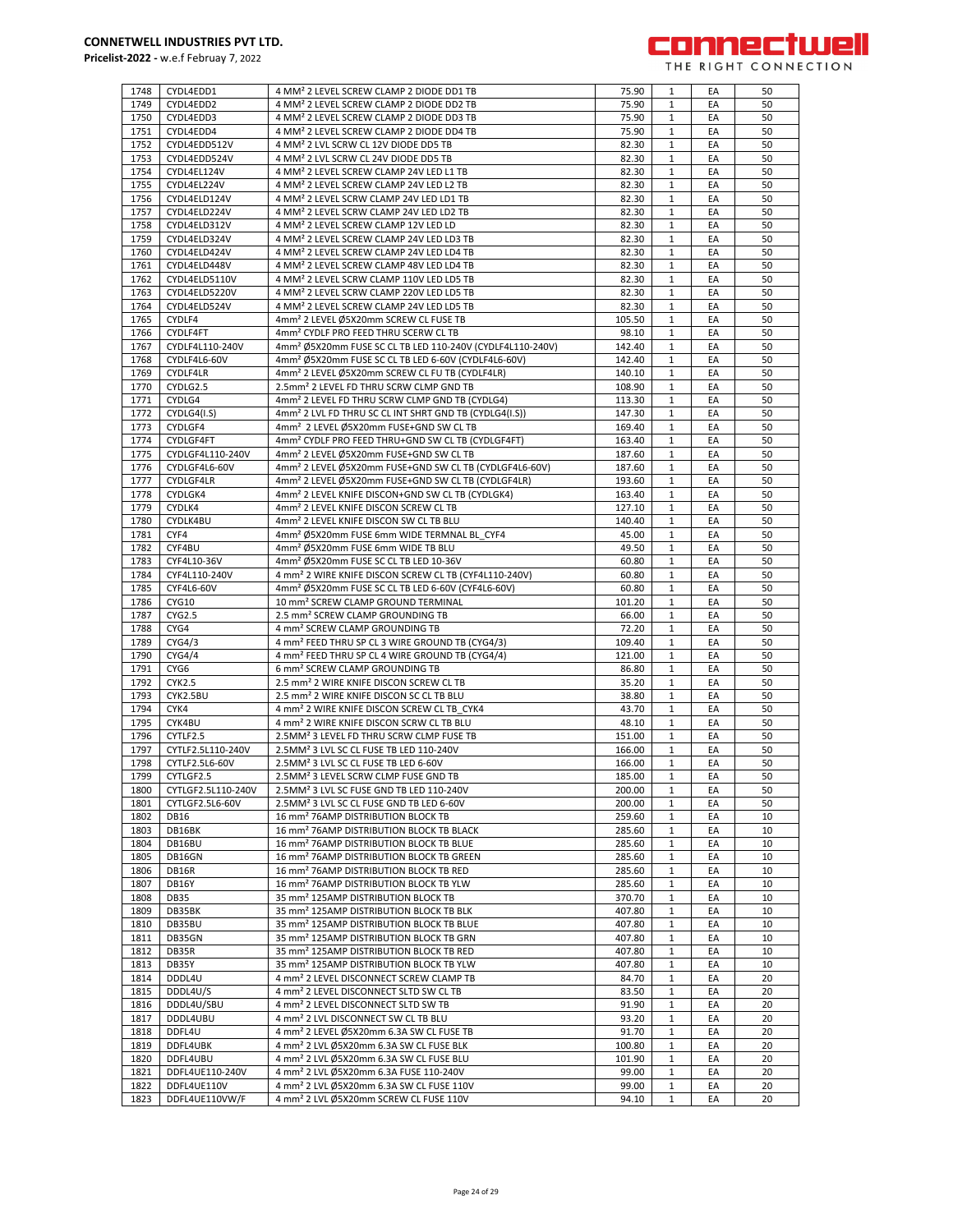

| 1824 |                    |                                                                       |        |              |    |     |
|------|--------------------|-----------------------------------------------------------------------|--------|--------------|----|-----|
|      | DDFL4UE12V         | 4 mm <sup>2</sup> 2 LVL Ø5X20mm 6.3 SW CL FU 12V                      | 99.00  | 1            | EA | 20  |
| 1825 | DDFL4UE220V        | 4 mm <sup>2</sup> 2 LVL Ø5X20mm 6.3A SW CL FUSE 220V                  | 99.00  | 1            | EA | 20  |
|      | DDFL4UE220VW/F     |                                                                       |        |              |    |     |
| 1826 |                    | 4 mm <sup>2</sup> 2 LVL Ø5X20mm SCREW CL FUSE 220V                    | 94.10  | $\mathbf{1}$ | EA | 20  |
| 1827 | DDFL4UE24V         | 4 mm <sup>2</sup> 2 LVL Ø5X20mm 6.3A SW CL FUSE 24V                   | 99.00  | 1            | EA | 20  |
| 1828 | DDFL4UE24VW/F      | 4 mm <sup>2</sup> 2 LVL Ø5X20mm SCREW CL FUSE 24V                     | 94.10  | $\mathbf{1}$ | EA | 20  |
|      |                    | 4 mm <sup>2</sup> 2 LVL Ø5X20mm 6.3A SWCL FU 440                      |        |              |    |     |
| 1829 | DDFL4UE440V        |                                                                       | 112.70 | 1            | EA | 20  |
| 1830 | DDFL4UE440VW/F     | 4 mm <sup>2</sup> 2 LVL Ø5X20mm SCREW CL FUSE 44                      | 102.80 | $1\,$        | EA | 20  |
| 1831 | DDFL4UE48V         | 4 mm <sup>2</sup> 2 LVL Ø5X20mm 6.3A SW CL FUSE 48V                   | 99.00  | $\mathbf{1}$ | EA | 20  |
|      |                    |                                                                       |        |              |    |     |
| 1832 | DDFL4UE48VW/F      | 4 mm <sup>2</sup> 2 LVL Ø5X20mm SCREW CL FUSE 48V                     | 94.10  | $\mathbf{1}$ | EA | 20  |
| 1833 | DDFL4UE6-60V       | 4 mm <sup>2</sup> 2 LVL Ø5X20mm 6.3A SW CL FUS 6-60V                  | 99.00  | 1            | EA | 20  |
| 1834 | DDFL4UELR110V      | 4 mm <sup>2</sup> 2 LVL Ø5X20mm 6.3A SW CL FUSE                       | 112.70 | $\mathbf{1}$ | EA | 20  |
|      |                    |                                                                       |        |              |    |     |
| 1835 | DDFL4UELR220V      | 4 mm <sup>2</sup> 2 LVL Ø5X20mm 6.3A SW CL FUSE 220V (DDFL4UELR220V)  | 112.70 | $\mathbf{1}$ | EA | 20  |
| 1836 | DDFL4UELR24V       | 4 mm <sup>2</sup> 2 LVL Ø5X20mm 6.3A SW CL FUSE 24V (DDFL4UELR24V)    | 112.70 | 1            | EA | 20  |
|      |                    |                                                                       |        |              |    |     |
| 1837 | DDFL4UELR24VW/F    | 4 mm <sup>2</sup> 2 LVL Ø5X20mm SW CL W/O FUSE 24V (DDFL4UELR24VW/F)  | 107.70 | $\mathbf{1}$ | EA | 20  |
| 1838 | DDFL4UELR440VW/F   | 4 mm <sup>2</sup> 2 LVL Ø5X20mm SCREW CL FUSE 440V (DDFL4UELR440VW/F) | 118.80 | $1\,$        | EA | 20  |
| 1839 | DDFL4UELR48V       | 4 mm <sup>2</sup> 2 LVL Ø5X20mm 6.3A SW CL FUSE 48V (DDFL4UELR48V)    | 112.70 | $\mathbf{1}$ | EA | 20  |
|      |                    |                                                                       |        |              |    |     |
| 1840 | DDFL4ULR           | 4 mm <sup>2</sup> 2 LEVEL Ø5X20mm 6.3A SW CL FUSE TB (DDFL4ULR)       | 102.80 | $\mathbf{1}$ | EA | 20  |
| 1841 | DDFL4ULRW/F        | 4 mm <sup>2</sup> 2 LEVEL Ø5X20mm SCREW CL FUSE TB                    | 92.90  | 1            | EA | 20  |
|      |                    |                                                                       |        |              |    |     |
| 1842 | DDFL4UW/F          | 4 mm <sup>2</sup> 2 LEVEL Ø5X20mm SCREW CL FUSE TB (DDFL4UW/F)        | 81.40  | $1\,$        | EA | 20  |
| 1843 | <b>DDPT</b>        | 2 LEVEL MS SCREW 11mm PITCH PCB TB                                    | 36.30  | $\mathbf{1}$ | EA | 50  |
| 1844 | <b>DDPTCR</b>      | 2 LEVEL BRASS SCREW 11mm PITCH PCB TB                                 | 50.90  | $\mathbf{1}$ | EA | 50  |
|      |                    |                                                                       |        |              |    |     |
| 1845 | EP1ODL2.5          | SPACER PLATE FOR ODL2.5                                               | 5.50   | 1            | EA | 50  |
| 1846 | EP1ODL4U           | <b>END PLATE FOR ODL4U</b>                                            | 6.50   | $1\,$        | EA | 50  |
|      | EP2.5/4UN          |                                                                       |        |              |    |     |
| 1847 |                    | END PLATE FOR CTS2.5UN/4UN                                            | 5.50   | $1\,$        | EA | 50  |
| 1848 | EP2.5/4UNBU        | END PLATE FOR CTS2.5UN/4UN BLUE                                       | 6.10   | 1            | EA | 50  |
| 1849 | EP4P               | PARTITION PLATE FOR CTS35L/70L/95L (EP4P)                             | 30.80  | $\mathbf{1}$ | EA | 10  |
|      |                    |                                                                       |        |              |    |     |
| 1850 | EP6/10U            | END PLATE FOR CTS6U/10U                                               | 6.00   | $\mathbf{1}$ | EA | 50  |
| 1851 | EP6/10UBU          | END PLATE FOR CTS6U/10U BLUE                                          | 6.60   | $\mathbf{1}$ | EA | 50  |
| 1852 | EPAS2.5            | <b>END PLATE FOR AS2.5 SERIES</b>                                     | 8.10   | 1            | EA | 50  |
|      |                    |                                                                       |        |              |    |     |
| 1853 | EPAS2.5BU          | PA END PLT FR AS2.5 BLU                                               | 9.00   | $\mathbf{1}$ | EA | 50  |
| 1854 | <b>EPAS2.50</b>    | END PLATE FOR AS2.5 ORANGE SERIES                                     | 9.00   | 1            | EA | 250 |
|      |                    |                                                                       |        |              |    |     |
| 1855 | EPAS4              | <b>END PLATE FOR AS4 SERIES</b>                                       | 9.30   | $1\,$        | EA | 50  |
| 1856 | EPAS4BU            | END PLATE FOR AS4 BLUE SERIES                                         | 10.30  | $\mathbf{1}$ | EA | 50  |
|      |                    |                                                                       |        |              |    |     |
| 1857 | EPAS6              | END PLATE FOR AS6 SERIES                                              | 13.70  | $\mathbf{1}$ | EA | 50  |
| 1858 | EPAS6BU            | END PLATE FOR AS6 BLUE SERIES                                         | 15.00  | 1            | EA | 50  |
| 1859 | EPCAFL4U           | END PLATE FOR CAFL4U                                                  | 11.20  | $\mathbf{1}$ | EA | 50  |
|      |                    |                                                                       |        |              |    |     |
| 1860 | EPCBDT4UN          | END PLATE FOR CBDT4UN                                                 | 13.00  | $\mathbf{1}$ | EA | 50  |
| 1861 | EPCBS3U            | END PLATE FOR CBS & CSB SERIES TB                                     | 8.70   | $\mathbf{1}$ | EA | 50  |
| 1862 | EPCDL4U            | <b>END PLATE FOR CDL4U</b>                                            | 12.40  | $\mathbf{1}$ | EA | 50  |
|      |                    |                                                                       |        |              |    |     |
| 1863 | EPCDL4UN           | <b>END PLATE FOR CDL4UN</b>                                           | 10.30  | $1\,$        | EA | 50  |
| 1864 | EPCDL4UNBU         | END PLATE FOR CDL4UN BLUE                                             | 11.50  | $\mathbf{1}$ | EA | 50  |
|      |                    |                                                                       |        |              |    |     |
| 1865 | EPCDLG2.5          | END PLATE FOR CDLG2.5                                                 | 16.10  | $\mathbf{1}$ | EA | 50  |
| 1866 | EPCDS6U            | END PLATE FOR CDS6U                                                   | 11.20  | 1            | EA | 50  |
| 1867 | EPCDTTU            | <b>END PLATE FOR CDTTU</b>                                            | 13.70  | $\mathbf{1}$ | EA | 50  |
|      |                    |                                                                       |        |              |    |     |
| 1868 | EPCGT4UY           |                                                                       |        | $\mathbf{1}$ |    | 50  |
|      |                    | END PLATE FOR CGT4U YELLOW                                            | 9.90   |              | EA |     |
|      |                    |                                                                       |        |              |    |     |
| 1869 | EPCKT4U            | END PLATE FOR CKT4U                                                   | 9.30   | $\mathbf{1}$ | EA | 50  |
| 1870 | EPCKT4U/4          | END PLATE FOR CKT4U/4                                                 | 14.20  | 1            | EA | 50  |
| 1871 | EPCM1.5S           | END PLATE FOR CM1.5S/S2                                               | 3.40   | $1\,$        | EA | 50  |
|      |                    |                                                                       |        |              |    |     |
| 1872 | EPCM2.5S           | END PLATE FOR CM2.5S/S2                                               | 3.70   | $1\,$        | EA | 50  |
| 1873 | EPCM4S             | END PLATE FOR CM4S/S2                                                 | 6.00   | 1            | EA | 50  |
| 1874 | EPCMB4             | <b>END PLATE FOR CMB4</b>                                             | 6.70   | $\mathbf{1}$ | EA | 50  |
|      |                    |                                                                       |        |              |    |     |
| 1875 | EPCMC1-2           | <b>END PLATE FOR CMC1-2</b>                                           | 10.60  | 1            | EA | 50  |
| 1876 | EPCMC2-2           | <b>END PLATE FOR CMC2-2</b>                                           | 14.20  | $1\,$        | EA | 50  |
| 1877 | EPCMDT4            | END PLATE FOR CMDT4                                                   | 14.00  | 1            | EA | 50  |
|      |                    |                                                                       |        |              |    |     |
| 1878 | EPCMS2.5           | <b>END PLATE FOR CMS2.5</b>                                           | 5.40   | $\mathbf 1$  | EA | 50  |
| 1879 | EPCMT10            | END PLATE FOR CMT10 (EPCMT10)                                         | 7.50   | $\mathbf{1}$ | EA | 50  |
| 1880 | EPCMT4             | END PLATE FOR CMT4                                                    | 5.70   | $1\,$        | EA | 50  |
|      |                    |                                                                       |        |              |    |     |
| 1881 | EPCP1.5            | END PLATE FOR CP1.5 (EPCP1.5)                                         | 5.10   | $1\,$        | EA | 50  |
| 1882 | EPCP1.5/3          | END PLATE FOR CP1.5/3 (EPCP1.5/3)                                     | 6.50   | 1            | EA | 50  |
|      |                    |                                                                       |        | 1            |    |     |
| 1883 | EPCP1.5/4          | END PLATE FOR CP1.5/4 (EPCP1.5/4)                                     | 6.90   |              | EA | 50  |
| 1884 | EPCP3L2.5          | EP FOR CP3L SERIES                                                    | 37.00  | 1            | EA | 50  |
| 1885 | EPCP4LG2.5         | EP FOR CP4LG2.5                                                       | 43.20  | $1\,$        | EA | 30  |
|      |                    |                                                                       |        |              |    |     |
| 1886 | EPCPDL1.5          | END PLATE FOR CPDL1.5 (EPCPDL1.5)                                     | 9.90   | 1            | EA | 50  |
| 1887 | EPCPDL4            | END PLATE FOR CPDL4 SERIES                                            | 17.00  | $\mathbf 1$  | EA | 50  |
| 1888 | EPCPDLK2.5         | <b>END PLATE FOR CPDLK2.5</b>                                         | 22.30  | 1            | EA | 50  |
|      |                    |                                                                       |        |              |    |     |
| 1889 | <b>EPCPPT2.5/3</b> | END PLATE FOR CPPT2.5/3 (EPCPPT2.5/3)                                 | 30.80  | $1\,$        | EA | 50  |
| 1890 | <b>EPCPPT2.5/4</b> | END PLATE FOR CPPT2.5/4 GRY (EPCPPT2.5/4)                             | 37.00  | $\mathbf{1}$ | EA | 50  |
|      |                    |                                                                       |        |              |    |     |
| 1891 | EPCPT5O            | END PLATE FOR CPT5 ORANGE EPCPT5O                                     | 9.30   | 1            | EA | 100 |
| 1892 | EPCPTL2.5          | END PLATE FOR EPCPTL2.5                                               | 24.70  | $\mathbf{1}$ | EA | 50  |
| 1893 | EPCSC16/3T         | END PLATE FOR CSC16/3T (EPCSC16/3T)                                   | 18.50  | $\mathbf{1}$ | EA | 50  |
|      |                    |                                                                       |        |              |    |     |
| 1894 | EPCSC16T           | END PLATE FOR CSC16T                                                  | 13.00  | $\mathbf 1$  | EA | 50  |
| 1895 | EPCSC16TBU         | END PLT FR CSC16T BLU                                                 | 14.30  | 1            | EA | 50  |
|      |                    |                                                                       |        |              |    |     |
| 1896 | EPCSCP2.5T         | END PLATE FOR CSCP2.5T                                                | 7.50   | $1\,$        | EA | 50  |
| 1897 | EPCSFL4U           | END PLATE FOR CSFL4U                                                  | 10.60  | $1\,$        | EA | 50  |
| 1898 | EPCSTSB4/N4        | END PLATE FOR CSTSB4/N4                                               | 8.80   | 1            | EA | 50  |
| 1899 | EPCSTSU            | END PLATE FOR CSTSN4/N5U                                              | 9.30   | 1            | EA | 50  |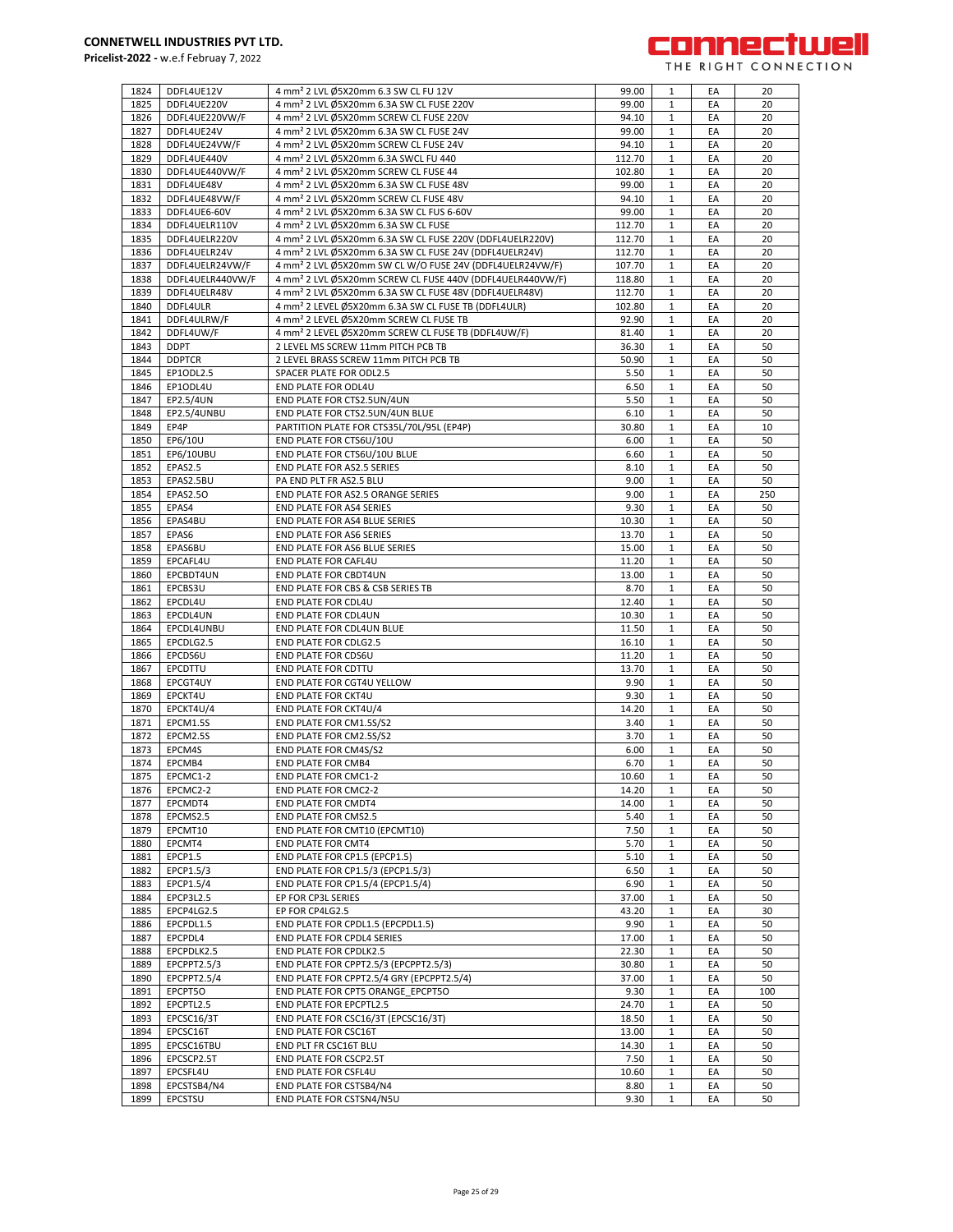

| 1900 | EPCTC4U          | <b>END PLATE FOR CTC4U</b>                           | 8.20   | 1            | EA | 50  |
|------|------------------|------------------------------------------------------|--------|--------------|----|-----|
| 1901 | EPCTL2.5U        | END PLATE FOR CTL2.5U                                | 14.20  | 1            | EA | 50  |
| 1902 | EPCTL2.5UH       |                                                      |        | $\mathbf{1}$ | EA | 50  |
|      |                  | END PLATE FOR CTL2.5UH                               | 10.60  |              |    |     |
| 1903 | EPCTLG2.5        | <b>END PLATE FOR CTLG2.5</b>                         | 21.10  | 1            | EA | 50  |
| 1904 | EPCX10           | END PLATE FOR CX10 & CXG10                           | 8.00   | $\mathbf{1}$ | EA | 50  |
| 1905 | EPCX10/3         | END PLATE FOR CX10/3 & CXG10/3                       | 9.90   | 1            | EA | 20  |
| 1906 | EPCX10/3BU       | END PLATE FOR CX10/3 & CXG10/3 BLU                   | 11.20  | 1            | EA | 20  |
|      |                  |                                                      |        |              |    |     |
| 1907 | EPCX10/3O        | END PLATE FOR CX10/3 & CXG10/3 ORG                   | 11.20  | $\mathbf{1}$ | EA | 250 |
| 1908 | EPCX10BU         | END PLATE FOR CX10 & CXG10 BLU                       | 8.80   | 1            | EA | 50  |
| 1909 | <b>EPCX100</b>   | END PLATE FOR CX10 & CXG10 ORG                       | 8.80   | $\mathbf{1}$ | EA | 250 |
| 1910 | EPCX2.5          | END PLATE FOR CX2.5/CXG2.5                           | 5.40   | 1            | EA | 50  |
|      |                  |                                                      |        |              |    |     |
| 1911 | EPCX2.5/3        | END PLATE FOR CX2.5/3 & CXG2.5/3                     | 6.80   | $\mathbf{1}$ | EA | 50  |
| 1912 | EPCX2.5/3BU      | END PLATE FOR CX2.5/3 & CXG2.5/3 BLUE                | 7.50   | $\mathbf{1}$ | EA | 50  |
| 1913 | EPCX2.5/4        | END PLATE FOR CX2.5/4&CXK2.5/4&CXG2.5/4              | 7.00   | $\mathbf{1}$ | EA | 50  |
| 1914 | EPCX2.5/4/2B     | END PLATE FOR CX2.5/4/2B (EPCX2.5/4/2B)              | 12.40  | 1            | EA | 50  |
|      |                  |                                                      |        |              |    |     |
| 1915 | EPCX2.5/4/4B     | END PLATE FOR CX2.5/4/4B                             | 14.90  | 1            | EA | 50  |
| 1916 | EPCX2.5BU        | END PLATE FOR CX2.5/CXG2.5 BLUE                      | 6.00   | $\mathbf{1}$ | EA | 50  |
| 1917 | EPCX2.5SN        | END PLATE FOR CX2.5SN (EPCX2.5SN)                    | 5.40   | 1            | EA | 50  |
| 1918 | EPCX4            | END PLATE FOR CX4 & CXG4                             | 6.50   | $\mathbf{1}$ | EA | 50  |
| 1919 | EPCX4/3          |                                                      |        |              | EA | 50  |
|      |                  | END PLATE FOR CX4/3 & CXG4/3                         | 8.20   | 1            |    |     |
| 1920 | EPCX4/4          | END PLATE FOR CX4/4 & CXG4/4                         | 9.70   | $\mathbf{1}$ | EA | 50  |
| 1921 | EPCX4BU          | END PLATE FOR CX4 & CXG4 BLUE                        | 7.20   | 1            | EA | 50  |
| 1922 | EPCX4R           | END PLATE FOR CX4 & CXG4 RED                         | 7.20   | 1            | EA | 50  |
| 1923 | EPCX6            | END PLATE FOR CX6 & CXG6                             | 7.80   | 1            | EA | 50  |
|      |                  |                                                      |        |              |    |     |
| 1924 | EPCX6/3          | END PLATE FOR CX6/3 & CXG6/3                         | 9.30   | 1            | EA | 50  |
| 1925 | EPCX6/3BU        | END PLATE FOR CX6/3 & CXG6/3 BLU                     | 10.30  | $\mathbf{1}$ | EA | 50  |
| 1926 | EPCX6BU          | END PLATE FOR CX6 & CXG6 BLU                         | 8.70   | 1            | EA | 50  |
| 1927 | EPCXCP2.5/4      | END PLATE FOR CXCP2.5/4                              | 8.50   | $\mathbf{1}$ | EA | 50  |
|      |                  | <b>END PLATE FOR CXDL2.5 SERIES</b>                  |        |              |    |     |
| 1928 | EPCXDL2.5        |                                                      | 9.90   | 1            | EA | 50  |
| 1929 | EPCXDL2.5/2B     | END PLATE FOR CXDL2.5/2B (EPCXDL2.5/2B)              | 14.90  | $\mathbf{1}$ | EA | 50  |
| 1930 | EPCXM2.5         | END PLATE FOR CXM2.5                                 | 5.50   | 1            | EA | 50  |
| 1931 | EPCXS2.5         | END PLATE FOR CXS2.5 & CXS4                          | 4.60   | 1            | EA | 50  |
| 1932 |                  |                                                      |        | $\mathbf{1}$ | EA |     |
|      | EPCY2.5/10       | END PLATE FOR CY2.5/4/6/10 CYG2.5/4/6/10             | 6.90   |              |    | 50  |
| 1933 | EPCY4/3          | END PLATE FOR CY4/3 & CYG4/3 (EPCY4/3)               | 12.40  | 1            | EA | 50  |
| 1934 | EPCY4/4          | END PLATE FOR CY4/4 & CYG4/4 (EPCY4/4)               | 17.30  | $\mathbf{1}$ | EA | 50  |
| 1935 | EPCYDL2.5/4      | END PLATE FOR CYDL2.5 & CYDL4 (EPCYDL2.5/4)          | 11.50  | 1            | EA | 50  |
| 1936 | EPDDFL4U         | END PLATE FOR DDFL4U                                 | 14.30  | $\mathbf{1}$ | EA |     |
|      |                  |                                                      |        |              |    | 20  |
| 1937 | EPODL2.5         | END PLATE FOR ODL2.5                                 | 13.70  | $\mathbf{1}$ | EA | 50  |
| 1938 | EPODL4U          | END PLATE FOR ODL4U(FS)                              | 16.10  | $\mathbf{1}$ | EA | 50  |
| 1939 | EPSTH3           | <b>END PLATE FOR STH3</b>                            | 8.70   | 1            | EA | 50  |
| 1940 | EPSTH4           | <b>END PLATE FOR STH4</b>                            | 9.20   | 1            | EA | 50  |
|      |                  |                                                      |        | $\mathbf{1}$ |    |     |
| 1941 | EPSTH4DT         | <b>END PLATE FOR STH4DT</b>                          | 13.70  |              | EA | 50  |
| 1942 | EPSTH6           | <b>END PLATE FOR STH6</b>                            | 12.40  | 1            | EA | 50  |
| 1943 | <b>EPUSC</b>     | END PLT FR CTS4USC/6USC/10USC/CHV SERIES             | 9.90   | $\mathbf{1}$ | EA | 50  |
| 1944 | <b>FPCMST</b>    | PA FIXING PLT FR CMST1                               | 7.30   | 1            | EA | 50  |
| 1945 | GMH1             | GROUP MARKER HOLDER MOUNTED ON CA602                 | 7.10   | $\mathbf{1}$ | EA | 100 |
|      |                  |                                                      |        |              |    |     |
| 1946 | GMH <sub>2</sub> | GROUP MARKER HOLDER MOUNTED ON CA702                 | 7.10   | $\mathbf{1}$ | EA | 100 |
| 1947 | GMH3             | GROUP MARKER HOLDER MOUNTED ON CA702 (GMH3)          | 7.10   | 1            | EA | 100 |
| 1948 | GMH4             | GROUP MARKER HOLDER MOUNTED ON CA802                 | 7.10   | 1            | EA | 100 |
| 1949 | GMH <sub>5</sub> | GROUP MARKER HOLDER MOUNTED ON CA702 (GMH5)          | 7.10   | 1            | EA | 100 |
| 1950 | GMH <sub>6</sub> | GROUP MARKR HOLDR MOUNTD ON DIN RAILS                | 15.20  | $\mathbf{1}$ | EA | 50  |
|      |                  |                                                      |        |              |    |     |
| 1951 | GMH/             | GROUP MARKR HOLDR MOUNTD ON DIN RAILS (GMH7)         | 23.10  | 1            | ĿА | 50  |
| 1952 | GMH8             | GROUP MARKER HOLDER MOUNTED ON CA103                 | 14.00  | $\mathbf{1}$ | EA | 100 |
| 1953 | GMH8N            | GROUP MARKER HOLDER MOUNTED ON CA103-6mm             | 13.10  | 1            | EA | 100 |
| 1954 | GMH9             | GROUP MARKER HOLDER MOUNTED ON CA103/104 (GMH9)      | 17.80  | $\mathbf{1}$ | EA | 100 |
| 1955 | JX1.5/10         | 10 POLE SHRT LNK FR 3.5MM WIDE SP CL TB (JX1.5/10)   | 65.80  | 1            | EA | 10  |
|      |                  |                                                      |        |              |    |     |
| 1956 | JX1.5/2          | 2 POLE SHRT LNK FR 3.5MM WIDE SP CL TB (JX1.5/2)     | 8.10   | $\mathbf{1}$ | EA | 100 |
| 1957 | JX1.5/3          | 3 POLE SHRT LNK FR 3.5MM WIDE SP CL T                | 14.10  | $\mathbf{1}$ | EA | 50  |
| 1958 | JX1.5/4          | 4 POLE SHRT LNK FR 3.5MM WIDE SP CL T                | 25.60  | 1            | EA | 50  |
| 1959 | JX10/2           | 2 POLE SHRT LNK FR 10MM WIDE SP CL TB                | 32.40  | $\mathbf{1}$ | EA | 20  |
|      |                  |                                                      |        |              |    |     |
| 1960 | JX2.5/10         | 10 POLE SHRT LNK FR 5MM WIDE SP CL TB                | 66.40  | 1            | EA | 10  |
| 1961 | JX2.5/2          | 2 POLE SHRT LNK FR 5MM WIDE SP CL TB                 | 8.10   | $\mathbf{1}$ | EA | 100 |
| 1962 | JX2.5/4          | 4 POLE SHRT LNK FR 5MM WIDE SP CL TB                 | 25.60  | $\mathbf{1}$ | EA | 50  |
| 1963 | JX2.5/8          | 8 POLE SHRT LNK FR 5MM WIDE SP CL TB                 | 57.50  | $\mathbf{1}$ | EA | 10  |
| 1964 | JX4/10           | 10 POLE SHRT LNK FR 6MM WIDE SP CL TB                | 88.60  | 1            | EA | 10  |
|      |                  |                                                      |        |              |    |     |
| 1965 | JX4/16           | 16 POLE SHRT LNK FR 6MM WIDE SP CL T JX4/16          | 139.20 | 1            | EA | 10  |
| 1966 | JX4/2            | 2 POLE SHRT LNK FR 6MM WIDE SP CL TB                 | 14.70  | $\mathbf{1}$ | EA | 100 |
| 1967 | JX4/4            | 4 POLE SHRT LNK FR 6MM WIDE SP CL TB                 | 38.00  | 1            | EA | 50  |
| 1968 | JX4/8            | 8 POLE SHRT LNK FR 6MM WIDE SP CL TB                 | 63.30  | $\mathbf{1}$ | EA | 10  |
|      |                  |                                                      |        |              | EA |     |
| 1969 | JX6/10           | 10 POLE SHRT LNK FR 8MM WIDE SP CL TB                | 126.50 | 1            |    | 10  |
| 1970 | JX6/2            | 2 POLE SHRT LNK FR 8MM WIDE SP CL TB                 | 22.30  | $\mathbf{1}$ | EA | 100 |
| 1971 | JX6/3            | 3 POLE SHRT LNK FR 8MM WIDE SP CL TB                 | 38.00  | 1            | EA | 50  |
| 1972 | JX6/4            | 4 POLE SHRT LNK FR 8MM WIDE SP CL TB                 | 53.20  | 1            | EA | 50  |
| 1973 | JXS10/2.5        | 2P STEP DOWN INSU SHRT LNK FR CX10 CX2.5 (JXS10/2.5) | 59.60  | $\mathbf{1}$ | EA | 50  |
|      |                  |                                                      |        |              |    |     |
| 1974 | JXS10/4          | 2P STEP DOWN INSU SHRT LNK FR CX10 & CX4             | 59.60  | 1            | EA | 50  |
| 1975 | JXS4/2.5         | 2P STEP DOWN INSU SHRT LNK FR CX4 & JXS4/2.5         | 59.60  | $\mathbf 1$  | EA | 50  |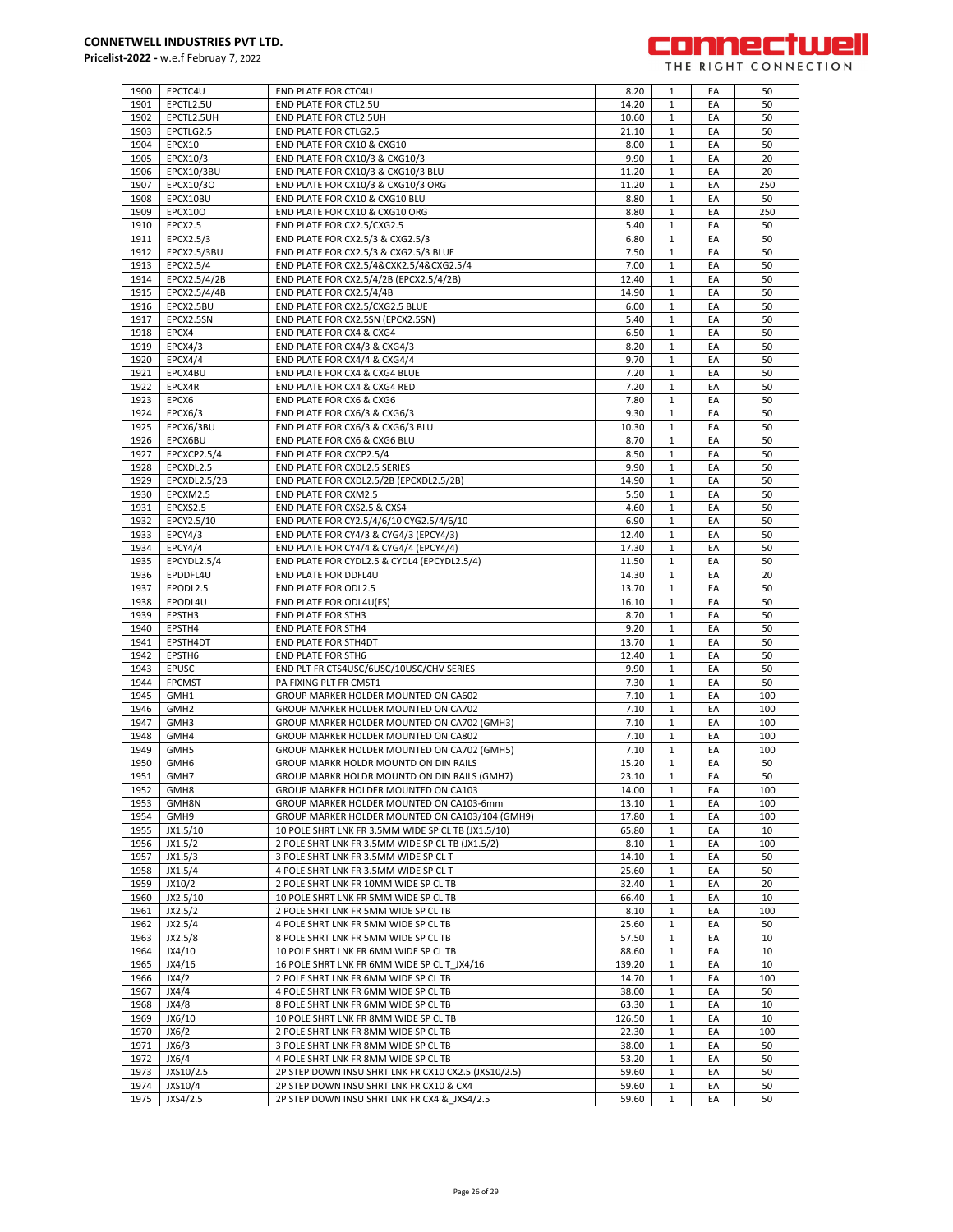

| 1976         | JXS6/2.5                   | 2P STEP DOWN INSU SHRT LNK FR CX6 CX2.5 (JXS6/2.5)                                                   | 59.60              | 1                 | EA         | 50                |
|--------------|----------------------------|------------------------------------------------------------------------------------------------------|--------------------|-------------------|------------|-------------------|
| 1977         | JXS6/4                     | 2P STEP DOWN INSU SHRT LNK FR CX6 & CX4                                                              | 59.60              | 1                 | EA         | 50                |
| 1978         | JY10/2                     | 2 POLE INSULATED SHORTING LINK FOR CY10                                                              | 32.40              | $\mathbf{1}$      | EA         | 20                |
| 1979         | JY6/2                      | 2 POLE INSULATED SHORTING LINK FOR CY6                                                               | 22.30              | 1                 | EA         | 100               |
| 1980         | <b>LCCDS</b>               | LOCK OUT CAP FOR CDS6U                                                                               | 6.80               | 1                 | EA         | 50                |
| 1981         | LCSTH4DT                   | LOCK OUT CAP FOR STH4DT                                                                              | 9.00               | 1                 | EA         | 50                |
| 1982         | MACK-RN5                   | MARKER MOUNTING CARR FOR CSTSRN5                                                                     | 9.70               | $\mathbf{1}$      | EA         | 100               |
| 1983         | MACK-RN6                   | MARKER MOUNTING CARR FOR CSTSRN6                                                                     | 9.70               | $\mathbf{1}$      | EA         | 100               |
| 1984         | MH2.5(FG)                  | MOUNTING HANDLE SUITABLE FOR 2.5UN/2.5UE                                                             | 121.00             | 1                 | EA         | $\mathbf{1}$      |
| 1985         | MH4(FG)                    | MOUNTING HANDLE SUITABLE FOR 4UN                                                                     | 121.00             | $\mathbf{1}$      | EA         | $\mathbf{1}$      |
| 1986         | MS3.5WHT                   | MS3.5 100 MT HOR PRINT MARKER BLANK (MS3.5WHT)                                                       | 70.90              | $\mathbf{1}$      | PKT        | 1                 |
| 1987         | MS3.5WP                    | MS3.5 100 MT HOR PRINTED MARKERS WHT (MS3.5WP)                                                       | 80.90              | 1                 | <b>PKT</b> | $\mathbf{1}$      |
| 1988         | MS5WHT                     | 5 MM WIDE MARKER (STRIP) BLANK                                                                       | 70.90              | 1                 | PKT        | 1                 |
| 1989         | MS5WP                      | 5 MM WIDE MARKER (STRIP) PRINTED                                                                     | 80.90              | 1                 | PKT        | 1                 |
| 1990         | NEB10                      | COPPER BUS BAR 10X3mm 1METER LONG                                                                    | 924.00             | $\mathbf{1}$      | EA         | 10                |
| 1991         | NEB6                       | COPPER BUS BAR 6X6mm 1METER LONG                                                                     | 924.00             | 1                 | EA         | 10                |
| 1992         | <b>NES</b>                 | PLASTIC SUPPORT FOR NEB                                                                              | 11.00              | $\mathbf{1}$      | EA         | 50                |
| 1993         | <b>NESCC</b>               | END BRACKET AND SUPPORT FOR NEB BUSBAR                                                               | 217.80             | 1                 | EA         | 10                |
| 1994         | ODL <sub>2.5</sub>         | 2.5 mm <sup>2</sup> OFFSET 2 LVL SW CL TB                                                            | 29.60              | $\mathbf{1}$      | EA         | 50                |
| 1995         | ODL2.5(I.S)                | 2.5mm <sup>2</sup> 2 LVL OFFSET INT SHRT SW CL TB                                                    | 39.40              | 1                 | EA         | 50                |
| 1996         | ODL2.5A                    | 2.5 mm <sup>2</sup> MODULAR OFFSET 2 LVL SW CL TB                                                    | 29.60              | 1                 | EA         | 50                |
| 1997         | ODL2.5A(I.S)               | 2.5mm <sup>2</sup> MODULR OFFSET 2L INT SHRT SWCL TB                                                 | 39.40              | 1                 | EA         | 50                |
| 1998         | ODL4U                      | 4 mm <sup>2</sup> FEED THRU OFFSET 2 LEVEL SW CL TB                                                  | 31.40              | 1                 | EA         | 50                |
| 1999         | ODL4UA                     | 4 mm <sup>2</sup> FEED THRU OFFSET 2LVL STACKABLE TB                                                 | 34.50              | $\mathbf{1}$      | EA         | 50                |
| 2000         | ODL4UBK                    | 4 mm <sup>2</sup> FEED THRU OFFSET 2LVL SW CL TB BLK                                                 | 34.60              | 1                 | EA         | 50                |
| 2001         | ODL4UBU                    | 4 mm <sup>2</sup> FEED THRU OFFSET 2LVL SW CL TB BLU                                                 | 34.60              | $\mathbf{1}$      | EA         | 50                |
| 2002         | ODL4UY                     | 4 MM <sup>2</sup> FEED THRU OFFSET 2LVL SW CL TB YLW (ODL4UY)                                        | 34.60              | $\mathbf{1}$      | EA         | 50                |
| 2003         | ODLG2.5                    | 2.5mm <sup>2</sup> 2 LVL OFFSET GND SW CL TB                                                         | 94.80              | $\mathbf{1}$      | EA         | 50                |
| 2004         | ODLG2.5(I.S)               | 2.5mm <sup>2</sup> OFFSET 2L INT SHRT GND SW CL TB                                                   | 104.50             | 1                 | EA         | 50                |
| 2005         | ODLG2.5A                   | 2.5mm <sup>2</sup> MODULAR OFFSET 2 LVL GND SW CL TB                                                 | 94.80              | 1                 | EA         | 50                |
| 2006         | ODLG2.5A(I.S)              | 2.5mm <sup>2</sup> MODULAR OFFSET 2L INT SHRT GND TB                                                 | 104.50             | 1                 | EA         | 50                |
| 2007         | PL-34000040                | EK VARIO ENGRAVER VE 500 UNIT COMPLETE                                                               | 535591.90          | $\mathbf{1}$      | EA         | $\mathbf{1}$      |
| 2008         | PL-34130098                | CMPS600 BASIC PLOTTER UNIT SOFTWARE INCL                                                             | 332836.00          | $\mathbf{1}$      | EA         | $\mathbf{1}$      |
| 2009         | PL-34130099                | CMPS600 A3 PLOTTER UNIT SOFTWARE INCL                                                                | 510753.10          | 1                 | EA         | 1                 |
| 2010         | PL-34902001                | K5 FIXTURE FOR CMPS500                                                                               | 19904.00           | $\mathbf{1}$      | EA         | 1                 |
| 2011         | PL-34902057                | K9 FIXTURE FOR CMPS500                                                                               | 19904.00           | 1                 | EA         | 1                 |
| 2012         | PL-34902080                | CA 509-G1/G2/G4 FIXTURE FOR CMPS500_PL-34902080                                                      | 19904.00           | $\mathbf{1}$      | EA         | $\mathbf{1}$      |
| 2013         | PL-34902081                | K2 FIXTURE FOR CMPS500                                                                               | 19904.00           | 1                 | EA         | 1                 |
| 2014         | PL-34902103                | K2 FIXTURE FULL A3 SIZE FOR CMPS500 PL-34902103                                                      | 73757.50           | 1                 | EA         | 1                 |
| 2015         | PL-34902104                | K5 FIXTURE FULL A3 SIZE FOR CMPS500 PL-34902104                                                      | 73757.50           | $\mathbf{1}$      | EA         | $\mathbf{1}$      |
| 2016         | PL-34902106                | UNIVERSAL ENGRAVING PLOT PLTSIZE-A4 PL-34902106                                                      | 26149.20           | 1                 | EA         | 1                 |
| 2017         | PL-34902117                | UNIVERSAL ENGRAVING PLOT PLATE 90X10 PL-34902117                                                     | 19904.00           | $\mathbf{1}$      | EA         | $\mathbf{1}$      |
| 2018         | PL-35003118                | DISPOSABLE PLOTTER PEN-D .18 MM ED BLACK                                                             | 6296.40            | 1                 | EA         | 1                 |
| 2019         | PL-35003125                | DISPO PLOTTER PEN-D .25 MM ED BLACK                                                                  | 6296.40            | $\mathbf{1}$      | EA         | $\mathbf{1}$      |
| 2020         | PL-35003135                | DISPO PLOTTER PEN-D .35 MM ED BLACK                                                                  | 6296.40            | 1                 | EA         | 1                 |
| 2021         | PL-35010000                | ENGRAVING NEEDLE 15° - 0,5 MM, FOR P_PL-35010000                                                     | 5612.80            | 1                 | EA         | 1                 |
| 2022         | PL-35010001                | ENGRAVING NEEDLE 15° - 0,4 MM, FOR P PL-35010001                                                     | 5612.80            | 1                 | EA         | $\mathbf{1}$      |
| 2023<br>2024 | PL-35010002<br>PL-35010003 | ENGRAVING NEEDLE 15° - 0,3 MM, FOR P PL-35010002<br>ENGRAVING NEEDLE 15° - 0,2 MM, FOR P PL-35010003 | 5612.80<br>5612.80 | 1<br>$\mathbf{1}$ | EA<br>EA   | 1<br>$\mathbf{1}$ |
| 2025         | PL-35010004                |                                                                                                      |                    | 1                 | EA         | $\mathbf{1}$      |
| 2026         | PL-35010005                | ENGRAVING NEEDLE 15° - 0,7 MM, FOR P PL-35010004<br>ENGRAVING NEEDLE 15°-1,0 MM, FOR PLA PL-35010005 | 5612.80<br>5612.80 | $\mathbf{1}$      | EA         | $\mathbf{1}$      |
| 2027         | PL-35010006                |                                                                                                      | 30721.70           | $\mathbf{1}$      | EA         |                   |
| 2028         | PL-35010013                | NEEDLE 15°-SET OF0.2;0.3;0.4;0.5;0.7_PL-35010006<br>ENGRAVING NEEDLE 35° - 0,2 MM, FOR M PL-35010013 | 14259.70           | $\mathbf{1}$      | EA         | 1<br>$\mathbf{1}$ |
| 2029         | PL-35010014                | ENGRAVING NEEDLE 35° - 0,4 MM, FOR M PL-35010014                                                     | 14259.70           | 1                 | EA         | $\mathbf{1}$      |
| 2030         | PL-35010030                | DOUBLE TOOTH CUTTER FISHTAIL .50 MM_PL-35010030                                                      | 4318.50            | 1                 | EA         | 1                 |
| 2031         | PL-35010031                | DOUBLE TOOTH CUTTER FISHTAIL .60 MM PL-35010031                                                      | 4318.50            | 1                 | EA         | 1                 |
| 2032         | PL-35010032                | DOUBLE TOOTH CUTTER FISHTAIL .80 MM PL-35010032                                                      | 4318.50            | $\mathbf{1}$      | EA         | $\mathbf{1}$      |
| 2033         | PL-35010034                | DOUBLE TOOTH CUTTER FISHTAIL 1,20 MM PL-35010034                                                     | 4318.50            | $\mathbf{1}$      | EA         | $\mathbf{1}$      |
| 2034         | PL-35010035                | DOUBLE TOOTH CUTTER FISHTAIL 1,40 MM PL-35010035                                                     | 4318.50            | 1                 | EA         | $\mathbf{1}$      |
| 2035         | PL-35010036                | DOUBLE TOOTH CUTTER FISHTAIL 1,60 MM PL-35010036                                                     | 4318.50            | 1                 | EA         | $\mathbf{1}$      |
| 2036         | PL-35010037                | DOUBLE TOOTH CUTTER FISHTAIL 2,00 MM PL-35010037                                                     | 4318.50            | $\mathbf{1}$      | EA         | $\mathbf{1}$      |
| 2037         | PL-35010038                | DOUBLE TOOTH CUTTER FISHTAIL 2,40 MM PL-35010038                                                     | 4318.50            | 1                 | EA         | $\mathbf{1}$      |
| 2038         | PP2.5/4UN                  | PARTITION PLATE FOR CTS2.5UN/4UN/2.5UE                                                               | 10.90              | 1                 | EA         | 50                |
| 2039         | PP25UN                     | PARTITION PLATE FOR CTS25UN                                                                          | 14.60              | 1                 | EA         | 50                |
| 2040         | PP35UN                     | PARTITION PLATE FOR CTS35UN                                                                          | 16.00              | $\mathbf{1}$      | EA         | 50                |
| 2041         | PP6/10U                    | PARTITION PLATE FOR CTS6U/10U                                                                        | 13.40              | 1                 | EA         | 50                |
| 2042         | PPCBB                      | PARTITION PLATE FOR CBB35/50 / CBB70                                                                 | 30.10              | $\mathbf{1}$      | EA         | 10                |
| 2043         | PPCBB1                     | PARTITION PLATE FOR CBB95/120/150/185                                                                | 34.90              | 1                 | EA         | 10                |
| 2044         | PPCMT4                     | PARTITION PLATE FOR CMT4                                                                             | 7.30               | $\mathbf{1}$      | EA         | 50                |
| 2045         | PPCSFL4U                   | PARTITION PLATE FOR CSFL4U PPCSFL4U                                                                  | 13.40              | 1                 | EA         | 5000              |
| 2046         | PPCX10                     | PARTITION PLATE FOR CX10                                                                             | 11.60              | 1                 | EA         | 20                |
| 2047         | PPCX4                      | PARTITION PLATE FOR CX4                                                                              | 8.20               | 1                 | EA         | 50                |
| 2048         | PPCX4/3                    | PARTITION PLATE FOR CX4/3                                                                            | 10.10              | 1                 | EA         | 50                |
| 2049         | PPCX4/4                    | PARTITION PLATE FOR CX4/4                                                                            | 13.40              | $\mathbf{1}$      | EA         | 50                |
| 2050         | PPCY2.5/10                 | PARTITION PLATE FOR CY2.5/4/6/10 (PPCY2.5/10)                                                        | 12.10              | 1                 | EA         | 50                |
| 2051         | PSPTB35/50                 | PROTECTIVE SHROUD FOR PTB35/50                                                                       | 16.50              | $\mathbf{1}$      | EА         | 20                |
|              |                            |                                                                                                      |                    |                   |            |                   |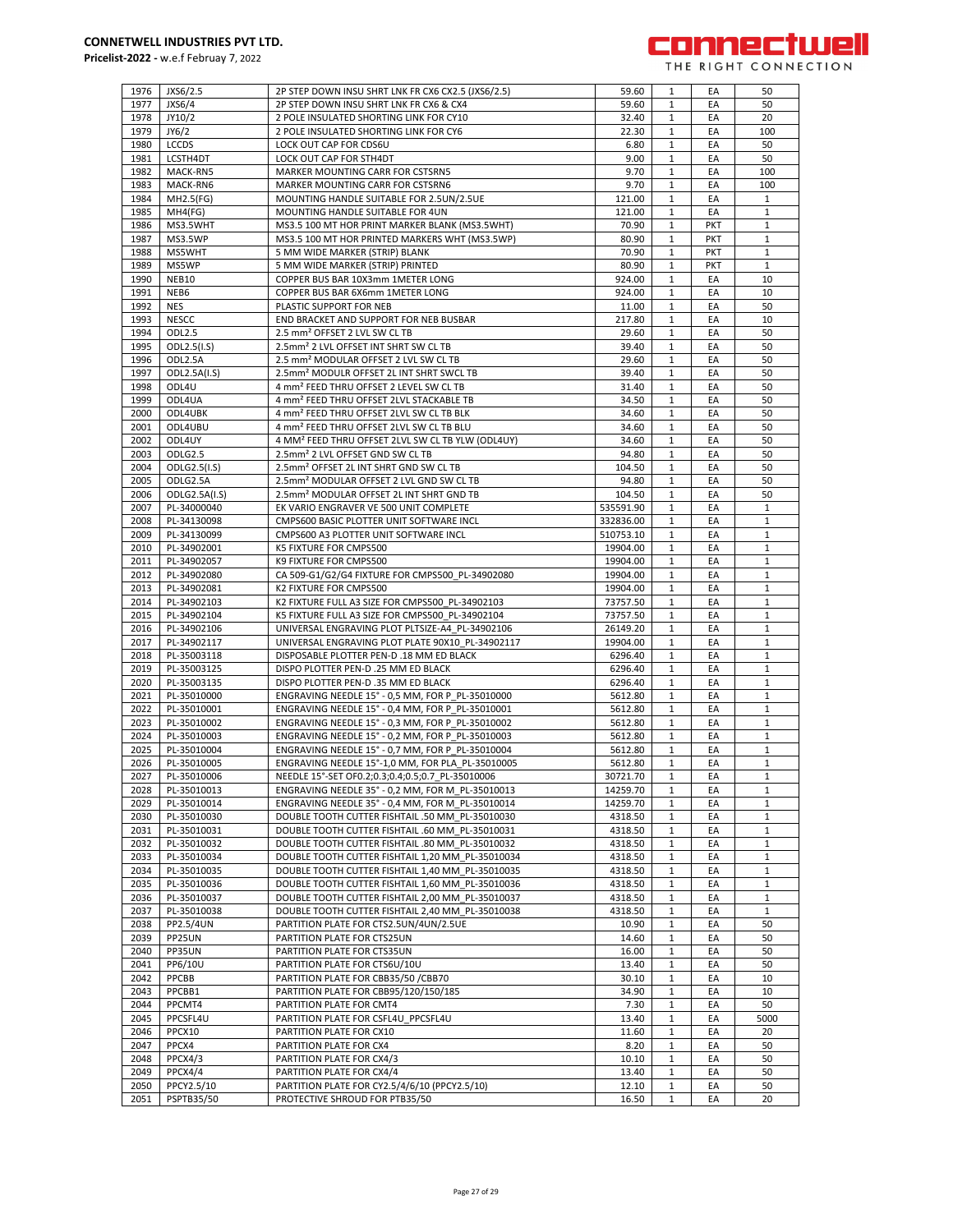

| 2052         | PSPTB35/50BK       | PROTECTIVE SHROUD FOR PTB35/50 BLK                                                                           | 19.10          | 1                 | EA       | 20             |
|--------------|--------------------|--------------------------------------------------------------------------------------------------------------|----------------|-------------------|----------|----------------|
| 2053         | PSPTB35/50BU       | PROTECTIVE SHROUD FOR PTB35/50 BLU                                                                           | 19.10          | 1                 | EA       | 20             |
|              |                    |                                                                                                              |                |                   |          |                |
| 2054         | <b>PSPTB35/50Y</b> | PROTECTIVE SHROUD FOR PTB35/50 YLW                                                                           | 19.10          | 1                 | EA       | 20             |
| 2055         | PSPTB70/95         | PROTECTIVE SHROUD FR PTB70/95                                                                                | 25.30          | $\mathbf{1}$      | EA       | 20             |
| 2056         | PTB120/150         | 150 mm <sup>2</sup> FT BARRIER TYPE BOLT TB                                                                  | 495.00         | $\mathbf{1}$      | EA       | 5              |
| 2057         | PTB120/150SH       | 150 mm <sup>2</sup> FT BARRIER TYPE SHROUDED BOLT TB (PTB120/150SH)                                          | 533.50         | $\mathbf{1}$      | EA       | 5              |
|              |                    |                                                                                                              |                |                   |          |                |
| 2058         | PTB120/150SHBK     | 150 mm <sup>2</sup> FT BARRIER TYPE SHRD BOLT BLK (PTB120/150SHBK)                                           | 586.90         | 1                 | EA       | 5              |
| 2059         | PTB120/150SHGN     | 150 mm <sup>2</sup> FT BARRIER TYPE SHRD BOLT GRN (PTB120/150SHGN)                                           | 586.90         | 1                 | EA       | 5              |
| 2060         | PTB120/150SHR      | 150 mm <sup>2</sup> FT BARRIER TYPE SHRD BOLT RED (PTB120/150SHR)                                            | 586.90         | 1                 | EA       | 5              |
|              |                    |                                                                                                              |                |                   |          |                |
| 2061         | PTB185/240         | 240 mm <sup>2</sup> FEED THRU BARRIER TYPE BOLT T                                                            | 786.50         | $\mathbf{1}$      | EA       | $\overline{2}$ |
| 2062         | PTB185/240SH       | 240 mm <sup>2</sup> FT BARRIER TYPE SHROUDED BOLT                                                            | 833.80         | 1                 | EA       | 2              |
| 2063         | <b>PTB300</b>      | 300 mm <sup>2</sup> FEED THRU BARRIER TYPE BOLT T                                                            | 1052.70        | $\mathbf{1}$      | EA       | $\overline{2}$ |
|              | PTB300SH           |                                                                                                              |                |                   |          |                |
| 2064         |                    | 300 mm <sup>2</sup> FT BARRIER TYPE SHROUDED BOLT                                                            | 1095.60        | 1                 | EA       | 2              |
| 2065         | PTB35/50           | 50 mm <sup>2</sup> FEED THRU BARRIER TYPE BOLT TB                                                            | 193.60         | $\mathbf{1}$      | EA       | 10             |
| 2066         | PTB35/50BK         | 50 mm <sup>2</sup> FEED THRU BARRIER TYP BOLT TB BLK                                                         | 213.00         | 1                 | EA       | 10             |
| 2067         | PTB35/50BU         | 50 mm <sup>2</sup> FEED THRU BARRIER TYP BOLT TB BLU                                                         | 213.00         | 1                 | EA       | 10             |
|              |                    |                                                                                                              |                |                   |          |                |
| 2068         | PTB35/50GN         | 50 mm <sup>2</sup> FEED THRU BARRIER TYP BOLT TB GRN                                                         | 213.00         | 1                 | EA       | 10             |
| 2069         | PTB35/50R          | 50 mm <sup>2</sup> FEED THRU BARRIER TYP BOLT TB RED                                                         | 213.00         | 1                 | EA       | 10             |
| 2070         | PTB35/50SH         | 50 mm <sup>2</sup> FT BARRIER TYPE SHROUDED BOLT TB                                                          | 219.50         | $\mathbf{1}$      | EA       | 10             |
|              |                    |                                                                                                              |                |                   |          |                |
| 2071         | PTB35/50SHBK       | 50 mm <sup>2</sup> BARRIER TYPE SHROUD BOLT TB BLK                                                           | 241.50         | 1                 | EA       | 10             |
| 2072         | PTB35/50SHBU       | 50 mm <sup>2</sup> BARRIER TYPE SHROUD BOLT TB BLU                                                           | 241.50         | $\mathbf{1}$      | EA       | 10             |
| 2073         | PTB35/50SHGN       | 50 mm <sup>2</sup> BARRIER TYPE SHROUD BOLT TB GREEN                                                         | 241.50         | 1                 | EA       | 10             |
|              |                    |                                                                                                              |                |                   |          |                |
| 2074         | PTB35/50SHR        | 50 mm <sup>2</sup> BARRIER TYPE SHROUD BOLT TB RED                                                           | 241.50         | $\mathbf{1}$      | EA       | 10             |
| 2075         | PTB35/50SHY        | 50 mm <sup>2</sup> BARRIER TYPE SHROUD BOLT TB YLW                                                           | 241.50         | 1                 | EA       | 10             |
| 2076         | PTB35/50Y          | 50 mm <sup>2</sup> FEED THRU BARRIER TYP BOLT TB YLW                                                         | 213.00         | 1                 | EA       | 10             |
| 2077         | PTB70/95           | 95 mm <sup>2</sup> FEED THRU BARRIER TYPE BOLT TB                                                            | 280.90         | 1                 | EA       | 10             |
|              |                    |                                                                                                              |                |                   |          |                |
| 2078         | <b>PTB70/95BK</b>  | 95 mm <sup>2</sup> FEED THRU BARRIER TYP BOLT TB BLK                                                         | 309.00         | 1                 | EA       | 10             |
| 2079         | PTB70/95BU         | 95 mm <sup>2</sup> FEED THRU BARRIER TYP BOLT TB BLU                                                         | 309.00         | $\mathbf{1}$      | EA       | 10             |
| 2080         | PTB70/95GN         | 95 mm <sup>2</sup> FEED THRU BARRIER TYP BOLT TB GRN                                                         | 309.00         | $\mathbf{1}$      | EA       | 10             |
|              |                    |                                                                                                              |                |                   |          |                |
| 2081         | PTB70/95R          | 95 mm <sup>2</sup> FEED THRU BARRIER TYP BOLT TB RED                                                         | 309.00         | $\mathbf{1}$      | EA       | 10             |
| 2082         | PTB70/95SH         | 95 mm <sup>2</sup> FT BARRIER TYPE SHROUDED BOLT TB                                                          | 324.20         | $\mathbf{1}$      | EA       | 10             |
| 2083         | PTB70/95SHBK       | 95 mm <sup>2</sup> BARRIER TYPE SHROUD BOLT TB BLK                                                           | 356.70         | 1                 | EA       | 10             |
| 2084         |                    |                                                                                                              |                |                   | EA       | 10             |
|              | PTB70/95SHBU       | 95 mm <sup>2</sup> BARRIER TYPE SHROUD BOLT TB BLU (PTB70/95SHBU)                                            | 356.70         | 1                 |          |                |
| 2085         | PTB70/95SHR        | 95 mm <sup>2</sup> BARRIER TYPE SHROUD BOLT TB RED                                                           | 356.70         | 1                 | EA       | 10             |
| 2086         | <b>PTB70/95SHY</b> | 95 mm <sup>2</sup> BARRIER TYPE SHROUD BOLT TB YLW                                                           | 356.70         | $\mathbf{1}$      | EA       | 10             |
| 2087         | PTB70/95Y          | 95 mm <sup>2</sup> FEED THRU BARRIER TYP BOLT TB YLW                                                         | 309.00         | 1                 | EA       | 10             |
|              |                    |                                                                                                              |                |                   |          |                |
| 2088         | QJ11/2             | 2P BANANA PLUG FOR STH4DT                                                                                    | 88.60          | $\mathbf{1}$      | EA       | 25             |
| 2089         | QJ11/3             | 3P BANANA PLUG FOR STH4DT                                                                                    | 115.50         | 1                 | EA       | 25             |
| 2090         | QJ11/4             | 4P BANANA PLUG FOR STH4DT / STH4DTSH                                                                         | 177.10         | $\mathbf{1}$      | EA       | 25             |
|              |                    |                                                                                                              |                |                   |          |                |
| 2091         | QJ8/2              | 2P BANANA PLUG FOR CDS6U/CDTTU SERIES                                                                        | 84.70          | 1                 | EA       | 25             |
| 2092         | <b>SCA 2.5</b>     | ACTUATOR FOR 5mm WIDE SPRING CLAMP TB                                                                        | 36.30          | 1                 | EA       | 10             |
| 2093         | SCM0.4/2.5         | 0.4X2.5mm SCREWDRIVER FOR SPRING CLAMP (SCM0.4/2.5)                                                          | 282.50         | 1                 | EA       | 10             |
| 2094         | SCM0.5/3           | 0.5X3mm SCREWDRIVER FOR SPRING CLAMP (SCM0.5/3)                                                              | 298.40         | 1                 | EA       | 10             |
|              |                    |                                                                                                              |                |                   |          |                |
| 2095         | SCM0.8/4           | 0.8X4mm SCREWDRIVER FOR SPRING CLAMP (SCM0.8/4)                                                              | 351.20         | $\mathbf{1}$      | EA       | 10             |
| 2096         | SCM1/5.5           | 1X5.5mm SCREWDRIVER FOR SPRING CLAMP (SCM1/5.5)                                                              | 440.90         | 1                 | EA       | 10             |
| 2097         | SCNT6              | SIZE 6 NUT DRIVER                                                                                            | 594.00         | $\mathbf{1}$      | EA       | 10             |
|              |                    |                                                                                                              |                |                   |          |                |
| 2098         | SCPH1              | PHILLIPS NO.1 SCREW DRIVER                                                                                   | 310.20         | 1                 | EA       | 10             |
| 2099         | SCPH <sub>2</sub>  | PHILLIPS NO.2 SCREW DRIVER                                                                                   | 409.20         | $\mathbf{1}$      | EA       | 10             |
| 2100         | SCPH2I             | PHILLIPS NO.2 INSULATED SCREW DRIVER                                                                         | 448.80         | 1                 | EA       | 10             |
| 2101         | SCS0.5/3           | 0.5X3mm SCREW DRIVER FOR SLOTTED SCREWS                                                                      | 237.60         | 1                 | EA       | 10             |
|              |                    |                                                                                                              |                |                   |          |                |
| 2102         | SCS0.5/31          | 0.5X3mm INSU SCREW DRIVR FR SLTTD SCREW                                                                      | 330.00         | $\mathbf{1}$      | EA       | 10             |
| 2103         | SCS0.6/3.5         | 0.6X3.5mm SCREW DRIVER FR SLTTED SCREWS                                                                      | 264.00         |                   | ĿА       | 10             |
| 2104         | SCS0.6/3.51        | 0.6X3.5mm INSU SCREW DRVR FR SLTTD SCREW                                                                     | 330.00         | $\mathbf{1}$      | EA       | 10             |
| 2105         | SCS0.8/4           | 0.8X4mm SCREW DRIVER FOR SLOTTED SCREWS                                                                      | 330.00         |                   | EA       | 10             |
|              |                    |                                                                                                              |                | 1                 |          |                |
| 2106         | SCS0.8/4I          | 0.8X4mm INSU SCREW DRIVER FR SLTTD SCREW                                                                     | 363.00         | $\mathbf{1}$      | EA       | 10             |
| 2107         | SCS1/5.5           | 1X5.5mm SCREW DRIVER FOR SLOTTED SCREWS                                                                      | 422.40         | $\mathbf{1}$      | EA       | 10             |
| 2108         | SCS1/5.51          | 1X5.5mm INSU SCREW DRIVER FR SLTTD SCREW                                                                     | 448.80         | 1                 | EA       | 10             |
|              |                    |                                                                                                              |                |                   |          |                |
| 2109         | SLS <sub>2</sub>   | 2POLE CT SHORTING LINK FOR CDS6U SERIES                                                                      | 27.90          | 1                 | EA       | 50             |
| 2110         | SLS3               | 3POLE CT SHORTING LINK FOR CDS6U SERIES                                                                      | 41.80          | 1                 | EA       | 25             |
| 2111         | SLS4               | 4POLE CT SHORTING LINK FOR CDS6U SERIES                                                                      | 55.70          | $\mathbf{1}$      | EA       | 25             |
| 2112         | SP2.5/4UN          | SEPARATOR PLATE FOR CTS2.5UN/4UN                                                                             | 4.00           | $\mathbf{1}$      | EA       | 100            |
|              |                    |                                                                                                              |                |                   |          |                |
| 2113         | SP6/10U            | SEPARATOR PLATE FOR CTS6U/10U/16U                                                                            | 4.00           | $\mathbf{1}$      | EA       | 100            |
| 2114         | SPCDL4U            | SEP PLT FR CDL4U GRY                                                                                         | 4.10           | $\mathbf{1}$      | EA       | 100            |
|              |                    |                                                                                                              |                |                   |          |                |
|              |                    |                                                                                                              |                |                   |          |                |
| 2115         | SPCMB4             | SEPARATOR PLATE FOR CMB4                                                                                     | 4.40           | $\mathbf{1}$      | EA       | 50             |
| 2116         | SPCP8L32           | CP8L32 PA MLD SEPARATOR PLATE GRY (SPCP8L32)                                                                 | 54.50          | $\mathbf{1}$      | EA       | 10             |
| 2117         | STH <sub>3</sub>   | 6 mm <sup>2</sup> M3 CAPTIVE NUT STUD TYPE TERMINAL                                                          | 38.00          | 1                 | EA       | 100            |
|              |                    |                                                                                                              | 41.80          | 1                 | EA       | 100            |
| 2118         | STH3BK             | 6 mm <sup>2</sup> M3 CAPTIV NUT STUD TYPE TB BLK (STH3BK)                                                    |                |                   |          |                |
| 2119         | STH3BU             | 6 mm <sup>2</sup> M3 CAPTIV NUT STUD TYP TB BLU                                                              | 41.80          | 1                 | EA       | 100            |
| 2120         | STH3GN             | 6 mm <sup>2</sup> M3 CAPTIV NUT STD TYPE TB GRN                                                              | 41.80          | $\mathbf{1}$      | EA       | 100            |
| 2121         | STH3R              | 6 mm <sup>2</sup> M3 CAPTIV NUT STUD TYPE TB RED (STH3R)                                                     | 41.80          | 1                 | EA       | 100            |
|              |                    |                                                                                                              |                |                   |          |                |
| 2122         | STH3Y              | 6 mm <sup>2</sup> M3 CAPTIV NUT STD TYPE TB YLW                                                              | 41.80          | 1                 | EA       | 100            |
| 2123         | STH4               | 6 mm <sup>2</sup> M4 CAPTIVE NUT STUD TYPE TERMINAL                                                          | 46.00          | $\mathbf{1}$      | EA       | 50             |
| 2124         | STH4BK             | 6 mm <sup>2</sup> M4 CAPTIVE NUT STUD TYPE TB BLACK                                                          | 50.60          | $\mathbf{1}$      | EA       | 50             |
|              |                    |                                                                                                              |                |                   |          |                |
| 2125         | STH4BU             | 6 mm <sup>2</sup> M4 CAPTIVE NUT STUD TYPE TB BLUE                                                           | 50.60          | 1                 | EA       | 50             |
| 2126<br>2127 | STH4DT<br>STH4DTBK | 6 mm <sup>2</sup> DISCONNECT CAPTIVE NUT STUD TYP TB<br>6 mm <sup>2</sup> DISCON CAPTIVE NUT STUD TYP TB BLK | 74.10<br>81.60 | $\mathbf{1}$<br>1 | EA<br>EA | 50<br>50       |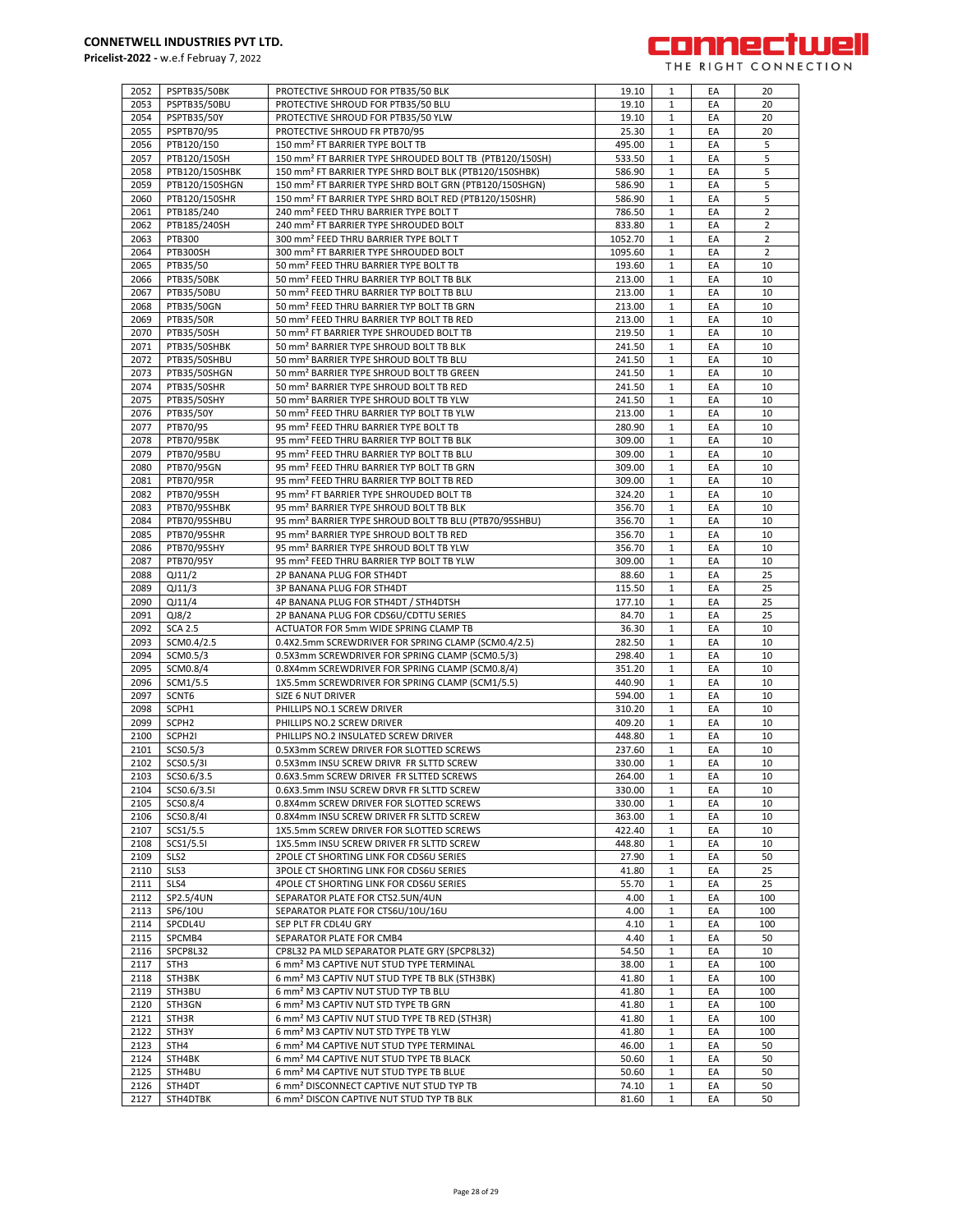

| 2128 | STH4DTBU         | 6 mm <sup>2</sup> DISCON CAPTIVE NUT STUD TYP TB BLU      | 81.60  | $\mathbf{1}$ | EA | 50           |
|------|------------------|-----------------------------------------------------------|--------|--------------|----|--------------|
| 2129 | STH4DTFT         | 6 mm <sup>2</sup> M4 FD THRU CAPTVE NUT STUD TYPE TB      | 63.00  | $\mathbf{1}$ | EA | 50           |
| 2130 | STH4DTFTBU       | 6SQ FD THRU (HINGE)TB BLU WTH STH4DT PRO                  | 69.40  | $\mathbf{1}$ | EA | 50           |
| 2131 | STH4DTGN         | 6 mm <sup>2</sup> DISCON CAPTIVE NUT STUD TYP TB GRN      | 81.60  | 1            | EA | 50           |
| 2132 | STH4DTR          | 6 mm <sup>2</sup> DISCON CAPTIVE NUT STUD TYP TB RED      | 81.60  | $\mathbf{1}$ | EA | 50           |
| 2133 | STH4DTSH         | 6 mm <sup>2</sup> DISCON CAPTIVE NUT INT SHRTD TB         | 155.10 | $\mathbf{1}$ | EA | 24           |
| 2134 | STH4DTY          | 6 mm <sup>2</sup> DISCON CAPTIVE NUT STUD TYP TB YLW      | 81.60  | $\mathbf{1}$ | EA | 50           |
| 2135 | STH4GN           | 6 mm <sup>2</sup> M4 CAPTIVE NUT STUD TYPE TB GR          | 50.60  | $\mathbf{1}$ | EA | 50           |
| 2136 | STH4R            | 6 mm <sup>2</sup> M4 CAPTIVE NUT STUD TYPE TB RED         | 50.60  | $\mathbf{1}$ | EA | 50           |
| 2137 | STH4TP           | HINGE TYPE PA STUD TB GRY WTH TP                          | 50.60  | $\mathbf{1}$ | EA | 50           |
| 2138 | STH4Y            | 6 mm <sup>2</sup> M4 CAPTIVE NUT STUD TYPE TB YELLOW      | 50.60  | $\mathbf{1}$ | EA | 50           |
| 2139 | STH <sub>6</sub> | 35 mm <sup>2</sup> M6 CAPTIVE NUT STUD TYPE TB            | 102.00 | $\mathbf{1}$ | EA | 50           |
| 2140 | STH6BK           | 35 mm <sup>2</sup> M6 CAPTIV NUT STUD TYP TB BLK          | 112.20 | $\mathbf{1}$ | EA | 50           |
| 2141 | STH6BU           | 35 mm <sup>2</sup> M6 CAPTIV NUT STUD TYP TB BLU          | 112.20 | $\mathbf{1}$ | EA | 50           |
| 2142 | STH6GN           | 35 mm <sup>2</sup> M6 CAPTIV NUT STUD TYP TB GRN (STH6GN) | 112.20 | $\mathbf{1}$ | EA | 50           |
| 2143 | STH6R            | 35 mm <sup>2</sup> M6 CAPTIV NUT STUD TYP TB RED          | 112.20 | $\mathbf{1}$ | EA | 50           |
| 2144 | STH6Y            | 35 mm <sup>2</sup> M6 CAPTIV NUT STUD TYP TB YLW          | 112.20 | $\mathbf{1}$ | EA | 50           |
| 2145 | SWCDS            | SWITCHABLE LINK ASSEMBLY FOR CDS6U                        | 25.70  | $\mathbf{1}$ | EA | 50           |
| 2146 | <b>SWL16</b>     | WARNING LABEL FR SPRING CL 12mm WIDE TB                   | 687.50 | $\mathbf{1}$ | EA | $\mathbf{1}$ |
| 2147 | SWL4             | WARNING LABEL FR SCREW CLMP 6mm WIDE TB                   | 687.50 | $\mathbf{1}$ | EA | 1            |
| 2148 | SWL6             | WARNING LABEL FR SCREW CLMP 8mm WIDE TB                   | 687.50 | $\mathbf{1}$ | EA | $\mathbf{1}$ |
| 2149 | TM3.5            | TREE MARKER FOR MOUNTING ON CPDL1.5 (TM3.5)               | 9.70   | $\mathbf{1}$ | EA | 50           |
| 2150 | TM <sub>5</sub>  | TREE MARKER FOR MOUNTING ON CXDL2.5                       | 12.10  | $\mathbf{1}$ | EA | 50           |
| 2151 | <b>TPSLS</b>     | <b>INSULATED TEST SOCKT FR CDS6U SERIES</b>               | 18.20  | $\mathbf{1}$ | EA | 50           |
| 2152 | <b>TPSLSBK</b>   | <b>INSULATED TEST SOCKT FR CDS6U SERIES BLK</b>           | 20.60  | $\mathbf{1}$ | EA | 50           |
| 2153 | <b>TPSLSBU</b>   | INSULATED TEST SOCKT FR CDS6U SERIES BLU                  | 20.60  | $\mathbf{1}$ | EA | 50           |
| 2154 | <b>TPSLSGN</b>   | INSULATED TEST SOCKT FR CDS6U SERIES GRN                  | 20.60  | $\mathbf{1}$ | EA | 50           |
| 2155 | <b>TPSLSR</b>    | INSULATED TEST SOCKT FR CDS6U SERIES RED                  | 20.60  | $\mathbf{1}$ | EA | 50           |
| 2156 | <b>TPSLSY</b>    | INSULATED TEST SOCKT FR CDS6U SERIES YLW                  | 20.60  | $\mathbf{1}$ | EA | 50           |
| 2157 | TX2.5            | 2.5mm <sup>2</sup> TEST PLUG FOR CX2.5                    | 48.40  | $\mathbf{1}$ | EA | 20           |
| 2158 | WLX10            | PA FINGRSAFE COVR FITS CX10 (WLX10)                       | 556.60 | $\mathbf{1}$ | EA | $\mathbf{1}$ |
| 2159 | <b>WLX2.5</b>    | PA FINGRSAFE COVR FITS CSC2.5T/CX2.5                      | 440.00 | $\mathbf{1}$ | EA | $\mathbf{1}$ |
| 2160 | <b>WLX2.5/V</b>  | WARNING LABEL FR SPRING CL 5mm WD TB                      | 495.00 | $\mathbf{1}$ | EA | $\mathbf{1}$ |
| 2161 | WLX4             | PA FINGRSAFE COVR FITS CX4 (WLX4)                         | 550.00 | $\mathbf{1}$ | EA | $\mathbf{1}$ |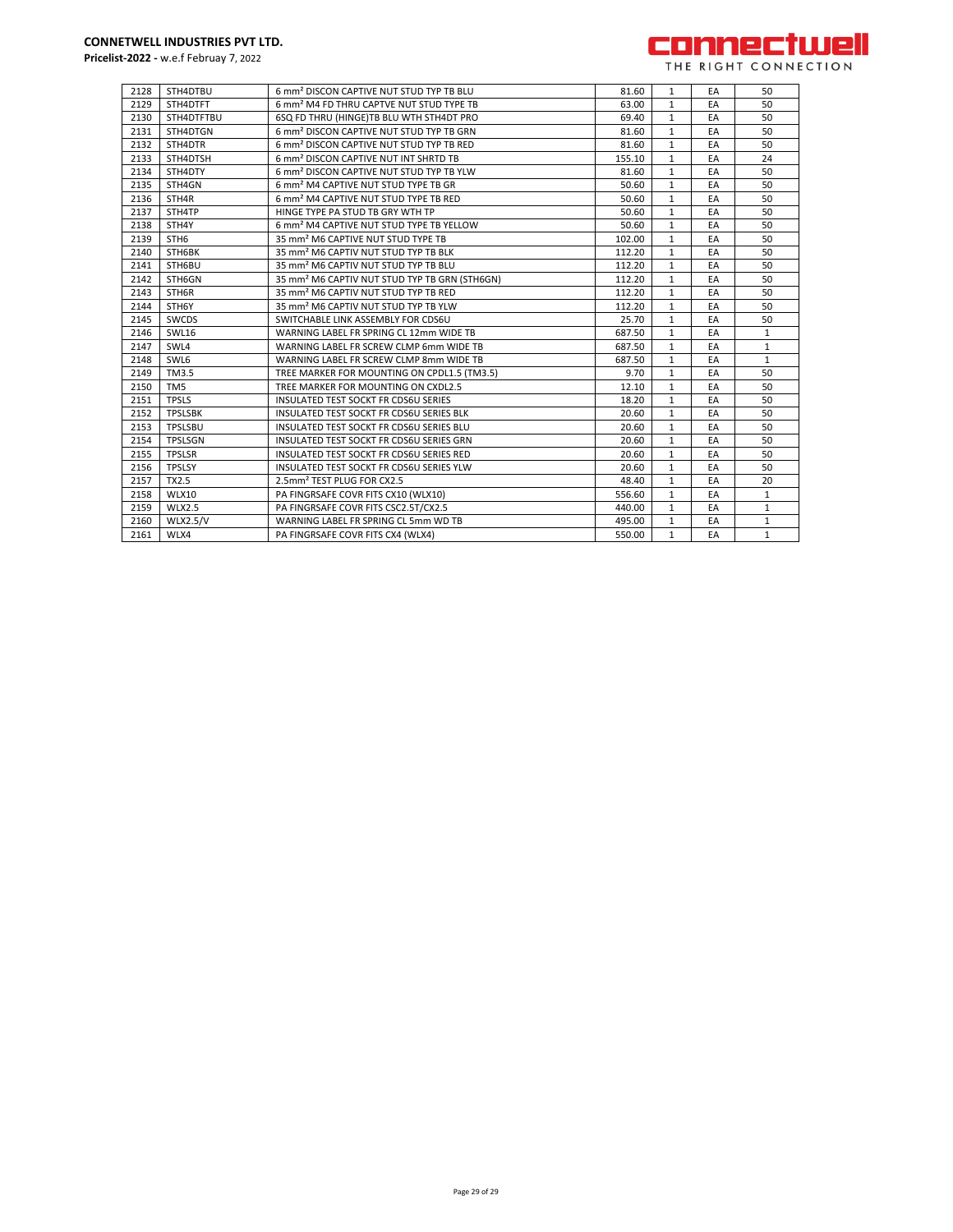### **.com**

#### **Terms & Conditions:**

Price Ex Works Dombivli, excluding freight, taxes etc. Packing & Forwarding Included in the prices GST **Extra as applicable at the time of despatch** Freight To be borne by the customer Insurance Goods will be dispatched duly insured<br>Shortage / Loss in Transit Shortage, damage or loss in transit, if a Shortage, damage or loss in transit, if any, should be intimated to us within 24 hours of the time of receipt of consignment. Necessary certificate from the transporter / railways should be forwarded to us. Place of Jurisdiction Mumbai, India Note Standard Colour for Polyamide 66 Terminal Blocks is Grey. Standard Colour for Melamine Terminal Blocks is Khaki. Pre Assembled Terminal Block as per customer's drawing complete with marking tags, interconnecting and mounting accessories can be supplied on quote basis. This price list supersedes all our earlier price lists and is subject to revision without prior intimation.

MKT/8.2/05